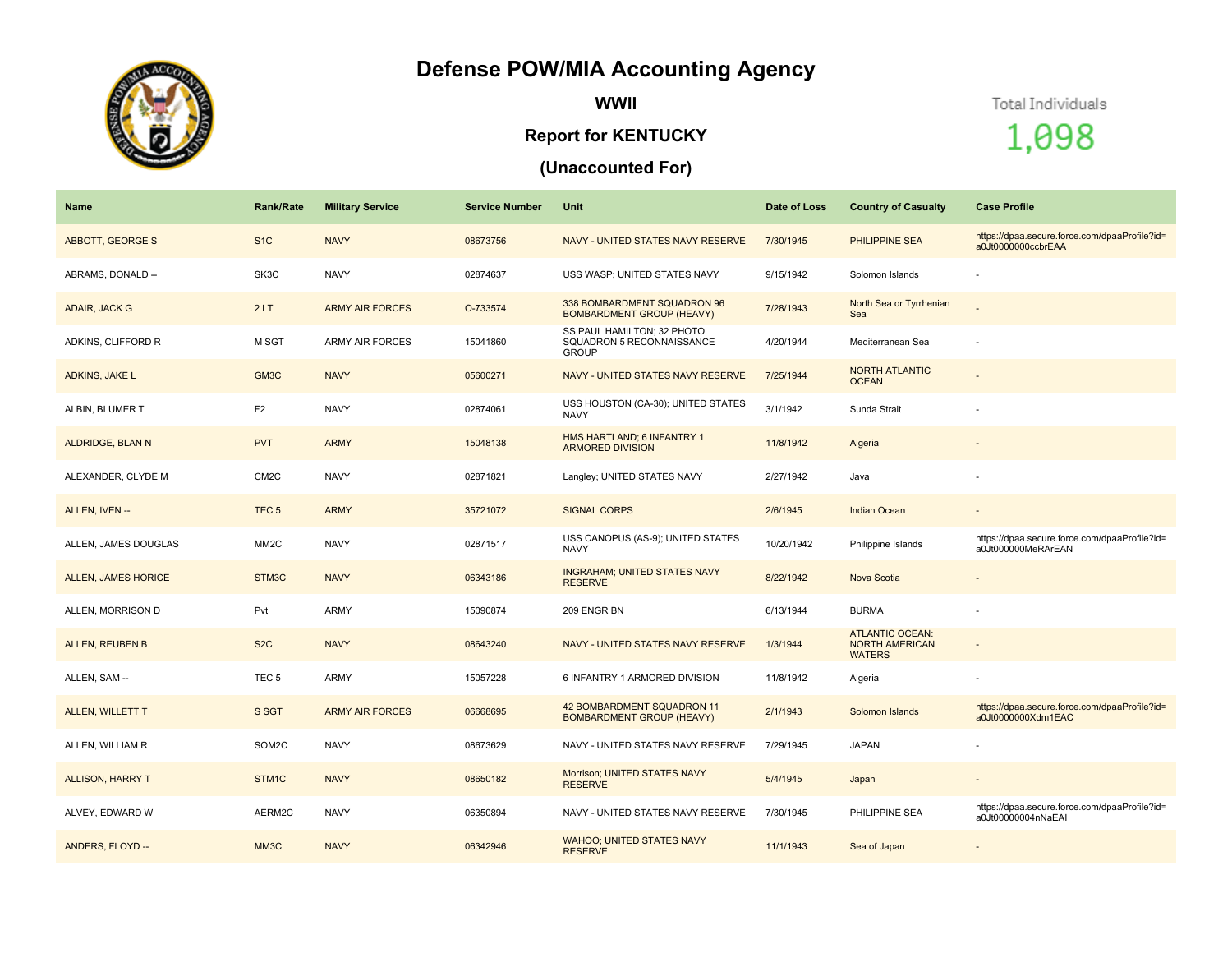| <b>Name</b>                     | <b>Rank/Rate</b>   | <b>Military Service</b> | <b>Service Number</b> | Unit                                                                    | Date of Loss | <b>Country of Casualty</b>                     | <b>Case Profile</b>                                                 |
|---------------------------------|--------------------|-------------------------|-----------------------|-------------------------------------------------------------------------|--------------|------------------------------------------------|---------------------------------------------------------------------|
| ANDERSON, JOHN L                | MOMM2C             | <b>NAVY</b>             | 06346660              | HERRING; UNITED STATES NAVY<br><b>RESERVE</b>                           | 7/5/1944     | Kurile Islands                                 |                                                                     |
| ANGEL, BERTIE F                 | <b>PVT</b>         | <b>ARMY AIR FORCES</b>  | 15336238              | <b>USAT DORCHESTER; AIR CORPS</b>                                       | 2/3/1943     | * Documentation Lacking                        | $\overline{\phantom{a}}$                                            |
| ANGLIN, RUDELL H                | SEA1c              | <b>NAVY</b>             | 02873876              | USS HOUSTON (CA-30); UNITED STATES<br><b>NAVY</b>                       | 3/1/1942     | Sunda Strait                                   |                                                                     |
| ARBOGAST, EUGENE F              | S <sub>1</sub> C   | <b>NAVY</b>             | 08554630              | Warrington; UNITED STATES NAVY<br><b>RESERVE</b>                        | 9/13/1944    | <b>Atlantic Ocean</b>                          |                                                                     |
| ARMSTRONG, JOHN H               | LT CDR             | <b>NAVY</b>             | O-063388              | <b>UNITED STATES NAVY</b>                                               | 8/9/1942     | Solomon Islands                                |                                                                     |
| <b>ASHCRAFT, ROBERT L</b>       | SOM <sub>2</sub> C | <b>NAVY</b>             | 08552982              | NAVY - UNITED STATES NAVY RESERVE                                       | 3/26/1945    | <b>RYUKYUS ISLANDS</b>                         | https://dpaa.secure.force.com/dpaaProfile?id=<br>a0Jt000001nzR6iEAE |
| ASHLEY, HARVEY E                | <b>PFC</b>         | <b>ARMY</b>             | 35728457              | 145 INFANTRY 37 DIVISION                                                | 3/9/1944     | Marianas Islands                               |                                                                     |
| ATHA, LEON F                    | <b>PFC</b>         | <b>ARMY</b>             | 35100556              | ARISAN MARU; 192 TANK BATTALION                                         | 10/24/1944   | <b>China Seas</b>                              |                                                                     |
| ATHERTON, JOHN M                | LT/JG/             | <b>NAVY</b>             | O-095601              | NAVY - UNITED STATES NAVY RESERVE                                       | 10/15/1942   | <b>SOLOMON ISLANDS</b>                         |                                                                     |
| ATTEBERRY, JAMES L              | Ens                | <b>NAVY</b>             | O-299021              | UNITED STATES NAVY RESERVE                                              | 8/13/1944    | Halmahera                                      |                                                                     |
| AULL, JOSEPH H                  | S <sub>2</sub> C   | <b>NAVY</b>             | 08640830              | Indianapolis; UNITED STATES NAVY<br><b>RESERVE</b>                      | 7/30/1945    | Philippine Sea                                 | https://dpaa.secure.force.com/dpaaProfile?id=<br>a0Jt00000004nL5EAI |
| <b>AUSTIN, CHARLES G</b>        | S <sub>1C</sub>    | <b>NAVY</b>             | 02876878              | <b>UNITED STATES NAVY</b>                                               | 5/24/1943    | <b>Indian Ocean</b>                            |                                                                     |
| AYLOR, JAMES WOODROW            | F <sub>3</sub> C   | <b>NAVY</b>             | 06121309              | USS QUINCY; UNITED STATES NAVY<br><b>RESERVE</b>                        | 8/9/1942     | Solomon Islands                                |                                                                     |
| <b>BABB, JOHN B</b>             | <b>PVT</b>         | <b>ARMY</b>             | 35100654              | ARISAN MARU; 192 TANK BATTALION                                         | 10/24/1944   | China Seas                                     |                                                                     |
| BACK, FREELIN --                | PFC                | <b>ARMY</b>             | 35435615              | 13 INFANTRY 8 DIVISION                                                  | 4/4/1945     | Germany                                        | https://dpaa.secure.force.com/dpaaProfile?id=<br>a0Jt000001hx3KFEAY |
| <b>BAILEY, CHARLES A.</b>       | <b>PVT</b>         | <b>ARMY</b>             | 35674235              | 69 TANK BATTALION 6 ARMORED<br><b>DIVISION</b>                          | 1/16/1945    | Belgium                                        |                                                                     |
| BAILEY, HAROLD C                | PFC                | <b>ARMY AIR FORCES</b>  | 06667172              | SHINYO MARU; 28 BOMBARDMENT<br>SQUADRON 19 BOMBARDMENT GROUP<br>(HEAVY) | 9/7/1944     | Philippine Islands                             |                                                                     |
| <b>BAILEY, WILLIAM R</b>        | 2LT                | <b>ARMY</b>             | O-795172              | 422 BOMBARDMENT SQUADRON 305<br><b>BOMBARDMENT GROUP (HEAVY)</b>        | 7/4/1943     | France                                         |                                                                     |
| BAIZE, TALBERT W                | SEA1c              | <b>NAVY</b>             | 02873708              | USS Houston; UNITED STATES NAVY                                         | 3/1/1942     | Sunda Strait                                   |                                                                     |
| <b>BALL, RALPH N</b>            | F <sub>1C</sub>    | <b>NAVY</b>             | 08675696              | NAVY - UNITED STATES NAVY RESERVE                                       | 5/9/1945     | <b>CENTRAL/SOUTH</b><br><b>PACIFIC THEATER</b> |                                                                     |
| BARKER, CECIL --                | <b>SGT</b>         | <b>ARMY</b>             | 35448651              | 331 INFANTRY 83 DIVISION                                                | 12/19/1944   | Germany                                        |                                                                     |
| <b>BARLOW, WOODS RICHARDSON</b> | SEA1               | <b>NAVY</b>             | 2874914               | USS CANOPUS (AS-9); UNITED STATES<br><b>NAVY</b>                        | 12/26/1942   | Philippine Islands                             | https://dpaa.secure.force.com/dpaaProfile?id=<br>a0Jt0000000XdeJEAS |
| <b>BARNES, FRANK K</b>          | S <sub>1</sub> C   | <b>NAVY</b>             | 02799154              | TRITON; UNITED STATES NAVY                                              | 3/15/1943    | Admiralty Islands                              |                                                                     |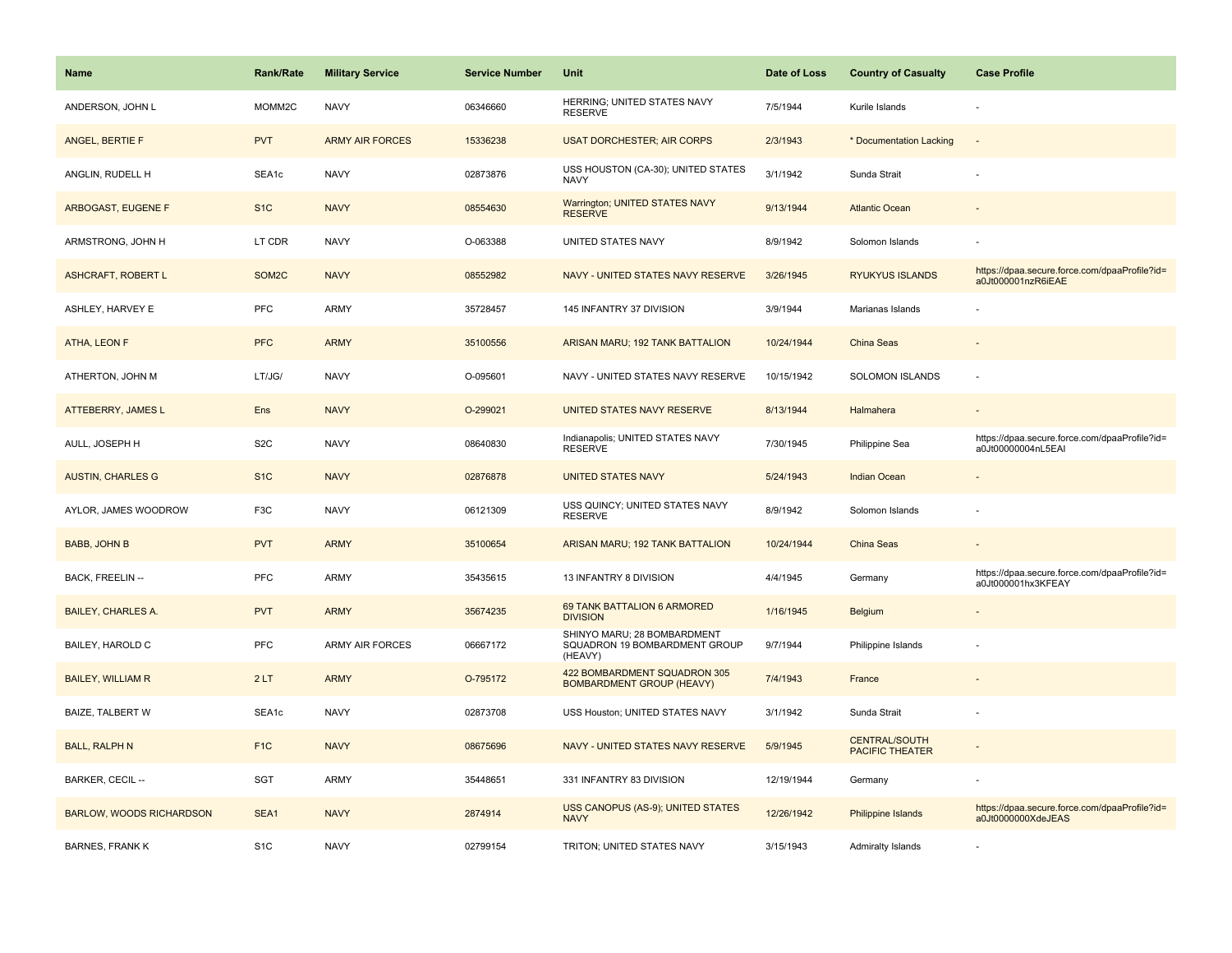| <b>Name</b>                | <b>Rank/Rate</b>   | <b>Military Service</b> | <b>Service Number</b> | Unit                                                                       | Date of Loss | <b>Country of Casualty</b>                             | <b>Case Profile</b>                                                 |
|----------------------------|--------------------|-------------------------|-----------------------|----------------------------------------------------------------------------|--------------|--------------------------------------------------------|---------------------------------------------------------------------|
| BARNES, FRED --            | S SGT              | <b>ARMY</b>             | 15045171              | Cutter Hartland (British); 6 INFANTRY 1<br><b>ARMORED DIVISION</b>         | 11/8/1942    | Algeria                                                |                                                                     |
| BARNES, JAMES E            | SC <sub>2</sub> C  | <b>NAVY</b>             | 06342784              | NAVY - UNITED STATES NAVY RESERVE                                          | 11/10/1944   | <b>ADMIRALTY ISLANDS</b>                               | https://dpaa.secure.force.com/dpaaProfile?id=<br>a0Jt0000000XdeWEAS |
| <b>BARNES, PAUL C</b>      | F <sub>2</sub> C   | <b>NAVY</b>             | 09787186              | NAVY - UNITED STATES NAVY RESERVE                                          | 7/30/1945    | PHILIPPINE SEA                                         |                                                                     |
| <b>BARNHILL, JAMES G</b>   | CPL                | ARMY                    | 06796517              | <b>QUARTERMASTER CORPS</b>                                                 | 7/31/1942    | Philippine Islands                                     | https://dpaa.secure.force.com/dpaaProfile?id=<br>a0Jt0000000XfFFEA0 |
| <b>BARRETT, HAROLD --</b>  | S <sub>2</sub> C   | <b>NAVY</b>             | 08561174              | SAMUEL B. ROBERTS; UNITED STATES<br><b>NAVY RESERVE</b>                    | 10/25/1944   | Philippine Islands                                     |                                                                     |
| BARRY, JOHN R              | S <sub>2</sub> C   | <b>NAVY</b>             | 06343953              | UNITED STATES NAVY RESERVE                                                 | 12/10/1942   | North Atlantic Ocean                                   |                                                                     |
| BARTON, JOE B.             | FIt O              | <b>ARMY AIR FORCES</b>  | T-061059              | 5 FIGHTER COMMAND 432 FIGHTER<br>SQUADRON 475 FIGHTER GROUP                | 4/3/1944     | Sentani Lake, Jayapura                                 | $\overline{\phantom{a}}$                                            |
| BASHAM, EDWARD J           | PFC                | ARMY                    | 35107614              | 19 INFANTRY 24 DIVISION                                                    | 10/21/1944   | Philippine Islands                                     | ÷,                                                                  |
| <b>BASKETT, WALKER H</b>   | LT /JG/            | <b>NAVY</b>             | O-320806              | UNITED STATES NAVY RESERVE                                                 | 4/30/1945    | Ryukyus Islands                                        |                                                                     |
| BATES, JOHN B              | PVT                | ARMY                    | 15336253              | USAT DORCHESTER; AIR CORPS                                                 | 2/3/1943     | Greenland                                              |                                                                     |
| <b>BATTS, JAMES HOWARD</b> | <b>PFC</b>         | <b>MARINE CORPS</b>     | 00390216              | MARINE - UNITED STATES MARINE<br><b>CORPS</b>                              | 7/21/1944    | <b>Marianas Islands</b>                                |                                                                     |
| <b>BEAUMONT, JAMES B</b>   | F <sub>1</sub> C   | <b>NAVY</b>             | 06346004              | UNITED STATES NAVY RESERVE                                                 | 5/3/1944     | North Atlantic Ocean                                   | ÷                                                                   |
| BECKMAN, WILLIAM J         | SC <sub>3</sub> C  | <b>NAVY</b>             | 02797225              | Jacob Jones; UNITED STATES NAVY                                            | 2/28/1942    | <b>Atlantic Ocean: North</b><br><b>American Waters</b> |                                                                     |
| BEDFORD, PURDY RENAKER     | F <sub>1</sub> C   | <b>NAVY</b>             | 02795307              | USS Arizona; UNITED STATES NAVY                                            | 12/7/1941    | Hawaiian Islands                                       | https://dpaa.secure.force.com/dpaaProfile?id=<br>a0Jt00000004oKiEAI |
| <b>BEGLEY, JAMES E</b>     | <b>PVT</b>         | <b>ARMY</b>             | 35661754              | 3422 ORDNANCE AUTO MAINTENANCE<br><b>COMPANY</b>                           | 6/9/1944     | <b>English Channel</b>                                 |                                                                     |
| BEGLEY, RUTHERFORD --      | <b>PVT</b>         | ARMY                    | 15055908              | SHINYO MARU; 701 ORDNANCE<br>COMPANY (AVIATION)                            | 9/7/1944     | Philippine Islands                                     |                                                                     |
| BELILES, OTIS E. H.        | <b>PVT</b>         | <b>ARMY</b>             | 35720385              | 60 INFANTRY 9 DIVISION                                                     | 10/20/1944   | Germany                                                |                                                                     |
| BELK, RAYMOND H            | MM3C               | <b>NAVY</b>             | 02873468              | Pillsbury; UNITED STATES NAVY                                              | 3/1/1942     | Netherlands East Indies                                | $\sim$                                                              |
| <b>BELK, WILLIAM B</b>     | WT1C               | <b>NAVY</b>             | 02871384              | Pillsbury; UNITED STATES NAVY                                              | 3/1/1942     | <b>Netherlands East Indies</b>                         |                                                                     |
| BELL, CRAWFORD W.ALTER     | Sgt                | <b>ARMY AIR FORCES</b>  | 35476697              | 17 SQUADRON 71 RECONNAISSANCE<br><b>GROUP</b>                              | 6/8/1944     | Dutch New Guinea                                       |                                                                     |
| <b>BENEDICT, ROBERT I</b>  | 2LT                | <b>ARMY AIR FORCES</b>  | O-442761              | B-17E; 92 BOMBARDMENT GROUP<br>(HEAVY), 326 BOMBARDMENT<br><b>SQUADRON</b> | 9/6/1942     | <b>English Channel</b>                                 |                                                                     |
| BENNETT, CHARLES E         | 2LT                | ARMY                    | O-890435              | ARISAN MARU; 192 TANK BATTALION                                            | 10/24/1944   | China Seas                                             |                                                                     |
| <b>BENNETT, GARNETT I</b>  | MOMM <sub>2C</sub> | <b>NAVY</b>             | 06345791              | <b>LST-342; UNITED STATES NAVY</b><br><b>RESERVE</b>                       | 7/18/1943    | Solomon Islands                                        |                                                                     |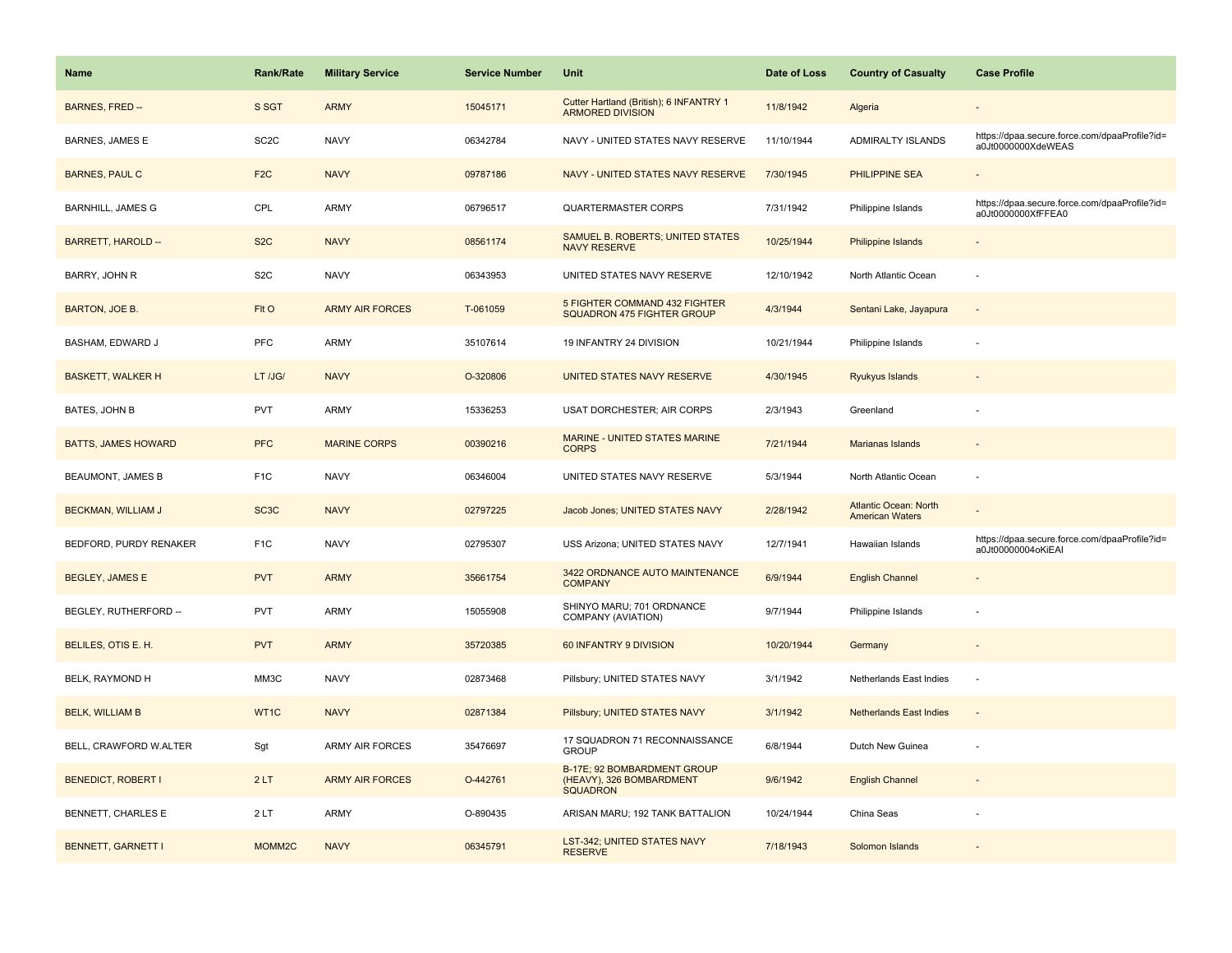| Name                            | <b>Rank/Rate</b>  | <b>Military Service</b> | <b>Service Number</b> | Unit                                                            | Date of Loss | <b>Country of Casualty</b>     | <b>Case Profile</b>                                                 |
|---------------------------------|-------------------|-------------------------|-----------------------|-----------------------------------------------------------------|--------------|--------------------------------|---------------------------------------------------------------------|
| BERRY, DAVID RENDER             | Lt Cdr            | <b>NAVY</b>             | O-83340               | UNITED STATES NAVY RESERVE                                      | 5/13/1945    | Japan                          |                                                                     |
| <b>BEVERLY, JAMES A</b>         | QM3C              | <b>NAVY</b>             | 06342828              | Buck; UNITED STATES NAVY RESERVE                                | 10/9/1943    | ** Documentation Errors        | $\sim$                                                              |
| <b>BICKEL, CHARLES P</b>        | <b>ENS</b>        | <b>NAVY</b>             | O-311441              | SPENCE; UNITED STATES NAVY<br><b>RESERVE</b>                    | 12/18/1944   | Philippine Islands             | $\overline{\phantom{a}}$                                            |
| BILLITER, ORLA --               | <b>CPL</b>        | <b>ARMY AIR FORCES</b>  | 35666913              | 820 AIR EVACUATION SQUADRON                                     | 1/25/1945    | <b>Caroline Islands</b>        |                                                                     |
| <b>BINGHAM, ERNEST ROY</b>      | GM1C              | <b>NAVY</b>             | 02794183              | UNITED STATES NAVY                                              | 1/29/1942    | <b>Atlantic Ocean</b>          |                                                                     |
| <b>BLACKBURN, CHARLES E</b>     | <b>SGT</b>        | <b>ARMY AIR FORCES</b>  | 15071592              | 323 BOMBARDMENT SQUADRON 91<br><b>BOMBARDMENT GROUP (HEAVY)</b> | 2/4/1943     | North Sea or Tyrrhenian<br>Sea |                                                                     |
| BLACKBURN, HAROLD D             | <b>ENS</b>        | <b>NAVY</b>             | O-378849              | UNITED STATES NAVY RESERVE                                      | 7/3/1945     | Philippine Sea                 |                                                                     |
| <b>BLACKBURN, JACK L</b>        | <b>ENS</b>        | <b>NAVY</b>             | O-315719              | NAVY - UNITED STATES NAVY RESERVE                               | 5/4/1945     | PHILIPPINE SEA                 |                                                                     |
| BLACKBURN, OLIVER --            | S <sub>1</sub> C  | <b>NAVY</b>             | 06348846              | SPENCE; UNITED STATES NAVY<br><b>RESERVE</b>                    | 12/18/1944   | Philippine Islands             | $\overline{\phantom{a}}$                                            |
| <b>BLACKWELL, THOMAS BROOKS</b> | 2LT               | <b>ARMY AIR FORCES</b>  | O-801114              | 339 BOMBARDMENT SQUADRON 96<br><b>BOMBARDMENT GROUP (HEAVY)</b> | 12/16/1943   | North Sea or Tyrrhenian<br>Sea |                                                                     |
| <b>BLAIR, JAMES C</b>           | TM <sub>2</sub> C | <b>NAVY</b>             | 06346638              | BUSH; UNITED STATES NAVY RESERVE                                | 4/6/1945     | China Seas                     |                                                                     |
| <b>BLANFORD, LESLIE M</b>       | <b>SGT</b>        | <b>ARMY</b>             | R-145171              | ARISAN MARU; 59 COAST ARTILLERY<br><b>REGIMENT</b>              | 10/24/1944   | China Seas                     |                                                                     |
| BLAY, QUINTEN A                 | MATT2C            | <b>NAVY</b>             | 02873612              | USS WASP; UNITED STATES NAVY                                    | 9/15/1942    | Solomon Islands                |                                                                     |
| <b>BOAZ, SHADRACH WHITIS</b>    | <b>ENS</b>        | <b>NAVY</b>             | O-226983              | LCT - 0197; UNITED STATES NAVY<br><b>RESERVE</b>                | 6/6/1944     | France                         |                                                                     |
| <b>BOGGS, CHARLES F</b>         | F <sub>1</sub> C  | <b>NAVY</b>             | 09588254              | Callaghan; UNITED STATES NAVY<br><b>RESERVE</b>                 | 7/29/1945    | Japan                          |                                                                     |
| <b>BOGGS, WILLARD</b>           | <b>PFC</b>        | <b>ARMY</b>             | 35207396              | 13 REGIMENT 1 ARMORED DIVISION                                  | 6/27/1944    | Italy                          |                                                                     |
| BOLLING, WALTER KARR            | F <sub>3</sub> C  | <b>NAVY</b>             | 02874586              | USS Arizona; UNITED STATES NAVY                                 | 12/7/1941    | Hawaiian Islands               | https://dpaa.secure.force.com/dpaaProfile?id=<br>a0Jt00000004otiEAA |
| <b>BOLT, WARREN G</b>           | <b>ENS</b>        | <b>NAVY</b>             | O-106127              | USS WASP; UNITED STATES NAVY<br><b>RESERVE</b>                  | 9/15/1942    | Solomon Islands                |                                                                     |
| <b>BOOK, STERLING H</b>         | 2LT               | <b>ARMY AIR FORCES</b>  | O-714630              | 749 BOMBARDMENT SQUADRON 457<br>BOMBARDMENT GROUP (HEAVY)       | 11/8/1944    | English Channel                | $\overline{\phantom{a}}$                                            |
| BOONE, JOSEPH P                 | TM3C              | <b>NAVY</b>             | 06348847              | SPENCE; UNITED STATES NAVY<br><b>RESERVE</b>                    | 12/18/1944   | Philippine Islands             |                                                                     |
| <b>BOTTS, WALTER C</b>          | 1LT               | <b>ARMY AIR FORCES</b>  | O-676614              | 72 BOMBARDMENT SQUADRON 5<br><b>BOMBARDMENT GROUP (HEAVY)</b>   | 4/2/1944     | Solomon Islands                |                                                                     |
| <b>BOWLING, JESS W</b>          | <b>CPL</b>        | <b>ARMY</b>             | 35260179              | 81 RECONNAISSANCE BATTALION 1<br><b>ARMORED DIVISION</b>        | 2/1/1943     | Tunisia                        |                                                                     |
| <b>BOYD, CHARLES S</b>          | MM <sub>2</sub> C | <b>NAVY</b>             | 02872103              | Atik; UNITED STATES NAVY                                        | 3/27/1942    | Bermuda                        |                                                                     |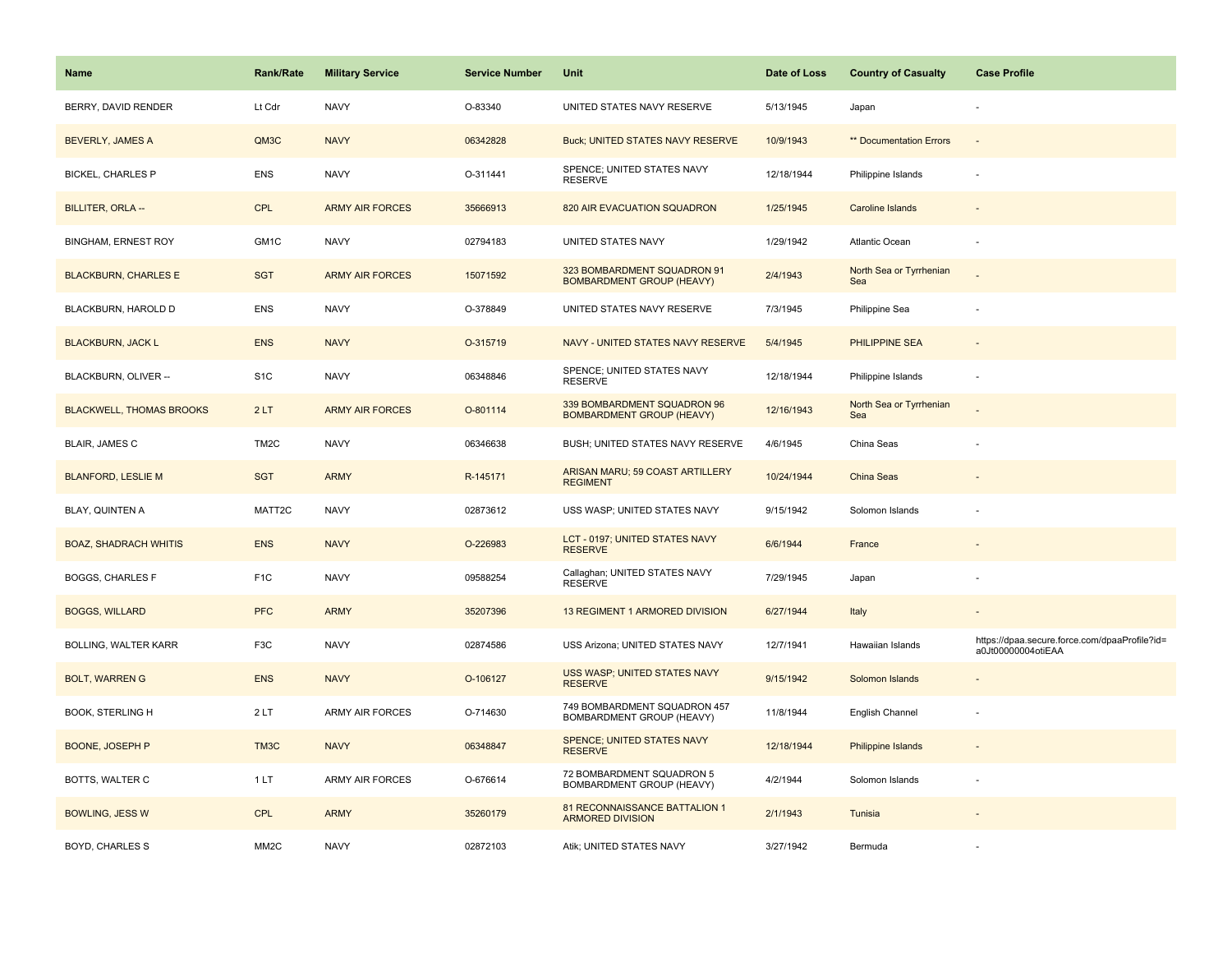| Name                         | <b>Rank/Rate</b>  | <b>Military Service</b> | <b>Service Number</b> | Unit                                                      | Date of Loss | <b>Country of Casualty</b>                      | <b>Case Profile</b>                                                 |
|------------------------------|-------------------|-------------------------|-----------------------|-----------------------------------------------------------|--------------|-------------------------------------------------|---------------------------------------------------------------------|
| <b>BRANHAM, JACK --</b>      | S <sub>1</sub> C  | <b>NAVY</b>             | 02873453              | USS LAFFEY; UNITED STATES NAVY                            | 11/13/1942   | Solomon Islands                                 |                                                                     |
| BRANSFORD, CHARLES L         | <b>PFC</b>        | ARMY                    | 35499291              | SS CAPE SAN JUAN; 855 ENGINEERS<br>BATTALION (AVIATION)   | 11/11/1943   | Fiji                                            |                                                                     |
| <b>BRASHEAR, LIMUEL --</b>   | S <sub>1</sub> C  | <b>NAVY</b>             | 08555255              | SS Dan Beard; UNITED STATES NAVY<br><b>RESERVE</b>        | 12/10/1944   | <b>English Channel</b>                          |                                                                     |
| <b>BRATTON, JOHN A</b>       | S <sub>2</sub> C  | <b>NAVY</b>             | 06343930              | UNITED STATES NAVY RESERVE                                | 12/10/1942   | Atlantic Ocean                                  |                                                                     |
| <b>BRAUNER, ARTHUR F</b>     | MM3C              | <b>NAVY</b>             | 02871705              | Langley; UNITED STATES NAVY                               | 2/27/1942    | Java                                            |                                                                     |
| BRAY, WILBERT T              | F <sub>1</sub> C  | <b>NAVY</b>             | 08680859              | BUSH; UNITED STATES NAVY RESERVE                          | 4/6/1945     | China Seas                                      |                                                                     |
| <b>BRESS, PHILLIP--</b>      | <b>MAJ</b>        | <b>ARMY</b>             | O-311687              | ARISAN MARU; MEDICAL CORPS                                | 10/24/1944   | China Seas                                      |                                                                     |
| BREWER, HOMER C              | S SGT             | <b>ARMY AIR FORCES</b>  | 15065248              | 755 BOMBARDMENT SQUADRON 458<br>BOMBARDMENT GROUP (HEAVY) | 7/11/1944    | North Sea or Tyrrhenian<br>Sea                  |                                                                     |
| <b>BRIDGES, JAMES LEON</b>   | S <sub>1</sub> C  | <b>NAVY</b>             | 02957669              | <b>USS Arizona; UNITED STATES NAVY</b>                    | 12/7/1941    | <b>Hawaiian Islands</b>                         | https://dpaa.secure.force.com/dpaaProfile?id=<br>a0Jt00000004pb9EAA |
| BRINK, WILLIAM E             | T SGT             | <b>ARMY AIR FORCES</b>  | 35267334              | 341 BOMBARDMENT SQUADRON 97<br>BOMBARDMENT GROUP (HEAVY)  | 11/8/1943    | Mediterranean Sea                               |                                                                     |
| <b>BROCK, HOBERT--</b>       | MM <sub>1</sub> C | <b>NAVY</b>             | 02872046              | Jacob Jones; UNITED STATES NAVY                           | 2/28/1942    | Atlantic Ocean: North<br><b>American Waters</b> |                                                                     |
| BROCK, WALTER PERSHING       | S <sub>1</sub> C  | <b>NAVY</b>             | 02874591              | USS Arizona; UNITED STATES NAVY                           | 12/7/1941    | Hawaiian Islands                                | https://dpaa.secure.force.com/dpaaProfile?id=<br>a0Jt00000004qc0EAA |
| <b>BROCKMAN, JOSEPH S</b>    | TEC <sub>5</sub>  | <b>ARMY</b>             | 15382245              | 33 REGIMENT 3 ARMORED DIVISION                            | 8/17/1944    | France                                          |                                                                     |
| BROCKMAN, VERNIE L           | CPL               | ARMY AIR FORCES         | 35496812              | LST-460; 21 INFANTRY 24 DIVISION                          | 12/21/1944   | Philippine Islands                              |                                                                     |
| <b>BROGAN, GERALD W</b>      | ARM2C             | <b>NAVY</b>             | 08562610              | UNITED STATES NAVY RESERVE                                | 7/18/1945    | <b>Hawaiian Islands</b>                         |                                                                     |
| BROHM, NORBERT M             | <b>PVT</b>        | ARMY                    | 35485102              | USAT DORCHESTER; UNITED STATES<br>ARMY                    | 2/3/1943     | Greenland                                       |                                                                     |
| <b>BROOKS, GEORGE SAVAGE</b> | <b>LTJG</b>       | <b>NAVY</b>             | O-161437              | POMPANO; UNITED STATES NAVY                               | 10/15/1943   | Japan                                           |                                                                     |
| BROOKS, J C                  | <b>PVT</b>        | ARMY                    | 35696073              | 39th Infantry Regiment, 9th Infantry Division             | 8/1/1943     | Sicily                                          |                                                                     |
| BROOKS, LONNIE P.            | <b>PFC</b>        | <b>ARMY</b>             | 35772588              | <b>112 CAVALRY REGIMENT</b>                               | 12/2/1944    | Philippine Islands                              |                                                                     |
| <b>BROOKS, THOMAS F</b>      | <b>PFC</b>        | ARMY                    | 35100389              | ARMY - 192 TANK BATTALION                                 | 12/10/1942   | PHILIPPINE ISLANDS                              | https://dpaa.secure.force.com/dpaaProfile?id=<br>a0Jt0000000XiGLEA0 |
| <b>BROOM, CHARLES R.</b>     | Sgt               | <b>ARMY</b>             | 7041448               | 13 REGIMENT 1 ARMORED DIVISION                            | 12/2/1942    | Tunisia                                         |                                                                     |
| BROSZ, BUDDY D               | SGT               | <b>ARMY AIR FORCES</b>  | 15336306              | 740 BOMBARDMENT SQUADRON 455<br>BOMBARDMENT GROUP (HEAVY) | 3/19/1944    | Adriatic Sea                                    |                                                                     |
| <b>BROUGH, SAMUEL R</b>      | <b>CAPT</b>       | <b>ARMY</b>             | O-462061              | 99 ORDNANCE BOMBARDMENT<br><b>DISPOSAL SQUAD</b>          | 7/10/1945    | Japan/Okinawa                                   |                                                                     |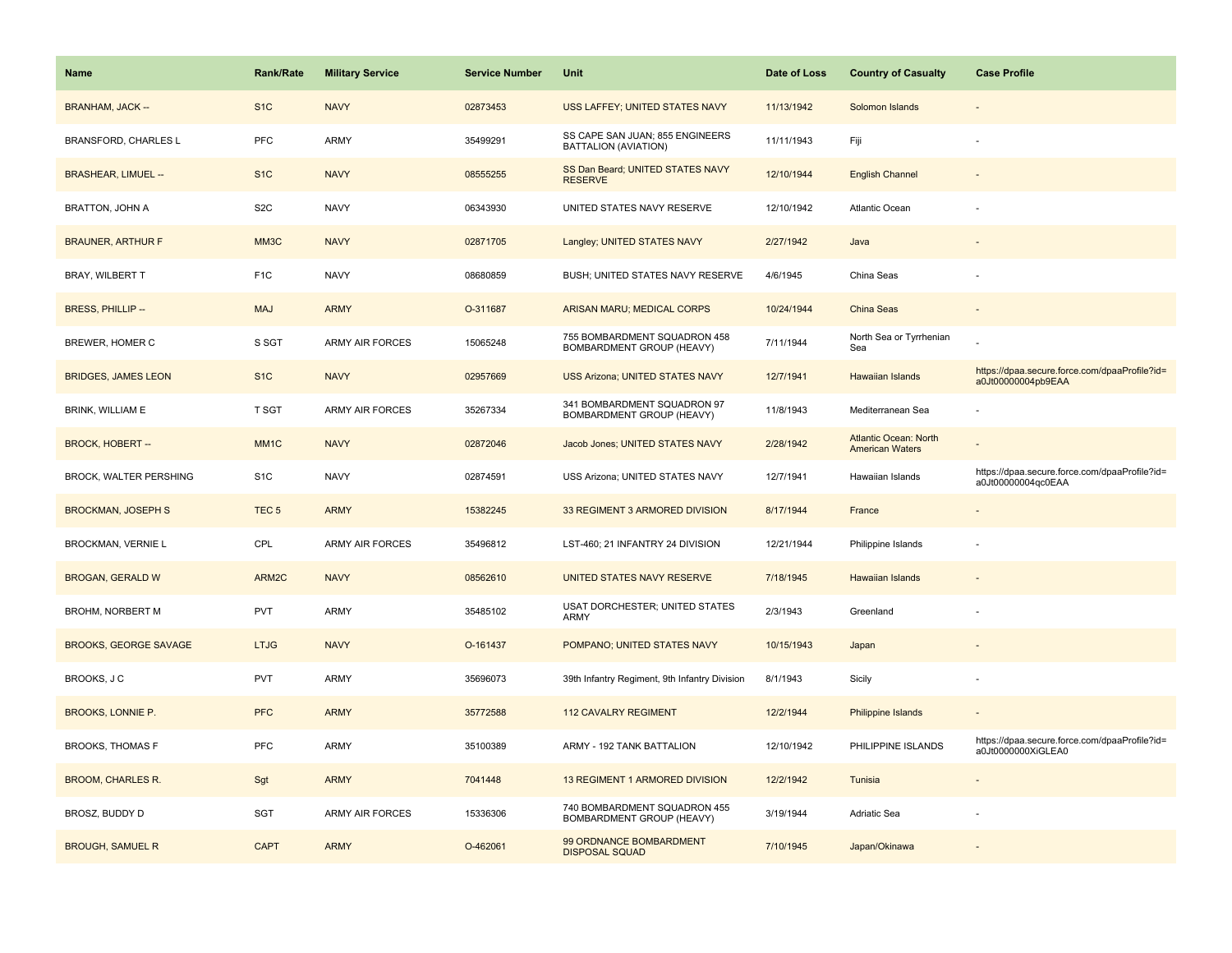| Name                       | <b>Rank/Rate</b>   | <b>Military Service</b> | <b>Service Number</b> | Unit                                                           | Date of Loss | <b>Country of Casualty</b>               | <b>Case Profile</b>                                                 |
|----------------------------|--------------------|-------------------------|-----------------------|----------------------------------------------------------------|--------------|------------------------------------------|---------------------------------------------------------------------|
| <b>BROWN, CARL D</b>       | FLT O              | <b>ARMY AIR FORCES</b>  | T-000080              | 367 BOMBARDMENT SQUADRON 306<br>BOMBARDMENT GROUP (HEAVY)      | 7/29/1943    | <b>Baltic Sea</b>                        |                                                                     |
| <b>BROWN, FRANK J.</b>     | <b>PFC</b>         | <b>ARMY</b>             | 35102952              | MARCUS DALY; 149 INFANTRY 38<br><b>DIVISION</b>                | 12/5/1944    | <b>Philippine Islands</b>                |                                                                     |
| BROWN, HANSEL --           | <b>PVT</b>         | ARMY                    | 15105490              | USAT DORCHESTER; QUARTERMASTER<br><b>CORPS</b>                 | 2/3/1943     | Greenland                                |                                                                     |
| <b>BROWN, HERMAN--</b>     | <b>PVT</b>         | <b>ARMY</b>             | 15055679              | 1 REGIMENT 1 ARMORED DIVISION                                  | 2/14/1943    | Tunisia                                  |                                                                     |
| BROWN, SCOTT --            | S <sub>2</sub> C   | <b>NAVY</b>             | 09586197              | GAMBIER BAY; UNITED STATES NAVY<br><b>RESERVE</b>              | 10/25/1944   | Philippine Sea                           |                                                                     |
| <b>BROWN, THOMAS --</b>    | S SGT              | <b>ARMY AIR FORCES</b>  | 13064517              | 63 BOMBARDMENT SQUADRON 43<br><b>BOMBARDMENT GROUP (HEAVY)</b> | 3/3/1943     | New Guinea                               | https://dpaa.secure.force.com/dpaaProfile?id=<br>a0Jt000001nzY4MEAU |
| BROWN, WALLACE J           | S <sub>1</sub> C   | <b>NAVY</b>             | 09787878              | UNITED STATES NAVY RESERVE                                     | 2/18/1946    | Pacific Ocean                            |                                                                     |
| <b>BROWNING, CHESTER E</b> | MOMM <sub>2C</sub> | <b>NAVY</b>             | 06121686              | <b>WAHOO; UNITED STATES NAVY</b><br><b>RESERVE</b>             | 11/1/1943    | Sea of Japan                             |                                                                     |
| BROWNING, DAVID L          | S <sub>1</sub> C   | <b>NAVY</b>             | 06342697              | PICKEREL; UNITED STATES NAVY<br><b>RESERVE</b>                 | 5/6/1943     | Japan                                    |                                                                     |
| <b>BROWNING, JAMES C</b>   | 2LT                | <b>ARMY</b>             | O-423343              | 6 INFANTRY 1 ARMORED DIVISION                                  | 11/8/1942    | Algeria                                  |                                                                     |
| <b>BROYLES, EDMOND L</b>   | S <sub>2</sub> C   | <b>NAVY</b>             | 06343931              | UNITED STATES NAVY RESERVE                                     | 12/10/1942   | <b>Atlantic Ocean</b>                    |                                                                     |
| <b>BROYLES, FORREST L</b>  | FC3C               | <b>NAVY</b>             | 02876055              | USS GWIN; UNITED STATES NAVY                                   | 7/13/1943    | Solomon Islands                          | $\overline{\phantom{a}}$                                            |
| BRUMBACK, ELMER L.         | 2LT                | ARMY                    | O-890312              | 31 INFANTRY REGIMENT                                           | 2/1/1946     | Philippine Islands                       |                                                                     |
| <b>BUCK, JOHN E</b>        | F <sub>1C</sub>    | <b>NAVY</b>             | 06348850              | <b>CISCO; UNITED STATES NAVY RESERVE</b>                       | 9/28/1943    | China Seas                               |                                                                     |
| BUCKHOLD, WILBERT W        | 1 LT               | ARMY                    | O-385202              | ARISAN MARU; MEDICAL CORPS                                     | 10/24/1944   | China Seas                               |                                                                     |
| <b>BUCKLEY, JACK C</b>     | FC3C               | <b>NAVY</b>             | 02874585              | <b>USS Arizona; UNITED STATES NAVY</b>                         | 12/7/1941    | Hawaiian Islands                         | https://dpaa.secure.force.com/dpaaProfile?id=<br>a0Jt0000000BSpJEAW |
| BUDDHU, CHARLES W          | <b>PFC</b>         | ARMY                    | 35106820              | 39 INFANTRY 9 DIVISION                                         | 4/3/1944     | Tunisia                                  |                                                                     |
| <b>BURCH, GEORGE J</b>     | S <sub>1</sub> C   | <b>NAVY</b>             | 06350558              | Halligan; UNITED STATES NAVY<br><b>RESERVE</b>                 | 3/26/1945    | Ryukyus Islands                          |                                                                     |
| BURCHETT, JESSE --         | F <sub>1</sub> C   | <b>NAVY</b>             | 08285718              | PORCUPINE; UNITED STATES NAVY<br><b>RESERVE</b>                | 12/30/1944   | Philippine Islands                       |                                                                     |
| <b>BURGESS, KENNETH D</b>  | <b>PFC</b>         | <b>ARMY</b>             | 06668557              | <b>4 RANGER BATTALION</b>                                      | 9/26/1943    | Italy                                    |                                                                     |
| BURKHART, CHARLES E        | S <sub>1</sub> C   | <b>NAVY</b>             | 06342021              | USS HELENA; UNITED STATES NAVY<br><b>RESERVE</b>               | 7/6/1943     | Solomon Islands                          |                                                                     |
| <b>BURNS, DENNIS --</b>    | M SGT              | <b>ARMY</b>             | 06636042              | 59 COAST ARTILLERY REGIMENT                                    | 3/2/1945     | Philippine Islands                       |                                                                     |
| BURNS, JOHN C FELTNER      | COX                | <b>NAVY</b>             | 02563590              | Jacob Jones; UNITED STATES NAVY                                | 2/28/1942    | Atlantic Ocean: North<br>American Waters |                                                                     |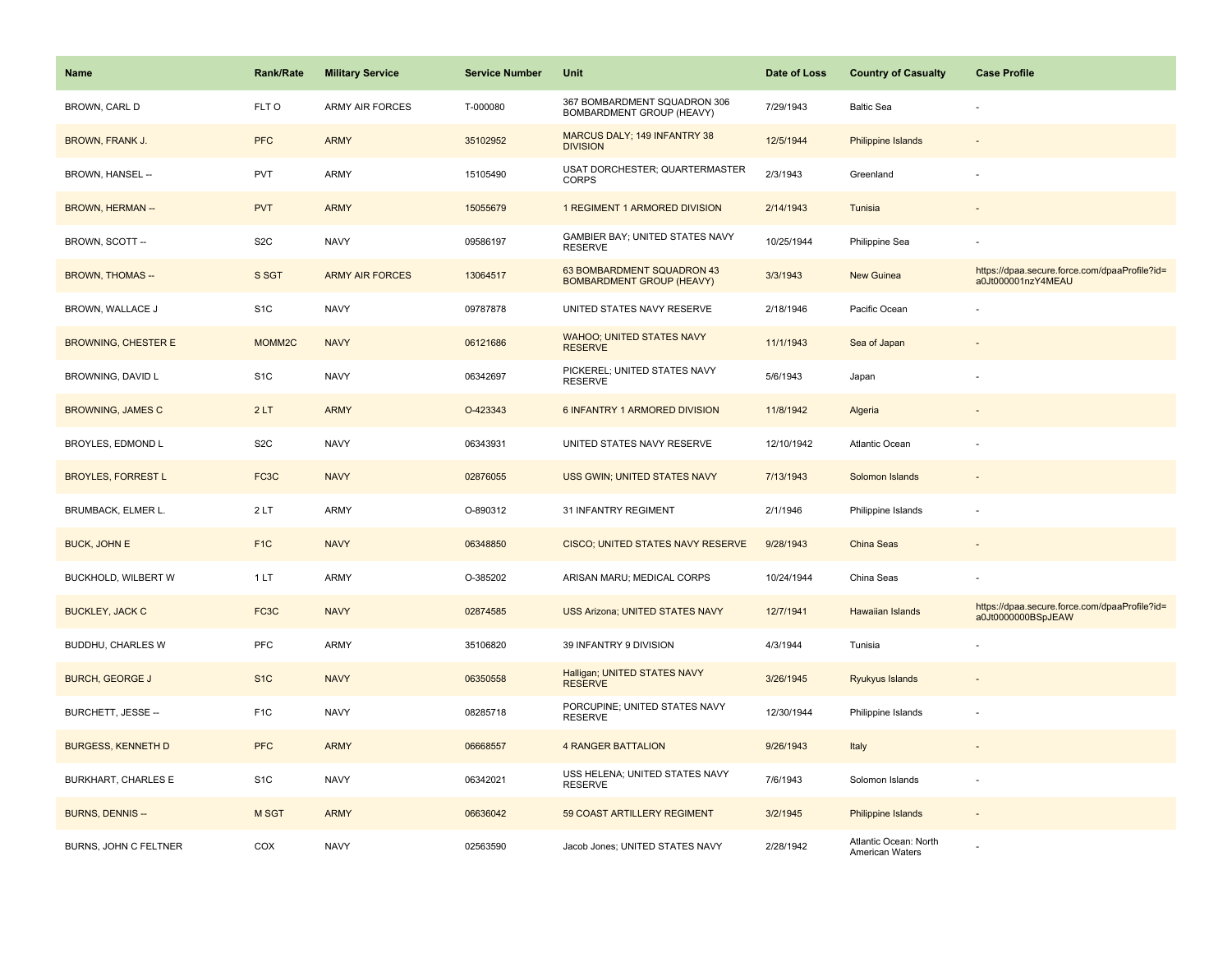| <b>Name</b>                | <b>Rank/Rate</b>  | <b>Military Service</b> | <b>Service Number</b> | Unit                                                        | Date of Loss | <b>Country of Casualty</b>     | <b>Case Profile</b>                                                 |
|----------------------------|-------------------|-------------------------|-----------------------|-------------------------------------------------------------|--------------|--------------------------------|---------------------------------------------------------------------|
| <b>BURNS, ROLLAND T</b>    | MOMM1C            | <b>NAVY</b>             | 02875308              | SHARK (SS-314); UNITED STATES NAVY                          | 10/24/1944   | China Seas                     |                                                                     |
| BURRELL, DESIRE J          | S SGT             | ARMY AIR FORCES         | 35710784              | 716 BOMBARDMENT SQUADRON 449<br>BOMBARDMENT GROUP (HEAVY)   | 4/7/1944     | Adriatic Sea                   |                                                                     |
| <b>BURY, JOHN L</b>        | S <sub>2</sub> C  | <b>NAVY</b>             | 06344312              | Rowan; UNITED STATES NAVY RESERVE                           | 9/11/1943    | North or Tyrrhenian Seas       |                                                                     |
| <b>BUSH, HARRY C</b>       | ARM2C             | <b>NAVY</b>             | 08671656              | USS SAN JACINTO; UNITED STATES<br><b>NAVY</b>               | 4/3/1945     | Ryukyus Islands                |                                                                     |
| <b>BUSSELL, VERNON H</b>   | <b>SGT</b>        | <b>ARMY</b>             | 20523470              | ARISAN MARU; 192 TANK BATTALION                             | 10/24/1944   | <b>China Seas</b>              |                                                                     |
| BUTCHER, HOWARD R          | 2LT               | <b>ARMY AIR FORCES</b>  | O-804608              | 301 BOMBARDMENT GROUP (HEAVY),<br>352 BOMBARDMENT SQUADRON  | 3/26/1944    | Adriatic Sea                   |                                                                     |
| <b>BUTTS, HARRY L</b>      | WT <sub>2</sub> C | <b>NAVY</b>             | 06348770              | <b>SPENCE; UNITED STATES NAVY</b><br><b>RESERVE</b>         | 12/18/1944   | Philippine Islands             |                                                                     |
| BYRON, JOHN C              | <b>PFC</b>        | <b>ARMY AIR FORCES</b>  | 15046200              | 27 MATERIALS SQUADRON 20 AIR BASE<br><b>GROUP</b>           | 11/13/1942   | Philippine Islands             | https://dpaa.secure.force.com/dpaaProfile?id=<br>a0Jt0000000XfNgEAK |
| <b>CAIN, ARGUS EMERSON</b> | <b>PFC</b>        | <b>MARINE CORPS</b>     | 449327                | MARINE - UNITED STATES MARINE<br><b>CORPS</b>               | 7/28/1944    | Marianas Islands               |                                                                     |
| CAMPBELL, DAVID E          | S <sub>1</sub> C  | <b>NAVY</b>             | 06347282              | UNITED STATES NAVY RESERVE                                  | 5/24/1943    | Indian Ocean                   |                                                                     |
| CAMPBELL, GEORGE M.        | T/5               | <b>ARMY</b>             | 7040305               | 13 REGIMENT 1 ARMORED DIVISION                              | 12/2/1942    | Tunisia                        |                                                                     |
| CAMPBELL, HAROLD D         | SEA2              | <b>NAVY</b>             | 6268497               | UNITED STATES NAVY RESERVE                                  | 7/10/1943    | Sicily                         |                                                                     |
| CAMPBELL, HAYS --          | <b>CPL</b>        | <b>ARMY</b>             | 06669702              | ARISAN MARU; 17 ORDNANCE<br><b>COMPANY</b>                  | 10/24/1944   | <b>China Seas</b>              |                                                                     |
| CAMPBELL, JAMES S          | <b>PFC</b>        | <b>MARINE CORPS</b>     | 00449329              | MARINE - UNITED STATES MARINE<br><b>CORPS</b>               | 3/7/1945     | Bonin & Volcano Islands        | ÷.                                                                  |
| CAMPBELL, ROBERT E         | F <sub>2</sub> C  | <b>NAVY</b>             | 02873569              | Pillsbury; UNITED STATES NAVY                               | 3/1/1942     | <b>Netherlands East Indies</b> | $\overline{\phantom{a}}$                                            |
| CANARY, WILLIE O           | <b>PFC</b>        | ARMY                    | 35487964              | ARMY - 1 INFANTRY 6 DIVISION                                | 6/24/1944    | <b>NEW GUINEA</b>              |                                                                     |
| CANNON, LEO L              | S SGT             | <b>ARMY</b>             | 35475235              | 112 INFANTRY 28 DIVISION                                    | 11/5/1944    | Germany                        |                                                                     |
| CAPPS, JESSE M             | SC <sub>2</sub> C | <b>NAVY</b>             | 06346731              | USS BRAINE; UNITED STATES NAVY<br><b>RESERVE</b>            | 5/27/1945    | Japan                          |                                                                     |
| <b>CARLTON, HOYT A</b>     | <b>ENS</b>        | <b>NAVY</b>             | O-354860              | USS LEXINGTON (CV-16); UNITED<br><b>STATES NAVY RESERVE</b> | 1/17/1945    | Philippine Islands             |                                                                     |
| CAROTHERS, JOHN M          | 1 LT              | <b>ARMY AIR FORCES</b>  | O-887819              | 503 FIGHTER SQUADRON 339 FIGHTER<br><b>GROUP</b>            | 8/27/1944    | Germany                        |                                                                     |
| <b>CARR, JOHN RICHARD</b>  | SM <sub>3</sub>   | <b>NAVY</b>             | 2873279               | <b>USS LANGLEY</b>                                          | 2/27/1942    | Java                           |                                                                     |
| CARRAN, JACK BEATSON       | S <sub>2</sub> C  | <b>NAVY</b>             | 06121294              | USS QUINCY; UNITED STATES NAVY<br><b>RESERVE</b>            | 8/9/1942     | Solomon Islands                |                                                                     |
| <b>CARTER, EUGENE R</b>    | <b>PVT</b>        | <b>ARMY</b>             | 15044841              | <b>ARMY - 19 QUARTERMASTER TRUCK</b><br><b>COMPANY</b>      | 11/27/1942   | PHILIPPINE ISLANDS             | https://dpaa.secure.force.com/dpaaProfile?id=<br>a0Jt0000000QropEAC |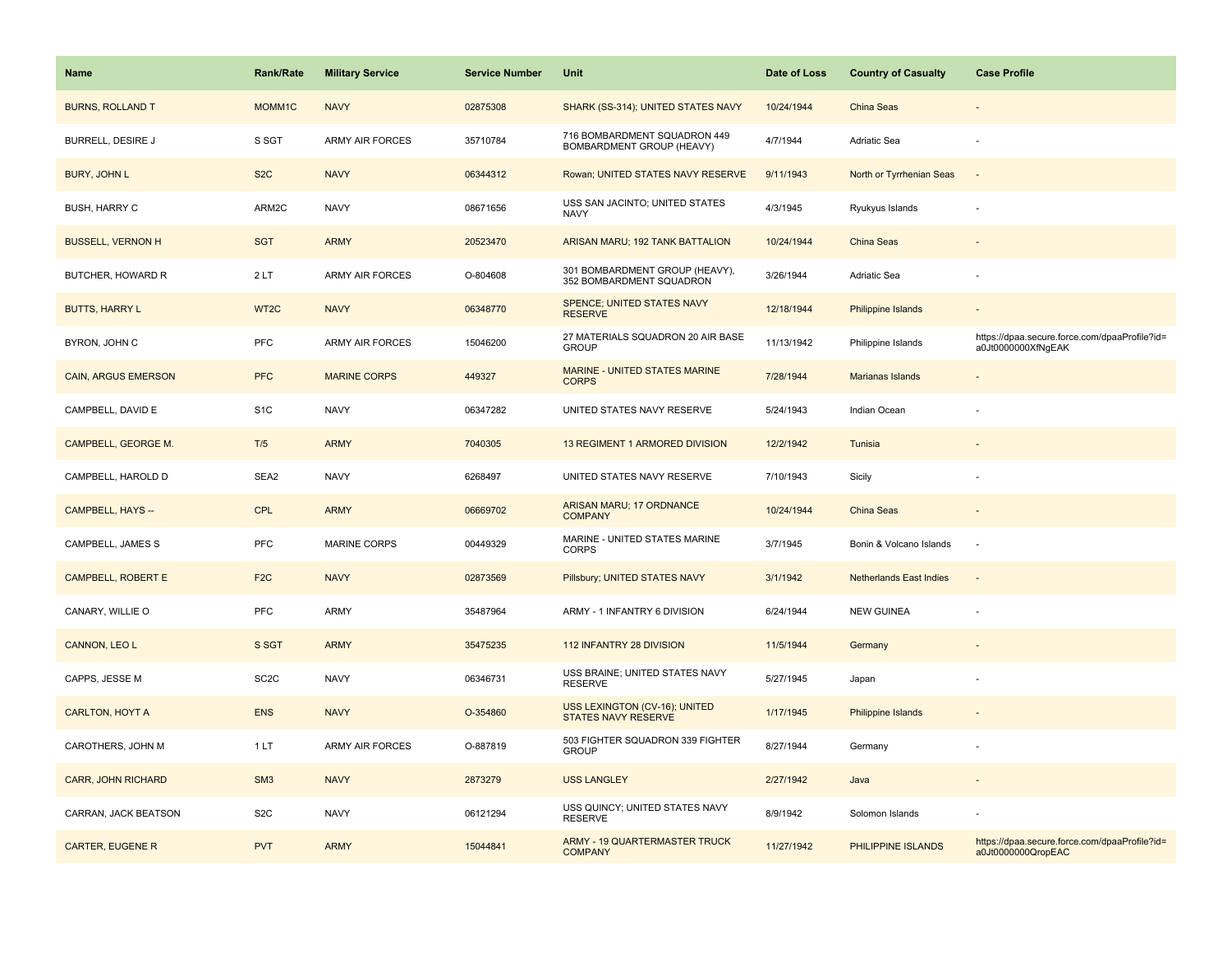| <b>Name</b>                | <b>Rank/Rate</b> | <b>Military Service</b> | <b>Service Number</b> | Unit                                                                           | Date of Loss | <b>Country of Casualty</b>               | <b>Case Profile</b>                                                 |
|----------------------------|------------------|-------------------------|-----------------------|--------------------------------------------------------------------------------|--------------|------------------------------------------|---------------------------------------------------------------------|
| CARTER, JAMES M            | <b>PFC</b>       | ARMY                    | 35100605              | ARISAN MARU; 192 TANK BATTALION                                                | 10/24/1944   | China Seas                               |                                                                     |
| CARY, RAMON L              | MOMM1C           | <b>NAVY</b>             | 06347366              | <b>SCAMP; UNITED STATES NAVY</b><br><b>RESERVE</b>                             | 12/5/1944    | Bonin & Volcano Islands                  |                                                                     |
| CATES, WILLIAM H           | AMM3C            | <b>NAVY</b>             | 08674499              | UNITED STATES NAVY RESERVE                                                     | 7/7/1945     | Central/South Pacific<br>Theater         |                                                                     |
| <b>CATRON, HERBERT O</b>   | S <sub>1</sub> C | <b>NAVY</b>             | 08285635              | UNITED STATES NAVY RESERVE                                                     | 5/17/1944    | <b>New Hebrides</b>                      |                                                                     |
| CATRON, J C                | GM3C             | <b>NAVY</b>             | 02876954              | UNITED STATES NAVY                                                             | 1/17/1944    | Atlantic Ocean: North<br>American Waters |                                                                     |
| <b>CAUSEY, TRUMAN G</b>    | <b>T SGT</b>     | <b>ARMY AIR FORCES</b>  | 06350976              | 17 BOMBARDMENT SQUADRON 27<br><b>BOMBARDMENT GROUP (LIGHT)</b>                 | 11/15/1942   | Philippine Islands                       | https://dpaa.secure.force.com/dpaaProfile?id=<br>a0Jt0000000QrpJEAS |
| CECIL, JAMES S             | <b>PVT</b>       | ARMY AIR FORCES         | 15066545              | AIR CORPS                                                                      | 3/9/1944     | Liberia                                  |                                                                     |
| <b>CENTNER, ALBERT F</b>   | QM1C             | <b>NAVY</b>             | 04096528              | USS JARVIS; UNITED STATES NAVY<br><b>RESERVE</b>                               | 8/9/1942     | Solomon Islands                          |                                                                     |
| CHADWELL, HENRY E          | <b>PVT</b>       | ARMY                    | 06984759              | 68 COAST ARTILLERY REGIMENT                                                    | 1/26/1944    | North Sea or Tyrrhenian<br>Sea           | https://dpaa.secure.force.com/dpaaProfile?id=<br>a0Jt0000000XeE3EAK |
| <b>CHANDLER, RICHARD C</b> | S <sub>2</sub> C | <b>NAVY</b>             | 02797918              | USS HOUSTON (CA-30); UNITED STATES<br><b>NAVY</b>                              | 3/1/1942     | Java                                     |                                                                     |
| <b>CHANDLER, THOMAS K</b>  | MM3C             | <b>NAVY</b>             | 02796008              | USS HOUSTON (CA-30); UNITED STATES<br><b>NAVY</b>                              | 3/1/1942     | Java                                     |                                                                     |
| CHASE, WILLIAM L           | 1LT              | <b>ARMY AIR FORCES</b>  | O-750338              | 820 BOMBARDMENT SQUADRON 41<br><b>BOMBARDMENT GROUP (MEDIUM)</b>               | 7/10/1945    | Ryukyus Islands                          |                                                                     |
| CHILDERS, LOUIE W          | WT3C             | <b>NAVY</b>             | 06342206              | MONAGHAN; UNITED STATES NAVY<br><b>RESERVE</b>                                 | 5/31/1944    | Marshall Islands                         | https://dpaa.secure.force.com/dpaaProfile?id=<br>a0Jt0000000XeEIEA0 |
| CHILDERS, SAMUEL A         | WT3C             | <b>NAVY</b>             | 06346696              | <b>HOEL; UNITED STATES NAVY RESERVE</b>                                        | 10/25/1944   | <b>Philippine Sea</b>                    |                                                                     |
| CHILDS, RUSSELL M          | LT/JG/           | <b>NAVY</b>             | O-112646              | UNITED STATES NAVY RESERVE                                                     | 3/11/1944    | New Guinea                               |                                                                     |
| <b>CLARK, JAMES L</b>      | <b>PFC</b>       | <b>ARMY</b>             | 35475824              | 136 INFANTRY 33 DIVISION                                                       | 5/12/1945    | <b>Philippine Islands</b>                |                                                                     |
| CLARK, OMER H              | <b>ENS</b>       | <b>NAVY</b>             | O-329421              | UNITED STATES NAVY                                                             | 2/16/1945    | Central/South Pacific<br>Theater         |                                                                     |
| <b>CLARK, THOMAS L</b>     | S <sub>1</sub> C | <b>NAVY</b>             | 06348162              | LUCE; UNITED STATES NAVY RESERVE                                               | 5/4/1945     | <b>China Seas</b>                        |                                                                     |
| CLAY, CHARLES W            | <b>PFC</b>       | <b>ARMY AIR FORCES</b>  | 35654866              | SS PAUL HAMILTON; 831<br>BOMBARDMENT SQUADRON 485<br>BOMBARDMENT GROUP (HEAVY) | 4/20/1944    | Mediterranean Sea                        |                                                                     |
| CLEVINGER, CLYDE --        | <b>SGT</b>       | <b>ARMY</b>             | 15056270              | 39 INFANTRY 9 DIVISION                                                         | 4/10/1944    | Tunisia                                  |                                                                     |
| CLIFFORD, WILLIAM W        | 1 LT             | ARMY AIR FORCES         | O-678174              | 579 BOMBARDMENT SQUADRON 392<br>BOMBARDMENT GROUP (HEAVY)                      | 10/8/1943    | Germany                                  |                                                                     |
| CLOYD, ROBERT V            | <b>PFC</b>       | <b>ARMY</b>             | 20523471              | ARISAN MARU; 192 TANK BATTALION                                                | 10/24/1944   | China Seas                               |                                                                     |
| COBB, ROBBIE L             | <b>SGT</b>       | <b>ARMY AIR FORCES</b>  | 14161874              | 870 BOMBARDMENT SQUADRON 497<br>BOMBARDMENT GROUP (VERY HEAVY)                 | 12/3/1944    | Marianas Islands                         |                                                                     |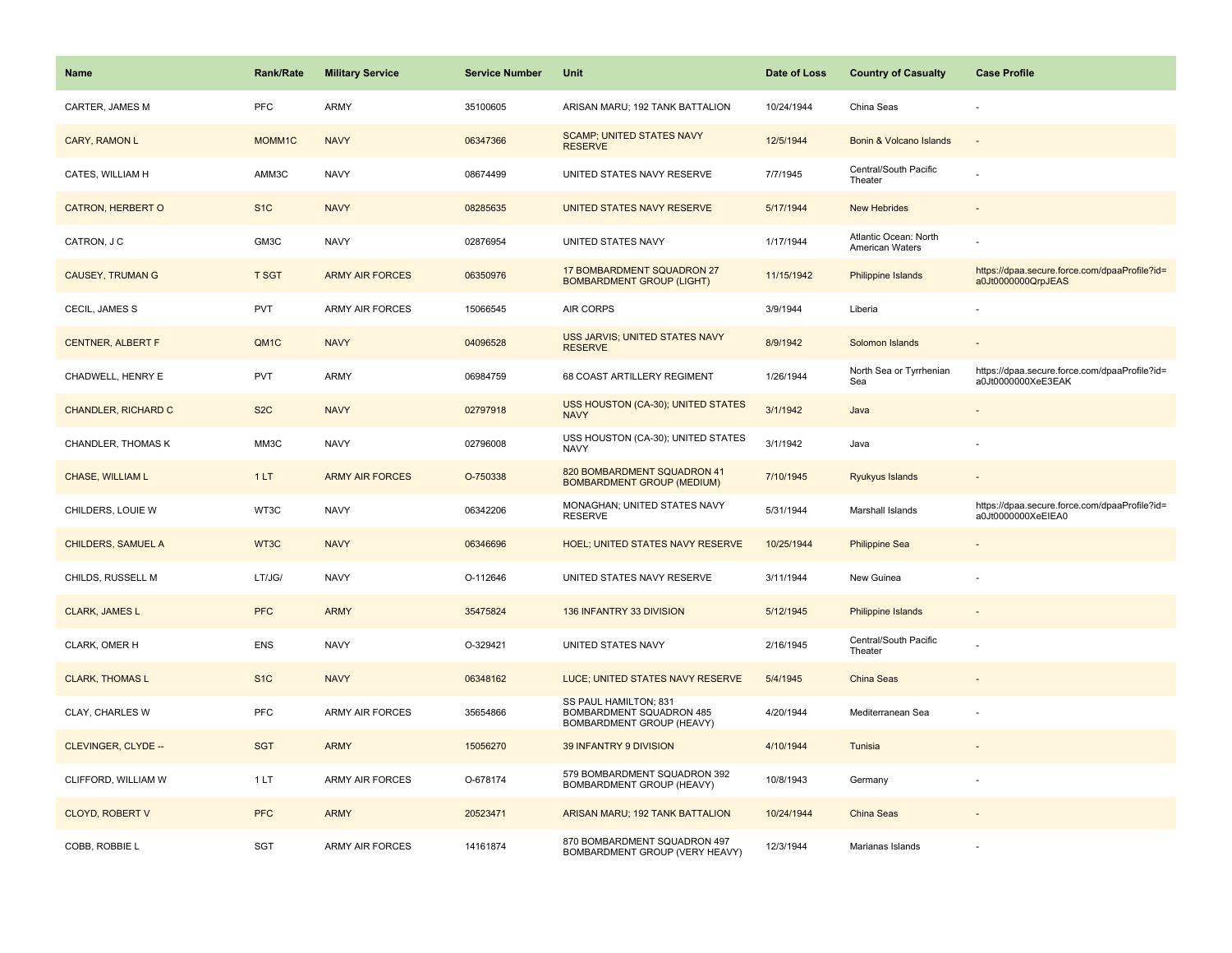| Name                         | Rank/Rate         | <b>Military Service</b> | <b>Service Number</b> | Unit                                                                                  | Date of Loss | <b>Country of Casualty</b>                             | <b>Case Profile</b>      |
|------------------------------|-------------------|-------------------------|-----------------------|---------------------------------------------------------------------------------------|--------------|--------------------------------------------------------|--------------------------|
| COBB, WALTER BENJAMIN        | <b>COX</b>        | <b>NAVY</b>             | 02872252              | <b>UNITED STATES NAVY</b>                                                             | 8/10/1943    | Solomon Islands                                        |                          |
| COLE, JOHN D                 | <b>PVT</b>        | ARMY                    | 15057149              | 6 INFANTRY 1 ARMORED DIVISION                                                         | 11/8/1942    | Mediterranean Sea                                      | ÷,                       |
| <b>COLLINS, PAUL E</b>       | ARM3C             | <b>NAVY</b>             | 06128828              | <b>USS GAMBIER BAY; UNITED STATES</b><br><b>NAVY RESERVE</b>                          | 6/2/1944     | Pacific Ocean                                          |                          |
| <b>COLVIN, JAMES B</b>       | ARM3C             | <b>NAVY</b>             | 08635158              | VT-44, USS LANGLEY (CVL-27); UNITED<br><b>STATES NAVY</b>                             | 10/7/1944    | Pacific Ocean                                          |                          |
| <b>COMBS, BILLY F</b>        | <b>SGT</b>        | <b>ARMY AIR FORCES</b>  | 06994318              | <b>AIR CORPS</b>                                                                      | 5/26/1943    | <b>Atlantic Ocean: North</b><br><b>American Waters</b> |                          |
| COMBS, CHARLES K             | S <sub>2</sub> C  | <b>NAVY</b>             | 02875941              | USS JUNEAU; UNITED STATES NAVY                                                        | 11/13/1942   | Solomon Islands                                        |                          |
| COMBS, DAVE --               | <b>PFC</b>        | <b>ARMY</b>             | 15054775              | Cutter Hartland (British); 6 INFANTRY 1<br><b>ARMORED DIVISION</b>                    | 11/8/1942    | Mediterranean Sea                                      | $\overline{\phantom{a}}$ |
| COMBS, LEONARD E             | S <sub>1</sub> C  | <b>NAVY</b>             | 08559254              | UNITED STATES NAVY RESERVE                                                            | 6/20/1945    | Pacific Ocean                                          |                          |
| <b>COMBS, RUSSELL ARNOLD</b> | BM <sub>1</sub> C | <b>NAVY</b>             | 02871392              | USS JUNEAU; UNITED STATES NAVY                                                        | 11/13/1942   | Solomon Islands                                        |                          |
| CONLEY, ORVILLE --           | PFC               | ARMY                    | 35266977              | 141 INFANTRY 36 DIVISION                                                              | 1/23/1944    | Italy                                                  |                          |
| CONLEY, REX C                | S <sub>1</sub> C  | <b>NAVY</b>             | 08677267              | UNITED STATES NAVY RESERVE                                                            | 6/16/1945    | Japan                                                  |                          |
| CONN, CURTISS NMI            | <b>PVT</b>        | ARMY                    | 35074416              | SS Leopoldville; 262 INFANTRY 66<br><b>DIVISION</b>                                   | 12/24/1944   | English Channel                                        |                          |
| <b>CONNER, FAIRCE --</b>     | S SGT             | <b>ARMY AIR FORCES</b>  | 35128260              | 856 BOMBARDMENT SQUADRON 492<br><b>BOMBARDMENT GROUP (HEAVY)</b>                      | 6/20/1944    | <b>Baltic Sea</b>                                      |                          |
| CONWAY, ELWOOD --            | SSML2C            | <b>NAVY</b>             | 08671950              | UNITED STATES NAVY                                                                    | 1/10/1945    | China Seas                                             |                          |
| COOK, ARNOLD --              | <b>PVT</b>        | <b>ARMY</b>             | 15044312              | 27 FIELD ARTILLERY BATTALION 1<br><b>ARMORED DIVISION</b>                             | 12/6/1942    | Tunisia                                                | $\blacksquare$           |
| COPE, FORREST R              | S SGT             | <b>ARMY AIR FORCES</b>  | 35680079              | 614 BOMBARDMENT SQUADRON 401<br><b>BOMBARDMENT GROUP (HEAVY)</b>                      | 12/11/1943   | North Sea or Tyrrhenian<br>Sea                         |                          |
| COPE, JOHN DELMER            | GM3C              | <b>NAVY</b>             | 06271717              | UNITED STATES NAVY RESERVE                                                            | 10/20/1943   | <b>Atlantic Ocean: North</b><br><b>American Waters</b> |                          |
| COPE, PAUL MITCHEL           | S <sub>2</sub> C  | <b>NAVY</b>             | 06340269              | USS HORNET (CV-8); USS HORNET;<br>NAVY RESERVE - UNITED STATES NAVY<br><b>RESERVE</b> | 10/26/1942   | New Hebrides                                           |                          |
| <b>CORNELIUS, WILLIAM B.</b> | 1LT               | <b>ARMY AIR FORCES</b>  | O-671636              | 386 BOMBARDMENT SQUADRON 312<br><b>BOMBARDMENT GROUP (LIGHT)</b>                      | 10/12/1944   | <b>New Guinea</b>                                      |                          |
| CORNELL, WILLIAM P           | CPL               | <b>ARMY AIR FORCES</b>  | 15119151              | 777 BOMBARDMENT SQUADRON 464<br>BOMBARDMENT GROUP (HEAVY)                             | 7/22/1944    | Adriatic Sea                                           |                          |
| <b>CORNETT, HARRY V</b>      | <b>PFC</b>        | <b>ARMY</b>             | 35791626              | ARMY - 10 INFANTRY 5 DIVISION                                                         | 9/12/1944    | <b>FRANCE</b>                                          |                          |
| CORNETT, WILLIAM D           | ARM3C             | <b>NAVY</b>             | 08557778              | USS SAN JACINTO; UNITED STATES<br>NAVY RESERVE                                        | 4/2/1945     | Ryukyus Islands                                        |                          |
| <b>CORNWELL, CN</b>          | <b>PVT</b>        | <b>ARMY</b>             | 35074815              | SS Leopoldville; 262 INFANTRY 66<br><b>DIVISION</b>                                   | 12/24/1944   |                                                        |                          |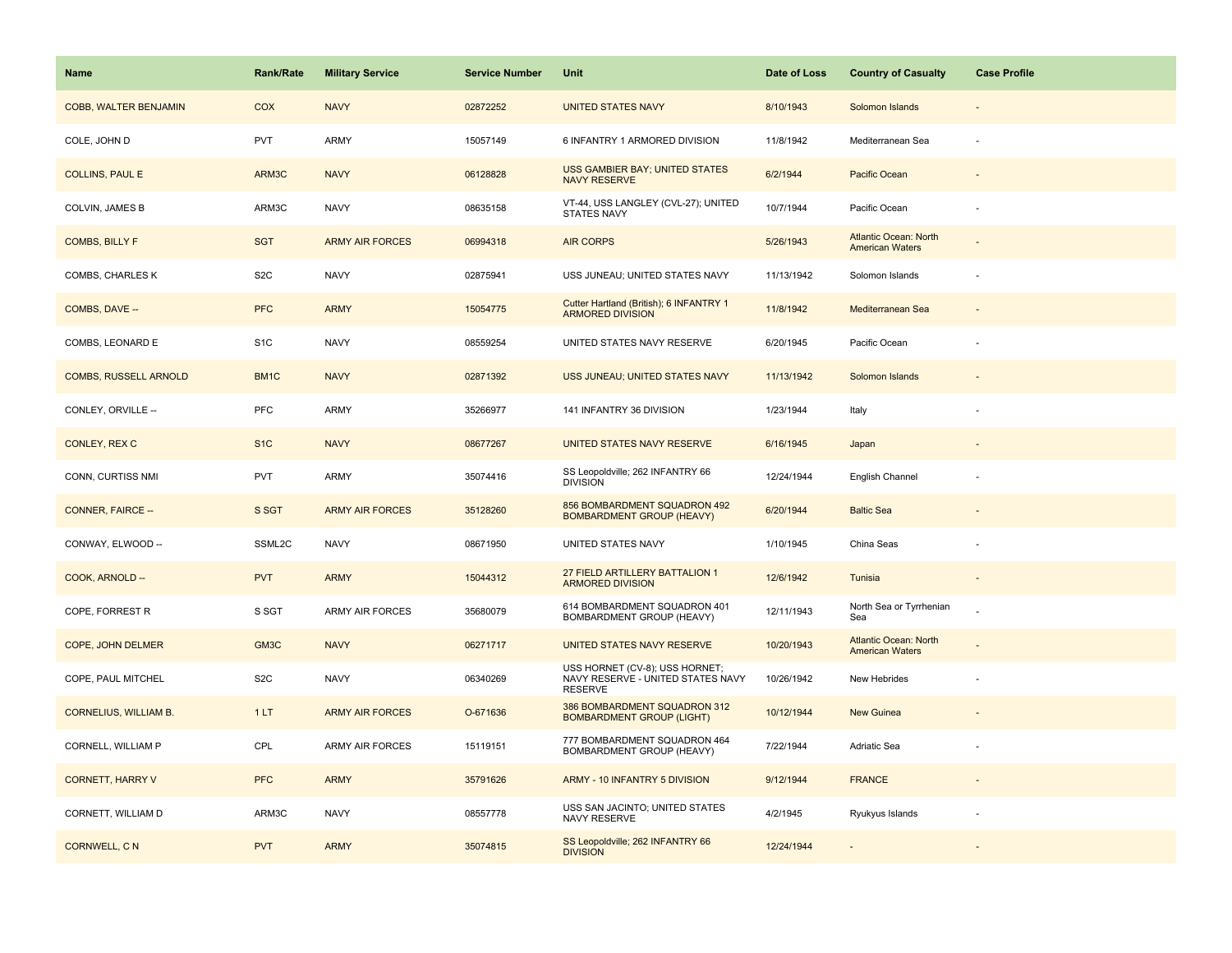| Name                        | <b>Rank/Rate</b>  | <b>Military Service</b> | <b>Service Number</b> | Unit                                                             | Date of Loss | <b>Country of Casualty</b>     | <b>Case Profile</b>                                                 |
|-----------------------------|-------------------|-------------------------|-----------------------|------------------------------------------------------------------|--------------|--------------------------------|---------------------------------------------------------------------|
| CORNWELL, HAROLD R.         | 2LT               | <b>ARMY AIR FORCES</b>  | O-735056              | 549 BOMBARDMENT SQUADRON 385<br>BOMBARDMENT GROUP (HEAVY)        | 7/26/1943    | North Sea or Tyrrhenian<br>Sea |                                                                     |
| COTTINGHAM, CLYDE --        | <b>PVT</b>        | <b>ARMY</b>             | 35658671              | 23 INFANTRY 2 DIVISION                                           | 7/25/1944    | France                         |                                                                     |
| COUSINO, GEORGE A           | 2LT               | ARMY AIR FORCES         | O-718562              | 311 TROOP CARRIER SQUADRON                                       | 10/12/1945   | Bonin & Volcano Islands        | ÷,                                                                  |
| COX, JOHN M                 | S <sub>1</sub> C  | <b>NAVY</b>             | 06136645              | Bates; UNITED STATES NAVY RESERVE                                | 5/25/1945    | Japan                          |                                                                     |
| COX, THURSTON W             | RM3C              | <b>NAVY</b>             | 06350976              | Halligan; UNITED STATES NAVY<br><b>RESERVE</b>                   | 11/15/1942   | Ryukyus Islands                |                                                                     |
| <b>COX, WILLIAM MILFORD</b> | S <sub>1</sub> C  | <b>NAVY</b>             | 02873837              | USS Arizona; UNITED STATES NAVY                                  | 12/7/1941    | Hawaiian Islands               | https://dpaa.secure.force.com/dpaaProfile?id=<br>a0Jt00000004qn3EAA |
| COYLE, JAMES B              | <b>PVT</b>        | <b>ARMY</b>             | 35667091              | ARMY - 302 RECONNAISSANCE TROOP 1<br><b>CAVALRY DIVISION</b>     | 3/11/1944    | ADMIRALTY ISLANDS              | ÷,                                                                  |
| <b>COZINE, PAUL L</b>       | S SGT             | <b>ARMY AIR FORCES</b>  | 15326997              | 822 BOMBARDMENT SQUADRON 38<br><b>BOMBARDMENT GROUP (MEDIUM)</b> | 11/10/1944   | <b>Philippine Islands</b>      |                                                                     |
| CRADDOCK, HAROLD C          | S SGT             | <b>ARMY AIR FORCES</b>  | 15338346              | 755 BOMBARDMENT SQUADRON 458<br>BOMBARDMENT GROUP (HEAVY)        | 3/3/1944     | English Channel                |                                                                     |
| <b>CRAIG, CHESTER M</b>     | S <sub>2</sub> C  | <b>NAVY</b>             | 08672970              | <b>Warrington; UNITED STATES NAVY</b><br><b>RESERVE</b>          | 9/13/1944    | Bermuda                        |                                                                     |
| CRAVENS, HUSTON Q           | QM2C              | <b>NAVY</b>             | 02874840              | POMPANO; UNITED STATES NAVY                                      | 10/15/1943   | Japan                          |                                                                     |
| CRAWFORD, LIGE --           | S <sub>1C</sub>   | <b>NAVY</b>             | 08285045              | Warrington; UNITED STATES NAVY<br><b>RESERVE</b>                 | 9/13/1944    | Bermuda                        |                                                                     |
| CRAWFORD, RUSSELL --        | S SGT             | <b>ARMY AIR FORCES</b>  | 35771741              | 424 BOMBARDMENT SQUADRON 307<br>BOMBARDMENT GROUP (HEAVY)        | 10/18/1944   | Borneo                         |                                                                     |
| CRAWFORD, WILLIAM --        | S SGT             | <b>ARMY</b>             | 15055971              | 6 INFANTRY 1 ARMORED DIVISION                                    | 11/8/1942    | Mediterranean Sea              |                                                                     |
| CRAYCRAFT, OLLIE K          | PVT               | <b>ARMY</b>             | 35780972              | ARMY - CAVALRY                                                   | 2/6/1945     | <b>INDIAN OCEAN</b>            |                                                                     |
| <b>CREAMER, JOHN A</b>      | 1LT               | <b>ARMY AIR FORCES</b>  | O-724139              | 367 BOMBARDMENT SQUADRON 306<br><b>BOMBARDMENT GROUP (HEAVY)</b> | 11/9/1942    | France                         |                                                                     |
| CRICK, ANCEL E              | <b>PFC</b>        | <b>ARMY</b>             | 20523473              | ARISAN MARU; 192 TANK BATTALION                                  | 10/24/1944   | China Seas                     |                                                                     |
| <b>CRIDER, FORREST W</b>    | <b>COX</b>        | <b>NAVY</b>             | 02872788              | <b>UNITED STATES NAVY</b>                                        | 3/1/1942     | Java                           |                                                                     |
| CRISP, JAMES H.             | T SGT             | <b>ARMY AIR FORCES</b>  | 35435911              | 392 BOMBARDMENT SQUADRON 30<br>BOMBARDMENT GROUP (HEAVY)         | 12/20/1943   | Marshall Islands               |                                                                     |
| <b>CROOKS, FRED T</b>       | S <sub>1</sub> C  | <b>NAVY</b>             | 06273994              | SPENCE; UNITED STATES NAVY<br><b>RESERVE</b>                     | 12/18/1944   | <b>Philippine Islands</b>      | $\overline{\phantom{a}}$                                            |
| CROSBY, LOUIS BERTRAM       | SM <sub>2</sub> C | <b>NAVY</b>             | 02872566              | Neosho; UNITED STATES NAVY                                       | 5/7/1942     | Coral Sea                      | ÷,                                                                  |
| <b>CROSS, CLYDE B</b>       | RM <sub>2</sub> C | <b>NAVY</b>             | 06132126              | Warrington; UNITED STATES NAVY<br><b>RESERVE</b>                 | 9/13/1944    | <b>Atlantic Ocean</b>          |                                                                     |
| CROWE, CECIL THOMAS         | GM2C              | <b>NAVY</b>             | 02871547              | USS Arizona; UNITED STATES NAVY                                  | 12/7/1941    | Hawaiian Islands               | https://dpaa.secure.force.com/dpaaProfile?id=<br>a0Jt0000000BStzEAG |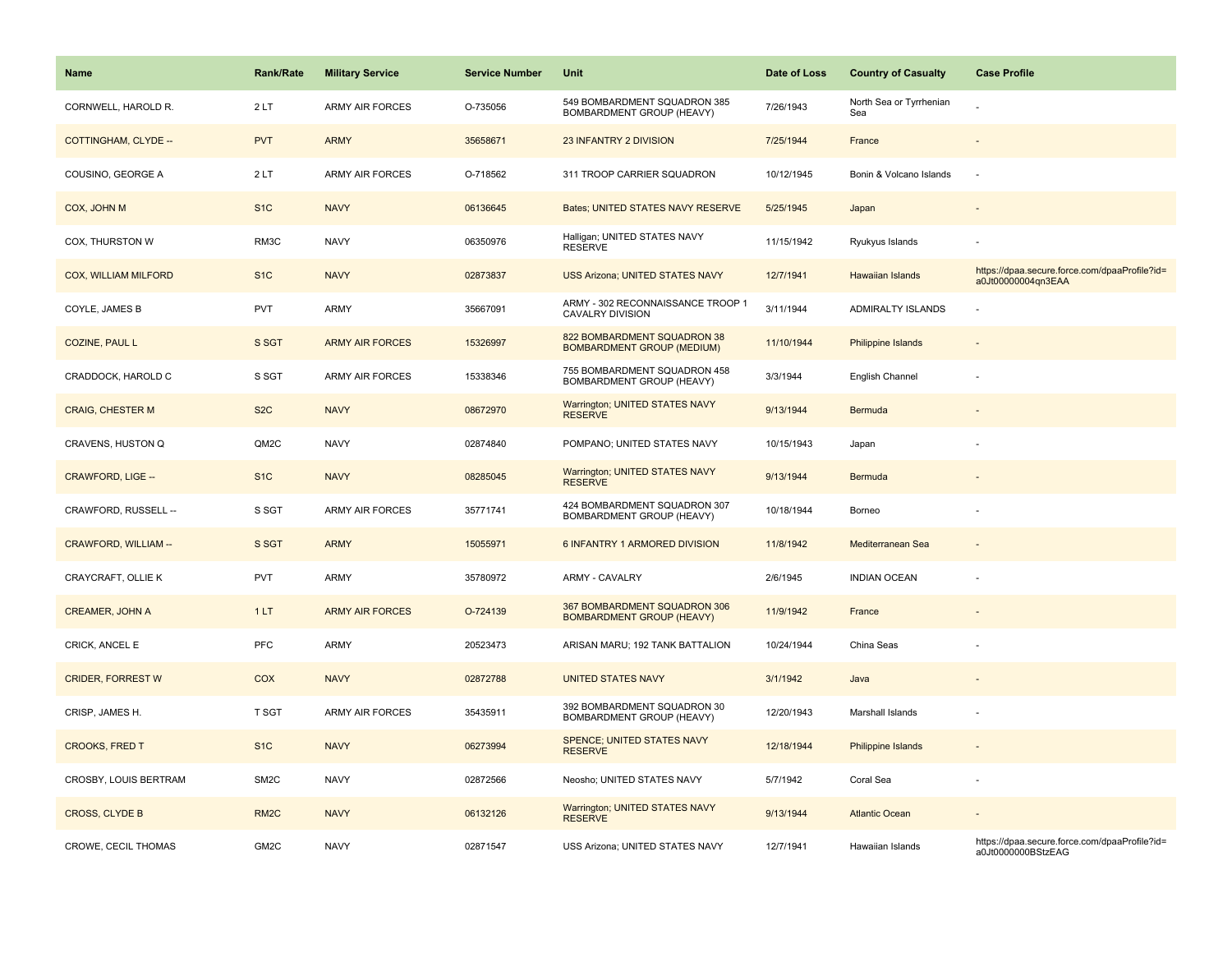| <b>Name</b>                | <b>Rank/Rate</b> | <b>Military Service</b> | <b>Service Number</b> | Unit                                                           | Date of Loss | <b>Country of Casualty</b>                   | <b>Case Profile</b>                                                 |
|----------------------------|------------------|-------------------------|-----------------------|----------------------------------------------------------------|--------------|----------------------------------------------|---------------------------------------------------------------------|
| CROWE, ROY E               | F <sub>1</sub> C | <b>NAVY</b>             | 08671670              | NAVY - UNITED STATES NAVY                                      | 2/21/1945    | <b>BONIN &amp; VOLCANO</b><br><b>ISLANDS</b> |                                                                     |
| CRUNK, JAMES G             | WT2C             | <b>NAVY</b>             | 02874208              | Skill; UNITED STATES NAVY                                      | 9/25/1943    | North or Tyrrhenian Seas                     | $\sim$                                                              |
| <b>CUMMINS, BENJAMIN O</b> | <b>PFC</b>       | <b>ARMY</b>             | 35802036              | Don Marquis; 496 PORT BATTALION                                | 9/26/1944    | <b>Admiralty Islands</b>                     |                                                                     |
| CUMMINS, JOHN L            | <b>PFC</b>       | ARMY                    | 20523474              | ARISAN MARU; 192 TANK BATTALION                                | 10/24/1944   | China Seas                                   |                                                                     |
| <b>DALTON, CHARLES E</b>   | <b>PFC</b>       | <b>ARMY</b>             | 35774223              | 53 INFANTRY 4 ARMORED DIVISION                                 | 2/21/1945    | Germany                                      |                                                                     |
| DANIEL, WINSTON E          | S <sub>2</sub> C | <b>NAVY</b>             | 02876470              | UNITED STATES NAVY                                             | 9/11/1943    | Mediterranean Sea                            |                                                                     |
| DAUGHERTY, JAMES P         | S <sub>1</sub> C | <b>NAVY</b>             | 06348285              | SS William C. Gorgas                                           | 3/11/1943    | <b>Atlantic Ocean</b>                        |                                                                     |
| DAUGHETEE, CLYDE L.        | SGT              | ARMY AIR FORCES         | 35667546              | 1330 ARMY AIR FORCE BASE UNIT                                  | 12/7/1944    | India                                        |                                                                     |
| DAVIES, RAYMOND H          | 2LT              | <b>ARMY AIR FORCES</b>  | O-742069              | 38 BOMBARDMENT SQUADRON 30<br><b>BOMBARDMENT GROUP (HEAVY)</b> | 4/10/1944    | <b>Caroline Islands</b>                      |                                                                     |
| DAVIS, CALVIN M            | M <sub>1</sub> C | <b>NAVY</b>             | 06342985              | SPENCE; UNITED STATES NAVY<br><b>RESERVE</b>                   | 12/18/1944   | Philippine Islands                           |                                                                     |
| DAVIS, CECIL J             | TEC <sub>5</sub> | <b>ARMY</b>             | 35682949              | HMT Rohna; 853 ENGINEERS BATTALION<br>(AVIATION)               | 11/27/1943   | Mediterranean Sea                            |                                                                     |
| DAVIS, CHARLES C           | GM2C             | <b>NAVY</b>             | 06340075              | Calhoun; UNITED STATES NAVY<br><b>RESERVE</b>                  | 4/6/1945     | Japan                                        |                                                                     |
| DAVIS, HAROLD E            | S <sub>2</sub> C | <b>NAVY</b>             | 06340999              | UNITED STATES NAVY RESERVE                                     | 2/7/1943     | North Atlantic Ocean                         |                                                                     |
| DAVIS, RUSSELL --          | <b>PVT</b>       | ARMY AIR FORCES         | 15065896              | SIGNAL AIR WARNING COMPANY                                     | 5/7/1942     | Philippine Islands                           |                                                                     |
| <b>DECKER, FRANCIS J</b>   | <b>CMOMM</b>     | <b>NAVY</b>             | 02794190              | TROUT; UNITED STATES NAVY                                      | 2/29/1944    | <b>Philippine Sea</b>                        |                                                                     |
| DEJARNETTE, JOE A          | 1st Lt           | ARMY AIR FORCES         | O-742139              | 732 BOMBARDMENT SQUADRON 453<br>BOMBARDMENT GROUP (HEAVY)      | 4/8/1944     | Germany                                      | https://dpaa.secure.force.com/dpaaProfile?id=<br>a0Jt0000000XgKGEA0 |
| <b>DENNISON, MARVIN H</b>  | TM3C             | <b>NAVY</b>             | 02876162              | Rowan; UNITED STATES NAVY                                      | 9/11/1943    | North or Tyrrhenian Seas                     |                                                                     |
| DEVINE, CARL B             | S <sub>1</sub> C | <b>NAVY</b>             | 08267517              | SS JOSEPH WHEELER; UNITED STATES<br>NAVY RESERVE               | 12/2/1943    | Italy                                        |                                                                     |
| <b>DICK, CHARLES S</b>     | <b>SGT</b>       | <b>ARMY AIR FORCES</b>  | 31033519              | 68 BOMBARDMENT SQUADRON 44<br><b>BOMBARDMENT GROUP (HEAVY)</b> | 12/6/1942    | <b>English Channel</b>                       |                                                                     |
| DICK, HERBERT E            | COX              | <b>NAVY</b>             | 02871800              | UNITED STATES NAVY                                             | 3/1/1942     | Indian Ocean                                 |                                                                     |
| DIRKES, JOHN B             | GM3C             | <b>NAVY</b>             | 06122744              | LST-342; UNITED STATES NAVY<br><b>RESERVE</b>                  | 7/18/1943    | Solomon Islands                              |                                                                     |
| DISHMAN, ORDNEY G.         | TEC <sub>4</sub> | ARMY                    | 15048212              | ARMY SIGNAL CORPS                                              | 1/6/1945     | China                                        |                                                                     |
| DISNEY, JOHN E.            | <b>CAPT</b>      | <b>ARMY AIR FORCES</b>  | O-798263              | 528 FIGHTER SQUADRON 311 FIGHTER<br><b>GROUP</b>               | 2/21/1945    | China                                        |                                                                     |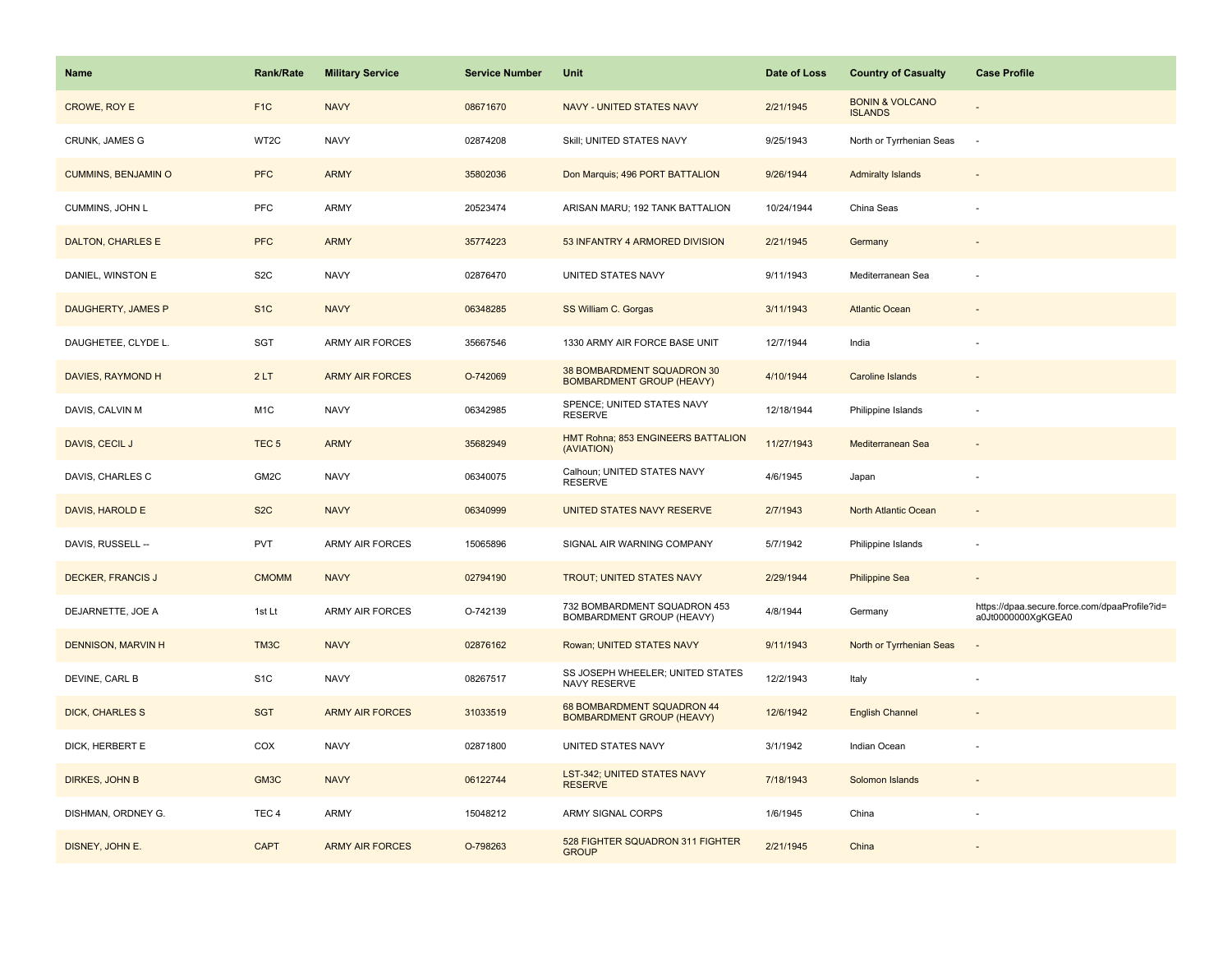| <b>Name</b>           | <b>Rank/Rate</b>  | <b>Military Service</b> | <b>Service Number</b> | Unit                                                             | Date of Loss | <b>Country of Casualty</b>                     | <b>Case Profile</b>                                                 |
|-----------------------|-------------------|-------------------------|-----------------------|------------------------------------------------------------------|--------------|------------------------------------------------|---------------------------------------------------------------------|
| DIXON, ERNEST H       | <b>PVT</b>        | <b>ARMY</b>             | 15065726              | ORYOKU MARU; 60 COAST ARTILLERY<br><b>REGIMENT</b>               | 12/15/1944   | Philippine Islands                             |                                                                     |
| DIXON, JOEL H         | SM3C              | <b>NAVY</b>             | 08551768              | NAVY - UNITED STATES NAVY                                        | 10/25/1944   | PHILIPPINE SEA                                 |                                                                     |
| DIXON, ULICE --       | PFC               | <b>ARMY</b>             | 35776251              | 339 INFANTRY 85 DIVISION                                         | 10/24/1945   | Italy                                          |                                                                     |
| DOBSON, TROY --       | <b>PFC</b>        | <b>ARMY</b>             | 35443950              | 605 QUARTERMASTER BATTALION                                      | 4/28/1944    | <b>English Channel</b>                         |                                                                     |
| DODDS, LEWIS C        | S <sub>1</sub> C  | <b>NAVY</b>             | 02874120              | USS HOUSTON (CA-30); UNITED STATES<br><b>NAVY</b>                | 3/1/1942     | Java                                           |                                                                     |
| DONALDSON, CLAUDE D   | 1LT               | <b>ARMY AIR FORCES</b>  | O-791573              | 577 BOMBARDMENT SQUADRON 392<br><b>BOMBARDMENT GROUP (HEAVY)</b> | 4/11/1944    | North Sea or Tyrrhenian<br>Sea                 |                                                                     |
| DONAN, WILLIE D       | ST3C              | <b>NAVY</b>             | 02876059              | Halligan; UNITED STATES NAVY                                     | 3/26/1945    | Japan                                          | https://dpaa.secure.force.com/dpaaProfile?id=<br>a0Jt000001nzbZ0EAI |
| DONIEL, WILLIAM       | STM2C             | <b>NAVY</b>             | 09787653              | NAVY - UNITED STATES NAVY RESERVE                                | 9/27/1945    | <b>CENTRAL/SOUTH</b><br><b>PACIFIC THEATER</b> |                                                                     |
| DORRIS, DONALD H      | LT/JG/            | <b>NAVY</b>             | O-096992              | USS VINCENNES; UNITED STATES NAVY<br><b>RESERVE</b>              | 8/9/1942     | Solomon Islands                                |                                                                     |
| DOUGLAS, EARL V       | <b>PVT</b>        | <b>ARMY</b>             | 35685053              | ARMY - 3206 QUARTERMASTER<br><b>SERVICES COMPANY</b>             | 4/28/1944    | <b>ENGLISH CHANNEL</b>                         |                                                                     |
| DOWELL, THOMAS ALBERT | COX               | <b>NAVY</b>             | 02871295              | NAVY - UNITED STATES NAVY                                        | 3/1/1942     | <b>JAVA</b>                                    |                                                                     |
| DOWLIN, STEWART F     | <b>ENS</b>        | <b>NAVY</b>             | O-176592              | UNITED STATES NAVY RESERVE                                       | 11/24/1943   | Pacific Ocean                                  |                                                                     |
| DOWNS, ELROY          | S <sub>2</sub> C  | <b>NAVY</b>             | 08674226              | NAVY - UNITED STATES NAVY RESERVE                                | 10/25/1944   | PHILIPPINE ISLANDS                             |                                                                     |
| DOWNS, ORION E        | TM3C              | <b>NAVY</b>             | 06345066              | Brownson; UNITED STATES NAVY<br><b>RESERVE</b>                   | 12/26/1943   | New Britain Island                             |                                                                     |
| DOYEN, LOUIS J        | TM <sub>2</sub> C | <b>NAVY</b>             | 06131629              | SHARK (SS-314); UNITED STATES NAVY<br><b>RESERVE</b>             | 10/24/1944   | China Seas                                     |                                                                     |
| DOYLE, WAND B         | COX               | <b>NAVY</b>             | 02873598              | <b>USS Arizona; UNITED STATES NAVY</b>                           | 12/7/1941    | <b>Hawaiian Islands</b>                        | https://dpaa.secure.force.com/dpaaProfile?id=<br>a0Jt0000000BSRtEAO |
| DOYLE, WILLIAM A      | SGT               | <b>ARMY AIR FORCES</b>  | 15041604              | HMT Rohna; AIR CORPS                                             | 11/27/1943   | Mediterranean Sea                              |                                                                     |
| DRANE, JAMES A        | GM3C              | <b>NAVY</b>             | 02876141              | Indianapolis; UNITED STATES NAVY                                 | 7/30/1945    | <b>Philippine Sea</b>                          | https://dpaa.secure.force.com/dpaaProfile?id=<br>a0Jt0000000cdjOEAQ |
| DREISBACH, FRANK T    | 1LT               | <b>ARMY AIR FORCES</b>  | O-659878              | 401 BOMBARDMENT SQUADRON 91<br>BOMBARDMENT GROUP (HEAVY)         | 12/30/1942   | France                                         |                                                                     |
| DUCHEN, MORRIS --     | <b>T SGT</b>      | <b>ARMY AIR FORCES</b>  | 35694004              | 365 BOMBARDMENT SQUADRON 305<br><b>BOMBARDMENT GROUP (HEAVY)</b> | 8/9/1944     | France                                         |                                                                     |
| DUCKWORTH, WILLIAM P  | <b>PFC</b>        | <b>MARINE CORPS</b>     | 344037                | MARINE - UNITED STATES MARINE<br><b>CORPS</b>                    | 9/26/1942    | Solomon Islands                                |                                                                     |
| DUFF, CARROL W        | TM <sub>1</sub> C | <b>NAVY</b>             | 02873357              | <b>REID; UNITED STATES NAVY</b>                                  | 12/11/1944   | <b>Philippine Islands</b>                      |                                                                     |
| DUFFY, THOMAS J       | 2LT               | <b>ARMY AIR FORCES</b>  | O-812233              | 757 BOMBARDMENT SQUADRON 459<br>BOMBARDMENT GROUP (HEAVY)        | 1/14/1944    | Atlantic Ocean: North<br>American Waters       |                                                                     |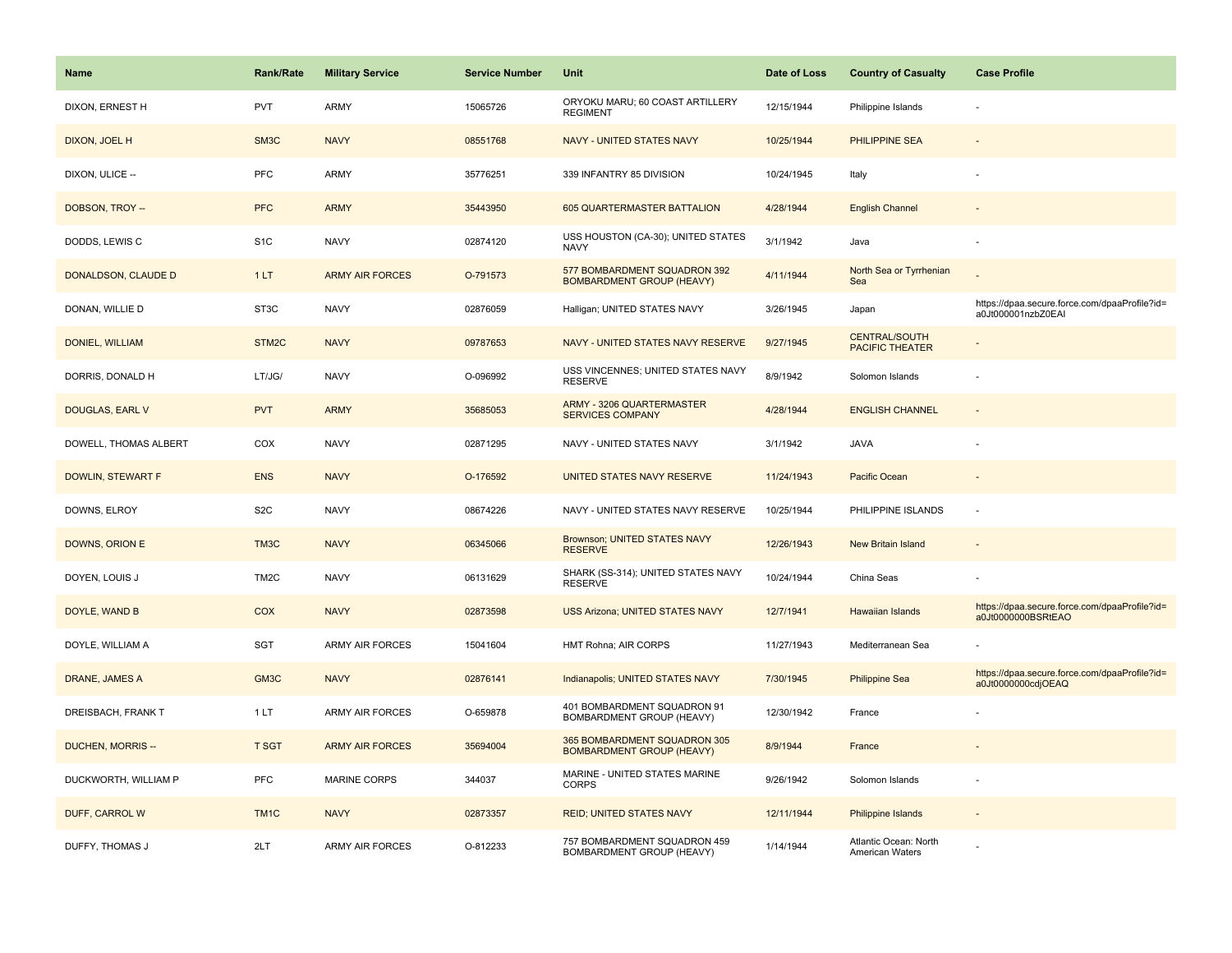| <b>Name</b>             | <b>Rank/Rate</b>  | <b>Military Service</b> | <b>Service Number</b> | Unit                                                              | Date of Loss | <b>Country of Casualty</b>     | <b>Case Profile</b>                                                 |
|-------------------------|-------------------|-------------------------|-----------------------|-------------------------------------------------------------------|--------------|--------------------------------|---------------------------------------------------------------------|
| <b>DUGGINS, FLOYD S</b> | TEC <sub>5</sub>  | <b>ARMY</b>             | 15089726              | 33 REGIMENT 3 ARMORED DIVISION                                    | 7/30/1944    | France                         |                                                                     |
| DUNAWAY, JOSEPH W       | S SGT             | ARMY AIR FORCES         | 35639388              | ARMY AIR FORCE                                                    | 7/5/1946     | Burma                          |                                                                     |
| DUNBAR, CECIL W         | <b>PFC</b>        | <b>ARMY</b>             | 35102836              | MARCUS DALY; 149 INFANTRY 38<br><b>DIVISION</b>                   | 12/5/1944    | <b>Philippine Islands</b>      |                                                                     |
| DUNCAN, EDWARD W        | <b>PVT</b>        | ARMY                    | 35502341              | 701 TANK DESTROYER BATTALION                                      | 2/17/1944    | Tunisia                        |                                                                     |
| <b>DUNCAN, ROBERT E</b> | S SGT             | <b>ARMY AIR FORCES</b>  | 35475246              | 440 BOMBARDMENT SQUADRON 319<br><b>BOMBARDMENT GROUP (MEDIUM)</b> | 11/26/1943   | North Sea or Tyrrhenian<br>Sea |                                                                     |
| DUNLAP, PAUL P          | TEC <sub>5</sub>  | ARMY AIR FORCES         | 35499182              | HEADQUARTERS SQUADRON 307<br>BOMBARDMENT GROUP (HEAVY)            | 9/6/1945     | Philippine Islands             |                                                                     |
| DUSINA, AMOS --         | <b>PFC</b>        | <b>ARMY</b>             | 35637246              | 17 INFANTRY 12 ARMORED DIVISION                                   | 1/19/1946    | France                         |                                                                     |
| DUZAN, CLAUD W          | <b>PFC</b>        | ARMY                    | 15053905              | 39 INFANTRY 9 DIVISION                                            | 3/18/1945    | Germany                        |                                                                     |
| <b>EAST, ROY W</b>      | <b>T SGT</b>      | <b>ARMY AIR FORCES</b>  | 35486698              | 535 BOMBARDMENT SQUADRON 381<br><b>BOMBARDMENT GROUP (HEAVY)</b>  | 11/5/1943    | Germany                        | https://dpaa.secure.force.com/dpaaProfile?id=<br>a0Jt000001nzS8XEAU |
| EASTON, ELMORE R        | WT3C              | <b>NAVY</b>             | 06346715              | Warrington; UNITED STATES NAVY<br><b>RESERVE</b>                  | 9/13/1944    | Bermuda                        |                                                                     |
| <b>EDMONDS, EARL Y</b>  | S SGT             | <b>ARMY AIR FORCES</b>  | 15097859              | 160 SQUADRON 3 AIR COMMANDO<br><b>GROUP</b>                       | 4/4/1945     | Philippine Islands             |                                                                     |
| EDWARDS, DALLAS F       | EM2C              | <b>NAVY</b>             | 06346639              | Warrington; UNITED STATES NAVY<br><b>RESERVE</b>                  | 9/13/1944    | Atlantic Ocean                 |                                                                     |
| <b>EIDEN, HERMAN G</b>  | MM <sub>3</sub> C | <b>NAVY</b>             | 02873368              | USS HOUSTON (CA-30); UNITED STATES<br><b>NAVY</b>                 | 3/1/1942     | Java                           |                                                                     |
| ELAM, HILAND T          | S SGT             | ARMY AIR FORCES         | 35256237              | 301 BOMBARDMENT GROUP (HEAVY),<br>419 BOMBARDMENT SQUADRON        | 11/16/1943   | Mediterranean Sea              |                                                                     |
| <b>ENNIS, WILLARD W</b> | S SGT             | <b>ARMY AIR FORCES</b>  | 35707744              | 370 BOMBARDMENT SQUADRON 307<br><b>BOMBARDMENT GROUP (HEAVY)</b>  | 3/15/1946    | <b>Borneo</b>                  | https://dpaa.secure.force.com/dpaaProfile?id=<br>a0Jt000001nzXfWEAU |
| EPPERSON, WILLIAM A     | F <sub>2</sub> C  | <b>NAVY</b>             | 08558302              | NAVY - UNITED STATES NAVY RESERVE                                 | 1/3/1944     | ATLANTIC OCEAN                 |                                                                     |
| <b>ESHAM, GILBERT C</b> | S <sub>1</sub> C  | <b>NAVY</b>             | 06124125              | UNITED STATES NAVY RESERVE                                        | 2/23/1943    | North Atlantic Ocean           |                                                                     |
| ESTEP, AUDLEY --        | <b>PFC</b>        | ARMY                    | 35200170              | 6 ARMORED INFANTRY 1 ARMORED<br><b>DIVISION</b>                   | 11/8/1942    | Mediterranean Sea              |                                                                     |
| ETHERIDGE, MART T       | 2LT               | <b>ARMY AIR FORCES</b>  | O-676236              | 579 BOMBARDMENT SQUADRON 392<br><b>BOMBARDMENT GROUP (HEAVY)</b>  | 11/5/1943    | North Sea or Tyrrhenian<br>Sea | https://dpaa.secure.force.com/dpaaProfile?id=<br>a0Jt0000000LkksEAC |
| EVANS, LUTHER O         | <b>PFC</b>        | ARMY                    | 35076019              | SS Leopoldville; 262 INFANTRY 66<br><b>DIVISION</b>               | 12/24/1944   | English Channel                |                                                                     |
| <b>EVANS, RAYMOND E</b> | <b>PVT</b>        | <b>ARMY AIR FORCES</b>  | 35676992              | HMT Rohna; 322 FIGHTER CONTROL<br><b>SQUADRON</b>                 | 11/27/1943   | Mediterranean Sea              |                                                                     |
| EWAN, AVORY L           | 2LT               | <b>ARMY AIR FORCES</b>  | O-728622              | 368 BOMBARDMENT SQUADRON 306<br>BOMBARDMENT GROUP (HEAVY)         | 4/17/1943    | North Sea or Tyrrhenian<br>Sea |                                                                     |
| <b>EWING, CHARLES E</b> | WT1C              | <b>NAVY</b>             | 02792854              | Asheville; UNITED STATES NAVY                                     | 3/3/1942     | <b>Indian Ocean</b>            |                                                                     |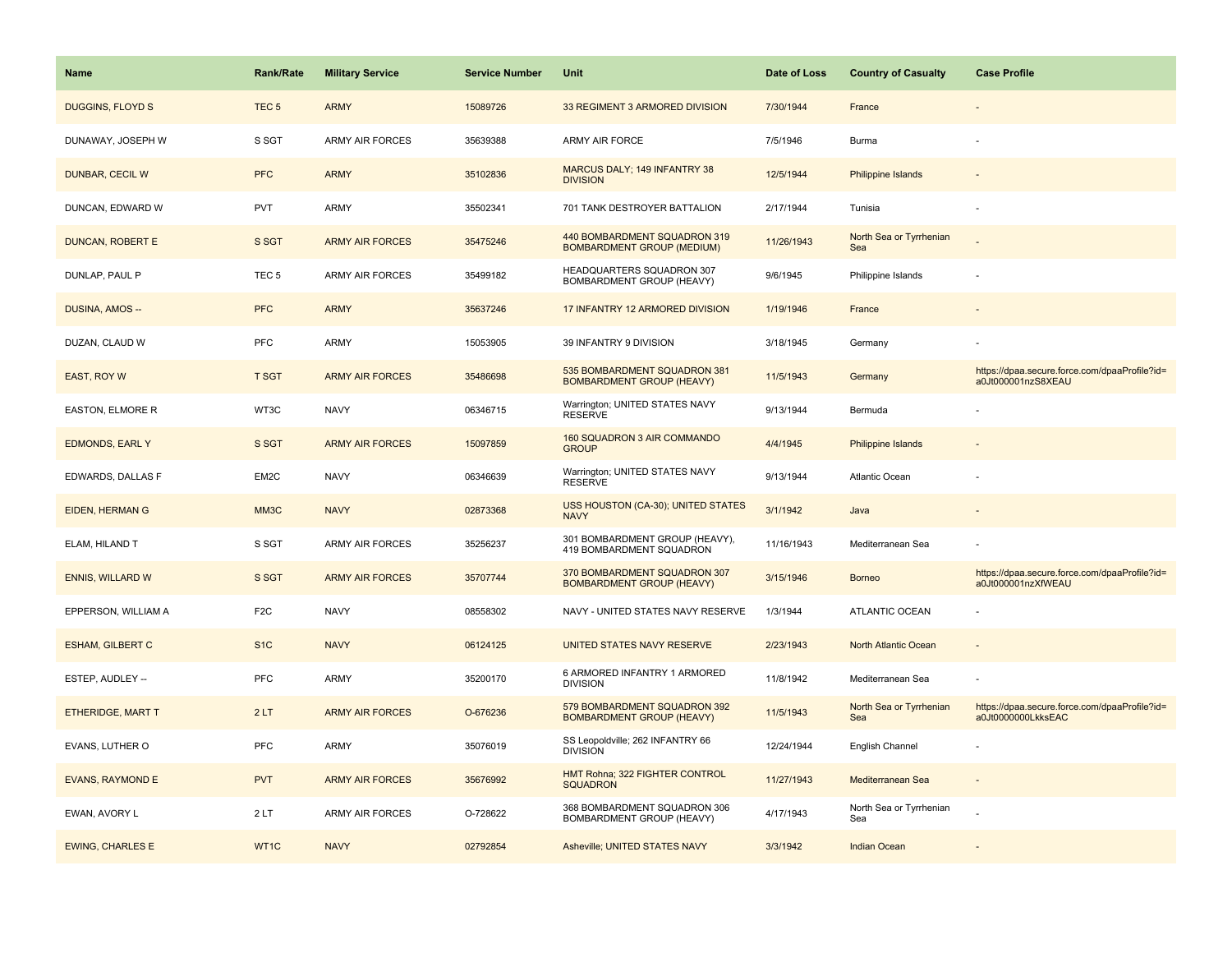| Name                       | <b>Rank/Rate</b>  | <b>Military Service</b> | <b>Service Number</b> | Unit                                                        | Date of Loss | <b>Country of Casualty</b>               | <b>Case Profile</b>                                                 |
|----------------------------|-------------------|-------------------------|-----------------------|-------------------------------------------------------------|--------------|------------------------------------------|---------------------------------------------------------------------|
| FANT, WENDELL --           | STM2C             | <b>NAVY</b>             | 06349973              | USS GWIN; UNITED STATES NAVY<br><b>RESERVE</b>              | 7/13/1943    | Solomon Islands                          |                                                                     |
| <b>FARLER, OTIS NMI</b>    | <b>PFC</b>        | <b>ARMY</b>             | 35882592              | SS Leopoldville; 262 INFANTRY 66<br><b>DIVISION</b>         | 12/24/1944   | <b>English Channel</b>                   |                                                                     |
| FARLEY, WALTER L           | AMM2C             | <b>NAVY</b>             | 06689734              | UNITED STATES NAVY RESERVE                                  | 12/23/1943   | Atlantic Ocean                           |                                                                     |
| FARNSLEY, RAYMOND J        | S <sub>2</sub> C  | <b>COAST GUARD</b>      | 00513603              | <b>COAST GUARD - UNITED STATES</b><br><b>COAST GUARD</b>    | 3/9/1944     | <b>Atlantic Ocean</b>                    |                                                                     |
| FAUGHENDER, ANTHONY E      | PFC               | <b>ARMY</b>             | 35102810              | 149 INFANTRY 38 DIVISION                                    | 12/5/1944    | Philippine Islands                       |                                                                     |
| <b>FEDERLE, FRANK E</b>    | EM <sub>2</sub> C | <b>NAVY</b>             | 08675533              | YF-415; UNITED STATES NAVY RESERVE                          | 5/11/1944    | <b>Atlantic Ocean</b>                    | $\sim$                                                              |
| FEESE, ROLLIN M            | S SGT             | <b>ARMY AIR FORCES</b>  | 35265290              | 46 SQUADRON 317 TROOP CARRIER<br><b>GROUP</b>               | 4/8/1943     | Australia                                |                                                                     |
| FEIGEL, FREDERICK A        | <b>CAPT</b>       | <b>ARMY</b>             | O-929958              | <b>QUARTERMASTER CORPS</b>                                  | 7/26/1944    | Philippine Islands                       |                                                                     |
| FELHOELTER, WILLIAM H      | S SGT             | <b>ARMY AIR FORCES</b>  | 15319850              | 319 SQUADRON 1 AIR COMMANDO<br><b>GROUP</b>                 | 6/18/1945    | Burma                                    |                                                                     |
| <b>FERGUSON, CHARLES E</b> | S <sub>1C</sub>   | <b>NAVY</b>             | 06340067              | UNITED STATES NAVY RESERVE                                  | 9/11/1943    | North or Tyrrhenian Seas                 | $\overline{\phantom{a}}$                                            |
| FERGUSON, JERRY E          | <b>PFC</b>        | <b>ARMY</b>             | 15057367              | Cutter Hartland (British); 6 INFANTRY 1<br>ARMORED DIVISION | 11/8/1942    | Mediterranean Sea                        |                                                                     |
| <b>FERGUSON, RICHARD J</b> | <b>PFC</b>        | <b>ARMY</b>             | 35085724              | SS Leopoldville; 262 INFANTRY 66<br><b>DIVISION</b>         | 12/24/1944   | <b>English Channel</b>                   |                                                                     |
| FIELDS, DOCK W             | PFC               | <b>ARMY</b>             | 35641746              | 741 TANK BATTALION                                          | 4/5/1945     | Germany                                  |                                                                     |
| FIELDS, HAROLD J           | <b>SGT</b>        | <b>ARMY AIR FORCES</b>  | 15048162              | ARISAN MARU; 34 PURSUIT SQUADRON<br><b>24 PURSUIT GROUP</b> | 10/24/1944   | China Seas                               | $\blacksquare$                                                      |
| FIELDS, IRA PED            | GM3C              | <b>NAVY</b>             | 02873830              | Jacob Jones; UNITED STATES NAVY                             | 2/28/1942    | Atlantic Ocean: North<br>American Waters |                                                                     |
| FIRST, CECIL --            | STM1C             | <b>NAVY</b>             | 09587950              | SAMUEL B. ROBERTS; UNITED STATES<br><b>NAVY RESERVE</b>     | 10/25/1944   | <b>Philippine Islands</b>                |                                                                     |
| FISCHER, CHARLES E.        | T SGT             | ARMY AIR FORCES         | 15049155              | HEADQUARTERS SQUADRON 1 AIR<br>COMMANDO GROUP               | 3/11/1944    | Burma                                    | ÷.                                                                  |
| FLETCHER, ADAM A           | ARM1C             | <b>NAVY</b>             | 02872363              | <b>UNITED STATES NAVY</b>                                   | 8/5/1942     | <b>Central/South Pacific</b><br>Theater  |                                                                     |
| FLETCHER, JESSE L.         | Sgt               | <b>ARMY</b>             | 7040856               | 13 REGIMENT 1 ARMORED DIVISION                              | 12/3/1942    | Tunisia                                  |                                                                     |
| FLINT, CHESTER --          | S <sub>1</sub> C  | <b>NAVY</b>             | 02872707              | <b>USS PRESTON; UNITED STATES NAVY</b>                      | 11/15/1942   | Solomon Islands                          |                                                                     |
| FLOWERS, ELIJAH D          | PFC               | <b>ARMY</b>             | 35691291              | 110 INFANTRY 28 DIVISION                                    | 12/23/1944   | Germany                                  |                                                                     |
| FLYNN, ROBERT --           | <b>PVT</b>        | <b>ARMY</b>             | 35672762              | 337 INFANTRY 85 DIVISION                                    | 2/18/1946    | Italy                                    | $\blacksquare$                                                      |
| FLYNN, THOMAS K            | TEC <sub>5</sub>  | <b>ARMY</b>             | 35683294              | HMT Rohna; 853 ENGINEERS BATTALION<br>(AVIATION)            | 11/27/1943   | Mediterranean Sea                        | https://dpaa.secure.force.com/dpaaProfile?id=<br>a0Jt0000000XkEREA0 |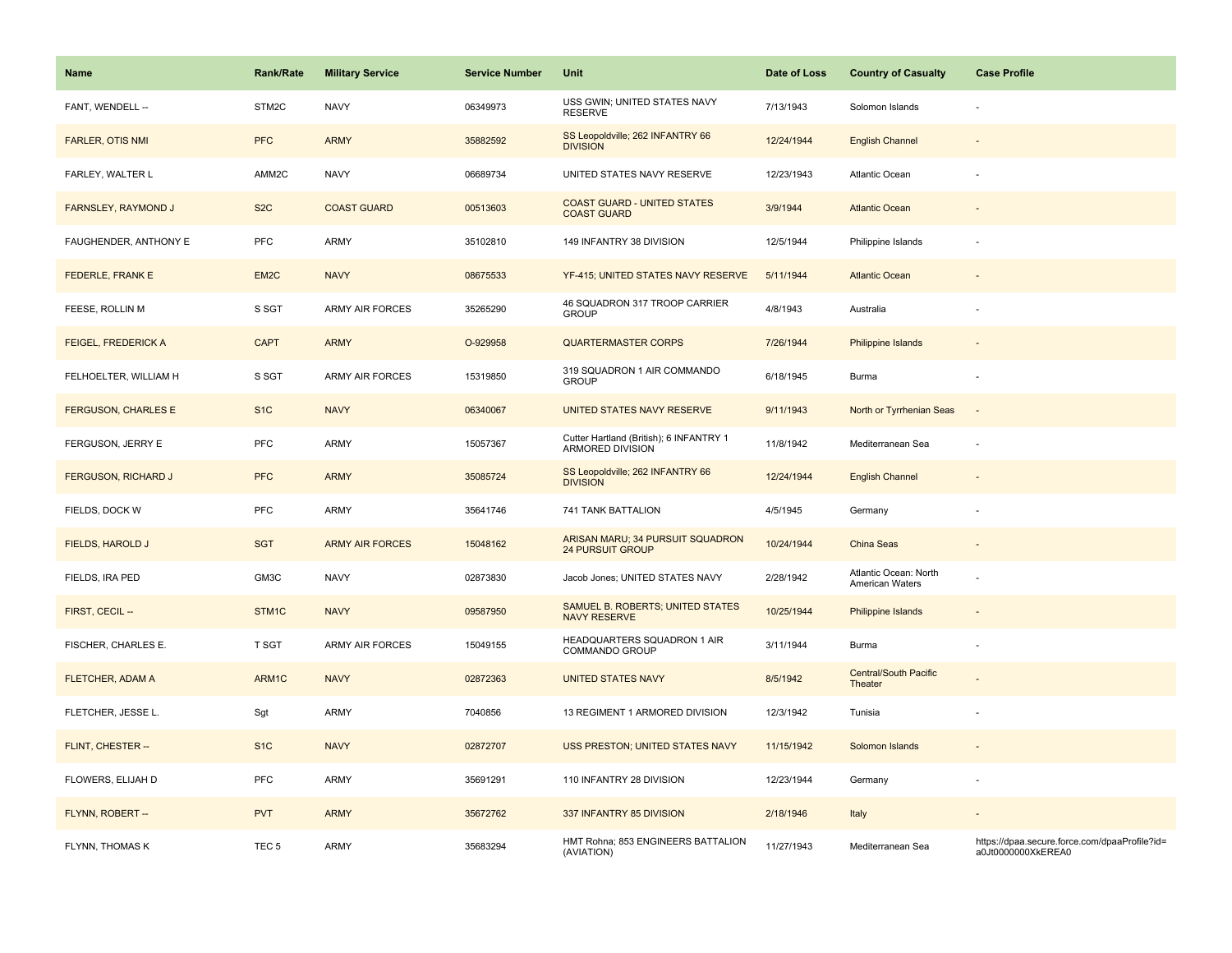| <b>Name</b>                 | <b>Rank/Rate</b>  | <b>Military Service</b> | <b>Service Number</b> | Unit                                                                | Date of Loss | <b>Country of Casualty</b>                      | <b>Case Profile</b>                                                 |
|-----------------------------|-------------------|-------------------------|-----------------------|---------------------------------------------------------------------|--------------|-------------------------------------------------|---------------------------------------------------------------------|
| FOLEY, BERNARD L.           | 1LT               | <b>ARMY AIR FORCES</b>  | O-677699              | 498 BOMBARDMENT SQUADRON 345<br><b>BOMBARDMENT GROUP (MEDIUM)</b>   | 3/29/1944    | New Guinea                                      |                                                                     |
| FOOTE, JOHN S               | LT/JG/            | <b>NAVY</b>             | O-173423              | UNITED STATES NAVY RESERVE                                          | 11/11/1944   | Central/South Pacific<br>Theater                |                                                                     |
| FORD, WILLIAM WALKER        | EM3C              | <b>NAVY</b>             | 02797262              | <b>USS Arizona; UNITED STATES NAVY</b>                              | 12/7/1941    | Hawaiian Islands                                | https://dpaa.secure.force.com/dpaaProfile?id=<br>a0Jt0000000BSalEAG |
| FORTNEY, RAY F              | S SGT             | ARMY AIR FORCES         | 35813911              | 855 BOMBARDMENT SQUADRON 491<br>BOMBARDMENT GROUP (HEAVY)           | 3/30/1945    | North Sea or Tyrrhenian<br>Sea                  |                                                                     |
| FOSTER, WADE C              | <b>PVT</b>        | <b>ARMY AIR FORCES</b>  | 35107656              | <b>HEADQUARTERS SQUADRON 27</b><br><b>BOMBARDMENT GROUP (LIGHT)</b> | 1/6/1942     | Philippine Islands                              |                                                                     |
| FOWLER, JOSEPH A            | S <sub>1</sub> C  | <b>NAVY</b>             | 08675008              | UNITED STATES NAVY RESERVE                                          | 12/3/1943    | Atlantic Ocean: North<br><b>American Waters</b> |                                                                     |
| FRANK, WILLIE E             | S SGT             | <b>ARMY AIR FORCES</b>  | 35484389              | 344 BOMBARDMENT SQUADRON 98<br><b>BOMBARDMENT GROUP (HEAVY)</b>     | 9/3/1943     | <b>Adriatic Sea</b>                             |                                                                     |
| FRANKEL, MALCOLM D          | 2LT               | ARMY AIR FORCES         | O-662552              | 372 BOMBARDMENT SQUADRON 307<br>BOMBARDMENT GROUP (HEAVY)           | 1/8/1943     | Hawaiian Islands                                |                                                                     |
| <b>FRASURE, HERSHELL D</b>  | S <sub>2</sub> C  | <b>NAVY</b>             | 02875340              | Lexington; UNITED STATES NAVY                                       | 5/8/1942     | <b>Coral Sea</b>                                |                                                                     |
| FREEBURGER, CW              | EM2C              | <b>NAVY</b>             | 02872821              | UNITED STATES NAVY                                                  | 3/1/1942     | Indian Ocean                                    |                                                                     |
| <b>FRITTS, JOHN F</b>       | LT /JG/           | <b>NAVY</b>             | O-176594              | UNITED STATES NAVY RESERVE                                          | 6/12/1944    | Pacific Ocean                                   |                                                                     |
| FRITZ, WILLIAM CURTIS       | S <sub>2</sub> C  | <b>NAVY</b>             | 06342100              | USS NORTHAMPTON; UNITED STATES<br>NAVY RESERVE                      | 11/30/1942   | Solomon Islands                                 |                                                                     |
| FUGATE, HOOVER --           | TEC <sub>5</sub>  | <b>ARMY</b>             | 35261408              | <b>741 TANK BATTALION</b>                                           | 6/6/1944     | France                                          |                                                                     |
| FUGATE, HOWARD E            | SGT               | ARMY AIR FORCES         | 35709802              | 827 BOMBARDMENT SQUADRON 484<br>BOMBARDMENT GROUP (HEAVY)           | 10/23/1944   | Adriatic Sea                                    |                                                                     |
| FUGATE, PAUL --             | MM <sub>2</sub> C | <b>NAVY</b>             | 02872480              | USS ATLANTA; UNITED STATES NAVY                                     | 11/13/1942   | Solomon Islands                                 |                                                                     |
| FUNK, JOHN A                | SGT               | ARMY                    | 35101603              | 192 TANK BATTALION D COMPANY                                        | 1/4/1943     | Philippine Islands                              |                                                                     |
| <b>FUNKHOUSER, EUGENE H</b> | S SGT             | <b>ARMY AIR FORCES</b>  | 35495933              | 506 BOMBARDMENT SQUADRON 44<br><b>BOMBARDMENT GROUP (HEAVY)</b>     | 10/4/1943    | North Sea or Tyrrhenian<br>Sea                  |                                                                     |
| GARDNER, ANDREW J           | LT.               | <b>NAVY</b>             | O-082561              | UNITED STATES NAVY                                                  | 10/11/1942   | Hawaiian Islands                                | https://dpaa.secure.force.com/dpaaProfile?id=<br>a0Jt000001nzXp5EAE |
| <b>GARDNER, JAMES R</b>     | AMM1C             | <b>NAVY</b>             | 06340821              | USS BELLEAU WOOD; UNITED STATES<br><b>NAVY RESERVE</b>              | 10/30/1944   | Philippine Islands                              |                                                                     |
| <b>GARGIS, DALTON</b>       | CMM               | <b>NAVY</b>             | 02872715              | NAVY - UNITED STATES NAVY                                           | 10/25/1944   | PHILIPPINE SEA                                  |                                                                     |
| <b>GARLAND, JAMES B</b>     | <b>PFC</b>        | <b>ARMY</b>             | 35085316              | SS Leopoldville; 262 INFANTRY 66<br><b>DIVISION</b>                 | 12/24/1944   | <b>English Channel</b>                          | $\overline{\phantom{a}}$                                            |
| GARLAND, L J                | CAPT              | ARMY AIR FORCES         | O-795383              | 549 NIGHT FIGHTER SQUADRON                                          | 7/31/1945    | Bonin & Volcano Islands                         | $\sim$                                                              |
| <b>GARMAN, CLARENCE C</b>   | F <sub>1C</sub>   | <b>NAVY</b>             | 08562036              | NAVY - UNITED STATES NAVY RESERVE                                   | 12/3/1944    | PHILIPPINE ISLANDS                              |                                                                     |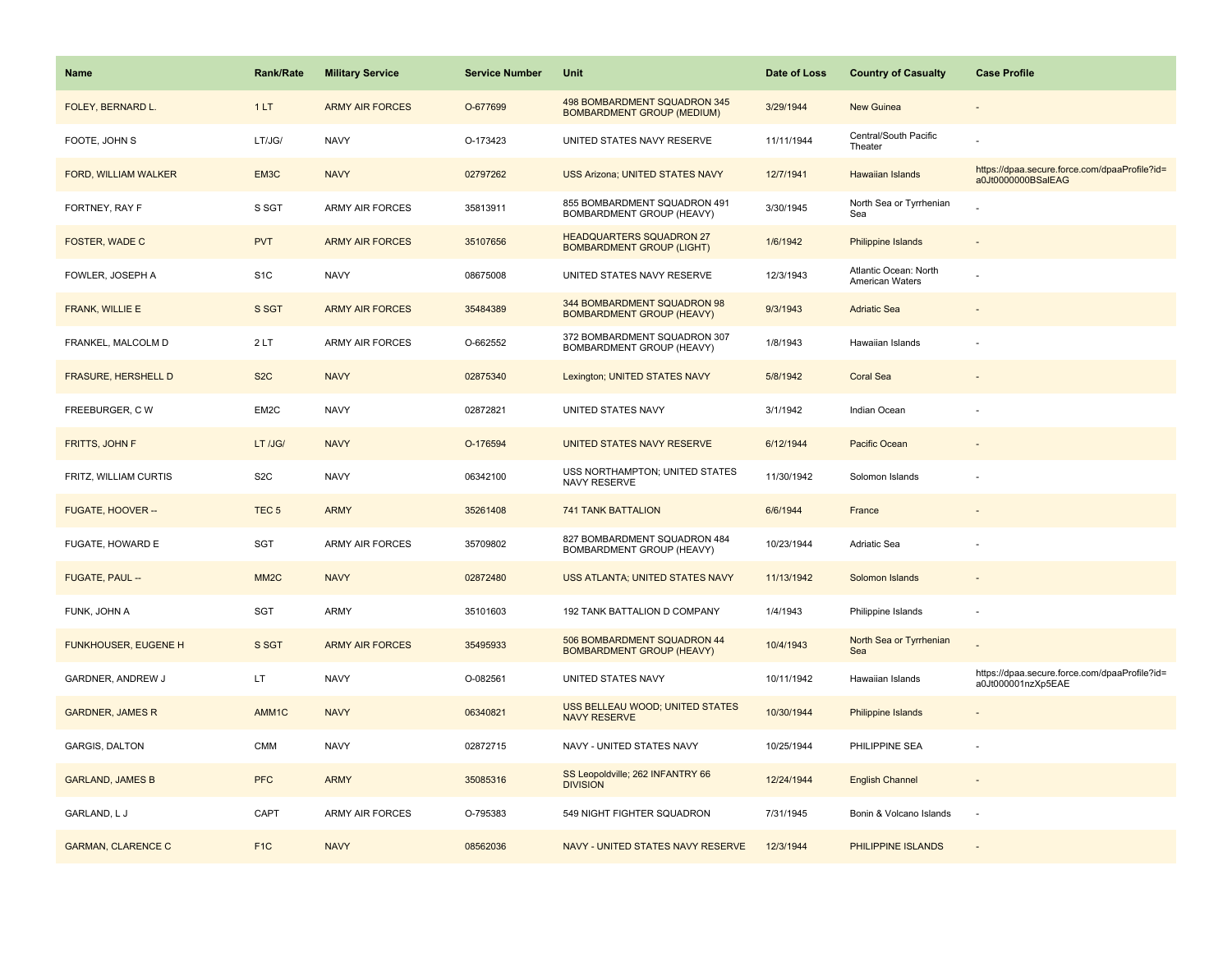| <b>Name</b>                | <b>Rank/Rate</b>  | <b>Military Service</b> | <b>Service Number</b> | Unit                                                         | Date of Loss | <b>Country of Casualty</b> | <b>Case Profile</b>                                                 |
|----------------------------|-------------------|-------------------------|-----------------------|--------------------------------------------------------------|--------------|----------------------------|---------------------------------------------------------------------|
| <b>GARRETT, CHARLES I</b>  | CAPT              | <b>ARMY</b>             | O-361451              | ARISAN MARU; INFANTRY                                        | 10/24/1944   | China Seas                 |                                                                     |
| <b>GARRETT, WILLIAM P</b>  | GM3C              | <b>NAVY</b>             | 06345798              | YMS-30; UNITED STATES NAVY                                   | 1/25/1944    | Mediterranean Sea          |                                                                     |
| <b>GATTON, ERNEST N</b>    | S <sub>1</sub> C  | <b>NAVY</b>             | 06348956              | UNITED STATES NAVY RESERVE                                   | 7/14/1943    | Indian Ocean               |                                                                     |
| <b>GAYHEART, LUTHER --</b> | <b>PVT</b>        | <b>ARMY</b>             | 15057155              | 6 INFANTRY 1 ARMORED DIVISION                                | 11/8/1942    | Mediterranean Sea          |                                                                     |
| <b>GEORGE, FOUZIE</b>      | <b>PVT</b>        | <b>ARMY</b>             | 15045943              | 13 REGIMENT 1 ARMORED DIVISION                               | 5/30/1944    | Italy                      |                                                                     |
| <b>GEORGE, FRANK --</b>    | MM3C              | <b>NAVY</b>             | 02873032              | S-44; UNITED STATES NAVY                                     | 10/7/1943    | Kurile Islands             |                                                                     |
| GERALD, ROBERT L.          | Pvt               | <b>ARMY</b>             | 6983883               | 712 TANK BATTALION                                           | 8/18/1944    | France                     |                                                                     |
| <b>GERALDS, JESSE T</b>    | MM3C              | <b>NAVY</b>             | 02872481              | Strong; UNITED STATES NAVY                                   | 7/5/1943     | Pacific Ocean              | https://dpaa.secure.force.com/dpaaProfile?id=<br>a0Jt000001nzPMuEAM |
| GEVEDEN, JOHN T            | SF <sub>1</sub> C | <b>NAVY</b>             | 06681601              | NAVY - UNITED STATES NAVY RESERVE                            | 4/5/1945     | PHILIPPINE SEA             |                                                                     |
| <b>GIBSON, DOUGLAS E</b>   | <b>PVT</b>        | <b>ARMY</b>             | 35728187              | 168 INFANTRY 34 DIVISION                                     | 5/29/1944    | Italy                      |                                                                     |
| GIBSON, GANOLA F           | MM3C              | <b>NAVY</b>             | 09483784              | NAVY - UNITED STATES NAVY RESERVE                            | 7/30/1945    | PHILIPPINE SEA             | https://dpaa.secure.force.com/dpaaProfile?id=<br>a0Jt0000000cdBWEAY |
| <b>GILBERT, ESTILL NMI</b> | TEC <sub>5</sub>  | <b>ARMY</b>             | 35796850              | SS Leopoldville; 262 INFANTRY 66<br><b>DIVISION</b>          | 12/24/1944   | <b>English Channel</b>     |                                                                     |
| GILBERT, JAMES E           | S SGT             | <b>ARMY AIR FORCES</b>  | 15055276              | 408 BOMBARDMENT SQUADRON 22<br>BOMBARDMENT GROUP (HEAVY)     | 10/10/1944   | Borneo                     |                                                                     |
| GILLAM, JAMES --           | <b>PFC</b>        | <b>ARMY</b>             | 35086163              | 127 INFANTRY 32 DIVISION                                     | 6/21/1945    | Philippine Islands         | $\sim$                                                              |
| GILLESPIE, MILTON B        | S SGT             | <b>ARMY AIR FORCES</b>  | 06988340              | 549 NIGHT FIGHTER SQUADRON                                   | 7/31/1945    | Bonin & Volcano Islands    | ÷.                                                                  |
| GILLIAM, BLANE --          | <b>PFC</b>        | <b>ARMY</b>             | 35267997              | <b>HEADQUARTERS COMPANY SIXTH</b><br><b>ARMY</b>             | 10/25/1944   | <b>Philippine Islands</b>  |                                                                     |
| GILLIAM, JESSE J           | SK3C              | <b>NAVY</b>             | 02874032              | NAVY - UNITED STATES NAVY                                    | 7/19/1942    | PHILIPPINE ISLANDS         | https://dpaa.secure.force.com/dpaaProfile?id=<br>a0Jt0000000LkICEAS |
| GILLOCK, SCOTT-            | <b>TSGT</b>       | <b>ARMY AIR FORCES</b>  | 06571658              | 4 PHOTO SQUADRON 1 MAP GROUP                                 | 6/8/1943     | <b>Brazil</b>              |                                                                     |
| GILSON, WILLIAM E          | S <sub>1</sub> C  | <b>NAVY</b>             | 08556972              | UNITED STATES NAVY RESERVE                                   | 12/3/1943    | Atlantic Ocean             |                                                                     |
| <b>GINTER, HAROLD G</b>    | 1LT               | <b>ARMY AIR FORCES</b>  | O-800707              | <b>HEADQUARTERS SQUADRON 52 TROOP</b><br><b>CARRIER WING</b> | 2/5/1945     | Italy                      |                                                                     |
| GIVINS, JAMES C            | PVT               | <b>ARMY</b>             | 18035213              | 698 ORDNANCE COMPANY (AVIATION)                              | 7/18/1942    | Philippine Islands         | https://dpaa.secure.force.com/dpaaProfile?id=<br>a0Jt0000000LkIWEAS |
| <b>GLASS, JAMES W</b>      | <b>PVT</b>        | <b>ARMY</b>             | 35728512              | 30 INFANTRY 3 DIVISION                                       | 2/4/1945     | Italy                      |                                                                     |
| <b>GLASS, RETHEL L</b>     | S <sub>2</sub> C  | <b>NAVY</b>             | 09783433              | MISSISSINEWA; UNITED STATES NAVY<br><b>RESERVE</b>           | 11/20/1944   | Philippine Sea             |                                                                     |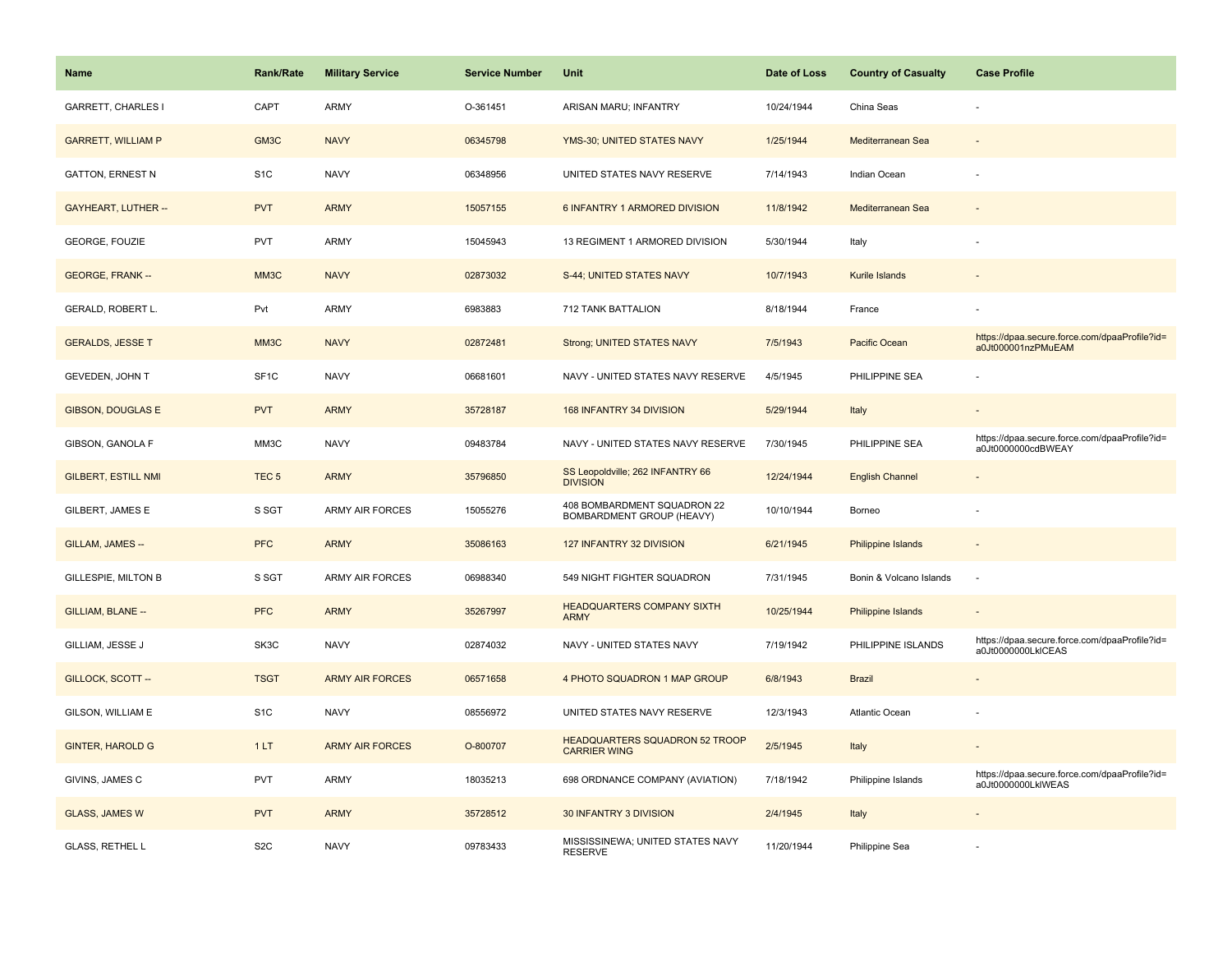| <b>Name</b>                | <b>Rank/Rate</b>  | <b>Military Service</b> | <b>Service Number</b> | Unit                                                              | Date of Loss | <b>Country of Casualty</b>     | <b>Case Profile</b>                                                 |
|----------------------------|-------------------|-------------------------|-----------------------|-------------------------------------------------------------------|--------------|--------------------------------|---------------------------------------------------------------------|
| <b>GLAZE, CHARLES C</b>    | <b>SGT</b>        | <b>ARMY AIR FORCES</b>  | 15066917              | 2 BOMBARDMENT SQUADRON 22<br><b>BOMBARDMENT GROUP (HEAVY)</b>     | 7/26/1944    | <b>Netherlands East Indies</b> |                                                                     |
| <b>GOEMMER, MILTON J</b>   | <b>PVT</b>        | ARMY                    | 7040122               | 19th ORDNANCE DEPARTMENT                                          | 6/12/1942    | PHILIPPINE ISLANDS             | https://dpaa.secure.force.com/dpaaProfile?id=<br>a0Jt0000000LkoVEAS |
| <b>GOLDEN, WILLIAM --</b>  | 2LT               | <b>ARMY AIR FORCES</b>  | O-674485              | 445 BOMBARDMENT SQUADRON 321<br><b>BOMBARDMENT GROUP (MEDIUM)</b> | 10/30/1943   | Mediterranean Sea              |                                                                     |
| GORDON, GRANT W            | CPL               | ARMY                    | 35100075              | 6 INFANTRY 1 ARMORED DIVISION                                     | 11/8/1942    | Mediterranean Sea              |                                                                     |
| GORDON, JOE L.             | 2LT               | <b>ARMY AIR FORCES</b>  | O-431419              | 68 PURSUIT SQUADRON 58 PURSUIT<br><b>GROUP</b>                    | 5/27/1942    | Tonga                          |                                                                     |
| <b>GRAHAM, MERRITT D</b>   | <b>CTM</b>        | <b>NAVY</b>             | 01616653              | GRUNION; UNITED STATES NAVY                                       | 8/1/1942     | Aleutian Islands               |                                                                     |
| <b>GRANT, EDWARD C</b>     | S <sub>1</sub> C  | <b>NAVY</b>             | 06343616              | USS JOHN PENN; UNITED STATES NAVY<br><b>RESERVE</b>               | 8/13/1943    | Solomon Islands                |                                                                     |
| GRASHAM, STANLEY J         | S <sub>2</sub> C  | <b>NAVY</b>             | 02874126              | USS HOUSTON (CA-30); UNITED STATES<br><b>NAVY</b>                 | 3/1/1942     | Java                           |                                                                     |
| <b>GRAVES, ELLIS H</b>     | WT3C              | <b>NAVY</b>             | 08640867              | Callaghan; UNITED STATES NAVY<br><b>RESERVE</b>                   | 7/29/1945    | Japan                          |                                                                     |
| GREATHOUSE, CHARLES P      | S <sub>1</sub> C  | <b>NAVY</b>             | 02876189              | SS BROAD ARROW; UNITED STATES<br><b>NAVY</b>                      | 1/9/1943     | Dutch Guiana                   |                                                                     |
| <b>GREENHILL, MARION F</b> | GM3C              | <b>NAVY</b>             | 02874728              | NAVY - UNITED STATES NAVY                                         | 11/13/1942   | <b>SOLOMON ISLANDS</b>         |                                                                     |
| GREENWELL, JOSEPH C        | CAPT              | ARMY AIR FORCES         | O-389470              | 702 BOMBARDMENT SQUADRON 445<br>BOMBARDMENT GROUP (HEAVY)         | 3/20/1945    | North Sea or Tyrrhenian<br>Sea |                                                                     |
| <b>GREGORY, CARROL D</b>   | <b>MAJ</b>        | <b>ARMY AIR FORCES</b>  | O-421574              | 1342 ARMY AIR FORCE BASE UNIT                                     | 2/7/1945     | China                          |                                                                     |
| GREGORY, GARLAND G         | F <sub>1</sub> C  | <b>NAVY</b>             | 08673635              | NAVY - UNITED STATES NAVY RESERVE                                 | 7/30/1945    | PHILIPPINE SEA                 | https://dpaa.secure.force.com/dpaaProfile?id=<br>a0Jt0000000cd2IEAQ |
| <b>GREGORY, WILLIAM E</b>  | <b>PVT</b>        | <b>ARMY</b>             | 35475481              | 6 INFANTRY 1 ARMORED DIVISION                                     | 11/8/1942    | Mediterranean Sea              |                                                                     |
| GRIERSON, CLIFFORD H       | SGT               | ARMY AIR FORCES         | 35717436              | 493 BOMBARDMENT SQUADRON 7<br>BOMBARDMENT GROUP (HEAVY)           | 10/22/1944   | <b>Burma</b>                   |                                                                     |
| <b>GRIFFIN, RAYMOND --</b> | S <sub>1</sub> C  | <b>NAVY</b>             | 06134331              | FRANKLIN; UNITED STATES NAVY<br><b>RESERVE</b>                    | 3/19/1945    | Japan                          |                                                                     |
| GRIFFITH, NOAH --          | CPL               | ARMY AIR FORCES         | 06640216              | 27 BOMBARDMENT Squadron,<br><b>Bombardment Group</b>              | 6/9/1942     | Philippine Islands             | https://dpaa.secure.force.com/dpaaProfile?id=<br>a0Jt0000000LkwjEAC |
| <b>GRIMES, DENZLE B</b>    | <b>PVT</b>        | <b>ARMY AIR FORCES</b>  | 15332345              | <b>USAT DORCHESTER; AIR CORPS</b>                                 | 2/3/1943     | Greenland                      |                                                                     |
| <b>GRIMES, JAMES H</b>     | AMM2C             | <b>NAVY</b>             | 06342599              | UNITED STATES NAVY RESERVE                                        | 4/2/1945     | Pacific Ocean                  |                                                                     |
| <b>GRIMES, WILLIAM R</b>   | <b>PVT</b>        | <b>ARMY</b>             | 35453393              | 3 TANK BATTALION 10 ARMORED<br><b>DIVISION</b>                    | 11/28/1944   | Germany                        |                                                                     |
| GRIZZLE, CARL --           | GM <sub>2</sub> C | <b>NAVY</b>             | 02875130              | KIMBERLY; UNITED STATES NAVY                                      | 3/26/1945    | Japan                          |                                                                     |
| <b>GROSS, LESLIE M.</b>    | 1LT               | <b>ARMY AIR FORCES</b>  | O-731370              | 527 BOMBARDMENT SQUADRON 379<br><b>BOMBARDMENT GROUP (HEAVY)</b>  | 10/14/1943   | Germany                        |                                                                     |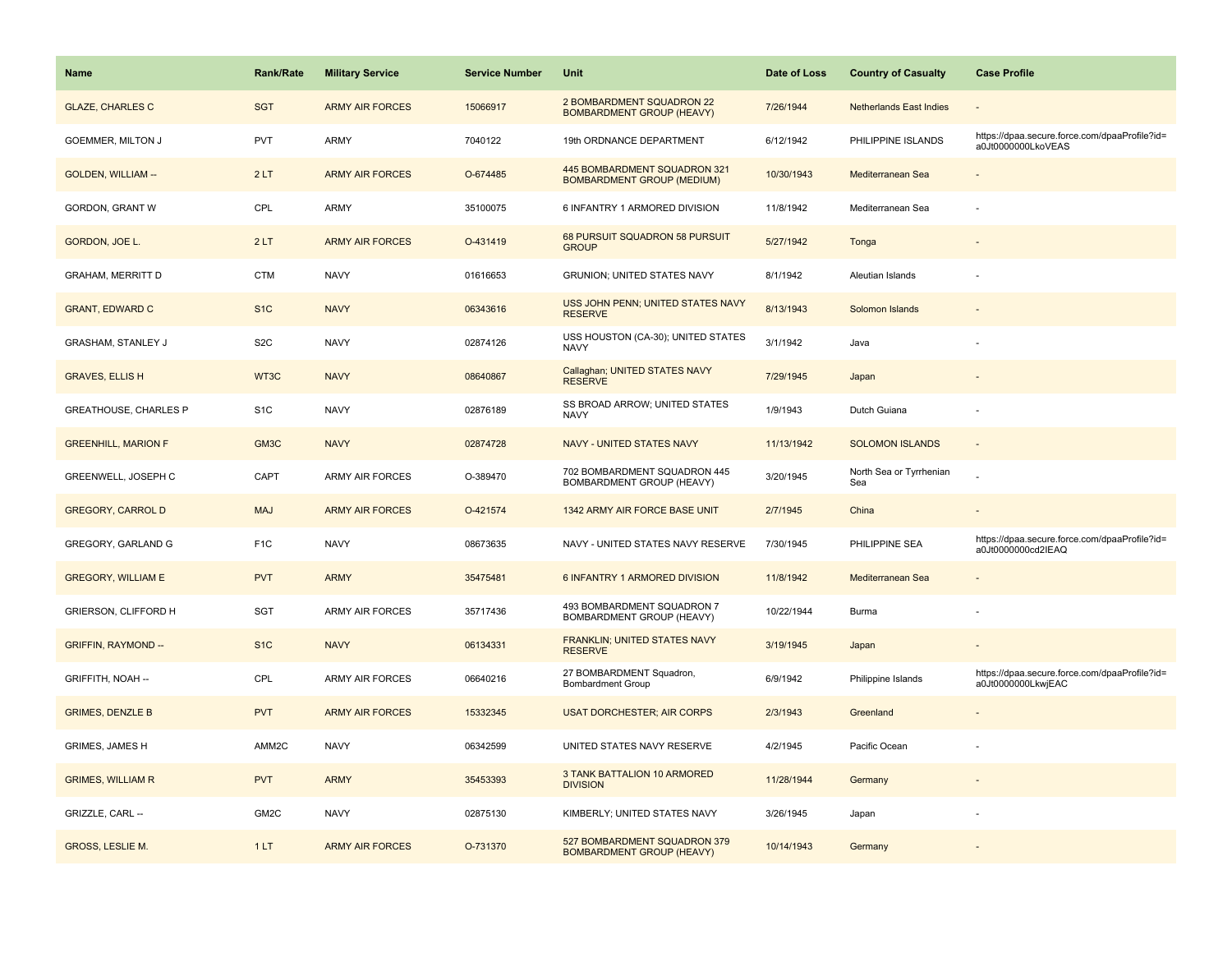| <b>Name</b>               | <b>Rank/Rate</b>  | <b>Military Service</b> | <b>Service Number</b> | Unit                                                             | Date of Loss | <b>Country of Casualty</b>     | <b>Case Profile</b>                                                 |
|---------------------------|-------------------|-------------------------|-----------------------|------------------------------------------------------------------|--------------|--------------------------------|---------------------------------------------------------------------|
| <b>GROSS, WILLIAM H</b>   | <b>PVT</b>        | ARMY                    | 06665611              | 702 TANK BATTALION                                               | 11/16/1944   | France                         |                                                                     |
| <b>GULLEY, EULA T</b>     | <b>PVT</b>        | <b>ARMY</b>             | 35072704              | SS Leopoldville; 262 INFANTRY 66<br><b>DIVISION</b>              | 12/24/1944   | <b>English Channel</b>         |                                                                     |
| <b>GUTHRIE, CLYDE B</b>   | <b>PVT</b>        | ARMY                    | 35488870              | ARMY - COAST ARTILLERY CORPS                                     | 2/7/1943     | ATLANTIC OCEAN                 |                                                                     |
| <b>HADLEY, MARCUS W</b>   | S SGT             | <b>ARMY AIR FORCES</b>  | 35705070              | 577 BOMBARDMENT SQUADRON 392<br><b>BOMBARDMENT GROUP (HEAVY)</b> | 1/19/1945    | North Sea or Tyrrhenian<br>Sea |                                                                     |
| HAGGARD, CHARLIE L        | ARM3C             | <b>NAVY</b>             | 06345268              | USS SAN JACINTO; UNITED STATES<br>NAVY RESERVE                   | 5/15/1944    | Marshall Islands               |                                                                     |
| HALE, LELAND STANDISH     | SF <sub>2</sub> C | <b>NAVY</b>             | 02873198              | <b>UNITED STATES NAVY</b>                                        | 1/28/1943    | Pacific Ocean                  |                                                                     |
| HALL, EARLE BOITNOTT      | AMM2C             | <b>NAVY</b>             | 02872530              | UNITED STATES NAVY                                               | 12/27/1941   | Philippine Islands             |                                                                     |
| HALL, FELIX C.            | S SGT             | <b>ARMY AIR FORCES</b>  | 15048982              | 710 BOMBARDMENT SQUADRON 447<br><b>BOMBARDMENT GROUP (HEAVY)</b> | 3/3/1944     | North Sea or Tyrrhenian<br>Sea |                                                                     |
| HALL, HERMAN --           | PFC               | ARMY                    | 35931924              | 315 INFANTRY 79 DIVISION                                         | 1/15/1945    | France                         | https://dpaa.secure.force.com/dpaaProfile?id=<br>a0Jt0000000cc6FEAQ |
| <b>HALL, OTIS G</b>       | <b>PVT</b>        | <b>ARMY</b>             | 35671632              | ARMY - 113 FIELD ARTILLERY<br><b>BATTALION 30 DIVISION</b>       | 6/15/1944    | <b>ENGLISH CHANNEL</b>         |                                                                     |
| HALL, VICTOR BERNARD      | PTR <sub>2C</sub> | <b>NAVY</b>             | 02872425              | USS VINCENNES; UNITED STATES NAVY                                | 8/9/1942     | Solomon Islands                |                                                                     |
| <b>HALL, VIRGIL E</b>     | S <sub>2</sub> C  | <b>NAVY</b>             | 06342937              | <b>SUBMARINE Argonaut; UNITED STATES</b><br><b>NAVY RESERVE</b>  | 1/10/1943    | <b>New Britain Island</b>      |                                                                     |
| HALL, WILLIAM E           | <b>PFC</b>        | ARMY                    | 35806734              | 172 INFANTRY 43 DIVISION                                         | 3/30/1945    | Philippine Islands             |                                                                     |
| HAMBO, WILLIAM P          | PHM3C             | <b>NAVY</b>             | 08556939              | NAVY - UNITED STATES NAVY RESERVE                                | 7/30/1945    | PHILIPPINE SEA                 | https://dpaa.secure.force.com/dpaaProfile?id=<br>a0Jt0000000ccaZEAQ |
| HAMILTON, EMORY E.        | CPL               | ARMY                    | 35648471              | DUKW; 605 FIELD ARTILLERY REGIMENT<br>10 MOUNTAIN DIVISION       | 4/30/1945    | Italy                          |                                                                     |
| <b>HAMILTON, HAROLD R</b> | TEC <sub>5</sub>  | <b>ARMY</b>             | 35683606              | HMT Rohna; 853 ENGINEERS BATTALION<br>(AVIATION)                 | 11/26/1943   | Mediterranean Sea              | https://dpaa.secure.force.com/dpaaProfile?id=<br>a0Jt0000000Xk0yEAC |
| HAMILTON, JAMES --        | <b>PVT</b>        | <b>ARMY</b>             | 35430362              | HMT Rohna; 853 ENGINEERS BATTALION<br>(AVIATION)                 | 11/26/1943   | Mediterranean Sea              | https://dpaa.secure.force.com/dpaaProfile?id=<br>a0Jt0000000Xk0jEAC |
| HAMMONS, KENNETH E        | S <sub>1C</sub>   | <b>NAVY</b>             | 08675110              | UNITED STATES NAVY RESERVE                                       | 3/7/1945     | Pacific Ocean                  |                                                                     |
| HANEY, JESSE J            | S SGT             | ARMY                    | 35253390              | 369 INFANTRY 93 DIVISION                                         | 10/30/1944   | New Guinea                     |                                                                     |
| <b>HARDIN, JOSEPH V</b>   | MM <sub>2</sub> C | <b>NAVY</b>             | 06348931              | MISSISSINEWA; UNITED STATES NAVY<br><b>RESERVE</b>               | 11/20/1944   | <b>Philippine Sea</b>          |                                                                     |
| HARGROVE, RICHARD E       | 2LT               | <b>ARMY AIR FORCES</b>  | O-690650              | AIR CORPS                                                        | 12/18/1943   | Newfoundland                   |                                                                     |
| HARKER, WILLIAM F         | 2LT               | <b>ARMY AIR FORCES</b>  | O-821204              | 355 FIGHTER SQUADRON 354 FIGHTER<br><b>GROUP</b>                 | 4/11/1945    | Germany                        |                                                                     |
| HARPER, WALTER N          | S <sub>1</sub> C  | <b>NAVY</b>             | 08650005              | Drexler; UNITED STATES NAVY RESERVE                              | 5/28/1945    | Japan                          |                                                                     |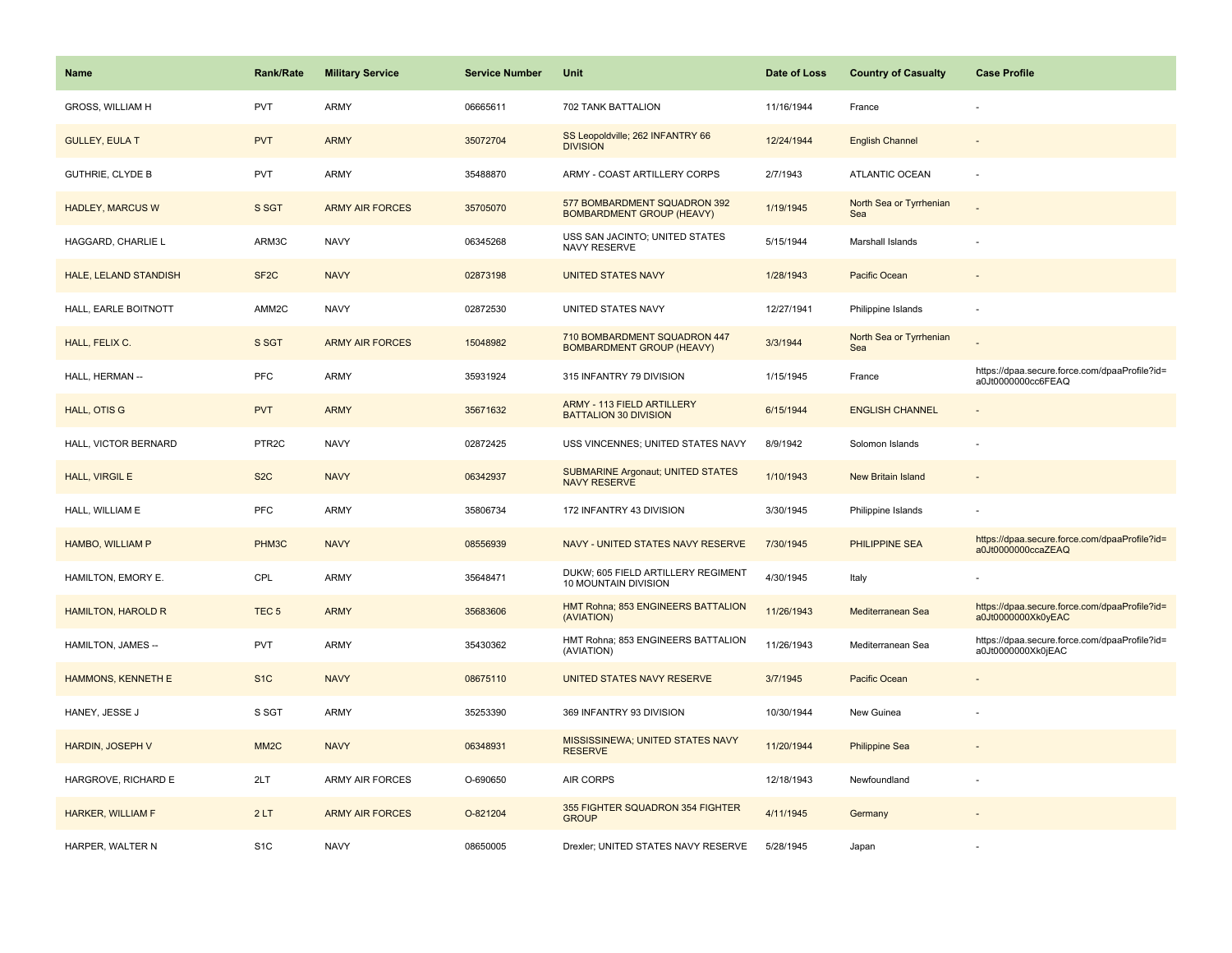| <b>Name</b>                 | Rank/Rate         | <b>Military Service</b> | <b>Service Number</b> | Unit                                                          | Date of Loss | <b>Country of Casualty</b>     | <b>Case Profile</b>                                                 |
|-----------------------------|-------------------|-------------------------|-----------------------|---------------------------------------------------------------|--------------|--------------------------------|---------------------------------------------------------------------|
| <b>HARR, HOWARD RUSSELL</b> | S <sub>1</sub> C  | <b>NAVY</b>             | 02796659              | USS ATLANTA; UNITED STATES NAVY                               | 11/13/1942   | Solomon Islands                |                                                                     |
| HARRELL, CLYDE W            | TM3C              | <b>NAVY</b>             | 06346100              | LUCE; UNITED STATES NAVY RESERVE                              | 5/4/1945     | China Seas                     |                                                                     |
| <b>HARRIS, JESSE W</b>      | TEC <sub>4</sub>  | <b>ARMY</b>             | 35465598              | <b>ARMY</b>                                                   | 9/30/1944    | <b>BURMA</b>                   |                                                                     |
| HARRIS, JOHN J              | <b>PVT</b>        | ARMY                    | 35688013              | 12 FIELD ARTILLERY OBSERVATION<br><b>BATTALION 2 DIVISION</b> | 6/29/1944    | English Channel                |                                                                     |
| HARRIS, JOHN R              | COX               | <b>NAVY</b>             | 06354168              | UNITED STATES NAVY RESERVE                                    | 2/22/1945    | Bonin & Volcano Islands        | $\overline{a}$                                                      |
| HARRISON, CLESTON K         | SGT               | ARMY AIR FORCES         | 35257399              | 423 BOMBARDMENT SQUADRON 306<br>BOMBARDMENT GROUP (HEAVY)     | 5/1/1943     | North Sea or Tyrrhenian<br>Sea |                                                                     |
| <b>HARRY, BILLY JUNIOR</b>  | <b>PFC</b>        | <b>MARINE CORPS</b>     | 00524937              | MARINE - UNITED STATES MARINE<br><b>CORPS</b>                 | 11/20/1943   | <b>GILBERT ISLANDS</b>         | https://dpaa.secure.force.com/dpaaProfile?id=<br>a0Jt0000000LlcBEAS |
| HATTON, ORVILLE NMI         | <b>PFC</b>        | ARMY                    | 35814762              | SS Leopoldville; 262 INFANTRY 66<br><b>DIVISION</b>           | 12/24/1944   | English Channel                |                                                                     |
| HAULSEY, JOHN E             | S SGT             | <b>ARMY</b>             | 15041267              | <b>INFANTRY</b>                                               | 10/23/1943   | Pacific Ocean                  |                                                                     |
| HAWKINS, B M                | <b>PVT</b>        | ARMY                    | 15047806              | ARISAN MARU; 60 COAST ARTILLERY<br><b>REGIMENT</b>            | 10/24/1944   | China Seas                     |                                                                     |
| <b>HAWKINS, JOHN B</b>      | S <sub>2</sub> C  | <b>NAVY</b>             | 02873802              | USS HOUSTON (CA-30); UNITED STATES<br><b>NAVY</b>             | 3/1/1942     | Java                           |                                                                     |
| HAYDEN, HAROLD DAVIS        | COX               | <b>NAVY</b>             | 02873862              | USS ASTORIA; UNITED STATES NAVY                               | 8/9/1942     | Solomon Islands                |                                                                     |
| HAYDEN, PAUL O              | TM <sub>1C</sub>  | <b>NAVY</b>             | 02871242              | <b>KETE; UNITED STATES NAVY</b>                               | 3/31/1945    | Ryukyus Islands                |                                                                     |
| HAYES, JOSEPH ANDREW        | MM <sub>2</sub> C | <b>NAVY</b>             | 02873422              | USS ASTORIA; UNITED STATES NAVY                               | 8/9/1942     | Solomon Islands                |                                                                     |
| <b>HAYES, VICTOR L</b>      | S <sub>1</sub> C  | <b>NAVY</b>             | 02876867              | <b>UNITED STATES NAVY</b>                                     | 3/11/1943    | <b>Atlantic Ocean</b>          |                                                                     |
| HAYWOOD, JOHN H             | BM2C              | <b>NAVY</b>             | 06340718              | REID; UNITED STATES NAVY RESERVE                              | 12/11/1944   | Philippine Sea                 |                                                                     |
| HEABERLIN, HOBERT G         | F <sub>2</sub> C  | <b>NAVY</b>             | 08287150              | UNITED STATES NAVY RESERVE                                    | 4/4/1945     | Japan                          |                                                                     |
| HEAD, ALBERT F              | EM3C              | <b>NAVY</b>             | 08674728              | Warrington; UNITED STATES NAVY<br>RESERVE                     | 9/13/1944    | Atlantic Ocean                 |                                                                     |
| HEADY, ROY D                | CPL               | <b>ARMY</b>             | 06479775              | <b>ARISAN MARU; ORDNANCE</b><br><b>DEPARTMENT</b>             | 10/24/1944   | China Seas                     |                                                                     |
| HEARN, JAMES R              | S SGT             | <b>ARMY</b>             | 35675592              | 338 INFANTRY 85 DIVISION                                      | 10/20/1944   | Italy                          |                                                                     |
| <b>HEDRICK, WILLIAM C</b>   | <b>ENS</b>        | <b>NAVY</b>             | O-162853              | USS STRONG; UNITED STATES NAVY<br><b>RESERVE</b>              | 7/5/1943     | Solomon Islands                | $\overline{\phantom{a}}$                                            |
| HEGINBOTHAM, GEORGE W       | SGT               | <b>ARMY AIR FORCES</b>  | 35801261              | 568 BOMBARDMENT SQUADRON 390<br>BOMBARDMENT GROUP (HEAVY)     | 1/21/1945    | North Sea or Tyrrhenian<br>Sea |                                                                     |
| HEIDENRICH, CHARLES A       | S <sub>1</sub> C  | <b>NAVY</b>             | 06347949              | <b>Bristol; UNITED STATES NAVY RESERVE</b>                    | 10/13/1943   | Mediterranean Sea              |                                                                     |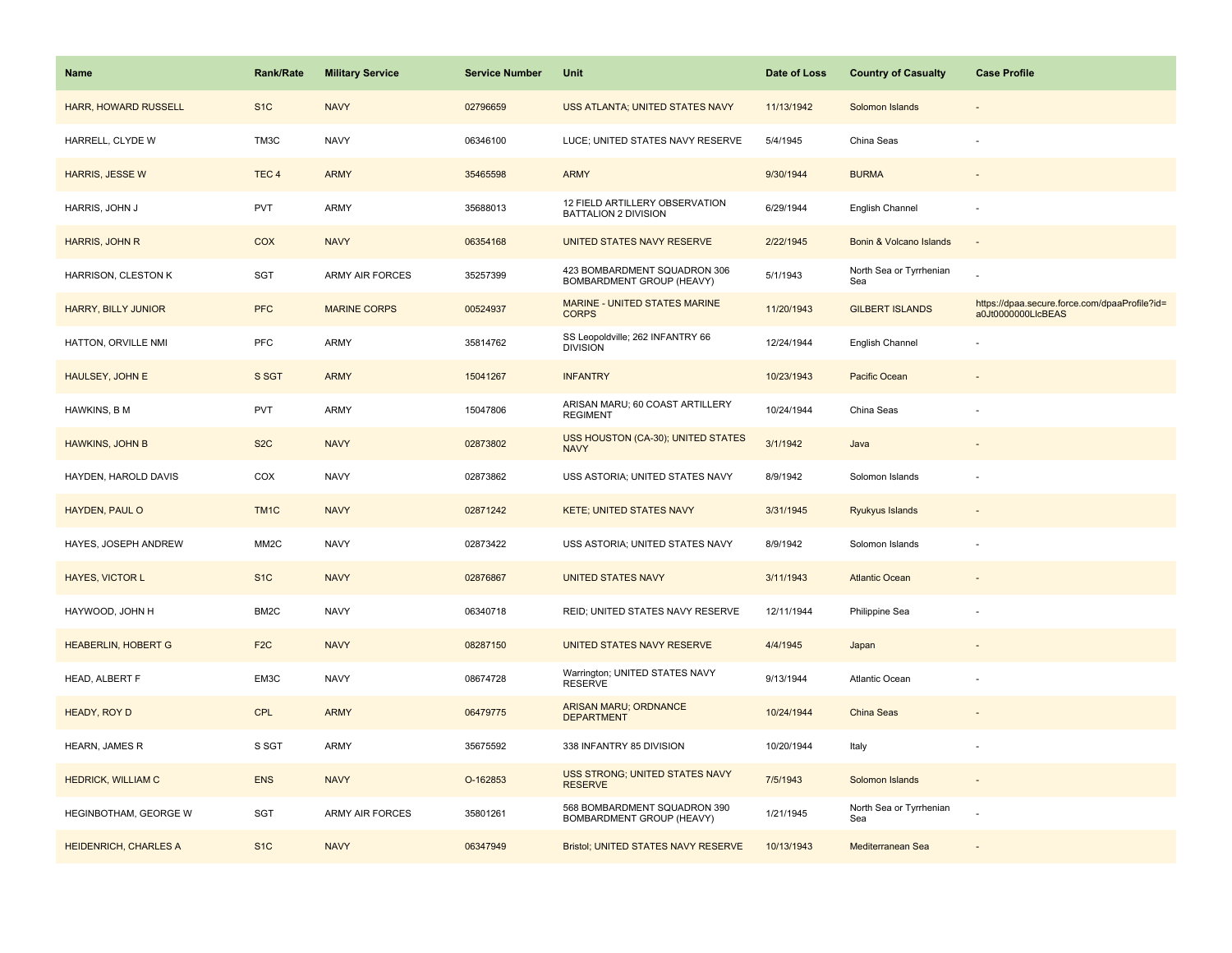| <b>Name</b>                 | Rank/Rate         | <b>Military Service</b> | <b>Service Number</b> | Unit                                                                    | Date of Loss | <b>Country of Casualty</b> | <b>Case Profile</b>                                                 |
|-----------------------------|-------------------|-------------------------|-----------------------|-------------------------------------------------------------------------|--------------|----------------------------|---------------------------------------------------------------------|
| HELLMAN, EDWARD J           | SF <sub>2</sub> C | <b>NAVY</b>             | 02872399              | UNITED STATES NAVY                                                      | 10/6/1943    | Solomon Islands            |                                                                     |
| <b>HENDERSON, EARL --</b>   | COX               | <b>NAVY</b>             | 08645375              | KETE; UNITED STATES NAVY RESERVE                                        | 3/31/1945    | Ryukyus Islands            |                                                                     |
| HENLEY, THOMAS F            | ENS               | <b>NAVY</b>             | O-364115              | USS BATAAN; UNITED STATES NAVY<br><b>RESERVE</b>                        | 5/14/1945    | Japan                      |                                                                     |
| HENRY, JACOB P              | <b>PVT</b>        | <b>ARMY</b>             | 35100425              | <b>192 TANK BATTALION</b>                                               | 7/1/1942     | Philippine Islands         | https://dpaa.secure.force.com/dpaaProfile?id=<br>a0Jt0000000ccSQEAY |
| HERNDON, WILLIE C           | F <sub>2</sub> C  | <b>NAVY</b>             | 06346869              | Leary; UNITED STATES NAVY RESERVE                                       | 12/24/1943   | North Atlantic Ocean       |                                                                     |
| <b>HERTWECK, HAROLD E</b>   | COX               | <b>NAVY</b>             | 02876203              | <b>UNITED STATES NAVY</b>                                               | 1/27/1944    | North Atlantic Ocean       | $\blacksquare$                                                      |
| HEWGLEY, JAMES W            | <b>PFC</b>        | ARMY                    | 35693420              | 831 BOMBARDMENT SQUADRON 485<br>BOMBARDMENT GROUP (HEAVY)               | 4/20/1944    | Mediterranean Sea          | ÷,                                                                  |
| HIBBARD, ERNEST A.          | S SGT             | <b>ARMY AIR FORCES</b>  | 35267660              | 551 BOMBARDMENT SQUADRON 385<br><b>BOMBARDMENT GROUP (HEAVY)</b>        | 12/5/1943    | France                     |                                                                     |
| HIBBARD, ROBERT ARNOLD      | BKR2C             | <b>NAVY</b>             | 02871542              | USS Arizona; UNITED STATES NAVY                                         | 12/7/1941    | Hawaiian Islands           | https://dpaa.secure.force.com/dpaaProfile?id=<br>a0Jt000000mpuFmEAI |
| HICKS, GLYNN W              | TEC <sub>4</sub>  | <b>ARMY</b>             | 15057520              | 6 INFANTRY 1 ARMORED DIVISION                                           | 11/8/1942    | Mediterranean Sea          |                                                                     |
| HILBERT, HENRY R            | SM <sub>1</sub> C | <b>NAVY</b>             | 02871919              | PICKEREL; UNITED STATES NAVY                                            | 5/6/1943     | Sea of Japan               |                                                                     |
| HILL, JARVEY C              | GM3C              | <b>NAVY</b>             | 06123730              | UNITED STATES NAVY RESERVE                                              | 11/21/1943   | <b>Atlantic Ocean</b>      | $\sim$                                                              |
| HILLYARD, JOHNNY R.         | 1LT               | <b>ARMY</b>             | O-450246              | 11 INFANTRY 5 DIVISION                                                  | 9/10/1944    | France                     |                                                                     |
| <b>HINTON, CARSON JINKS</b> | COX               | <b>NAVY</b>             | 02872531              | NAVY - UNITED STATES NAVY                                               | 12/10/1941   | PHILIPPINE ISLANDS         | $\sim$                                                              |
| HINTON, EUGENE              | F <sub>1</sub> C  | <b>NAVY</b>             | 08285130              | NAVY - UNITED STATES NAVY RESERVE                                       | 6/16/1945    | RYUKYUS ISLANDS            | ÷,                                                                  |
| <b>HIRST, ALLEN ALBERT</b>  | EM3C              | <b>NAVY</b>             | 02872877              | NAVY - UNITED STATES NAVY                                               | 10/24/1944   | PHILIPPINE ISLANDS         | $\blacksquare$                                                      |
| HOFFMAN, CHRIS P            | AMM3C             | <b>NAVY</b>             | 02872852              | Langley; UNITED STATES NAVY                                             | 3/1/1942     | Indian Ocean               |                                                                     |
| HOGAN, LOY C                | <b>PVT</b>        | <b>ARMY AIR FORCES</b>  | 34360396              | <b>USAT DORCHESTER; COAST ARTILLERY</b><br><b>CORPS</b>                 | 2/3/1943     | Greenland                  |                                                                     |
| HOGE, JOHN S                | <b>ENS</b>        | <b>NAVY</b>             | O-354890              | UNITED STATES NAVY RESERVE                                              | 2/21/1945    | Atlantic Ocean             |                                                                     |
| HOLBROOK, WOODROW --        | 1LT               | <b>ARMY AIR FORCES</b>  | O-425407              | SHINYO MARU; 30 BOMBARDMENT<br>SQUADRON 19 BOMBARDMENT GROUP<br>(HEAVY) | 9/7/1944     | Philippine Islands         |                                                                     |
| HOLMES, HAROLD LLOYD        | S <sub>1</sub> C  | <b>NAVY</b>             | 02876634              | UNITED STATES NAVY                                                      | 1/25/1943    | Atlantic Ocean             |                                                                     |
| HOOK, EDWARD J              | <b>PFC</b>        | <b>ARMY</b>             | 35691266              | 109 INFANTRY 28 DIVISION                                                | 9/16/1945    | Germany                    |                                                                     |
| HOPKINS, ELDEN G            | CPL               | <b>ARMY</b>             | 35795632              | SS Leopoldville; 262 INFANTRY 66<br><b>DIVISION</b>                     | 12/24/1944   | English Channel            |                                                                     |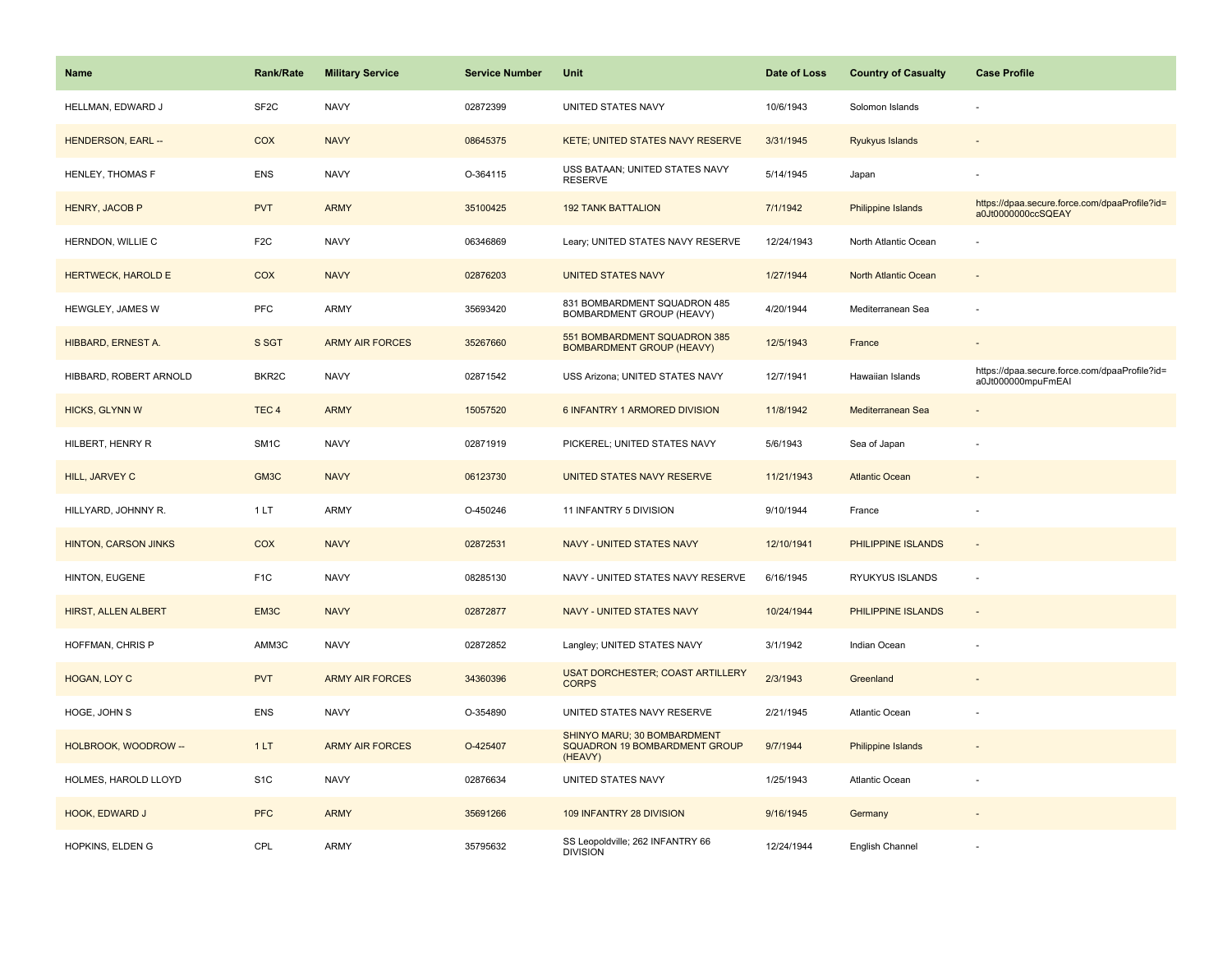| <b>Name</b>                 | <b>Rank/Rate</b>  | <b>Military Service</b> | <b>Service Number</b> | Unit                                                                          | Date of Loss | <b>Country of Casualty</b>     | <b>Case Profile</b>                                                 |
|-----------------------------|-------------------|-------------------------|-----------------------|-------------------------------------------------------------------------------|--------------|--------------------------------|---------------------------------------------------------------------|
| <b>HOPPER, CHARLES --</b>   | F <sub>1</sub> C  | <b>NAVY</b>             | 02664135              | <b>INGRAHAM; UNITED STATES NAVY</b>                                           | 8/22/1942    | Nova Scotia                    |                                                                     |
| HORNUNG, EDWARD FRANK       | S <sub>2</sub> C  | <b>NAVY</b>             | 02875824              | USS ASTORIA; UNITED STATES NAVY                                               | 8/9/1942     | Solomon Islands                | ÷                                                                   |
| <b>HOUSTON, CLAUDE A</b>    | F <sub>3</sub> C  | <b>NAVY</b>             | 06120535              | USS WASP; UNITED STATES NAVY<br><b>RESERVE</b>                                | 9/15/1942    | Solomon Islands                |                                                                     |
| HOWARD, ELMO --             | S <sub>1</sub> C  | <b>NAVY</b>             | 02874417              | USS Arizona; UNITED STATES NAVY                                               | 12/7/1941    | Hawaiian Islands               | https://dpaa.secure.force.com/dpaaProfile?id=<br>a0Jt00000004pdUEAQ |
| <b>HUDDLESTON, PRYOR B</b>  | GM3C              | <b>NAVY</b>             | 08676517              | UNITED STATES NAVY RESERVE                                                    | 3/28/1945    | <b>Atlantic Ocean</b>          |                                                                     |
| HUDSON, ANCIL C             | LT.               | <b>NAVY</b>             | O-085887              | UNITED STATES NAVY RESERVE                                                    | 8/4/1944     | Bonin & Volcano Islands        |                                                                     |
| HUMFLEET, DENNIS H          | <b>PFC</b>        | <b>ARMY</b>             | 15102339              | 332 ENGINEERS GENERAL SERVICES<br><b>REGIMENT</b>                             | 3/7/1945     | Germany                        | $\overline{\phantom{a}}$                                            |
| HUMPHRESS, FOREST R         | <b>PFC</b>        | <b>ARMY</b>             | 35685911              | 328 INFANTRY 26 DIVISION                                                      | 3/15/1945    | Germany                        |                                                                     |
| HUNTER, DUDLEY W.           | 2LT               | <b>ARMY</b>             | O-517381              | 10 INFANTRY 5 DIVISION                                                        | 9/23/1944    | France                         |                                                                     |
| HYDEN, EUGENE --            | <b>T SGT</b>      | <b>ARMY AIR FORCES</b>  | 15056327              | 424 BOMBARDMENT SQUADRON 307<br>BOMBARDMENT GROUP (HEAVY)                     | 11/14/1943   | Solomon Islands                | https://dpaa.secure.force.com/dpaaProfile?id=<br>a0Jt000001nzaT0EAI |
| HYMER, HUGHLAND --          | S SGT             | <b>ARMY AIR FORCES</b>  | 13121425              | 830 BOMBARDMENT SQUADRON 485<br><b>BOMBARDMENT GROUP (HEAVY)</b>              | 5/12/1944    | North Sea or Tyrrhenian<br>Sea |                                                                     |
| IMORDE, WILLIAM S           | CAPT              | <b>ARMY</b>             | O-386216              | HEADQUARTERS UNITED STATES ARMY<br>SERVICE OF SUPPLY                          | 2/2/1944     | Coral Sea                      |                                                                     |
| <b>INNES, PAUL F</b>        | <b>SGT</b>        | <b>ARMY</b>             | 35667449              | 354 INFANTRY 89 DIVISION                                                      | 3/26/1945    | Germany                        |                                                                     |
| INNES, WILLIAM T.           | <b>PVT</b>        | <b>ARMY AIR FORCES</b>  | 35108061              | AIR CORPS                                                                     | 4/10/1943    | Atlantic Ocean                 |                                                                     |
| <b>INNINGS, GEORGE T</b>    | TM3C              | <b>NAVY</b>             | 08553290              | UNITED STATES NAVY RESERVE                                                    | 6/11/1944    | <b>Hawaiian Islands</b>        |                                                                     |
| ISAACS, EDWIN C             | S <sub>1</sub> C  | <b>NAVY</b>             | 02874108              | USS HOUSTON (CA-30); UNITED STATES<br><b>NAVY</b>                             | 3/1/1942     | Java                           |                                                                     |
| <b>ISGRIGG, WILLIAM N</b>   | 2LT               | <b>ARMY AIR FORCES</b>  | O-689776              | 3 SQUADRON 3 AIR COMMANDO GROUP                                               | 1/20/1945    | Philippine Islands             |                                                                     |
| <b>ISLER, WALTER THOMAS</b> | F <sub>3</sub> C  | <b>NAVY</b>             | 06124457              | Tasker H. Bliss; UNITED STATES NAVY<br><b>RESERVE</b>                         | 11/12/1942   | French Morocco                 |                                                                     |
| ISON, JAMES --              | <b>PFC</b>        | <b>ARMY</b>             | 35657105              | 119 INFANTRY 30 DIVISION                                                      | 2/1/1945     | Germany                        |                                                                     |
| JACKMAN, FRANKLIN H         | GM1C              | COAST GUARD             | 00205450              | COAST GUARD - UNITED STATES<br><b>COAST GUARD</b>                             | 2/5/1944     | ** Documentation Errors        | ÷,                                                                  |
| <b>JACKSON, NYLE M</b>      | TM <sub>2</sub> C | <b>NAVY</b>             | 06346904              | ROBALO; UNITED STATES NAVY<br><b>RESERVE</b>                                  | 7/2/1944     | <b>Philippine Islands</b>      |                                                                     |
| JACKSON, WOODROW --         | TEC <sub>5</sub>  | <b>ARMY</b>             | 35473897              | 207 ENGINEERS COMBAT BATTALION                                                | 6/19/1944    | English Channel                |                                                                     |
| <b>JAMAL, JACQUES P</b>     | 2LT               | <b>ARMY AIR FORCES</b>  | O-431789              | SHINYO MARU; 14 BOMBARDMENT<br><b>SQUADRON 7 BOMBARDMENT GROUP</b><br>(HEAVY) | 9/7/1944     | Philippine Islands             |                                                                     |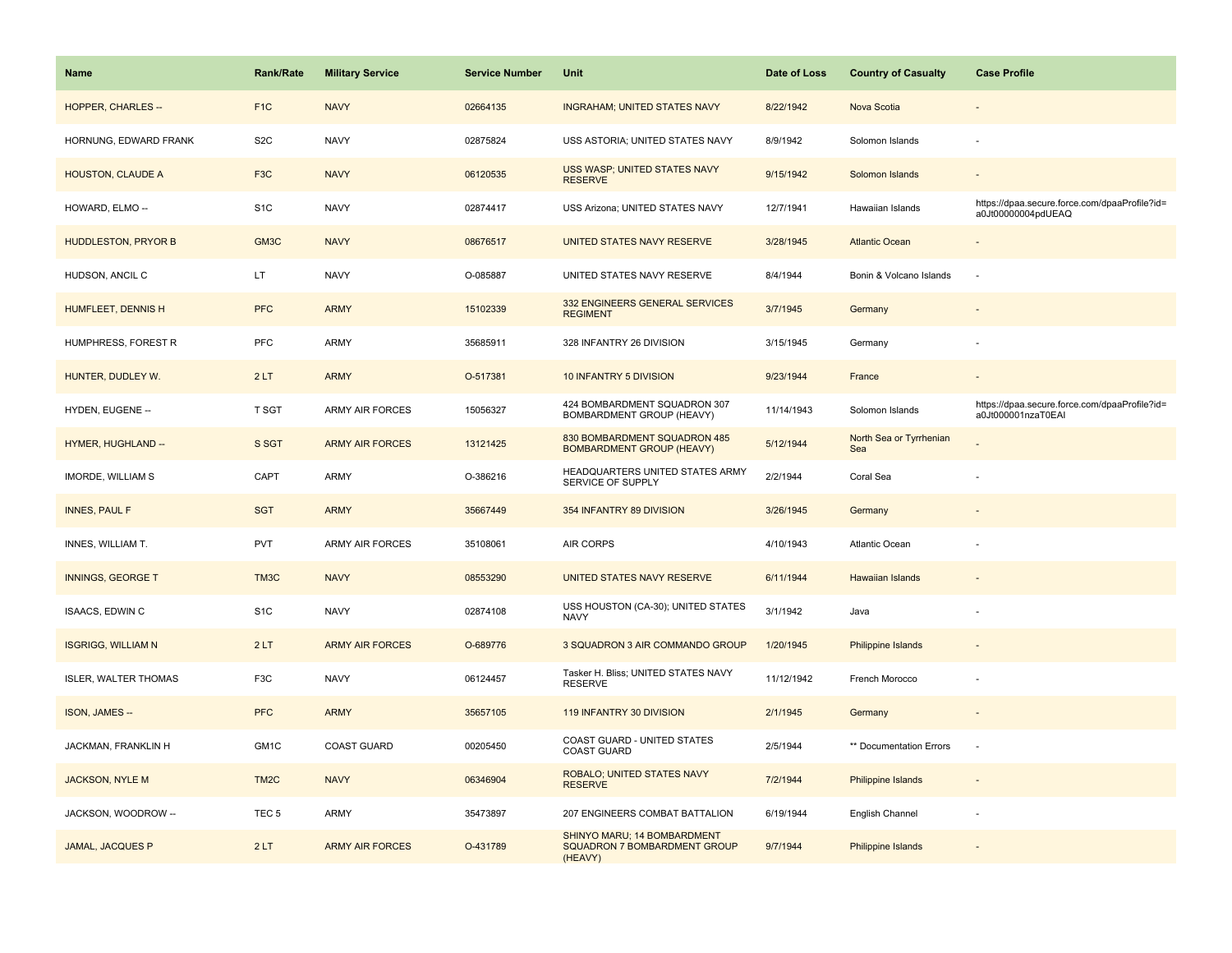| <b>Name</b>                 | <b>Rank/Rate</b>  | <b>Military Service</b> | <b>Service Number</b> | Unit                                                           | Date of Loss | <b>Country of Casualty</b>     | <b>Case Profile</b>                                                 |
|-----------------------------|-------------------|-------------------------|-----------------------|----------------------------------------------------------------|--------------|--------------------------------|---------------------------------------------------------------------|
| JARDOT, WILLIAM H           | <b>PVT</b>        | ARMY                    | 35100597              | ARISAN MARU; 192 TANK BATTALION                                | 10/24/1944   | China Seas                     |                                                                     |
| <b>JARRELL, JAMES C</b>     | S <sub>1</sub> C  | <b>NAVY</b>             | 06351199              | NAVY - UNITED STATES NAVY RESERVE                              | 10/24/1944   | PHILIPPINE SEA                 |                                                                     |
| JEFFRIES, GARLAND B         | S SGT             | <b>ARMY AIR FORCES</b>  | 35690218              | 425 BOMBARDMENT SQUADRON 308<br>BOMBARDMENT GROUP (HEAVY)      | 5/20/1944    | China                          |                                                                     |
| <b>JENKINS, HAROLD S</b>    | AS                | <b>NAVY</b>             | 06341968              | USS VINCENNES; UNITED STATES NAVY<br><b>RESERVE</b>            | 8/9/1942     | Solomon Islands                |                                                                     |
| JENNINGS, LAWRENCE --       | S <sub>2</sub> C  | <b>NAVY</b>             | 09783597              | UNITED STATES NAVY RESERVE                                     | 9/29/1944    | Pacific Ocean                  |                                                                     |
| <b>JEWELL, JAMES BUFORD</b> | ARM <sub>2c</sub> | <b>NAVY</b>             | 2873974               | USS Lexington; UNITED STATES NAVY                              | 3/10/1942    | New Guinea                     | https://dpaa.secure.force.com/dpaaProfile?id=<br>a0Jt000000sZQtlEAG |
| JOHNSON, EDGAR RILEY        | <b>PFC</b>        | <b>MARINE CORPS</b>     | 431542                | MARINE - UNITED STATES MARINE<br><b>CORPS</b>                  | 11/20/1943   | Gilbert Islands                | https://dpaa.secure.force.com/dpaaProfile?id=<br>a0Jt0000000XICREA0 |
| <b>JOHNSON, FARMER A</b>    | FLT O             | <b>ARMY AIR FORCES</b>  | T-001010              | 67 BOMBARDMENT SQUADRON 44<br><b>BOMBARDMENT GROUP (HEAVY)</b> | 11/18/1943   | North Sea or Tyrrhenian<br>Sea |                                                                     |
| JOHNSON, GEORGE L           | S <sub>1</sub> C  | <b>NAVY</b>             | 02876049              | USS HELENA; UNITED STATES NAVY                                 | 7/6/1943     | Solomon Islands                |                                                                     |
| JOHNSON, JESSIE ALLEN       | GM3C              | <b>NAVY</b>             | 02874349              | USS BOISE; UNITED STATES NAVY                                  | 10/12/1942   | Solomon Islands                |                                                                     |
| JOHNSON, ROBERT R           | S <sub>2</sub> C  | <b>NAVY</b>             | 02874127              | USS HOUSTON (CA-30); UNITED STATES<br><b>NAVY</b>              | 3/1/1942     | Java                           |                                                                     |
| JOHNSON, WALTER M           | S <sub>1</sub> C  | <b>NAVY</b>             | 09483732              | NAVY - UNITED STATES NAVY RESERVE                              | 7/30/1945    | <b>PHILIPPINE SEA</b>          | https://dpaa.secure.force.com/dpaaProfile?id=<br>a0Jt0000000ccGeEAI |
| JONES, BOYD O               | CPL               | <b>ARMY</b>             | 35127208              | 84 FIELD ARTILLERY BATTALION 9<br><b>DIVISION</b>              | 4/19/1943    | Tunisia                        |                                                                     |
| JONES, H. C.                | <b>T SGT</b>      | <b>ARMY AIR FORCES</b>  | 15057625              | <b>ARMY AIR FORCE</b>                                          | 4/9/1943     | China                          |                                                                     |
| JONES, JAMES D              | CPL               | <b>ARMY</b>             | 15048166              | 27 FIELD ARTILLERY BATTALION 1<br>ARMORED DIVISION             | 12/6/1942    | Tunisia                        |                                                                     |
| JONES, JOHN W               | S SGT             | <b>ARMY</b>             | 35105677              | 3422 ORDNANCE AUTO MAINTENANCE<br><b>COMPANY</b>               | 6/9/1944     | <b>English Channel</b>         |                                                                     |
| JONES, JOSEPH D             | 1LT               | <b>ARMY AIR FORCES</b>  | O-742166              | 75 BOMBARDMENT SQUADRON 42<br>BOMBARDMENT GROUP (MEDIUM)       | 1/24/1944    | Solomon Islands                |                                                                     |
| JONES, JOSEPH E             | <b>PFC</b>        | <b>ARMY</b>             | 35454591              | ARMY - 172 INFANTRY 43 DIVISION                                | 7/18/1943    | <b>SOLOMON ISLANDS</b>         |                                                                     |
| JONES, STROTHER M           | PFC               | ARMY                    | 35793831              | HMT Rohna; 853 ENGINEERS BATTALION<br>(AVIATION)               | 11/27/1943   | Mediterranean Sea              | https://dpaa.secure.force.com/dpaaProfile?id=<br>a0Jt0000000XjZnEAK |
| <b>JONES, WALTER HOWARD</b> | <b>PFC</b>        | <b>MARINE CORPS</b>     | 329819                | MARINE - UNITED STATES MARINE<br><b>CORPS</b>                  | 11/20/1943   | Gilbert Islands                | https://dpaa.secure.force.com/dpaaProfile?id=<br>a0Jt0000000XICbEAK |
| JORDAN, HENRY E             | PFC               | <b>ARMY AIR FORCES</b>  | 06668633              | 2 OBSERVATION SQUADRON                                         | 7/4/1942     | Philippine Islands             | https://dpaa.secure.force.com/dpaaProfile?id=<br>a0Jt000000MKBI4EAP |
| <b>JORDON, RALPH LOYD</b>   | RM <sub>2</sub> C | <b>NAVY</b>             | 02872756              | <b>NAVY - UNITED STATES NAVY</b>                               | 11/13/1942   | <b>SOLOMON ISLANDS</b>         |                                                                     |
| JORDON, WILLIAM E           | <b>PVT</b>        | <b>ARMY</b>             | 15044750              | 81 RECONNAISSANCE BATTALION 1<br>ARMORED DIVISION              | 2/1/1943     | Tunisia                        |                                                                     |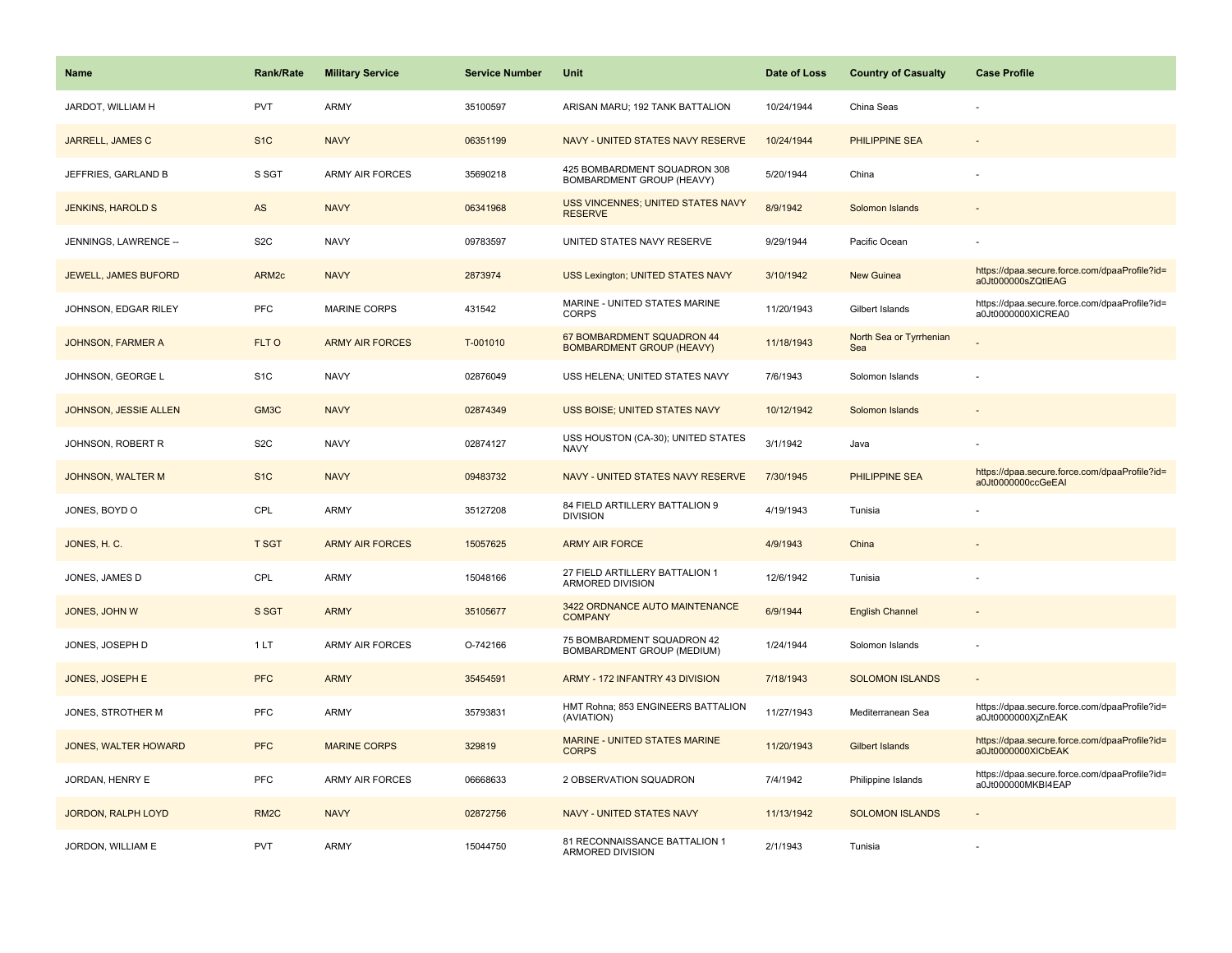| <b>Name</b>                   | Rank/Rate         | <b>Military Service</b> | <b>Service Number</b> | Unit                                                                                                     | Date of Loss | <b>Country of Casualty</b>               | <b>Case Profile</b>                                                 |
|-------------------------------|-------------------|-------------------------|-----------------------|----------------------------------------------------------------------------------------------------------|--------------|------------------------------------------|---------------------------------------------------------------------|
| JUDD, AUSBON --               | <b>SGT</b>        | <b>ARMY AIR FORCES</b>  | 35807039              | 882 BOMBARDMENT SQUADRON 500<br><b>BOMBARDMENT GROUP (VERY HEAVY)</b>                                    | 4/4/1945     | Marianas Islands                         |                                                                     |
| KANNAPEL, JOHN W              | S SGT             | <b>ARMY AIR FORCES</b>  | 35492426              | 319 BOMBARDMENT SQUADRON 90<br>BOMBARDMENT GROUP (HEAVY)                                                 | 2/28/1944    | New Guinea                               | https://dpaa.secure.force.com/dpaaProfile?id=<br>a0Jt0000000XdpjEAC |
| <b>KARR, WILLIAM G</b>        | RM <sub>2</sub> C | <b>NAVY</b>             | 02876320              | <b>BONEFISH; UNITED STATES NAVY</b>                                                                      | 7/14/1945    | Sea of Japan                             |                                                                     |
| KARR, WILLIAM K               | 2LT               | ARMY                    | O-713766              | <b>ARMY - AIR CORPS</b>                                                                                  | 10/22/1944   | <b>ICELAND</b>                           |                                                                     |
| <b>KEARNEY, ANDREW EDWARD</b> | <b>CPL</b>        | <b>MARINE CORPS</b>     | 00374772              | Company G, 2nd Battalion, 8th Marines, 2nd<br>Marine Division, FMF, UNITED STATES<br><b>MARINE CORPS</b> | 6/16/1944    | <b>SAIPAN</b>                            |                                                                     |
| <b>KEELING, BIRCHELL</b>      | TEC <sub>4</sub>  | ARMY                    | 20523481              | ARMY - 192 TANK BATTALION                                                                                | 7/1/1942     | PHILIPPINE ISLANDS                       | https://dpaa.secure.force.com/dpaaProfile?id=<br>a0Jt000000MeRB1EAN |
| KEEN, JOE M                   | <b>CPL</b>        | <b>ARMY AIR FORCES</b>  | 35426989              | 42 SQUADRON 12 FERRY GROUP                                                                               | 5/27/1943    | <b>Gold Coast</b>                        |                                                                     |
| KEEN, JOHN SAMUEL             | EM1C              | <b>NAVY</b>             | 02869938              | USS JUNEAU; UNITED STATES NAVY                                                                           | 11/13/1942   | Solomon Islands                          |                                                                     |
| <b>KEESEE, MARTIN L</b>       | RM <sub>2</sub>   | <b>NAVY</b>             | 02662477              | POMPANO; UNITED STATES NAVY                                                                              | 10/15/1943   | Japan                                    |                                                                     |
| KEITH, CHARLES O              | COX               | <b>NAVY</b>             | 02875186              | UNITED STATES NAVY                                                                                       | 10/21/1943   | Atlantic Ocean: North<br>American Waters |                                                                     |
| <b>KELLER, FREDERICK M</b>    | EM3C              | <b>NAVY</b>             | 06342339              | <b>USS STRONG; UNITED STATES NAVY</b><br><b>RESERVE</b>                                                  | 7/5/1943     | Solomon Islands                          |                                                                     |
| KELLEY, BILLY S.              | S SGT             | <b>ARMY AIR FORCES</b>  | 35684409              | AIR CORPS                                                                                                | 11/28/1943   | Greenland                                |                                                                     |
| <b>KELLY, GEORGE A</b>        | <b>CMOMM</b>      | <b>NAVY</b>             | 06344281              | NAVY - UNITED STATES NAVY RESERVE                                                                        | 6/6/1944     | <b>ENGLISH CHANNEL</b>                   |                                                                     |
| KELLY, JOHN J                 | EM3C              | <b>NAVY</b>             | 08671706              | Rich; UNITED STATES NAVY                                                                                 | 6/8/1944     | English Channel                          |                                                                     |
| <b>KELLY, PATRICK J.</b>      | 2LT               | <b>ARMY AIR FORCES</b>  | O-735795              | 555 BOMBARDMENT SQUADRON 386<br><b>BOMBARDMENT GROUP (MEDIUM)</b>                                        | 8/9/1943     | France                                   |                                                                     |
| KENDALL, ARTHUR G             | 1 SGT             | <b>ARMY</b>             | 06475943              | ARISAN MARU; 60 COAST ARTILLERY<br><b>REGIMENT</b>                                                       | 10/24/1944   | China Seas                               |                                                                     |
| <b>KENDRICK, RALPH EDWARD</b> | AMM3c             | <b>NAVY</b>             | 8284083               | UNITED STATES NAVY RESERVE                                                                               | 6/21/1944    | Pacific Ocean                            |                                                                     |
| KENNEDY, HUBERT C             | <b>PVT</b>        | <b>ARMY</b>             | 35675307              | 716 TANK BATTALION                                                                                       | 1/22/1945    | Philippine Islands                       |                                                                     |
| <b>KENT, WALTER T</b>         | 2LT               | <b>ARMY AIR FORCES</b>  | O-793354              | 90 SQUADRON 7 FERRY GROUP                                                                                | 10/27/1943   | Alaska                                   |                                                                     |
| KERBY, LOYD --                | S <sub>2</sub> C  | <b>NAVY</b>             | 09292884              | Frederick C Davis; UNITED STATES NAVY<br><b>RESERVE</b>                                                  | 4/24/1945    | North Atlantic Ocean                     |                                                                     |
| KILBURN, FRED --              | S <sub>1</sub> C  | <b>NAVY</b>             | 08561447              | SAMUEL B. ROBERTS; UNITED STATES<br><b>NAVY RESERVE</b>                                                  | 10/25/1944   | <b>Philippine Islands</b>                | $\sim$                                                              |
| KING, EARL W                  | CPL               | <b>ARMY AIR FORCES</b>  | 35493088              | HMT Rohna; AIR CORPS                                                                                     | 11/26/1943   | Mediterranean Sea                        |                                                                     |
| KING, JB                      | S <sub>2</sub> C  | <b>NAVY</b>             | 02875449              | USS VINCENNES; UNITED STATES NAVY                                                                        | 8/9/1942     | Solomon Islands                          |                                                                     |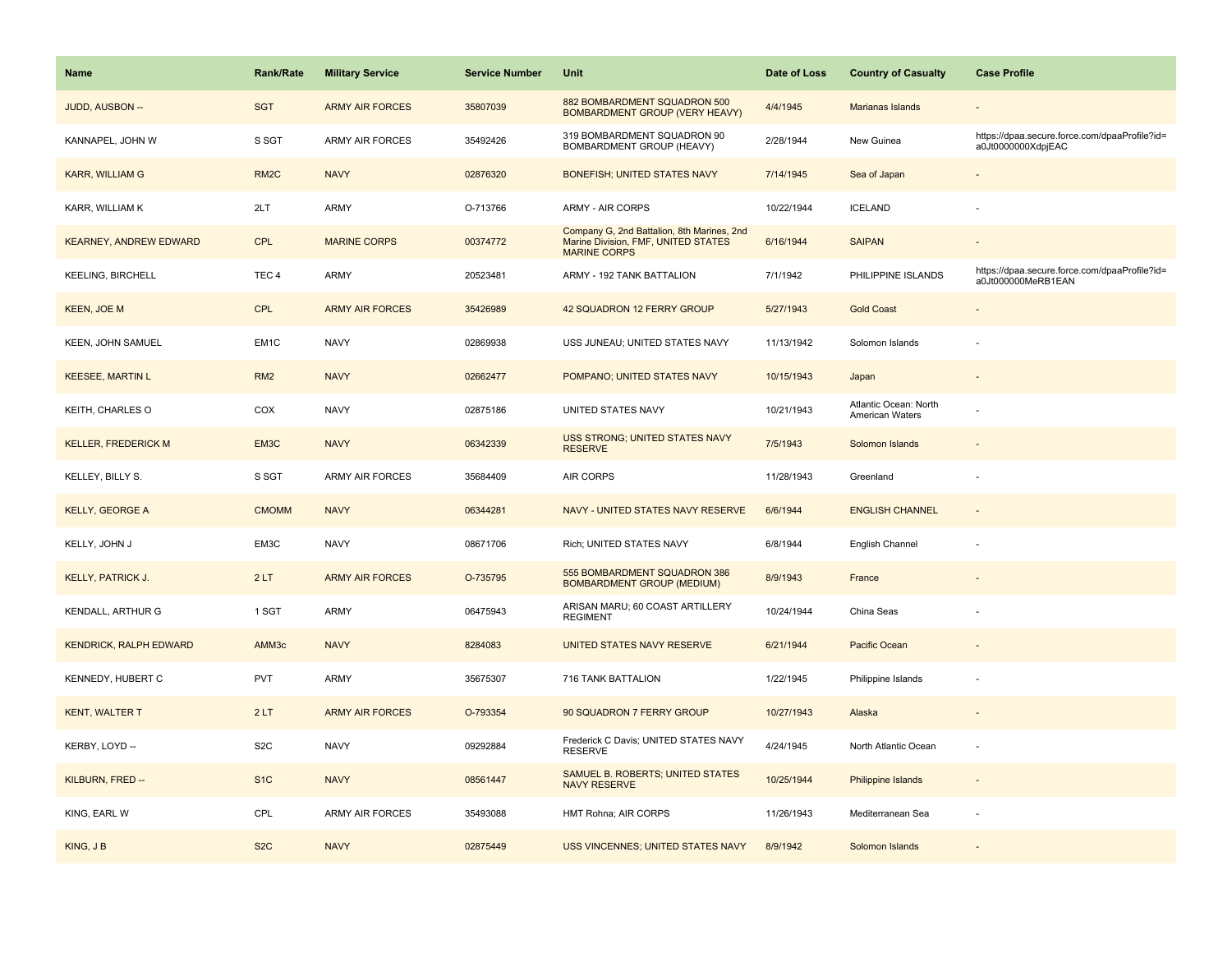| <b>Name</b>             | <b>Rank/Rate</b>  | <b>Military Service</b> | <b>Service Number</b> | Unit                                                             | Date of Loss | <b>Country of Casualty</b>     | <b>Case Profile</b>                                                 |
|-------------------------|-------------------|-------------------------|-----------------------|------------------------------------------------------------------|--------------|--------------------------------|---------------------------------------------------------------------|
| KING, JOHN D            | AS                | <b>NAVY</b>             | 06341964              | USS VINCENNES; UNITED STATES NAVY<br><b>RESERVE</b>              | 8/9/1942     | Solomon Islands                |                                                                     |
| KING, JOHN R            | <b>PVT</b>        | <b>ARMY</b>             | 35456705              | 16th Infantry Regiment, 1st Infantry Division                    | 7/10/1943    | Sicily                         |                                                                     |
| KING, STERLING --       | PFC               | <b>ARMY</b>             | 35646627              | 4 ENGINEERS COMBAT BATTALION 4<br><b>DIVISION</b>                | 7/29/1944    | France                         |                                                                     |
| KINKADE, JAMES E.       | <b>PFC</b>        | <b>ARMY</b>             | 35494904              | 133 INFANTRY 34 DIVISION                                         | 10/26/1944   | Italy                          | https://dpaa.secure.force.com/dpaaProfile?id=<br>a0Jt000000tdLeREAU |
| KIRCHHOFF, HAROLD G     | EM2C              | <b>NAVY</b>             | 09584794              | Bismarck Sea; UNITED STATES NAVY<br><b>RESERVE</b>               | 2/21/1945    | Bonin & Volcano Islands        |                                                                     |
| KIRK, HARRY B.          | <b>T SGT</b>      | <b>ARMY AIR FORCES</b>  | 35462746              | 822 BOMBARDMENT SQUADRON 38<br><b>BOMBARDMENT GROUP (MEDIUM)</b> | 2/6/1946     | New Guinea                     |                                                                     |
| KITTLE, JAMES R         | MM3C              | <b>NAVY</b>             | 06134243              | SPENCE; UNITED STATES NAVY<br><b>RESERVE</b>                     | 12/18/1944   | Philippine Sea                 |                                                                     |
| <b>KNIGGA, JOHN W</b>   | S SGT             | <b>ARMY AIR FORCES</b>  | 35671773              | <b>868 BOMBARDMENT SQUADRON</b>                                  | 7/23/1945    | China Seas                     |                                                                     |
| KNIGHT, FRANK J         | CPL               | <b>ARMY AIR FORCES</b>  | 15068330              | 370 BOMBARDMENT SQUADRON 307<br>BOMBARDMENT GROUP (HEAVY)        | 8/30/1943    | Solomon Islands                | https://dpaa.secure.force.com/dpaaProfile?id=<br>a0Jt000001nzPTQEA2 |
| KNOP, JOHN WILLIAM      | <b>PFC</b>        | <b>MARINE CORPS</b>     | 00813038              | <b>MARINE - UNITED STATES MARINE</b><br><b>CORPS</b>             | 11/27/1944   | Bonin & Volcano Islands        |                                                                     |
| <b>KREUTLER, F A</b>    | S <sub>1</sub> C  | <b>NAVY</b>             | 06352347              | USS SARATOGA; UNITED STATES NAVY<br><b>RESERVE</b>               | 2/21/1945    | Bonin & Volcano Islands        | ł,                                                                  |
| <b>KRUER, EDWARD J</b>  | 2LT               | <b>ARMY AIR FORCES</b>  | O-793635              | 61 FIGHTER SQUADRON 51 FIGHTER<br><b>GROUP</b>                   | 12/11/1943   | North Sea or Tyrrhenian<br>Sea |                                                                     |
| <b>KRUGER, ARTHUR S</b> | S <sub>2</sub> C  | <b>NAVY</b>             | 06341491              | SUBMARINE Albacore; UNITED STATES<br>NAVY RESERVE                | 11/7/1944    | Japan                          |                                                                     |
| KUHN, ORVILLE JOSEPH    | S <sub>1</sub> C  | <b>NAVY</b>             | 03005813              | SS EXAMELIA; UNITED STATES NAVY                                  | 10/9/1942    | Africa                         |                                                                     |
| LACEFIELD, HARVE M.     | 2LT               | <b>ARMY AIR FORCES</b>  | O-744718              | 524 SQUADRON 27 FIGHTER BOMBER<br><b>GROUP</b>                   | 10/23/1944   | Italy                          |                                                                     |
| LACY, ELBERT FINLEY     | SM <sub>1C</sub>  | <b>NAVY</b>             | 02794696              | Neosho; UNITED STATES NAVY                                       | 5/7/1942     | <b>Coral Sea</b>               |                                                                     |
| LAFFERTY, WILLIAM A     | S <sub>1</sub> C  | <b>NAVY</b>             | 06344735              | CAPELIN; UNITED STATES NAVY<br><b>RESERVE</b>                    | 12/15/1943   | Celebes                        |                                                                     |
| LAFON, HARRY R          | 2LT               | <b>ARMY</b>             | O-415563              | SHINYO MARU; 194 TANK BATTALION                                  | 9/7/1944     | <b>Philippine Islands</b>      |                                                                     |
| LAIL, THOMAS H          | AS                | <b>NAVY</b>             | 06342174              | USS VINCENNES; UNITED STATES NAVY<br><b>RESERVE</b>              | 8/8/1942     | Solomon Islands                | ä,                                                                  |
| LAING, WILLIAM B        | AP <sub>1</sub> C | <b>NAVY</b>             | 02871747              | <b>UNITED STATES NAVY</b>                                        | 9/28/1942    | <b>Aleutian Islands</b>        |                                                                     |
| LAIRD, FLORUS W         | 2LT               | ARMY                    | O-1016361             | 741 TANK BATTALION                                               | 6/6/1944     | English Channel                | ٠                                                                   |
| LAKE, RONDA --          | B <sub>1C</sub>   | <b>NAVY</b>             | 02872945              | <b>HOEL; UNITED STATES NAVY</b>                                  | 10/25/1944   | <b>Philippine Sea</b>          |                                                                     |
| LAMAR, JAMES O          | CPL               | ARMY AIR FORCES         | 35038854              | 33 SQUADRON 315 TROOP CARRIER<br><b>GROUP</b>                    | 11/8/1942    | Solomon Islands                |                                                                     |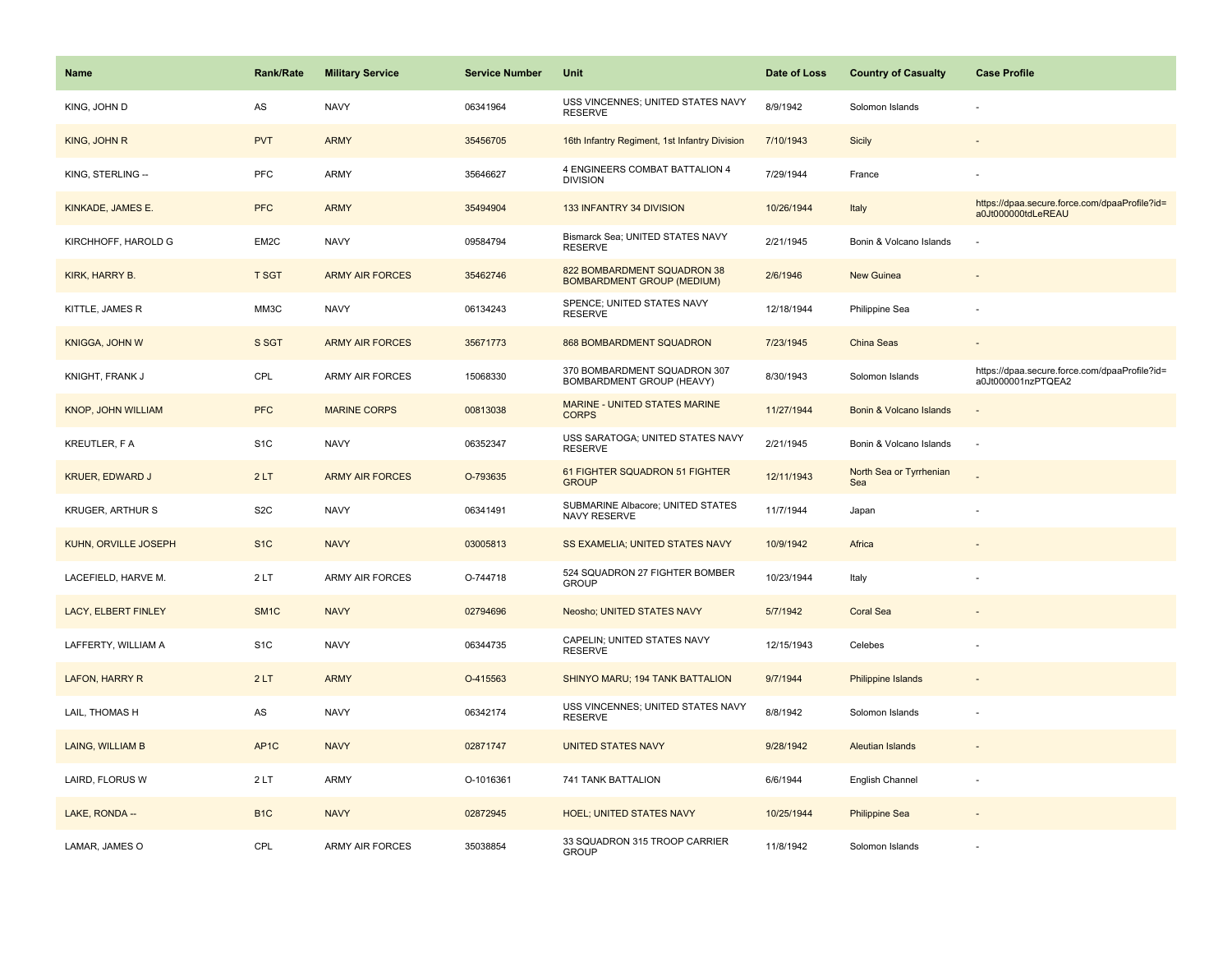| Name                       | <b>Rank/Rate</b>   | <b>Military Service</b> | <b>Service Number</b> | Unit                                                         | Date of Loss | <b>Country of Casualty</b> | <b>Case Profile</b>                                                 |
|----------------------------|--------------------|-------------------------|-----------------------|--------------------------------------------------------------|--------------|----------------------------|---------------------------------------------------------------------|
| LAMBERT, WILLARD H         | F <sub>2C</sub>    | <b>NAVY</b>             | 02875272              | Jacob Jones; UNITED STATES NAVY                              | 2/28/1942    | <b>Atlantic Ocean</b>      |                                                                     |
| LAMONT, BURNET W           | PVT                | ARMY AIR FORCES         | 35797746              | 32 PHOTO SQUADRON 5<br>RECONNAISSANCE GROUP                  | 4/20/1944    | Mediterranean Sea          |                                                                     |
| LAND, ELMER W              | <b>PFC</b>         | <b>ARMY</b>             | 35269375              | 109 INFANTRY 28 DIVISION                                     | 9/16/1945    | Germany                    |                                                                     |
| LANDRUM, OLE W             | 2LT                | ARMY AIR FORCES         | O-729768              | AIR CORPS                                                    | 3/25/1943    | <b>British Guiana</b>      |                                                                     |
| LANE, RAYMOND L            | <b>PVT</b>         | <b>ARMY</b>             | 35044212              | 319 GLIDER FIELD ARTILLERY<br>BATTALION 82 AIRBORNE DIVISION | 9/19/1945    | Holland                    | https://dpaa.secure.force.com/dpaaProfile?id=<br>a0Jt0000000LIQjEAK |
| LANIER, LESLIE B           | SGT                | <b>ARMY</b>             | 15046584              | 701 TANK DESTROYER BATTALION                                 | 2/14/1943    | Tunisia                    |                                                                     |
| <b>LANKHEIT, NORBERT F</b> | S <sub>2</sub> C   | <b>NAVY</b>             | 06130523              | Rich; UNITED STATES NAVY RESERVE                             | 6/8/1944     | <b>English Channel</b>     |                                                                     |
| LARIMORE, WILLIAM L        | PFC                | <b>ARMY AIR FORCES</b>  | 35499108              | HMT Rohna; AIR CORPS                                         | 11/26/1943   | Mediterranean Sea          | $\overline{\phantom{a}}$                                            |
| LAUSMAN, CARL C            | LT COL             | <b>ARMY AIR FORCES</b>  | O-436516              | <b>ARMY AIR FORCE</b>                                        | 8/18/1944    | <b>New Guinea</b>          |                                                                     |
| LAWSON, EUGENE --          | S <sub>1</sub> C   | <b>NAVY</b>             | 02874618              | Langley; UNITED STATES NAVY                                  | 2/27/1942    | Java                       |                                                                     |
| LAWSON, FRANK B            | <b>PFC</b>         | <b>ARMY</b>             | 35775865              | 357 INFANTRY 90 DIVISION                                     | 12/13/1944   | Germany                    | https://dpaa.secure.force.com/dpaaProfile?id=<br>a0Jt000001EhJL8EAN |
| LAY, GEORGE E              | MOMM <sub>2C</sub> | <b>NAVY</b>             | 02874919              | SUBMARINE Argonaut; UNITED STATES<br><b>NAVY</b>             | 1/10/1943    | New Britain Island         |                                                                     |
| LEE, PHILLIP C             | <b>PFC</b>         | <b>ARMY</b>             | 35502686              | 378 INFANTRY 95 DIVISION                                     | 1/12/1945    | Germany                    |                                                                     |
| LEGER, FRANK D             | <b>WOJG</b>        | ARMY                    | W-2110135             | 1 REGIMENT 1 ARMORED DIVISION                                | 2/15/1943    | Tunisia                    |                                                                     |
| LEONARD, HUGH J.           | <b>PVT</b>         | <b>ARMY</b>             | 20523458              | SHINYO MARU; 192 TANK BATTALION                              | 9/7/1944     | Philippine Islands         |                                                                     |
| LEOPOLD, ROBERT LAWRENCE   | <b>ENS</b>         | <b>NAVY</b>             | 095884                | USS Arizona; UNITED STATES NAVY<br><b>RESERVE</b>            | 12/7/1941    | Hawaiian Islands           | https://dpaa.secure.force.com/dpaaProfile?id=<br>a0Jt00000004oJ1EAI |
| <b>LETTON, JAMES W</b>     | SC <sub>3</sub> C  | <b>NAVY</b>             | 06349537              | NAVY - UNITED STATES NAVY RESERVE                            | 10/24/1944   | PHILIPPINE SEA             |                                                                     |
| LEWIS, CARL --             | <b>PVT</b>         | ARMY                    | 35469905              | UNITED STATES ARMY                                           | 2/3/1943     | Greenland                  |                                                                     |
| LEWIS, JACK --             | <b>PVT</b>         | <b>ARMY</b>             | 35726133              | <b>83 CHEMICAL BATTALION</b>                                 | 1/26/1944    | Italy                      |                                                                     |
| LEWIS, JACKSON B.          | 1LT                | <b>ARMY AIR FORCES</b>  | O-726792              | 68 FIGHTER SQUADRON 347 FIGHTER<br><b>GROUP</b>              | 2/27/1943    | Solomon Islands            |                                                                     |
| LIGGETT, CHARLES --        | SC <sub>1</sub> C  | <b>NAVY</b>             | 02873748              | RUNNER; UNITED STATES NAVY                                   | 7/11/1943    | Japan                      | $\overline{\phantom{a}}$                                            |
| LITTLE, JACK A             | EM3C               | <b>NAVY</b>             | 08671979              | SUBMARINE Albacore; UNITED STATES<br>NAVY RESERVE            | 11/7/1944    | Japan                      |                                                                     |
| LITTLE, JOHN R             | LT CDR             | <b>NAVY</b>             | O-077735              | UNITED STATES NAVY RESERVE                                   | 12/27/1943   | New Caledonia              |                                                                     |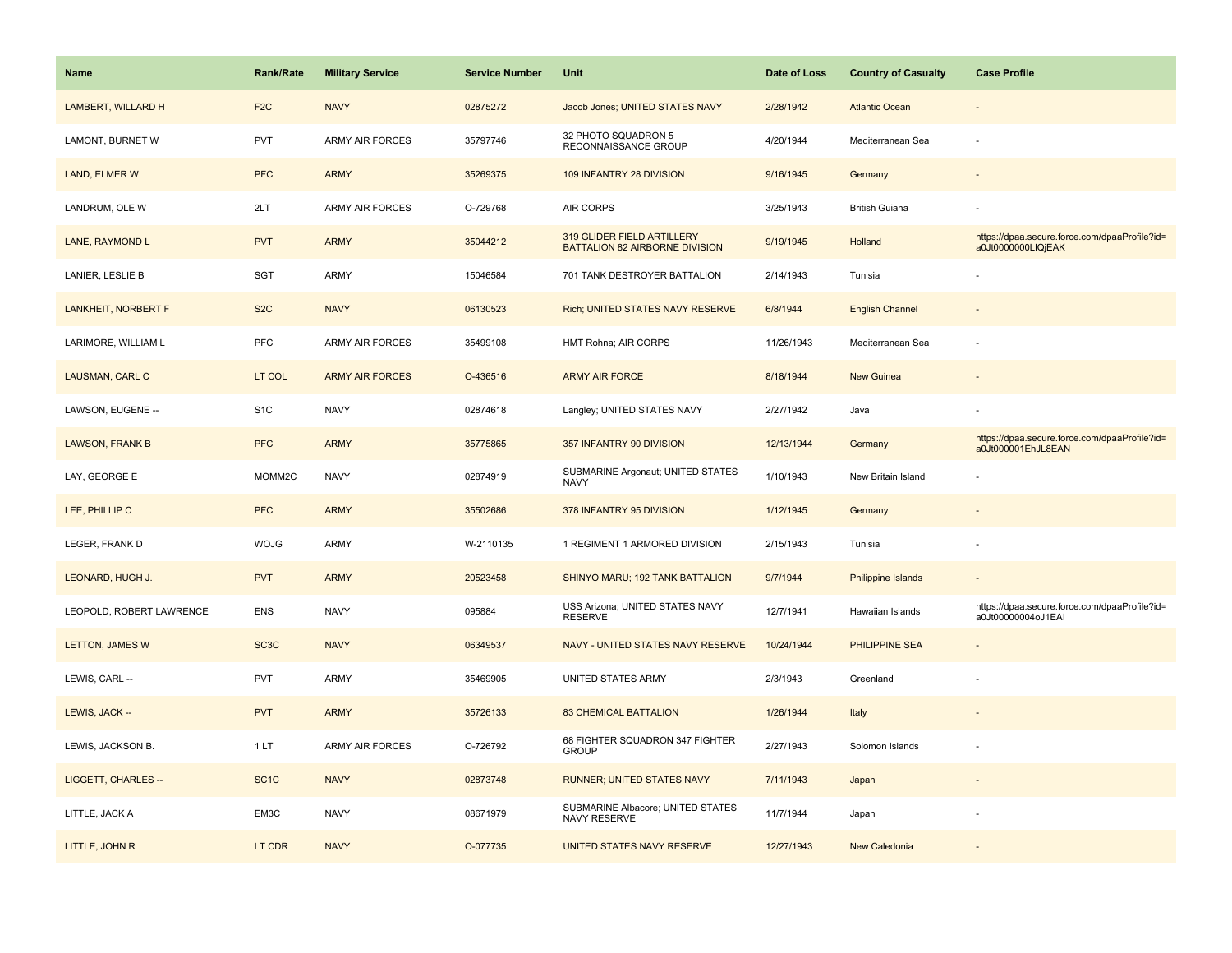| Name                      | <b>Rank/Rate</b>   | <b>Military Service</b> | <b>Service Number</b> | Unit                                                              | Date of Loss | <b>Country of Casualty</b>                   | <b>Case Profile</b>                                                 |
|---------------------------|--------------------|-------------------------|-----------------------|-------------------------------------------------------------------|--------------|----------------------------------------------|---------------------------------------------------------------------|
| LITTLE, OTTO M            | S <sub>1</sub> C   | <b>NAVY</b>             | 02875462              | UNITED STATES NAVY                                                | 9/27/1942    | North Atlantic Ocean                         |                                                                     |
| <b>LOCKHART, ROBERT R</b> | EM3C               | <b>NAVY</b>             | 08652883              | NAVY - UNITED STATES NAVY RESERVE                                 | 2/21/1945    | <b>BONIN &amp; VOLCANO</b><br><b>ISLANDS</b> |                                                                     |
| LOFTON, EARL C            | PFC                | <b>ARMY</b>             | 35729931              | 104 INFANTRY 26 DIVISION                                          | 12/1/1944    | France                                       |                                                                     |
| <b>LOGAN, SAMUEL M</b>    | LT.                | <b>NAVY</b>             | O-111646              | <b>HARDER; UNITED STATES NAVY</b>                                 | 8/24/1944    | <b>Philippine Islands</b>                    |                                                                     |
| LONG, LESTE B             | S SGT              | ARMY AIR FORCES         | 15065212              | 868 BOMBARDMENT SQUADRON                                          | 1/24/1946    | Solomon Islands                              |                                                                     |
| LONG, OWEN G              | <b>SGT</b>         | <b>ARMY</b>             | 06647714              | ARISAN MARU; 31 INFANTRY REGIMENT                                 | 10/24/1944   | China Seas                                   |                                                                     |
| LOVELACE, ROBERT WOOD     | <b>PVT</b>         | <b>MARINE CORPS</b>     | 00364099              | MARINE - UNITED STATES MARINE<br><b>CORPS</b>                     | 8/12/1942    | Solomon Islands                              |                                                                     |
| LOWERY, JOHN I            | <b>CPL</b>         | <b>ARMY</b>             | 35462405              | 977 FIELD ARTILLERY BATTALION                                     | 8/15/1944    | Mediterranean Sea                            |                                                                     |
| LOWRY, ELMER J            | AOM3C              | <b>NAVY</b>             | 08556913              | FRANKLIN; UNITED STATES NAVY<br><b>RESERVE</b>                    | 3/19/1945    | Japan                                        |                                                                     |
| LOYD, DENVER W            | WT2C               | <b>NAVY</b>             | 02871001              | Edsall; UNITED STATES NAVY                                        | 3/1/1942     | <b>Indian Ocean</b>                          |                                                                     |
| LUNSFORD, HAROLD E        | S <sub>1</sub> C   | <b>NAVY</b>             | 07507212              | NAVY - UNITED STATES NAVY RESERVE                                 | 9/17/1945    | <b>JAPAN</b>                                 |                                                                     |
| LUSK, CHARLES C           | S SGT              | <b>ARMY AIR FORCES</b>  | 15064249              | 828 BOMBARDMENT SQUADRON 485<br><b>BOMBARDMENT GROUP (HEAVY)</b>  | 2/19/1945    | <b>Adriatic Sea</b>                          |                                                                     |
| LUTTRELL, OTHA --         | SGT                | <b>ARMY AIR FORCES</b>  | 35478819              | 16 BOMBARDMENT SQUADRON 16<br>BOMBARDMENT GROUP (VERY HEAVY)      | 7/13/1945    | Marianas Islands                             |                                                                     |
| LYNCH, EMMETT ISAAC       | MUS <sub>2</sub> C | <b>NAVY</b>             | 02873939              | USS Arizona; UNITED STATES NAVY                                   | 12/7/1941    | Hawaiian Islands                             | https://dpaa.secure.force.com/dpaaProfile?id=<br>a0Jt000000mze6MEAQ |
| LYNCH, JAMES L            | F <sub>1</sub> C   | <b>NAVY</b>             | 06352218              | NAVY - UNITED STATES NAVY RESERVE                                 | 12/21/1944   | PHILIPPINE ISLANDS                           |                                                                     |
| MADDOX, EARL C            | FC <sub>1</sub> C  | <b>NAVY</b>             | 02874680              | Turner; UNITED STATES NAVY                                        | 1/3/1944     | <b>Atlantic Ocean</b>                        |                                                                     |
| MALONE, JAMES C           | S SGT              | ARMY AIR FORCES         | 15105222              | 322 BOMBARDMENT SQUADRON 91<br>BOMBARDMENT GROUP (HEAVY)          | 8/31/1943    | English Channel                              |                                                                     |
| <b>MANASCO, DANIEL B</b>  | Pvt                | <b>ARMY</b>             | 35725874              | 5307 COMPOSITE UNIT                                               | 6/30/1944    | <b>BURMA</b>                                 | https://dpaa.secure.force.com/dpaaProfile?id=<br>a0Jt0000000cdFTEAY |
| MANEMANN, JOHN M          | S SGT              | ARMY AIR FORCES         | 35505112              | 440 BOMBARDMENT SQUADRON 319<br>BOMBARDMENT GROUP (MEDIUM)        | 11/26/1943   | North Sea or Tyrrhenian<br>Sea               |                                                                     |
| MANN, BOYD --             | CM <sub>2</sub> C  | <b>NAVY</b>             | 02873597              | <b>MONAGHAN; UNITED STATES NAVY</b>                               | 12/18/1944   | <b>Philippine Sea</b>                        |                                                                     |
| MANNING, LEROY --         | S <sub>2</sub> C   | <b>NAVY</b>             | 02874807              | USS Arizona; UNITED STATES NAVY                                   | 12/7/1941    | Hawaiian Islands                             | https://dpaa.secure.force.com/dpaaProfile?id=<br>a0Jt00000004rScEAI |
| MARSILI, ANTHONY --       | S SGT              | <b>ARMY AIR FORCES</b>  | 35798539              | 499 BOMBARDMENT SQUADRON 345<br><b>BOMBARDMENT GROUP (MEDIUM)</b> | 3/30/1945    | China                                        |                                                                     |
| MARTIN, ALBERT            | S <sub>2</sub> C   | <b>NAVY</b>             | 08681378              | NAVY - UNITED STATES NAVY RESERVE                                 | 7/30/1945    | PHILIPPINE SEA                               | https://dpaa.secure.force.com/dpaaProfile?id=<br>a0Jt0000000LIJxEAK |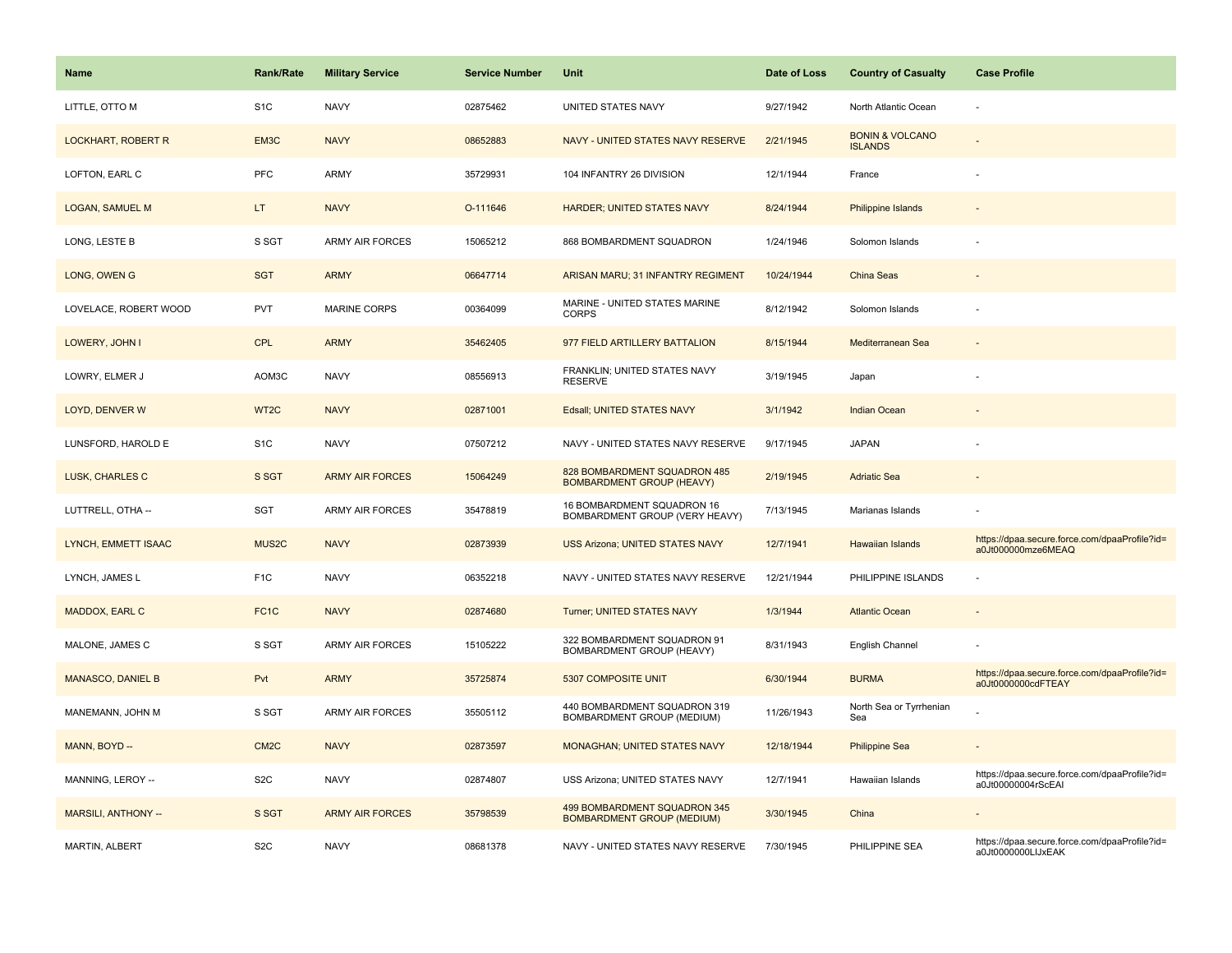| Name                       | <b>Rank/Rate</b>  | <b>Military Service</b> | <b>Service Number</b> | Unit                                                           | Date of Loss | <b>Country of Casualty</b>                             | <b>Case Profile</b>                                                 |
|----------------------------|-------------------|-------------------------|-----------------------|----------------------------------------------------------------|--------------|--------------------------------------------------------|---------------------------------------------------------------------|
| <b>MARTIN, EDWIN P</b>     | <b>CDR</b>        | <b>NAVY</b>             | O-062683              | <b>INGRAHAM; UNITED STATES NAVY</b>                            | 8/22/1942    | Nova Scotia                                            |                                                                     |
| MARTIN, KENNETH R          | F <sub>1</sub> C  | <b>NAVY</b>             | 08676475              | MANNERT L. ABELE; UNITED STATES<br>NAVY RESERVE                | 4/12/1945    | China Seas                                             |                                                                     |
| <b>MARTIN, LOUIS E</b>     | <b>PVT</b>        | <b>ARMY</b>             | 06832349              | <b>CORPS OF ENGINEERS</b>                                      | 1/28/1945    | Pacific Ocean                                          |                                                                     |
| MARTIN, PETE --            | WT2C              | <b>NAVY</b>             | 02871208              | USS HOUSTON (CA-30); UNITED STATES<br><b>NAVY</b>              | 3/1/1942     | Java                                                   |                                                                     |
| <b>MARTIN, RAYMOND H</b>   | <b>PVT</b>        | <b>MARINE CORPS</b>     | 00465044              | MARINE - UNITED STATES MARINE<br><b>CORPS</b>                  | 7/1/1943     | Solomon Islands                                        |                                                                     |
| MARTIN, SANDY --           | 1 SGT             | ARMY                    | 35201316              | <b>5 RANGER BATTALION</b>                                      | 6/7/1945     | France                                                 |                                                                     |
| MARTIN, WALTER --          | S SGT             | <b>ARMY AIR FORCES</b>  | 35671201              | 868 BOMBARDMENT SQUADRON<br>(HEAVY)                            | 2/21/1946    | Caroline Islands                                       |                                                                     |
| MARTIN, WILLIAM B          | S <sub>1</sub> C  | <b>NAVY</b>             | 02876123              | TRITON; UNITED STATES NAVY                                     | 3/15/1943    | Admiralty Islands                                      |                                                                     |
| <b>MASON, WILLIAM L</b>    | <b>ENS</b>        | <b>NAVY</b>             | O-363361              | UNITED STATES NAVY RESERVE                                     | 4/17/1945    | <b>Central/South Pacific</b><br>Theater                |                                                                     |
| MASON, WOODROW H           | <b>PFC</b>        | ARMY                    | 35640878              | 407 INFANTRY 102 DIVISION                                      | 10/31/1944   | Germany                                                |                                                                     |
| <b>MATTHEWS, CLIFTON E</b> | RM <sub>2</sub> C | <b>NAVY</b>             | 02872808              | Cythera; UNITED STATES NAVY                                    | 5/2/1942     | <b>Atlantic Ocean: North</b><br><b>American Waters</b> |                                                                     |
| MATTINGLY, PHILIP --       | S <sub>2</sub> C  | <b>NAVY</b>             | 02875293              | Sims; UNITED STATES NAVY                                       | 5/7/1942     | Coral Sea                                              |                                                                     |
| MAY, GEORGE --             | <b>CPL</b>        | <b>ARMY</b>             | 15053751              | 1 REGIMENT 1 ARMORED DIVISION                                  | 12/10/1942   | Tunisia                                                |                                                                     |
| MAYS, DRURY L              | 1LT               | <b>ARMY AIR FORCES</b>  | O-666410              | 32 PHOTO SQUADRON 5<br>RECONNAISSANCE GROUP                    | 8/24/1944    | Adriatic Sea                                           |                                                                     |
| <b>MCCANN, THOMAS P</b>    | LT.               | <b>NAVY</b>             | O-104461              | USS SAN JACINTO (CVL-30); UNITED<br><b>STATES NAVY RESERVE</b> | 12/14/1944   | <b>Philippine Islands</b>                              |                                                                     |
| MCCARTY, GORDON C          | SOM2              | <b>NAVY</b>             | 08555921              | UNDERHILL; UNITED STATES NAVY<br><b>RESERVE</b>                | 7/24/1945    | Philippine Sea                                         |                                                                     |
| <b>MCCARTY, OLLIE J</b>    | SEA <sub>2</sub>  | <b>NAVY</b>             | 09288744              | NAVY - UNITED STATES NAVY RESERVE                              | 10/25/1944   | <b>PHILIPPINE SEA</b>                                  |                                                                     |
| MCCARTY, ORVILLE T         | <b>CWTP</b>       | <b>NAVY</b>             | 02792099              | USS HOUSTON (CA-30); UNITED STATES<br><b>NAVY</b>              | 3/1/1942     | Java                                                   |                                                                     |
| <b>MCCAULEY, ALLEN R</b>   | Cpl               | <b>ARMY</b>             | 15056548              | 1 REGIMENT 1 ARMORED DIVISION                                  | 2/14/1943    | Tunisia                                                |                                                                     |
| MCCLAIN, ROBERT B          | SEA2              | <b>NAVY</b>             | 02874050              | UNITED STATES NAVY                                             | 3/1/1942     | Indian Ocean                                           |                                                                     |
| MCCLAVE, WAYNE B           | SEA2              | <b>NAVY</b>             | 02875822              | <b>UNITED STATES NAVY</b>                                      | 7/13/1943    | Caribbean Sea                                          |                                                                     |
| MCCOLLUM, WALTER G.        | FIt O             | <b>ARMY AIR FORCES</b>  | T-125360              | 66 FIGHTER SQUADRON 57 FIGHTER<br><b>GROUP</b>                 | 1/8/1945     | North Sea or Tyrrhenian<br>Sea                         |                                                                     |
| <b>MCCORD, EDWARD F</b>    | EM <sub>3</sub> c | <b>NAVY</b>             | 08560247              | UNITED STATES NAVY RESERVE                                     | 7/30/1945    | <b>Philippine Sea</b>                                  | https://dpaa.secure.force.com/dpaaProfile?id=<br>a0Jt0000000LIFREA0 |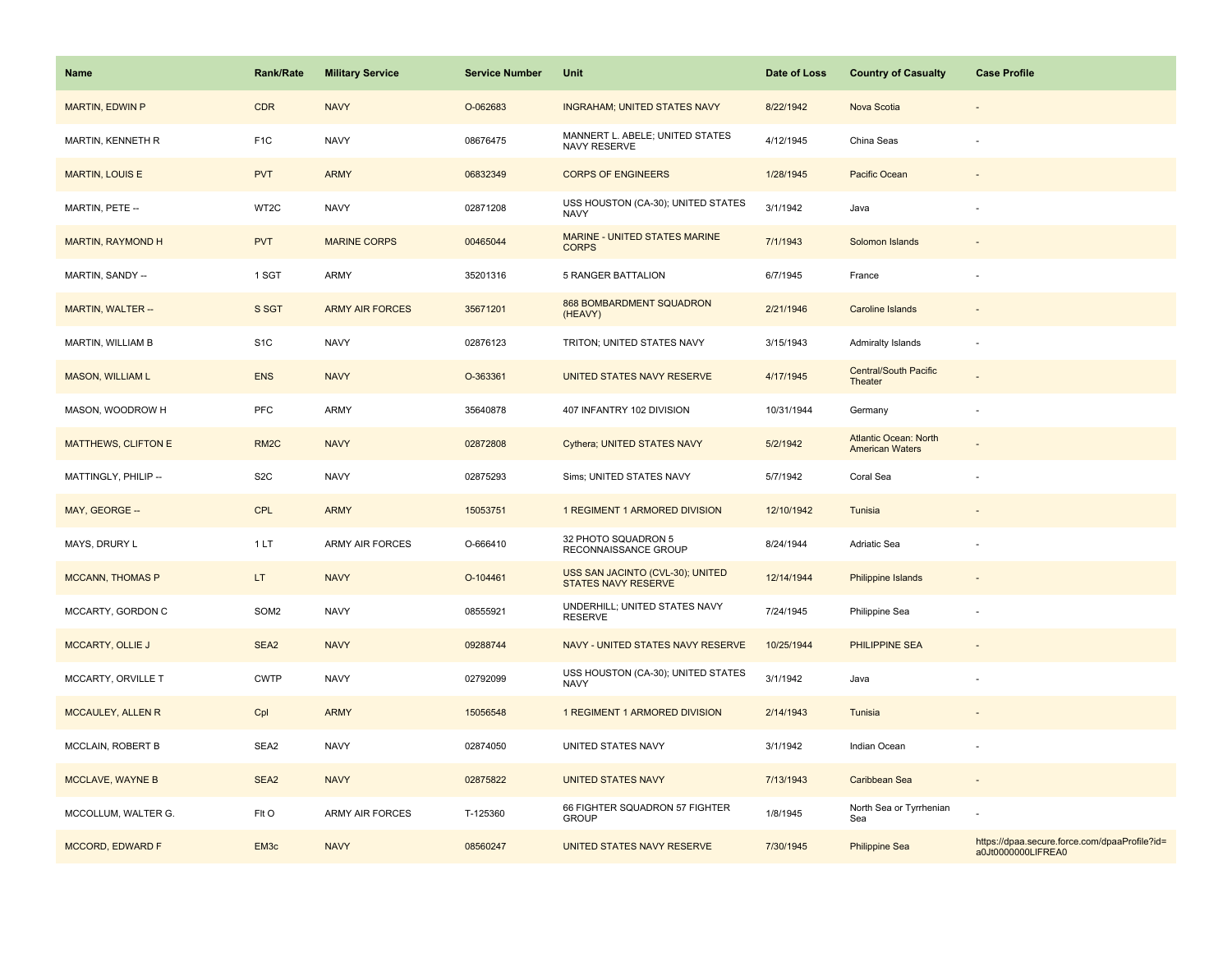| <b>Name</b>             | <b>Rank/Rate</b> | <b>Military Service</b> | <b>Service Number</b> | Unit                                                             | Date of Loss | <b>Country of Casualty</b>       | <b>Case Profile</b>                                                 |
|-------------------------|------------------|-------------------------|-----------------------|------------------------------------------------------------------|--------------|----------------------------------|---------------------------------------------------------------------|
| MCCOWAN, EUGENE R       | 1st Lt           | <b>ARMY AIR FORCES</b>  | O-791030              | 337 BOMBARDMENT SQUADRON 96<br>BOMBARDMENT GROUP (HEAVY)         | 5/21/1943    | North Sea or Tyrrhenian<br>Sea   |                                                                     |
| <b>MCCOY, ROBERT E</b>  | Sgt              | <b>ARMY AIR FORCES</b>  | 15112836              | 303 BOMBARDMENT GROUP (HEAVY),<br>358 BOMBARDMENT SQUADRON       | 2/3/1944     | North Sea or Tyrrhenian<br>Sea   |                                                                     |
| MCCRAY, HAROLD R        | Pfc              | ARMY                    | 35803239              | 358 INFANTRY 90 DIVISION                                         | 12/6/1944    | Germany                          | https://dpaa.secure.force.com/dpaaProfile?id=<br>a0Jt000001RAIn9EAH |
| <b>MCCRAY, ROY K</b>    | SEA1             | <b>NAVY</b>             | 06349505              | UNITED STATES NAVY RESERVE                                       | 4/5/1943     | North Atlantic Ocean             |                                                                     |
| MCCROSKY, WILLIAM N     | Sgt              | ARMY                    | 15305956              | 333 INFANTRY 84 DIVISION                                         | 12/1/1944    | Germany                          |                                                                     |
| MCCUBBIN, DAVID V       | Pfc              | <b>ARMY</b>             | 35695346              | <b>207 ENGINEERS COMBAT BATTALION</b>                            | 6/19/1944    | <b>English Channel</b>           |                                                                     |
| MCCULLOUGH, GEORGE L    | 2d Lt            | ARMY AIR FORCES         | O-749021              | 498 BOMBARDMENT SQUADRON 345<br>BOMBARDMENT GROUP (MEDIUM)       | 7/22/1944    | Morotai, Ceram, Amboina          |                                                                     |
| MCDONNER, DAVID P       | F <sub>1c</sub>  | <b>NAVY</b>             | 08676534              | UNITED STATES NAVY RESERVE                                       | 7/30/1945    | <b>Philippine Sea</b>            | https://dpaa.secure.force.com/dpaaProfile?id=<br>a0Jt0000000LkznEAC |
| MCDOWELL, HILLORY L     | Pvt              | ARMY                    | 35491125              | USAT DORCHESTER; UNITED STATES<br><b>ARMY</b>                    | 2/3/1943     | Greenland                        |                                                                     |
| <b>MCDOWELL, MIKE R</b> | Pvt              | <b>ARMY</b>             | 35790891              | 5307 COMPOSITE UNIT                                              | 7/29/1944    | <b>BURMA</b>                     |                                                                     |
| MCDOWELL, ROBERT E      | SEA1             | <b>NAVY</b>             | 08558560              | NAVY - UNITED STATES NAVY RESERVE                                | 7/30/1945    | PHILIPPINE SEA                   | https://dpaa.secure.force.com/dpaaProfile?id=<br>a0Jt0000000LkziEAC |
| MCFADDIN, VIRGIL --     | S Sgt            | <b>ARMY</b>             | 06662444              | 1 REGIMENT 1 ARMORED DIVISION                                    | 2/14/1943    | Tunisia                          |                                                                     |
| MCGINNIS, JOSEPH F      | 2d Lt            | <b>ARMY AIR FORCES</b>  | O-700950              | 424 BOMBARDMENT SQUADRON 307<br>BOMBARDMENT GROUP (HEAVY)        | 10/18/1944   | Borneo                           |                                                                     |
| <b>MCGINNIS, WEBB W</b> | SEA1             | <b>NAVY</b>             | 06353599              | UNITED STATES NAVY RESERVE. LST-<br>577                          | 2/11/1945    | <b>Philippine Sea</b>            |                                                                     |
| MCKENZIE, THOMAS E.     | AOM1c            | <b>NAVY</b>             | 6341629               | UNITED STATES NAVY RESERVE                                       | 11/11/1944   | Central/South Pacific<br>Theater |                                                                     |
| MCKINNEY, ADRIAN T      | S Sgt            | <b>ARMY AIR FORCES</b>  | 35508069              | 424 BOMBARDMENT SQUADRON 307<br><b>BOMBARDMENT GROUP (HEAVY)</b> | 3/29/1944    | <b>Caroline Islands</b>          |                                                                     |
| MCKINNEY, HOWARD A      | Pfc              | <b>ARMY</b>             | 35102826              | MARCUS DALY; 149 INFANTRY 38<br><b>DIVISION</b>                  | 12/5/1944    | Philippine Islands               |                                                                     |
| MCMAKIN, BENJAMIN L     | Maj              | <b>MARINE CORPS</b>     | O-005194              | MARINE - UNITED STATES MARINE<br><b>CORPS</b>                    | 1/16/1945    | <b>China Seas</b>                | https://dpaa.secure.force.com/dpaaProfile?id=<br>a0Jt000001Bbs5WEAR |
| MCMILLAN, JOHN E        | <b>LTJG</b>      | <b>NAVY</b>             | O-291255              | UNITED STATES NAVY RESERVE                                       | 11/30/1945   | Alaska                           |                                                                     |
| MCNABB, JAMES W         | SEA1             | <b>NAVY</b>             | 02873698              | <b>UNITED STATES NAVY</b>                                        | 3/1/1942     | <b>New Hebrides</b>              |                                                                     |
| MCNEILL, WILLIAM G      | AOM2c            | <b>NAVY</b>             | 02799322              | UNITED STATES NAVY                                               | 10/13/1943   | Greenland                        |                                                                     |
| MEADE, AUGUST --        | S SGT            | <b>ARMY AIR FORCES</b>  | 35442617              | 343 BOMBARDMENT SQUADRON 98<br><b>BOMBARDMENT GROUP (HEAVY)</b>  | 4/28/1943    | Malta                            |                                                                     |
| MEADOWS, ELVIN LEE      | F <sub>1</sub> C | <b>NAVY</b>             | 02873044              | Truxton; UNITED STATES NAVY                                      | 2/18/1942    | Newfoundland                     |                                                                     |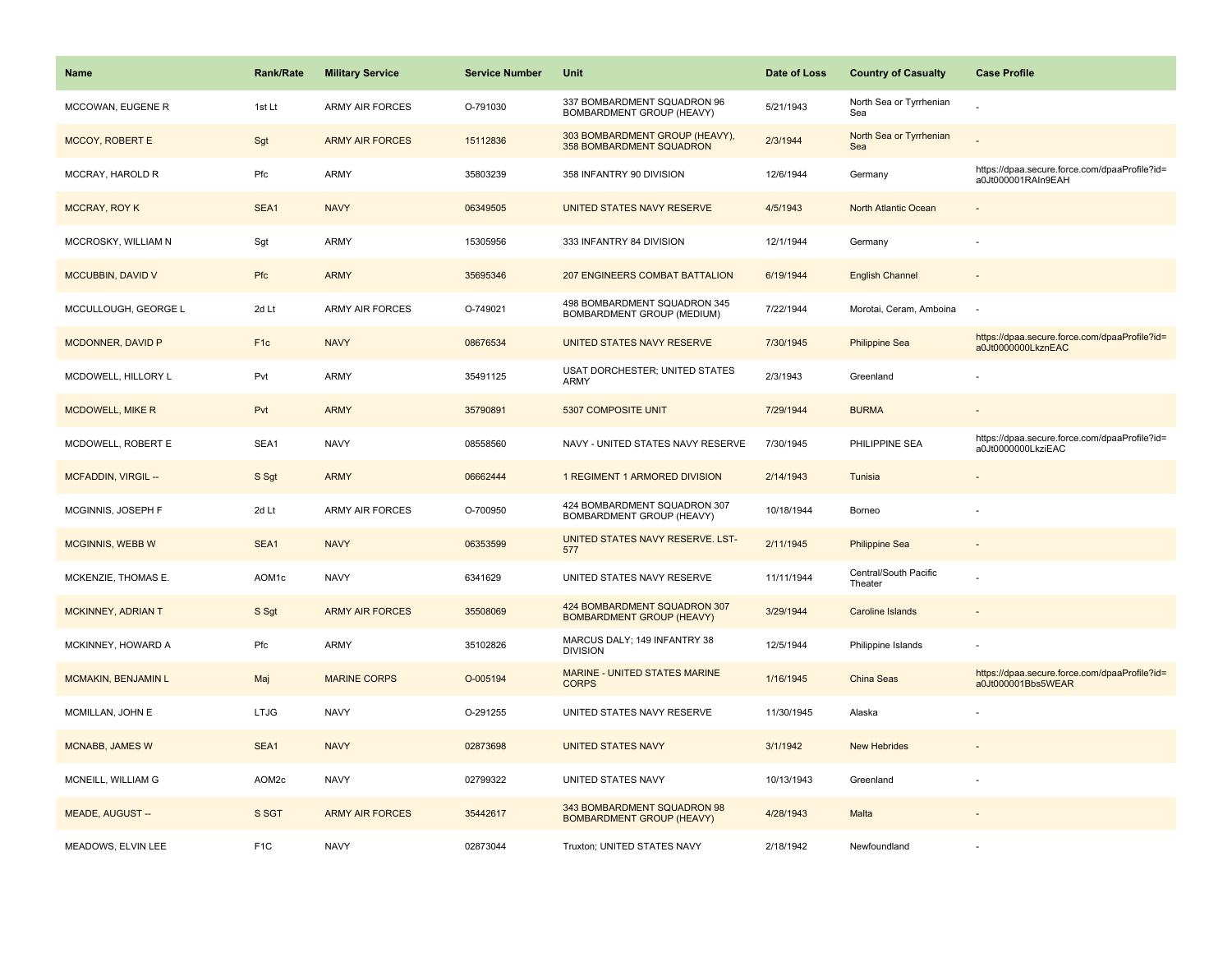| <b>Name</b>               | <b>Rank/Rate</b>  | <b>Military Service</b> | <b>Service Number</b> | Unit                                                             | Date of Loss | <b>Country of Casualty</b>                   | <b>Case Profile</b>                                                 |
|---------------------------|-------------------|-------------------------|-----------------------|------------------------------------------------------------------|--------------|----------------------------------------------|---------------------------------------------------------------------|
| MEANS, KENNETH --         | <b>PFC</b>        | <b>ARMY</b>             | 35805744              | 168 INFANTRY 34 DIVISION                                         | 5/30/1945    | Italy                                        |                                                                     |
| MEINZE, FRED K            | GM3C              | <b>NAVY</b>             | 06127034              | Warrington; UNITED STATES NAVY<br><b>RESERVE</b>                 | 9/13/1944    | Atlantic Ocean                               |                                                                     |
| <b>MELTON, ROBERT H</b>   | <b>CMOMM</b>      | <b>NAVY</b>             | 02872316              | <b>TRIGGER; UNITED STATES NAVY</b>                               | 3/28/1945    | Ryukyus Islands                              |                                                                     |
| MENIFEE, JAMES E          | 2LT               | <b>ARMY AIR FORCES</b>  | O-716192              | 86 FIGHTER SQUADRON 79 FIGHTER<br><b>GROUP</b>                   | 10/9/1944    | Mediterranean Sea                            |                                                                     |
| <b>MERCHANT, JOHN G</b>   | S <sub>1</sub> C  | <b>NAVY</b>             | 08673013              | UNITED STATES NAVY RESERVE                                       | 3/27/1945    | Ryukyus Islands                              |                                                                     |
| MEYER, HAROLD B           | S SGT             | <b>ARMY AIR FORCES</b>  | 15067638              | 74 BOMBARDMENT SQUADRON (HEAVY)                                  | 1/31/1944    | Guatemala                                    |                                                                     |
| MILES, JAMES WILLIAM      | S <sub>1</sub> C  | <b>NAVY</b>             | 06343168              | <b>SS JAMES SPRUNT; UNITED STATES</b><br><b>NAVY RESERVE</b>     | 3/10/1943    | Cuba                                         | $\sim$                                                              |
| MILEWSKY, CLETUS R        | PFC               | ARMY                    | 15044921              | 6 INFANTRY 1 ARMORED DIVISION                                    | 11/8/1942    | Mediterranean Sea                            |                                                                     |
| MILLAY, SAMUEL S          | <b>CSF</b>        | <b>NAVY</b>             | 02873744              | NAVY - UNITED STATES NAVY                                        | 2/21/1945    | <b>BONIN &amp; VOLCANO</b><br><b>ISLANDS</b> |                                                                     |
| MILLER, AUGUSTINE --      | S <sub>1</sub> C  | <b>NAVY</b>             | 08553667              | REID; UNITED STATES NAVY RESERVE                                 | 12/11/1944   | Philippine Islands                           |                                                                     |
| <b>MILLER, CHARLES E</b>  | S <sub>1</sub> C  | <b>NAVY</b>             | 02874743              | USS QUINCY; UNITED STATES NAVY                                   | 8/9/1942     | Solomon Islands                              |                                                                     |
| MILLER, JAMES E           | <b>PVT</b>        | <b>ARMY</b>             | 15046534              | ARMY - 3206 QUARTERMASTER<br><b>SERVICES COMPANY</b>             | 4/28/1944    | <b>ENGLISH CHANNEL</b>                       |                                                                     |
| MILLER, WALTER D          | S <sub>1C</sub>   | <b>NAVY</b>             | 09585315              | NAVY - UNITED STATES NAVY RESERVE                                | 2/11/1945    | <b>CHINA SEAS</b>                            |                                                                     |
| MILLIKEN, THOMAS H        | ENS               | <b>NAVY</b>             | O-396889              | UNITED STATES NAVY RESERVE                                       | 5/3/1945     | Japan                                        |                                                                     |
| MILLS, WILLIAM O          | RT <sub>2</sub> C | <b>NAVY</b>             | 08639728              | Drexler; UNITED STATES NAVY RESERVE                              | 5/28/1945    | Japan                                        |                                                                     |
| MITCHELL, COURTNEY L      | 1 LT              | ARMY AIR FORCES         | O-696788              | 31 BOMBARDMENT SQUADRON 5<br>BOMBARDMENT GROUP (HEAVY)           | 1/4/1945     | Admiralty Islands                            |                                                                     |
| MITCHELL, JAMES D         | <b>T SGT</b>      | <b>ARMY AIR FORCES</b>  | 35724842              | 865 BOMBARDMENT SQUADRON 494<br><b>BOMBARDMENT GROUP (HEAVY)</b> | 7/17/1945    | China Seas                                   |                                                                     |
| MITCHELL, ROBERT E        | <b>PFC</b>        | ARMY                    | 07041220              | ARISAN MARU; 17 ORDNANCE<br><b>COMPANY</b>                       | 10/24/1944   | China Seas                                   |                                                                     |
| MITCHELL, WALTER HERSCHEL | <b>CBM</b>        | <b>NAVY</b>             | 02869182              | ORYOKU MARU; UNITED STATES NAVY                                  | 12/15/1944   | Philippine Islands                           |                                                                     |
| MITCHELL, WILLIAM EDGAR   | <b>PFC</b>        | <b>MARINE CORPS</b>     | 449379                | MARINE - UNITED STATES MARINE<br><b>CORPS</b>                    | 7/23/1944    | Marianas Islands                             |                                                                     |
| MITCHELL, WILLIAM S       | TEC <sub>4</sub>  | <b>ARMY AIR FORCES</b>  | 06281388              | 2 OBSERVATION SQUADRON                                           | 7/10/1942    | Philippine Islands                           | https://dpaa.secure.force.com/dpaaProfile?id=<br>a0Jt000000N3c1hEAB |
| MOBERLEY, JAMES G         | WT2C              | <b>NAVY</b>             | 02871144              | Edsall; UNITED STATES NAVY                                       | 3/1/1942     | Indian Ocean                                 |                                                                     |
| MOBLEY, LAWRENCE O        | <b>PVT</b>        | <b>ARMY</b>             | 35480956              | <b>QUARTERMASTER CORPS</b>                                       | 11/23/1942   | Mediterranean Sea                            |                                                                     |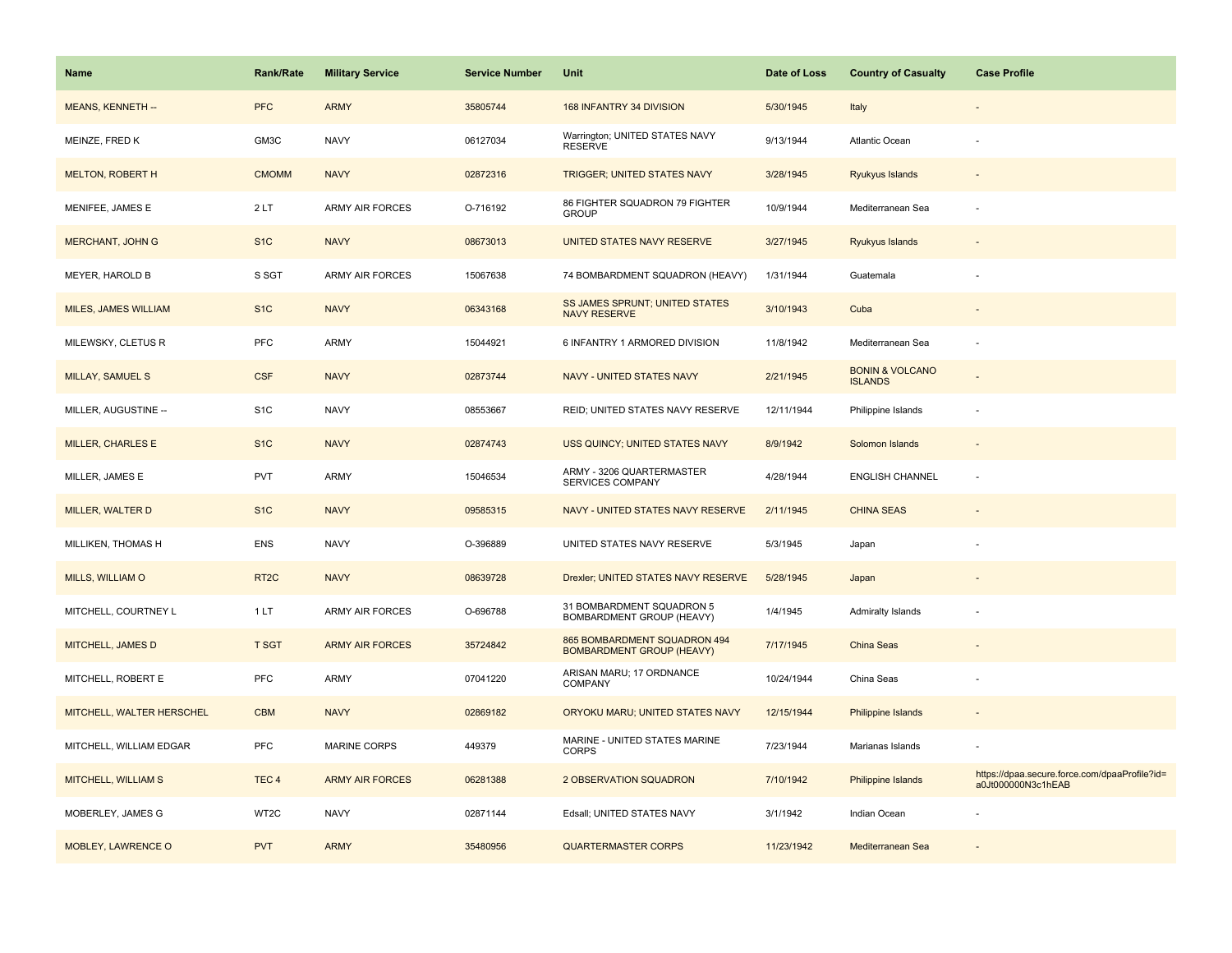| <b>Name</b>             | <b>Rank/Rate</b> | <b>Military Service</b> | <b>Service Number</b> | Unit                                                             | Date of Loss | <b>Country of Casualty</b>                     | <b>Case Profile</b>                                                 |
|-------------------------|------------------|-------------------------|-----------------------|------------------------------------------------------------------|--------------|------------------------------------------------|---------------------------------------------------------------------|
| MOBLEY, LUCIEN D        | FLT O            | <b>ARMY AIR FORCES</b>  | T-190987              | 36 SQUADRON 316 TROOP CARRIER<br><b>GROUP</b>                    | 7/11/1943    | Sicily                                         |                                                                     |
| MOFFETT, ALBERT WILLIAM | <b>CAPT</b>      | <b>MARINE CORPS</b>     | O-006177              | MARINE - UNITED STATES MARINE<br><b>CORPS</b>                    | 1/21/1945    | Formosa                                        | https://dpaa.secure.force.com/dpaaProfile?id=<br>a0Jt000001CWRS9EAP |
| MONTGOMERY, CHARLES B   | M <sub>1</sub> C | <b>NAVY</b>             | 02872631              | USS QUINCY; UNITED STATES NAVY                                   | 8/9/1942     | Solomon Islands                                |                                                                     |
| MONTGOMERY, JAMES W     | S <sub>1</sub> C | <b>NAVY</b>             | 02875456              | USS MEREDITH; UNITED STATES NAVY                                 | 10/15/1942   | Solomon Islands                                |                                                                     |
| MOON, BERNARD P         | S <sub>1</sub> C | <b>NAVY</b>             | 06352980              | PRINCETON; UNITED STATES NAVY<br><b>RESERVE</b>                  | 10/24/1944   | Philippine Sea                                 |                                                                     |
| MOORE, BEACHEL          | S <sub>1</sub> C | <b>NAVY</b>             | 08675754              | NAVY - UNITED STATES NAVY RESERVE                                | 10/14/1944   | <b>CENTRAL/SOUTH</b><br><b>PACIFIC THEATER</b> | https://dpaa.secure.force.com/dpaaProfile?id=<br>a0Jt000001nzQpREAU |
| MOORE, CHARLES          | <b>WOJG</b>      | ARMY AIR FORCES         | W-2101256             | ENOURA MARU; 7 MATERIALS<br>SQUADRON 5 AIR BASE GROUP            | 1/9/1945     | Formosa                                        | https://dpaa.secure.force.com/dpaaProfile?id=<br>a0Jt000000OEhGKEA1 |
| MOORE, EDWIN EUGENE     | TM3C             | <b>NAVY</b>             | 02873852              | <b>USS PRESTON; UNITED STATES NAVY</b>                           | 11/15/1942   | Solomon Islands                                |                                                                     |
| MOORE, HENRY E          | S <sub>2</sub> C | <b>NAVY</b>             | 02874845              | Langley; UNITED STATES NAVY                                      | 3/1/1942     | Indian Ocean                                   |                                                                     |
| MOORE, JACK COBB        | LT.              | <b>NAVY</b>             | O-077041              | <b>UNITED STATES NAVY</b>                                        | 2/1/1942     | <b>Jaluit Atoll</b>                            |                                                                     |
| MOORE, JARRIET T        | <b>PVT</b>       | <b>ARMY</b>             | 15047892              | ARMY - SIGNAL AIR WARNING<br><b>COMPANY</b>                      | 12/8/1941    | PHILIPPINE ISLANDS                             | ÷.                                                                  |
| MOORE, JOHN A.          | S SGT            | <b>ARMY AIR FORCES</b>  | 32717510              | 65 BOMBARDMENT SQUADRON 43<br><b>BOMBARDMENT GROUP (HEAVY)</b>   | 2/23/1945    | <b>Netherlands East Indies</b>                 | $\sim$                                                              |
| MOORE, STUART M         | 2LT              | <b>ARMY AIR FORCES</b>  | O-673863              | 679 BOMBARDMENT SQUADRON 444<br>BOMBARDMENT GROUP (VERY HEAVY)   | 9/8/1944     | China                                          |                                                                     |
| <b>MORAN, JESSE W</b>   | S <sub>1</sub> C | <b>NAVY</b>             | 06351929              | HOEL; UNITED STATES NAVY RESERVE                                 | 10/28/1944   | <b>Philippine Sea</b>                          |                                                                     |
| MORGAN, CLARENCE A      | EM3C             | <b>NAVY</b>             | 05527938              | Maddox; UNITED STATES NAVY<br><b>RESERVE</b>                     | 7/10/1943    | Mediterranean Sea                              | ÷,                                                                  |
| MORGAN, DANIEL E        | <b>SGT</b>       | <b>ARMY</b>             | 07040522              | 6 INFANTRY 1 ARMORED DIVISION                                    | 11/8/1942    | Algeria                                        |                                                                     |
| MORGAN, GRANVILLE --    | F <sub>1</sub> C | <b>NAVY</b>             | 08675642              | FRANKLIN; UNITED STATES NAVY<br><b>RESERVE</b>                   | 3/19/1945    | Japan                                          |                                                                     |
| <b>MORGAN, MORRIS C</b> | <b>SGT</b>       | <b>ARMY AIR FORCES</b>  | 35128696              | 386 BOMBARDMENT SQUADRON 312<br><b>BOMBARDMENT GROUP (LIGHT)</b> | 8/28/1945    | China Seas                                     |                                                                     |
| MORRIS, EUGENE FENTON   | S <sub>2</sub> C | <b>NAVY</b>             | 02798702              | USS ASTORIA; UNITED STATES NAVY                                  | 8/9/1942     | Solomon Islands                                | ÷,                                                                  |
| <b>MORRIS, JACK F</b>   | <b>T SGT</b>     | <b>ARMY AIR FORCES</b>  | 15084781              | 32 PHOTO SQUADRON 5<br><b>RECONNAISSANCE GROUP</b>               | 4/20/1944    | Mediterranean Sea                              |                                                                     |
| MORRIS, JAMES B.        | 1LT              | <b>ARMY AIR FORCES</b>  | O-817071              | 341 FIGHTER SQUADRON 348 FIGHTER<br><b>GROUP</b>                 | 12/24/1944   | Philippine Islands                             | $\overline{\phantom{a}}$                                            |
| MORRIS, WINFORD --      | <b>CPL</b>       | <b>ARMY AIR FORCES</b>  | 35774084              | <b>15 RESCUE SQUADRON</b>                                        | 1/5/1946     | <b>Philippine Islands</b>                      |                                                                     |
| MORRISON, RICHARD P     | S SGT            | <b>ARMY AIR FORCES</b>  | 15335477              | 410 BOMBARDMENT SQUADRON 94<br><b>BOMBARDMENT GROUP (HEAVY)</b>  | 1/4/1944     | North Sea or Tyrrhenian<br>Sea                 |                                                                     |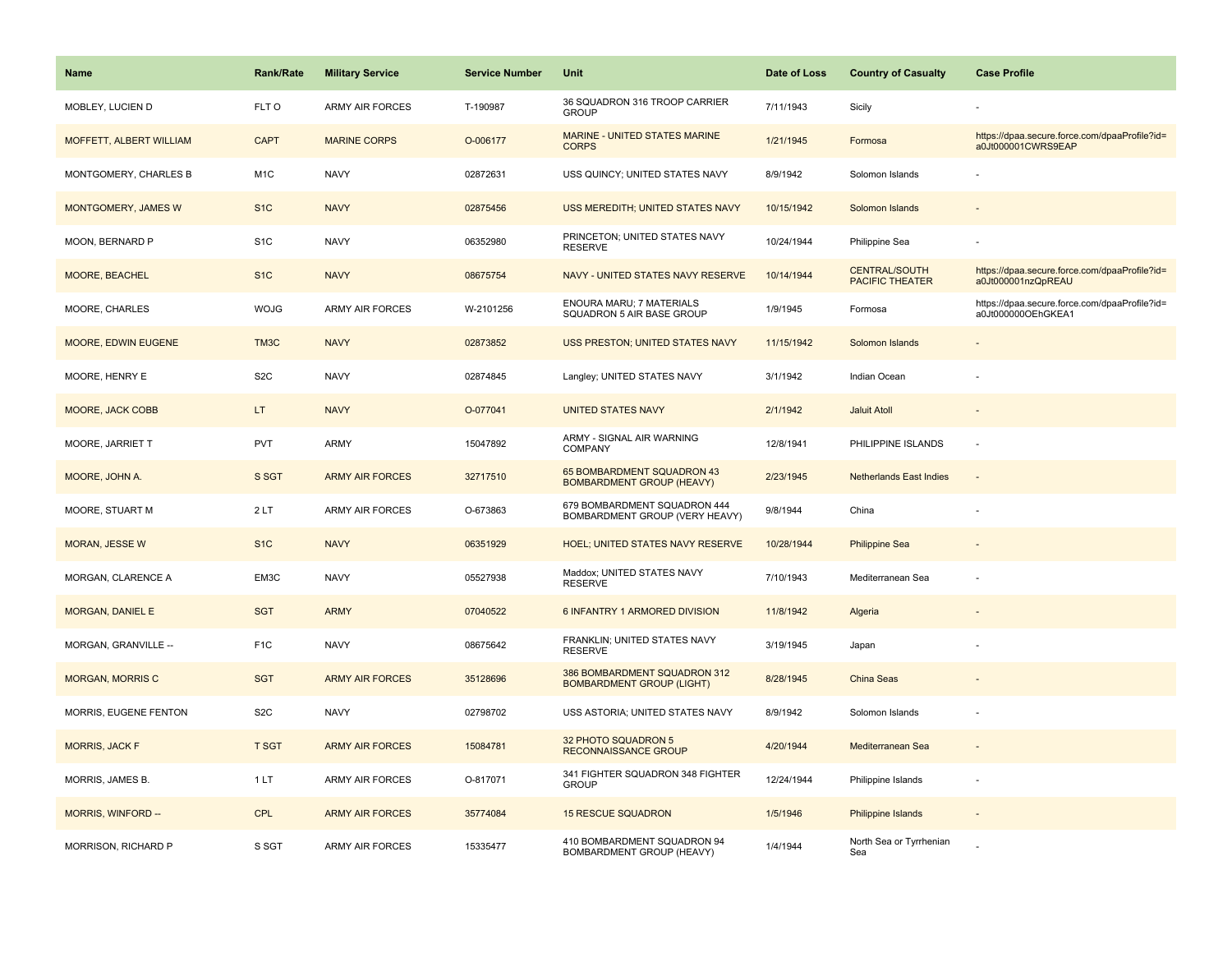| <b>Name</b>                  | Rank/Rate         | <b>Military Service</b> | <b>Service Number</b> | Unit                                                      | Date of Loss | <b>Country of Casualty</b>                   | <b>Case Profile</b>      |
|------------------------------|-------------------|-------------------------|-----------------------|-----------------------------------------------------------|--------------|----------------------------------------------|--------------------------|
| <b>MORTON, CHARLES D</b>     | 2LT               | <b>ARMY AIR FORCES</b>  | O-759055              | 7 FIGHTER SQUADRON 49 FIGHTER<br><b>GROUP</b>             | 8/13/1944    | <b>New Guinea</b>                            |                          |
| MOSES, JAMES A               | STM1C             | <b>NAVY</b>             | 06352649              | NAVY - UNITED STATES NAVY RESERVE                         | 2/21/1945    | <b>BONIN &amp; VOLCANO</b><br><b>ISLANDS</b> |                          |
| <b>MOSS, ROBERT H</b>        | <b>PVT</b>        | <b>ARMY</b>             | 15044420              | SHINYO MARU; 17 ORDNANCE<br><b>COMPANY</b>                | 9/7/1944     | <b>Philippine Islands</b>                    |                          |
| MUDD, JAMES F                | ARM2C             | <b>NAVY</b>             | 08673288              | USS BUNKER HILL; UNITED STATES<br>NAVY RESERVE            | 3/29/1945    | Japan                                        |                          |
| <b>MUENCH, ROBERT GEORGE</b> | EM <sub>3</sub> C | <b>NAVY</b>             | 06341013              | UNITED STATES NAVY RESERVE                                | 11/8/1942    | <b>French Morocco</b>                        |                          |
| MULLIN, HILLARD C            | 2LT               | ARMY AIR FORCES         | O-557430              | 823 BOMBARDMENT SQUADRON 38<br>BOMBARDMENT GROUP (MEDIUM) | 7/27/1945    | Japan/Okinawa                                |                          |
| <b>MULLINS, HARLAN --</b>    | <b>SGT</b>        | <b>ARMY</b>             | 15044753              | 27 FIELD ARTILLERY BATTALION 1<br><b>ARMORED DIVISION</b> | 12/6/1942    | Tunisia                                      |                          |
| MULLINS, JAMES S             | 1LT               | <b>ARMY AIR FORCES</b>  | O-805517              | 548 BOMBARDMENT SQUADRON 385<br>BOMBARDMENT GROUP (HEAVY) | 4/11/1944    | <b>Baltic Sea</b>                            |                          |
| <b>MURRAY, CHARLES R</b>     | <b>CPL</b>        | <b>ARMY</b>             | 35675561              | <b>716 TANK BATTALION</b>                                 | 1/22/1945    | <b>Philippine Islands</b>                    |                          |
| MUSIC, DENVER --             | <b>PFC</b>        | <b>ARMY</b>             | 35648531              | HMT Rohna; 853 ENGINEERS BATTALION<br>(AVIATION)          | 11/26/1943   | Mediterranean Sea                            | ÷.                       |
| <b>NANNEY, SHELDON S</b>     | S SGT             | <b>ARMY</b>             | 06374587              | 6 INFANTRY 1 ARMORED DIVISION                             | 11/8/1942    | Algeria                                      |                          |
| NAPIER, ANDREW J             | TEC <sub>4</sub>  | <b>ARMY</b>             | 15047648              | ARISAN MARU; 17 ORDNANCE<br>COMPANY                       | 10/24/1944   | China Seas                                   |                          |
| NAPIER, EDGAR --             | S <sub>1</sub> C  | <b>NAVY</b>             | 08284689              | SS JOHN STRAUB; UNITED STATES<br><b>NAVY RESERVE</b>      | 4/19/1944    | <b>Aleutian Islands</b>                      | $\overline{a}$           |
| NASH, JAMES M                | <b>PVT</b>        | ARMY                    | 35474477              | <b>USAT DORCHESTER; UNITED STATES</b><br>ARMY             | 2/3/1943     | Greenland                                    |                          |
| NEAL, GEOFFREY E             | 1LT               | <b>ARMY AIR FORCES</b>  | O-666427              | 530 SQUADRON 311 FIGHTER BOMBER<br><b>GROUP</b>           | 2/8/1944     | <b>Burma</b>                                 |                          |
| NEELY, CLIFFORD E            | S <sub>2</sub> C  | <b>NAVY</b>             | 08554390              | SPENCE; UNITED STATES NAVY<br><b>RESERVE</b>              | 12/18/1944   | Philippine Sea                               |                          |
| NEIDERMAN, JULIUS --         | <b>PFC</b>        | <b>ARMY</b>             | 35457002              | 22 INFANTRY 4 DIVISION                                    | 9/18/1945    | Germany                                      |                          |
| NELMS, BENNY L               | <b>PVT</b>        | ARMY                    | 35681933              | HMT Rohna; 853 ENGINEERS BATTALION<br>(AVIATION)          | 11/26/1943   | Mediterranean Sea                            | ÷,                       |
| <b>NELSON, FREDERICK RAY</b> | MM <sub>1</sub> C | <b>NAVY</b>             | 02872132              | <b>USS NORTHAMPTON; UNITED STATES</b><br><b>NAVY</b>      | 11/30/1942   | Solomon Islands                              |                          |
| NELSON, WOODROW --           | S <sub>1</sub> C  | <b>NAVY</b>             | 06343111              | Buck; UNITED STATES NAVY RESERVE                          | 10/9/1943    | North or Tyrrhenian Seas                     | ÷,                       |
| NEVITT, JAMES L              | MM <sub>1</sub> C | <b>NAVY</b>             | 02872358              | USS DEHAVEN; UNITED STATES NAVY                           | 2/1/1943     | Solomon Islands                              | $\overline{\phantom{a}}$ |
| NEWBOLT, ELISHA J            | <b>PFC</b>        | <b>ARMY AIR FORCES</b>  | 15332214              | 9 SQUADRON 6 FERRY GROUP                                  | 5/3/1943     | Hawaiian Islands                             | ÷                        |
| NIEDERSCHMIDT, G A           | <b>SGT</b>        | <b>ARMY AIR FORCES</b>  | 35684804              | 32 PHOTO SQUADRON 5<br><b>RECONNAISSANCE GROUP</b>        | 4/20/1944    | Mediterranean Sea                            |                          |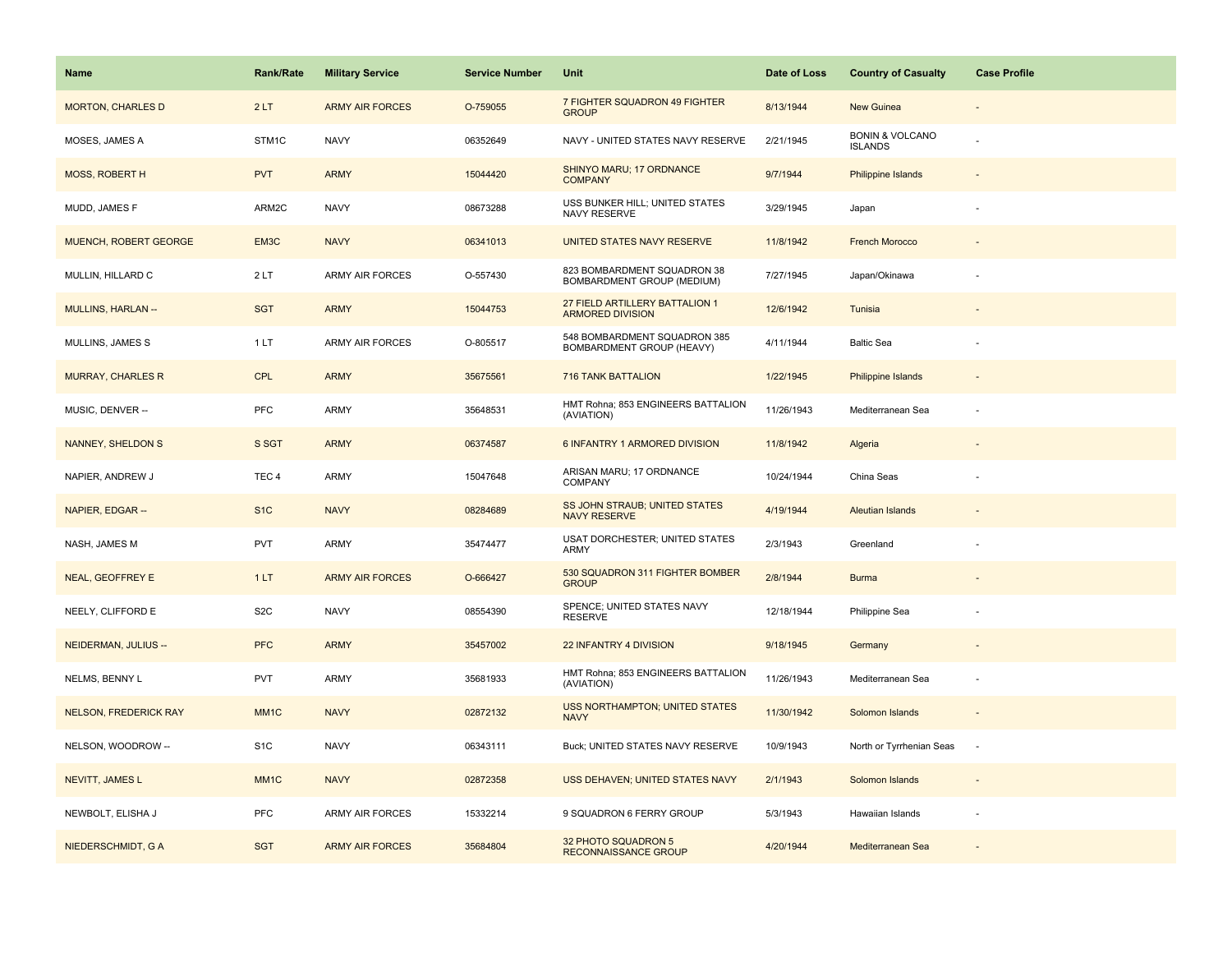| <b>Name</b>                | <b>Rank/Rate</b>  | <b>Military Service</b> | <b>Service Number</b> | Unit                                                             | Date of Loss | <b>Country of Casualty</b>                             | <b>Case Profile</b>                                                 |
|----------------------------|-------------------|-------------------------|-----------------------|------------------------------------------------------------------|--------------|--------------------------------------------------------|---------------------------------------------------------------------|
| NOBLE, ARTHUR --           | TEC <sub>5</sub>  | ARMY                    | 35682894              | HMT Rohna; 853 ENGINEERS BATTALION<br>(AVIATION)                 | 11/26/1943   | Mediterranean Sea                                      |                                                                     |
| <b>NOBLE, HARLESS --</b>   | <b>PFC</b>        | <b>ARMY</b>             | 15056796              | 6 INFANTRY 1 ARMORED DIVISION                                    | 11/8/1942    | Mediterranean Sea                                      |                                                                     |
| NOLEN, THOMAS E            | <b>PVT</b>        | ARMY                    | 35493831              | USAT DORCHESTER; UNITED STATES<br>ARMY                           | 2/3/1943     | Greenland                                              |                                                                     |
| <b>NORRIS, MALCOLM P</b>   | EM3C              | <b>NAVY</b>             | 05600789              | <b>GUDGEON; UNITED STATES NAVY</b><br><b>RESERVE</b>             | 5/5/1944     | Marianas Islands                                       |                                                                     |
| NUTGRASS, ELMER E          | ARM2C             | <b>NAVY</b>             | 06340175              | UNITED STATES NAVY RESERVE                                       | 10/12/1944   | Formosa                                                |                                                                     |
| <b>OBRIEN, ARTHUR J</b>    | SEA <sub>2</sub>  | <b>NAVY</b>             | 08680866              | NAVY - UNITED STATES NAVY RESERVE                                | 7/30/1945    | <b>PHILIPPINE SEA</b>                                  |                                                                     |
| OBRYAN, GEORGE DAVID       | FCM3              | <b>NAVY</b>             | 02873385              | USS Arizona; UNITED STATES NAVY                                  | 12/7/1941    | Hawaiian Islands                                       | https://dpaa.secure.force.com/dpaaProfile?id=<br>a0Jt0000000BSpYEAW |
| OBRYAN, JOSEPH BENJAMIN    | FCM3              | <b>NAVY</b>             | 02872529              | <b>USS Arizona; UNITED STATES NAVY</b>                           | 12/7/1941    | <b>Hawaiian Islands</b>                                | https://dpaa.secure.force.com/dpaaProfile?id=<br>a0Jt0000000BSp4EAG |
| OGLESBY, BUEL B            | TM3C              | <b>COAST GUARD</b>      | 00635494              | USS MENGES (DE 320); COAST GUARD -<br>UNITED STATES COAST GUARD  | 5/3/1944     | ** Documentation Errors                                |                                                                     |
| OLIVE, TOM                 | <b>PVT</b>        | <b>ARMY</b>             | 35715259              | <b>ARMY - 855 ENGINEERS BATTALION</b><br>(AVIATION)              | 11/11/1943   | <b>FIJI</b>                                            |                                                                     |
| OLIVER, JAMES F            | LT.               | <b>NAVY</b>             | O-106058              | USS LAKE CHAMPLAIN (CV-39); UNITED<br>STATES NAVY RESERVE        | 7/5/1945     | <b>Atlantic Ocean</b>                                  |                                                                     |
| <b>OLLER, LESTER RAY</b>   | MM <sub>2</sub> C | <b>NAVY</b>             | 02874656              | USS WASP; UNITED STATES NAVY                                     | 9/15/1942    | <b>New Hebrides</b>                                    |                                                                     |
| ORMES, JOSEPH E            | 2LT               | <b>ARMY AIR FORCES</b>  | O-780279              | 781 BOMBARDMENT SQUADRON 465<br>BOMBARDMENT GROUP (HEAVY)        | 2/5/1945     | Adriatic Sea                                           |                                                                     |
| ORTLIEB, ELWOOD L          | <b>PVT</b>        | <b>ARMY</b>             | 35796415              | <b>83 CHEMICAL BATTALION</b>                                     | 1/26/1944    | North Sea or Tyrrhenian<br>Sea                         |                                                                     |
| OSBORNE, MERVIN EUGENE     | F <sub>1</sub> C  | <b>NAVY</b>             | 02795415              | USS Arizona; UNITED STATES NAVY                                  | 12/7/1941    | Hawaiian Islands                                       | https://dpaa.secure.force.com/dpaaProfile?id=<br>a0Jt00000004oNNEAY |
| <b>OVERBEY, BURGESS --</b> | 2LT               | <b>ARMY AIR FORCES</b>  | O-750210              | 410 BOMBARDMENT SQUADRON 94<br><b>BOMBARDMENT GROUP (HEAVY)</b>  | 11/29/1943   | North Sea or Tyrrhenian<br>Sea                         |                                                                     |
| OWENS, ALBERT --           | S <sub>2</sub> C  | <b>NAVY</b>             | 09587993              | REID; UNITED STATES NAVY RESERVE                                 | 12/11/1944   | Philippine Islands                                     |                                                                     |
| <b>OWENS, LONNIE --</b>    | S SGT             | <b>ARMY AIR FORCES</b>  | 35435210              | 511 BOMBARDMENT SQUADRON 351<br><b>BOMBARDMENT GROUP (HEAVY)</b> | 6/28/1943    | France                                                 |                                                                     |
| PACE, MORRIS R.            | 1LT               | <b>ARMY AIR FORCES</b>  | O-664229              | 339 FIGHTER SQUADRON 347 FIGHTER<br><b>GROUP</b>                 | 7/14/1943    | Solomon Islands                                        |                                                                     |
| PARKER, JAMES K            | 2LT               | <b>ARMY AIR FORCES</b>  | O-725784              | 122 SQUADRON 68 OBSERVATION<br><b>GROUP</b>                      | 11/8/1942    | <b>Atlantic Ocean: North</b><br><b>American Waters</b> |                                                                     |
| PARKER, JOHN F             | S SGT             | <b>ARMY</b>             | 06391316              | SS Leopoldville; 262 INFANTRY 66<br><b>DIVISION</b>              | 12/24/1944   | English Channel                                        |                                                                     |
| PARKER, ROBERT BOYCE       | S <sub>2</sub> C  | <b>NAVY</b>             | 06347741              | UNITED STATES NAVY RESERVE                                       | 2/25/1943    | <b>Hawaiian Islands</b>                                |                                                                     |
| PARSON, WILLIAM C          | 2LT               | <b>ARMY AIR FORCES</b>  | O-727256              | 440 BOMBARDMENT SQUADRON 319<br>BOMBARDMENT GROUP (MEDIUM)       | 12/8/1942    | Greenland                                              |                                                                     |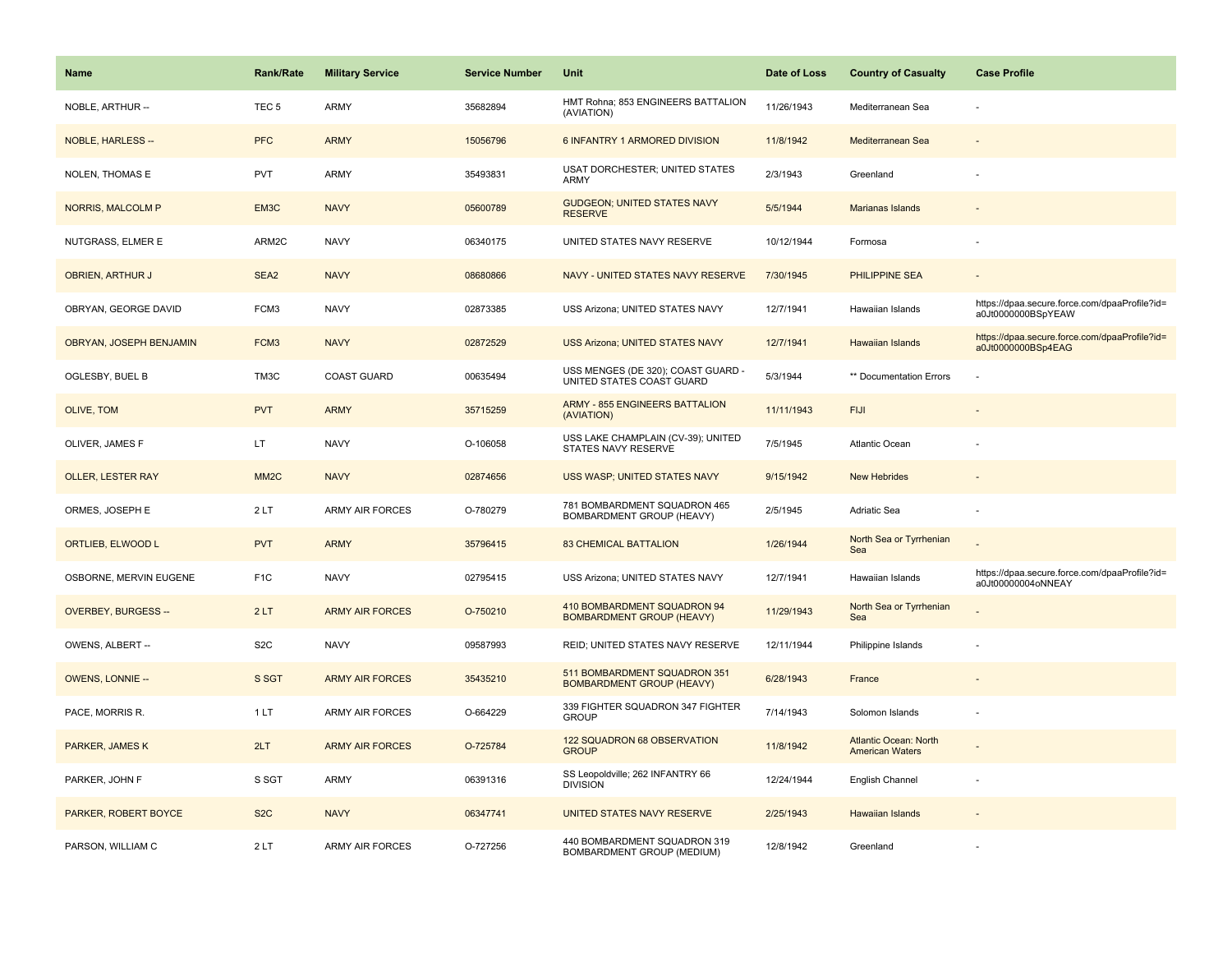| <b>Name</b>           | <b>Rank/Rate</b> | <b>Military Service</b> | <b>Service Number</b> | <b>Unit</b>                                                      | Date of Loss | <b>Country of Casualty</b>     | <b>Case Profile</b>                                                 |
|-----------------------|------------------|-------------------------|-----------------------|------------------------------------------------------------------|--------------|--------------------------------|---------------------------------------------------------------------|
| PARSONS, CARMEL F     | 2LT              | <b>ARMY AIR FORCES</b>  | O-732964              | 20 BOMBARDMENT SQUADRON 2<br><b>BOMBARDMENT GROUP (HEAVY)</b>    | 8/19/1943    | Mediterranean Sea              |                                                                     |
| PASH, PHILIP D        | S SGT            | <b>ARMY AIR FORCES</b>  | 35698125              | 858 BOMBARDMENT SQUADRON 492<br>BOMBARDMENT GROUP (HEAVY)        | 2/1/1945     | English Channel                |                                                                     |
| PATRIDGE, CLYDE D     | S <sub>1C</sub>  | <b>NAVY</b>             | 02875821              | <b>UNITED STATES NAVY</b>                                        | 8/15/1942    | North Atlantic Ocean           |                                                                     |
| PATTON, WILLIAM H     | TM3C             | <b>NAVY</b>             | 08286404              | NAVY - UNITED STATES NAVY RESERVE                                | 4/12/1945    | CHINA SEAS                     |                                                                     |
| PAYNE, WILLIAM R      | S SGT            | <b>ARMY AIR FORCES</b>  | 35258588              | 368 BOMBARDMENT SQUADRON 306<br><b>BOMBARDMENT GROUP (HEAVY)</b> | 4/17/1943    | North Sea or Tyrrhenian<br>Sea |                                                                     |
| PAYTON, RANIER P      | SGT              | ARMY AIR FORCES         | 15087440              | 20 ARMY AIRWAYS COMMUNICATIONS<br>SYSTEM SQUADRON                | 7/27/1943    | Solomon Islands                |                                                                     |
| PAYTON, WALTER COLLIS | S <sub>1</sub> C | <b>NAVY</b>             | 02874184              | PILLSBURY; UNITED STATES NAVY                                    | 12/11/1942   | Philippine Islands             |                                                                     |
| PEACE, BILLY J        | S SGT            | ARMY                    | 35122857              | SS Marcus Daly; 149 INFANTRY 38<br><b>DIVISION</b>               | 12/5/1944    | Philippine Islands             |                                                                     |
| PENDLETON, ROBERT G   | S <sub>1C</sub>  | <b>NAVY</b>             | 02876234              | SS BROAD ARROW; UNITED STATES<br><b>NAVY</b>                     | 1/9/1943     | <b>Dutch Guiana</b>            |                                                                     |
| PENDLEY, VERNON M     | PFC              | ARMY                    | 07041356              | ARMY - 192 TANK BATTALION                                        | 12/19/1942   | PHILIPPINE ISLANDS             | https://dpaa.secure.force.com/dpaaProfile?id=<br>a0Jt0000000LlyIEAC |
| PENNEBAKER, THOMAS W  | <b>PVT</b>       | <b>ARMY</b>             | 35732276              | 509 PARACHUTE INFANTRY BATTALION                                 | 8/15/1944    | France                         |                                                                     |
| PENNINGTON, BURL G    | QM2C             | <b>NAVY</b>             | 02872882              | Reuben James; UNITED STATES NAVY                                 | 10/31/1941   | Atlantic Ocean                 |                                                                     |
| PERDUE, EDWIN F       | <b>PFC</b>       | <b>ARMY</b>             | 35039691              | 109 INFANTRY 28 DIVISION                                         | 12/19/1944   | Germany                        |                                                                     |
| PERKINS, GORMAN --    | <b>PVT</b>       | ARMY                    | 06666518              | 1 REGIMENT 1 ARMORED DIVISION                                    | 2/14/1943    | Tunisia                        |                                                                     |
| PERNESTTI, MARVIN     | <b>PVT</b>       | <b>ARMY</b>             | 13017715              | <b>ARMY - 7 CHEMICAL COMPANY</b><br>(AVIATION)                   | 6/26/1942    | PHILIPPINE ISLANDS             | https://dpaa.secure.force.com/dpaaProfile?id=<br>a0Jt0000000Lm0SEAS |
| PERRY, LEO C          | PFC              | ARMY                    | 35115742              | 1 REGIMENT 1 ARMORED DIVISION                                    | 2/14/1943    | Tunisia                        |                                                                     |
| PERRY, MARION P       | <b>PFC</b>       | <b>ARMY</b>             | 35876867              | 32 REGIMENT 3 ARMORED DIVISION                                   | 1/23/1945    | <b>Belgium</b>                 |                                                                     |
| PERSELL, JOHN C       | CPL              | ARMY                    | 06658793              | 1 REGIMENT 1 ARMORED DIVISION                                    | 2/15/1943    | Tunisia                        |                                                                     |
| PEYTON, GLENNON A     | <b>PVT</b>       | <b>ARMY AIR FORCES</b>  | 35646910              | <b>AIR CORPS</b>                                                 | 6/11/1945    | <b>Atlantic Ocean</b>          |                                                                     |
| PFEIFFER, JACK E.     | S SGT            | <b>ARMY AIR FORCES</b>  | 35709304              | 544 BOMBARDMENT SQUADRON 384<br>BOMBARDMENT GROUP (HEAVY)        | 3/19/1945    | Belgium                        |                                                                     |
| PHAUP, HOMER S        | <b>PVT</b>       | <b>ARMY</b>             | 06986431              | 52 QUARTERMASTER BATTALION                                       | 8/11/1944    | France                         |                                                                     |
| PHELPS, HOWARD --     | TEC <sub>5</sub> | ARMY                    | 15056298              | Cutter Hartland (British); INFANTRY                              | 11/8/1942    | Mediterranean Sea              |                                                                     |
| PHILLIPS, CHARLES E   | <b>MT SGT</b>    | <b>MARINE CORPS</b>     | 00374531              | <b>MARINE - UNITED STATES MARINE</b><br><b>CORPS</b>             | 3/19/1945    | Japan                          |                                                                     |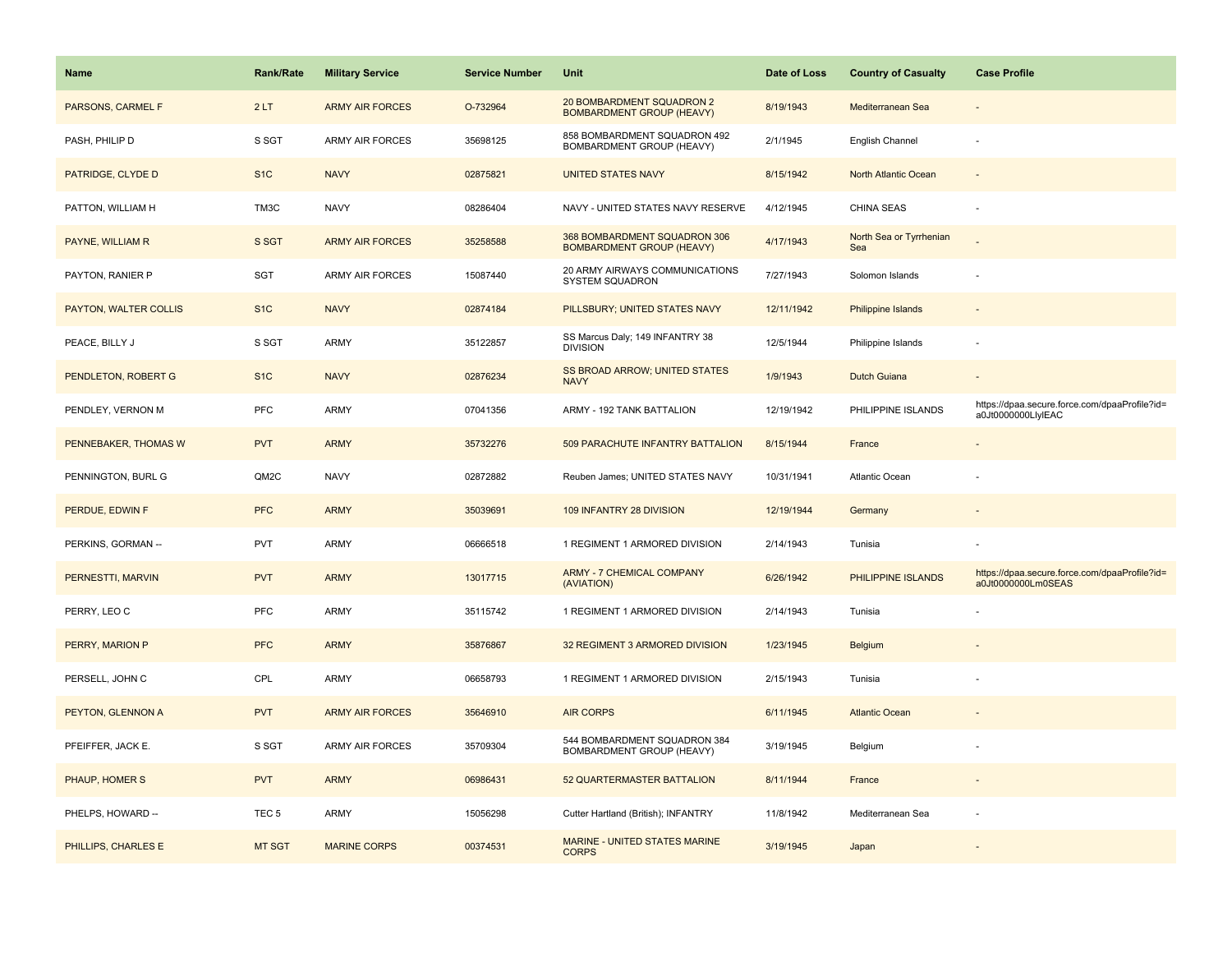| Name                    | <b>Rank/Rate</b>  | <b>Military Service</b> | <b>Service Number</b> | Unit                                                            | Date of Loss | <b>Country of Casualty</b>                     | <b>Case Profile</b>                                                 |
|-------------------------|-------------------|-------------------------|-----------------------|-----------------------------------------------------------------|--------------|------------------------------------------------|---------------------------------------------------------------------|
| PHILLIPS, JAMES WILLIAM | SEA1              | <b>NAVY</b>             | 2873681               | USS Utah; UNITED STATES NAVY                                    | 12/7/1941    | Hawaiian Islands                               | https://dpaa.secure.force.com/dpaaProfile?id=<br>a0Jt000000sPM0DEAW |
| PHILLIPS, PAUL D        | SC <sub>1</sub> C | <b>NAVY</b>             | 02871845              | <b>WAHOO; UNITED STATES NAVY</b>                                | 11/1/1943    | Sea of Japan                                   |                                                                     |
| PHILPOTT, HENRY VERLIN  | AMM1c             | <b>NAVY</b>             | 2875379               | UNITED STATES NAVY                                              | 6/16/1945    | Celebes                                        |                                                                     |
| PILE, HENNINGER --      | 1 SGT             | <b>ARMY</b>             | 06262287              | 511 PARACHUTE INFANTRY 11<br><b>AIRBORNE DIVISION</b>           | 12/14/1944   | <b>Philippine Islands</b>                      |                                                                     |
| PINKS, GLENN --         | PFC               | ARMY                    | 15058399              | SHINYO MARU; 31 INFANTRY REGIMENT                               | 9/7/1944     | Philippine Islands                             |                                                                     |
| PITT, JAMES M           | <b>PVT</b>        | <b>ARMY</b>             | 35807297              | 346 INFANTRY 87 DIVISION                                        | 1/9/1946     | Belgium                                        | $\blacksquare$                                                      |
| PITTMAN, RALPH --       | 1LT               | <b>ARMY AIR FORCES</b>  | O-661024              | 711 BOMBARDMENT SQUADRON 447<br>BOMBARDMENT GROUP (HEAVY)       | 5/24/1944    | North Sea or Tyrrhenian<br>Sea                 |                                                                     |
| PLUCKEBAUM, ALVIN J     | F <sub>2</sub> C  | <b>NAVY</b>             | 06352095              | NAVY - UNITED STATES NAVY RESERVE                               | 10/14/1944   | <b>CENTRAL/SOUTH</b><br><b>PACIFIC THEATER</b> | https://dpaa.secure.force.com/dpaaProfile?id=<br>a0Jt000001nzRx2EAE |
| POE, JOHN W L           | PVT               | ARMY                    | 35815633              | 307 INFANTRY 77 DIVISION                                        | 5/17/1945    | Japan/Okinawa                                  |                                                                     |
| POLLARD, OSCAR --       | <b>PFC</b>        | <b>ARMY</b>             | 35681500              | 654 TANK DESTROYER BATTALION                                    | 10/10/1944   | France                                         |                                                                     |
| POPPLEWELL, WILBUR H    | QM2C              | <b>NAVY</b>             | 02872987              | USS WALKE; UNITED STATES NAVY                                   | 11/15/1942   | Solomon Islands                                |                                                                     |
| POTTER, ACIE            | F <sub>2</sub> C  | <b>NAVY</b>             | 09586546              | NAVY - UNITED STATES NAVY RESERVE                               | 3/26/1945    | <b>CHINA SEAS</b>                              | https://dpaa.secure.force.com/dpaaProfile?id=<br>a0Jt000001nzRzfEAE |
| POTTER, HERSCHEL T      | <b>PVT</b>        | ARMY                    | 35710271              | 141 INFANTRY 36 DIVISION                                        | 8/25/1945    | France                                         |                                                                     |
| POWELL, EARL C          | <b>SGT</b>        | <b>ARMY</b>             | 06661758              | <b>31 INFANTRY REGIMENT</b>                                     | 1/3/1942     | <b>Philippine Islands</b>                      |                                                                     |
| POWELL, ODEEN D         | PHM3C             | <b>NAVY</b>             | 02873641              | NAVY - UNITED STATES NAVY                                       | 10/24/1944   | CHINA SEAS                                     |                                                                     |
| POWELL, ORMOND J        | 2LT               | <b>ARMY AIR FORCES</b>  | O-798636              | 431 FIGHTER SQUADRON 475 FIGHTER<br><b>GROUP</b>                | 1/16/1946    | <b>New Britain Island</b>                      |                                                                     |
| POWERS, FRED E          | Y <sub>2</sub> C  | <b>NAVY</b>             | 02872856              | Langley; UNITED STATES NAVY                                     | 3/1/1942     | Indian Ocean                                   |                                                                     |
| PRESTON, CLIFFORD E     | <b>PVT</b>        | <b>ARMY</b>             | 15057212              | 6 INFANTRY 1 ARMORED DIVISION                                   | 11/8/1942    | Mediterranean Sea                              |                                                                     |
| PRESTON, SAMUEL OWEN    | CPL               | <b>MARINE CORPS</b>     | 00364042              | MARINE - UNITED STATES MARINE<br>CORPS                          | 11/8/1942    | Solomon Islands                                | ÷,                                                                  |
| PREWITT, JOHN W         | <b>CPL</b>        | <b>ARMY AIR FORCES</b>  | 15086670              | 320 BOMBARDMENT SQUADRON 90<br><b>BOMBARDMENT GROUP (HEAVY)</b> | 1/15/1945    | Morotai, Ceram, Amboina                        | $\sim$                                                              |
| PRICE, LAWRENCE --      | S <sub>1</sub> C  | <b>NAVY</b>             | 06342883              | UNITED STATES NAVY RESERVE                                      | 3/9/1943     | <b>Baltic Sea</b>                              | ÷,                                                                  |
| PRINDLE, FRANKLIN T     | S <sub>1</sub> C  | <b>NAVY</b>             | 02875083              | USS LAFFEY; UNITED STATES NAVY                                  | 11/13/1942   | Solomon Islands                                |                                                                     |
| PRIVETT, SHERMAN --     | COX               | <b>NAVY</b>             | 02872112              | USS ASTORIA; UNITED STATES NAVY                                 | 8/9/1942     | Solomon Islands                                |                                                                     |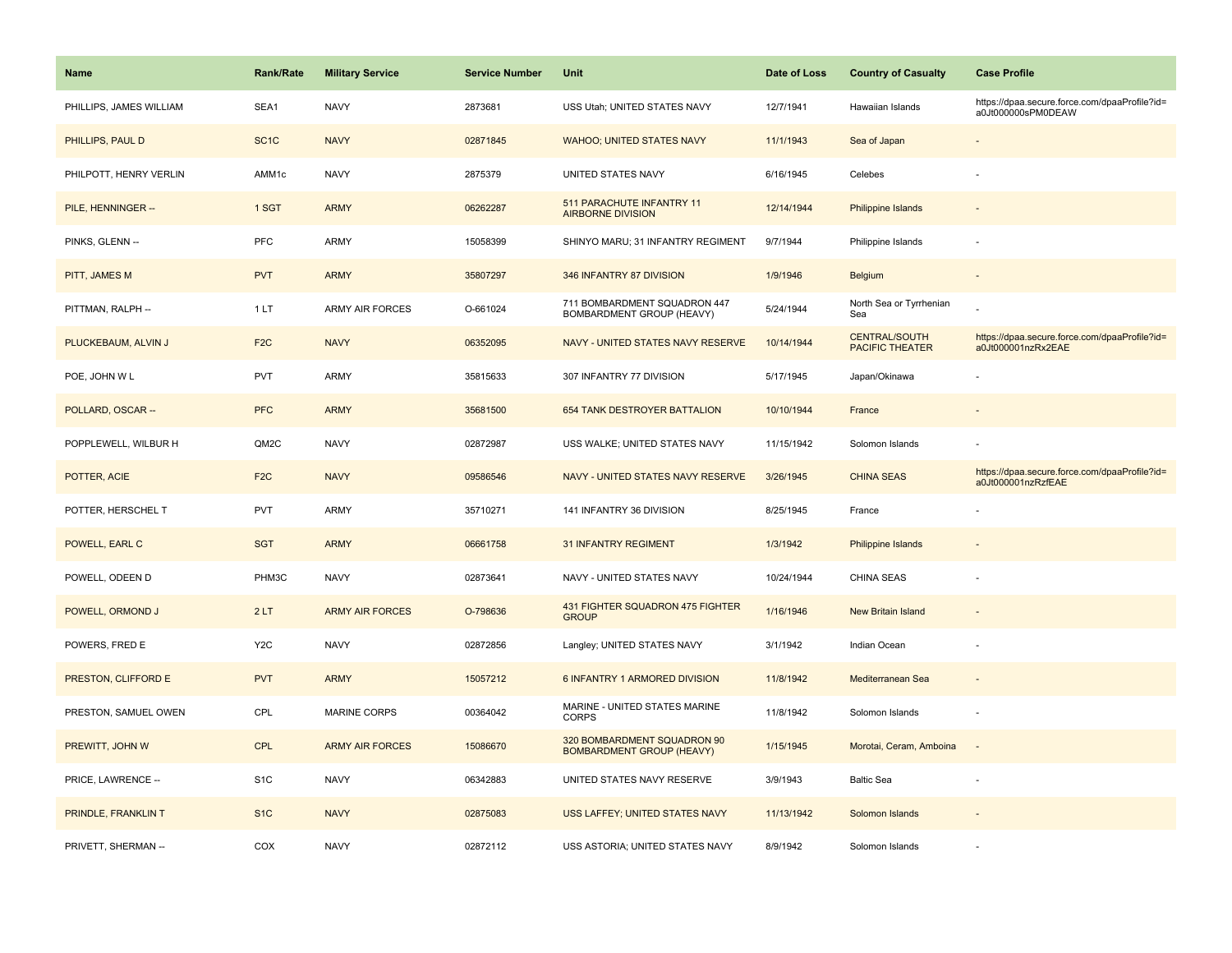| <b>Name</b>               | <b>Rank/Rate</b>  | <b>Military Service</b> | <b>Service Number</b> | Unit                                                                    | Date of Loss | <b>Country of Casualty</b>              | <b>Case Profile</b>                                                 |
|---------------------------|-------------------|-------------------------|-----------------------|-------------------------------------------------------------------------|--------------|-----------------------------------------|---------------------------------------------------------------------|
| PROFFIT, LEONARD M        | PHM3C             | <b>NAVY</b>             | 02872626              | ARISAN MARU; UNITED STATES NAVY                                         | 10/24/1944   | <b>Central/South Pacific</b><br>Theater |                                                                     |
| PROFFITT, CASS THOMAS     | PFC               | MARINE CORPS RESERVE    | 489708                | MARINE - UNITED STATES MARINE<br><b>CORPS: 1ST MARINE DIVISION</b>      | 5/2/1945     | <b>JAPAN</b>                            |                                                                     |
| PUCKETT, EDWIN LESTER     | SK3C              | <b>NAVY</b>             | 02874112              | <b>USS Arizona; UNITED STATES NAVY</b>                                  | 12/7/1941    | Hawaiian Islands                        | https://dpaa.secure.force.com/dpaaProfile?id=<br>a0Jt00000004sdOEAQ |
| PYLES, ROBERT LEE         | MATT2C            | <b>NAVY</b>             | 06340363              | USS VINCENNES; UNITED STATES NAVY<br><b>RESERVE</b>                     | 8/9/1942     | Solomon Islands                         |                                                                     |
| RAGGARD, CONARD W         | S <sub>1</sub> C  | <b>NAVY</b>             | 06340486              | USS BROWNSON (DD-518); UNITED<br><b>STATES NAVY RESERVE</b>             | 12/26/1943   | New Britain Island                      |                                                                     |
| RAINS, DELMAR D           | PFC               | ARMY                    | 35070140              | 253 INFANTRY 63 DIVISION                                                | 1/3/1945     | France                                  |                                                                     |
| RAINS, PAUL --            | <b>CPL</b>        | <b>ARMY</b>             | 35456703              | 157 INFANTRY 45 DIVISION                                                | 7/17/1945    | Italy                                   |                                                                     |
| RAINWATERS, JAMES O       | <b>PFC</b>        | ARMY                    | 35109556              | 165 INFANTRY 27 DIVISION                                                | 4/21/1944    | ×.                                      |                                                                     |
| <b>RALSTON, CRAIG--</b>   | GM3C              | <b>NAVY</b>             | 08558044              | Morrison; UNITED STATES NAVY<br><b>RESERVE</b>                          | 5/4/1945     | <b>China Seas</b>                       |                                                                     |
| RAMEY, DUDLEY P           | GM3C              | <b>NAVY</b>             | 06347662              | USS LISCOME BAY; UNITED STATES<br>NAVY RESERVE                          | 11/24/1943   | Gilbert Islands                         |                                                                     |
| RAMSEY, OSCAR --          | S <sub>2</sub> C  | <b>NAVY</b>             | 06341371              | SS LOUISIANA; UNITED STATES NAVY<br><b>RESERVE</b>                      | 8/17/1942    | Trinidad                                |                                                                     |
| RANDOLPH, WILBERT L       | CEM               | <b>NAVY</b>             | 02872340              | SCORPION; UNITED STATES NAVY                                            | 2/22/1944    | China Seas                              |                                                                     |
| RANSDELL, JOSEPH J.       | <b>CPL</b>        | <b>ARMY AIR FORCES</b>  | 35794488              | 58 SQUADRON 375 TROOP CARRIER<br><b>GROUP</b>                           | 12/23/1943   | <b>New Guinea</b>                       |                                                                     |
| RAY, JAMES THOMAS         | SC <sub>1</sub> C | <b>NAVY</b>             | 03684173              | Sims; UNITED STATES NAVY                                                | 5/7/1942     | Coral Sea                               |                                                                     |
| RAY, JOSEPH E             | <b>PFC</b>        | <b>ARMY</b>             | 35780568              | ARMY - 307 INFANTRY 77 DIVISION                                         | 5/1/1945     | <b>JAPAN/OKINAWA</b>                    |                                                                     |
| RAYBURN, HERBERT E        | <b>PVT</b>        | ARMY                    | 35647660              | HMT Rohna; 853 ENGINEERS BATTALION<br>(AVIATION)                        | 11/26/1943   | Mediterranean Sea                       |                                                                     |
| RECTOR, CLAY COOPER       | SK3C              | <b>NAVY</b>             | 02873452              | USS Arizona; UNITED STATES NAVY                                         | 12/7/1941    | Hawaiian Islands                        | https://dpaa.secure.force.com/dpaaProfile?id=<br>a0Jt00000004sdJEAQ |
| REDFERN, DOYLE GLOVER     | RM <sub>2</sub> C | <b>NAVY</b>             | 02872766              | UNITED STATES NAVY                                                      | 2/19/1942    | Australia                               |                                                                     |
| REED, NORMAN --           | MM3C              | <b>NAVY</b>             | 02873154              | USS HOUSTON (CA-30); UNITED STATES<br><b>NAVY</b>                       | 3/1/1942     | Java                                    |                                                                     |
| REEVES, OSCAR --          | STM2C             | <b>NAVY</b>             | 02873755              | UNITED STATES NAVY                                                      | 5/25/1942    | Caribbean Sea                           |                                                                     |
| <b>REITMAN, ELMER L</b>   | <b>T SGT</b>      | <b>ARMY AIR FORCES</b>  | 35684931              | <b>4 BOMBARDMENT SQUADRON 34</b><br><b>BOMBARDMENT GROUP (HEAVY)</b>    | 1/2/1945     | North Sea or Tyrrhenian<br>Sea          |                                                                     |
| RENICK, THOMAS --         | <b>PFC</b>        | <b>ARMY AIR FORCES</b>  | 06984020              | SHINYO MARU; 14 BOMBARDMENT<br>SQUADRON 19 BOMBARDMENT GROUP<br>(HEAVY) | 9/7/1944     | Philippine Islands                      |                                                                     |
| <b>RENNER, BRUNNER --</b> | S <sub>2</sub> C  | <b>NAVY</b>             | 06124349              | UNITED STATES NAVY RESERVE                                              | 11/3/1942    | <b>Atlantic Ocean</b>                   |                                                                     |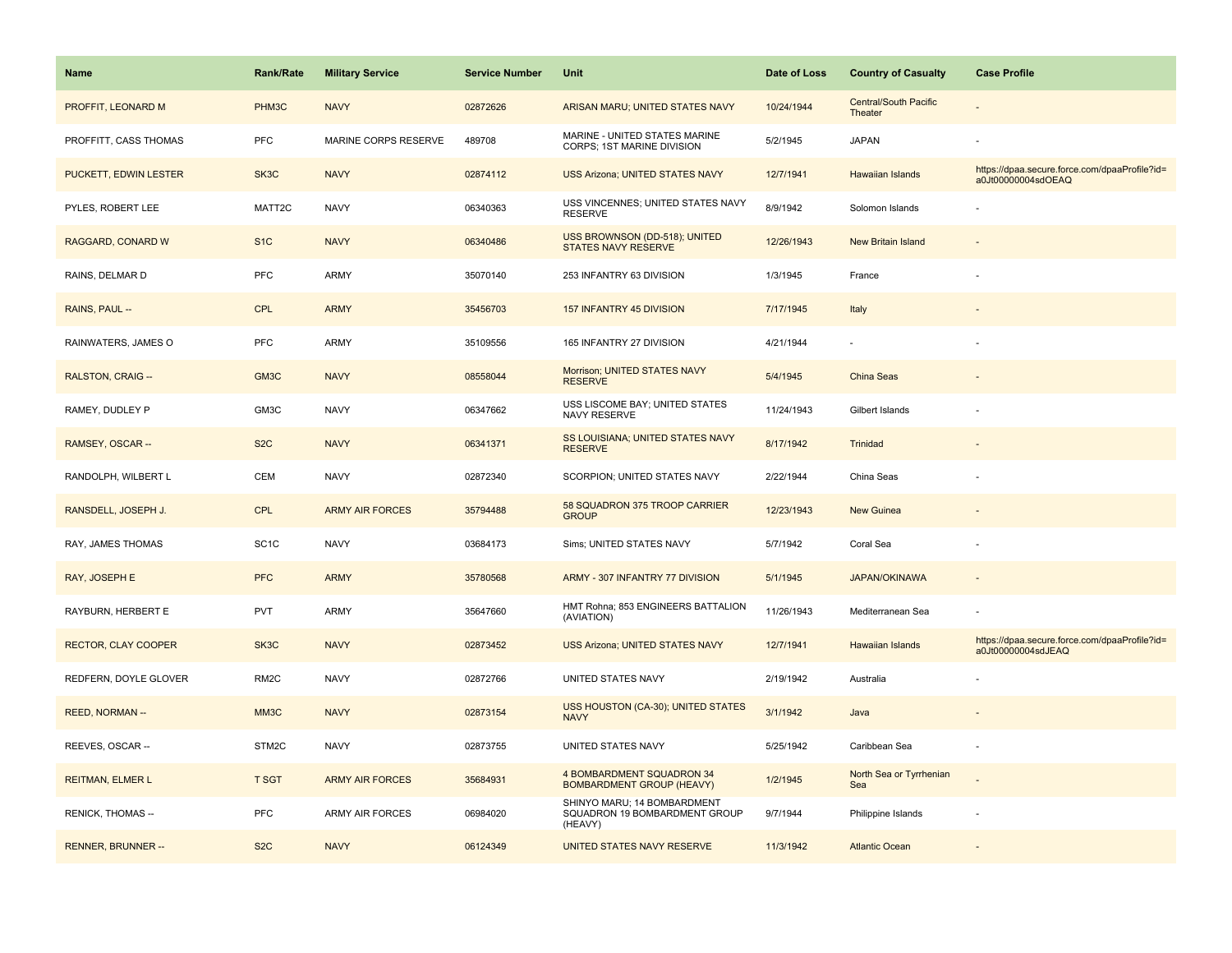| <b>Name</b>               | <b>Rank/Rate</b> | <b>Military Service</b> | <b>Service Number</b> | Unit                                                            | Date of Loss | <b>Country of Casualty</b>               | <b>Case Profile</b>                                                 |
|---------------------------|------------------|-------------------------|-----------------------|-----------------------------------------------------------------|--------------|------------------------------------------|---------------------------------------------------------------------|
| REYNOLDS, GILBERT A.      | ARM2C            | <b>NAVY</b>             | 08635556              | USS BENNINGTON (CV-20); UNITED<br>STATES NAVY RESERVE           | 2/18/1945    | Central/South Pacific<br>Theater         |                                                                     |
| REYNOLDS, VIRGIL --       | <b>SGT</b>       | <b>ARMY AIR FORCES</b>  | 13035081              | <b>AIR CORPS</b>                                                | 12/9/1943    | <b>Atlantic Ocean</b>                    |                                                                     |
| RICE, EDMON --            | <b>PVT</b>       | <b>ARMY</b>             | 35773933              | 133 INFANTRY 34 DIVISION                                        | 7/18/1945    | Italy                                    |                                                                     |
| RICE, JAMES O.            | 2LT              | <b>ARMY AIR FORCES</b>  | O-702841              | 82 SQUADRON 71 RECONNAISSANCE<br><b>GROUP</b>                   | 9/2/1944     | <b>New Guinea</b>                        |                                                                     |
| RICE, JOHN MAXWELL        | COX              | <b>NAVY</b>             | 02873895              | USS ASTORIA; UNITED STATES NAVY                                 | 8/9/1942     | Solomon Islands                          |                                                                     |
| RICE, VERNON --           | S <sub>1</sub> C | <b>NAVY</b>             | 02873234              | Pillsbury; UNITED STATES NAVY                                   | 3/1/1942     | Indian Ocean                             |                                                                     |
| RICHARDSON, WARREN JOHN   | COX              | <b>NAVY</b>             | 02795425              | USS Arizona; UNITED STATES NAVY                                 | 12/7/1941    | Hawaiian Islands                         | https://dpaa.secure.force.com/dpaaProfile?id=<br>a0Jt0000000BSVCEA4 |
| <b>RICKARD, LEN G</b>     | MM3C             | <b>NAVY</b>             | 02873130              | Atik; UNITED STATES NAVY                                        | 3/27/1942    | <b>Atlantic Ocean</b>                    |                                                                     |
| RICKELMAN, MELVIN P       | PFC              | <b>ARMY</b>             | 35260152              | 13 REGIMENT 1 ARMORED DIVISION                                  | 12/2/1942    | Tunisia                                  |                                                                     |
| RIDDELL, CECIL J          | S <sub>1</sub> C | <b>NAVY</b>             | 02875778              | PRINGLE; UNITED STATES NAVY                                     | 4/16/1945    | <b>Philippine Sea</b>                    |                                                                     |
| RIDDELL, EUGENE EDWARD    | S <sub>1</sub> C | <b>NAVY</b>             | 02797351              | USS Arizona; UNITED STATES NAVY                                 | 12/7/1941    | Hawaiian Islands                         | https://dpaa.secure.force.com/dpaaProfile?id=<br>a0Jt00000004qTmEAI |
| <b>RIDER, MELFORD W</b>   | GM3C             | <b>NAVY</b>             | 08551679              | <b>UNITED STATES NAVY</b>                                       | 2/13/1944    | Pacific Ocean                            |                                                                     |
| RIGGSBY, BILLY D          | PFC              | <b>ARMY</b>             | 35638774              | 16 INFANTRY 1 DIVISION                                          | 11/18/1944   | Germany                                  | https://dpaa.secure.force.com/dpaaProfile?id=<br>a0Jt000000tdLdJEAU |
| <b>RISEN, COLEMAN L</b>   | S SGT            | <b>ARMY AIR FORCES</b>  | 06911313              | ARISAN MARU; 21 PURSUIT SQUADRON<br><b>24 PURSUIT GROUP</b>     | 10/24/1944   | China Seas                               |                                                                     |
| RITCHIE, JULIUS --        | S <sub>2</sub> C | <b>NAVY</b>             | 02875894              | UNITED STATES NAVY                                              | 6/6/1942     | Midway Island                            |                                                                     |
| ROBELLAZ, CHARLES C       | <b>MACH</b>      | <b>NAVY</b>             | 00204662              | RUNNER; UNITED STATES NAVY                                      | 7/11/1943    | Japan                                    |                                                                     |
| ROBERTS, A B              | CQM              | <b>NAVY</b>             | 06341913              | SUBMARINE Albacore; UNITED STATES<br>NAVY RESERVE               | 11/7/1944    | Japan                                    |                                                                     |
| ROBERTSON, JOHN P         | CPL              | <b>ARMY</b>             | 35476342              | HEADQUARTERS COMPANY FIFTEENTH<br><b>ARMY</b>                   | 12/28/1944   | <b>English Channel</b>                   |                                                                     |
| ROBINSON, JOHN M          | LT /JG/          | <b>NAVY</b>             | O-125978              | USS LEXINGTON; UNITED STATES NAVY<br><b>RESERVE</b>             | 9/18/1943    | Gilbert Islands                          |                                                                     |
| <b>ROBINSON, ROBERT R</b> | S SGT            | <b>ARMY AIR FORCES</b>  | 15118355              | 323 BOMBARDMENT SQUADRON 91<br><b>BOMBARDMENT GROUP (HEAVY)</b> | 10/9/1943    | <b>Baltic Sea</b>                        | $\sim$                                                              |
| ROBINSON, SAMUEL A        | 2LT              | <b>ARMY AIR FORCES</b>  | O-737474              | 5TH AIR FORCE                                                   | 8/15/1943    | New Britain Island                       | https://dpaa.secure.force.com/dpaaProfile?id=<br>a0Jt000001nzahuEAA |
| ROBINSON, WILLIAM A       | STM1C            | <b>NAVY</b>             | 08673998              | NAVY - UNITED STATES NAVY RESERVE                               | 10/25/1944   | <b>PHILIPPINE SEA</b>                    |                                                                     |
| ROCHESTER, EPHRAIM O      | <b>ENS</b>       | <b>NAVY</b>             | O-263896              | UNITED STATES NAVY RESERVE                                      | 8/31/1943    | Atlantic Ocean: North<br>American Waters |                                                                     |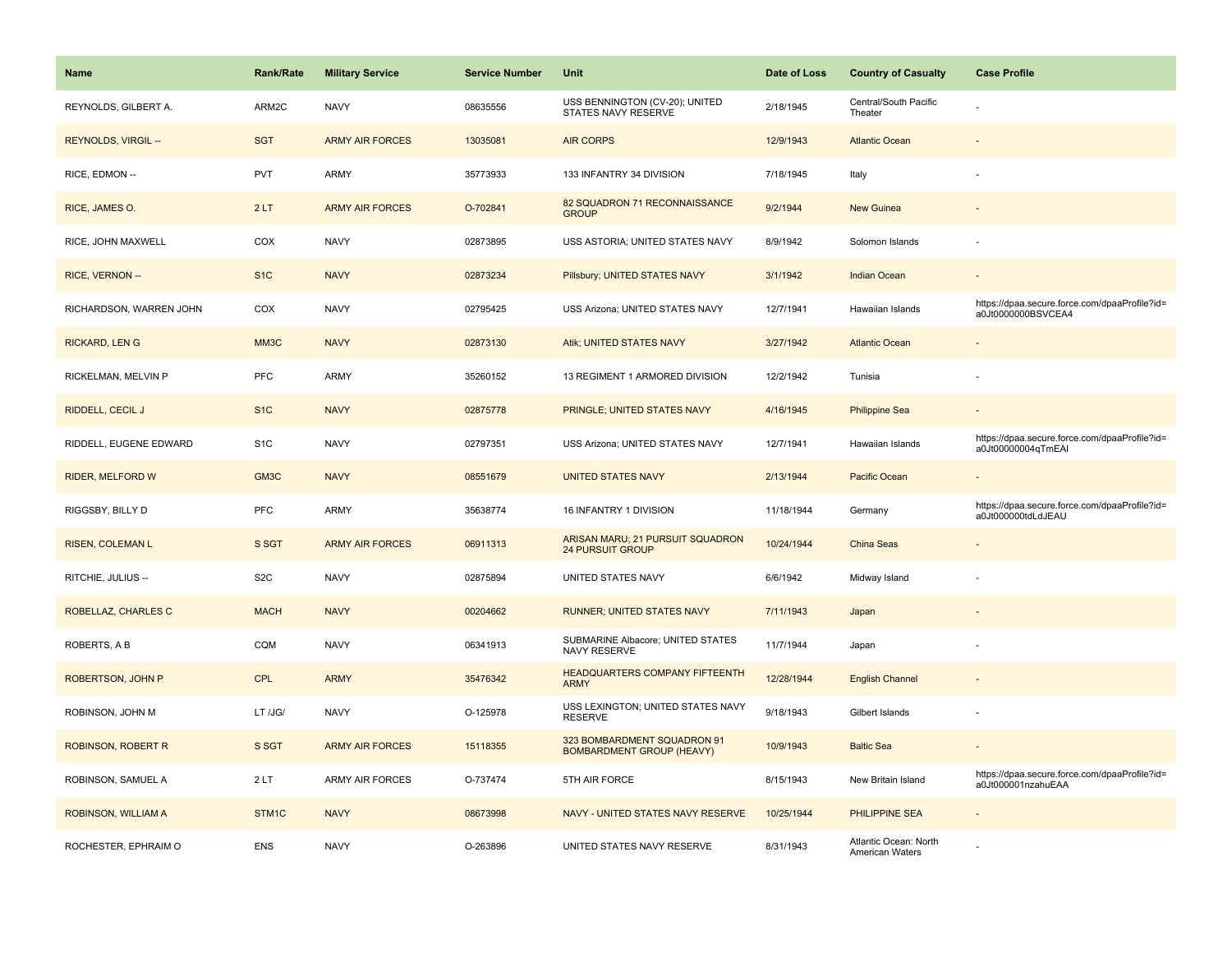| Name                      | <b>Rank/Rate</b>  | <b>Military Service</b> | <b>Service Number</b> | Unit                                                                           | Date of Loss | <b>Country of Casualty</b> | <b>Case Profile</b>                                                 |
|---------------------------|-------------------|-------------------------|-----------------------|--------------------------------------------------------------------------------|--------------|----------------------------|---------------------------------------------------------------------|
| RODGERS, PERSHING W       | 1st Lt            | <b>ARMY AIR FORCES</b>  | O-664915              | 70 BOMBARDMENT SQUADRON 42<br><b>BOMBARDMENT GROUP (MEDIUM)</b>                | 3/20/1944    | New Zealand                |                                                                     |
| RONEY, GLEN H             | PFC               | ARMY                    | 35106661              | 52 MEDICAL BATTALION                                                           | 11/13/1943   | Italy                      | $\sim$                                                              |
| ROOSEVELT, JAMES H        | <b>PVT</b>        | <b>MARINE CORPS</b>     | 00489879              | MARINE - UNITED STATES MARINE<br><b>CORPS</b>                                  | 7/8/1943     | <b>SOLOMON ISLANDS</b>     |                                                                     |
| ROSE, CHESTER CLAY        | BM1C              | <b>NAVY</b>             | 02871164              | USS Arizona; UNITED STATES NAVY                                                | 12/7/1941    | Hawaiian Islands           | https://dpaa.secure.force.com/dpaaProfile?id=<br>a0Jt0000000BSPTEA4 |
| ROSE, ROBERT C            | SM <sub>1</sub> C | <b>NAVY</b>             | 02873976              | FLIER; UNITED STATES NAVY                                                      | 8/13/1944    | <b>Philippine Islands</b>  |                                                                     |
| ROSE, WARNER WILLIAM      | COX               | <b>NAVY</b>             | 02871016              | USS NEW ORLEANS; UNITED STATES<br><b>NAVY</b>                                  | 11/30/1942   | Solomon Islands            |                                                                     |
| ROSS, WILLIAM F           | S <sub>1</sub> C  | <b>NAVY</b>             | 06352172              | UNITED STATES NAVY RESERVE                                                     | 7/13/1945    | Pacific Ocean              |                                                                     |
| ROYALTY, CECIL J          | <b>PVT</b>        | <b>ARMY</b>             | 35109094              | 168 INFANTRY 34 DIVISION                                                       | 12/6/1943    | Tunisia                    |                                                                     |
| <b>RUEMMELE, ARTHUR C</b> | EM <sub>1C</sub>  | <b>NAVY</b>             | 06346611              | UNITED STATES NAVY RESERVE                                                     | 6/22/1943    | Mediterranean Sea          |                                                                     |
| RUNYON, ANCIE --          | EM2C              | <b>NAVY</b>             | 02661676              | USS QUINCY; UNITED STATES NAVY                                                 | 8/9/1942     | Solomon Islands            |                                                                     |
| <b>RUSSELL, GABRIEL C</b> | <b>MAJ</b>        | <b>ARMY AIR FORCES</b>  | O-021321              | <b>14 FIGHTER GROUP</b>                                                        | 3/4/1943     | <b>French Morocco</b>      |                                                                     |
| RUSSELL, GRADY M          | <b>T SGT</b>      | <b>ARMY AIR FORCES</b>  | 35256218              | 72 BOMBARDMENT SQUADRON 5<br>BOMBARDMENT GROUP (HEAVY)                         | 10/10/1943   | Solomon Islands            |                                                                     |
| RUSSELL, WILLARD --       | <b>SGT</b>        | <b>ARMY</b>             | 06666277              | <b>ARISAN MARU: HEADQUARTERS</b><br>DETACHMENT PROVINCIAL TANK<br><b>GROUP</b> | 10/24/1944   | China Seas                 |                                                                     |
| RYAN, THOMAS E            | ARM2C             | <b>NAVY</b>             | 06342774              | UNITED STATES NAVY RESERVE                                                     | 2/14/1944    | <b>British Isles</b>       |                                                                     |
| SADLER, JOHN C            | TM <sub>2</sub> C | <b>NAVY</b>             | 06344556              | SEAWOLF; UNITED STATES NAVY<br><b>RESERVE</b>                                  | 10/3/1943    | Philippine Islands         |                                                                     |
| SALLEE, JAMES W           | PVT               | <b>ARMY</b>             | 20523495              | ARISAN MARU; 192 TANK BATTALION                                                | 10/24/1944   | China Seas                 |                                                                     |
| SALLEE, OVA --            | S <sub>1</sub> C  | <b>NAVY</b>             | 02875861              | USS JARVIS; UNITED STATES NAVY                                                 | 8/9/1942     | Solomon Islands            |                                                                     |
| SAMMONS, EDWARD R         | S SGT             | <b>ARMY</b>             | 15114347              | 14 INFANTRY BATTALION 1 ARMORED<br><b>DIVISION</b>                             | 10/17/1944   | Italy                      |                                                                     |
| SANDERS, COLEMAN W        | <b>PVT</b>        | <b>ARMY</b>             | 35838462              | SS Leopoldville; 262 INFANTRY 66<br><b>DIVISION</b>                            | 12/24/1944   | <b>English Channel</b>     |                                                                     |
| SANDERS, WILLIAM H        | BKR2C             | <b>NAVY</b>             | 02872805              | UNITED STATES NAVY                                                             | 3/1/1942     | Indian Ocean               |                                                                     |
| SARVAS, DAVE --           | <b>PFC</b>        | <b>ARMY</b>             | 15112600              | 327 GLIDER INFANTRY REGIMENT 101<br><b>AIRBORNE DIVISION</b>                   | 6/17/1944    | France                     |                                                                     |
| SASSER, JAMES E.          | 2LT               | <b>ARMY AIR FORCES</b>  | O-670437              | ARMY AIR FORCE                                                                 | 9/10/1943    | Burma                      |                                                                     |
| SAVAGE, GEORGE --         | <b>PVT</b>        | <b>ARMY AIR FORCES</b>  | 15065615              | ARISAN MARU; 60 COAST ARTILLERY<br><b>REGIMENT</b>                             | 10/24/1944   | China Seas                 |                                                                     |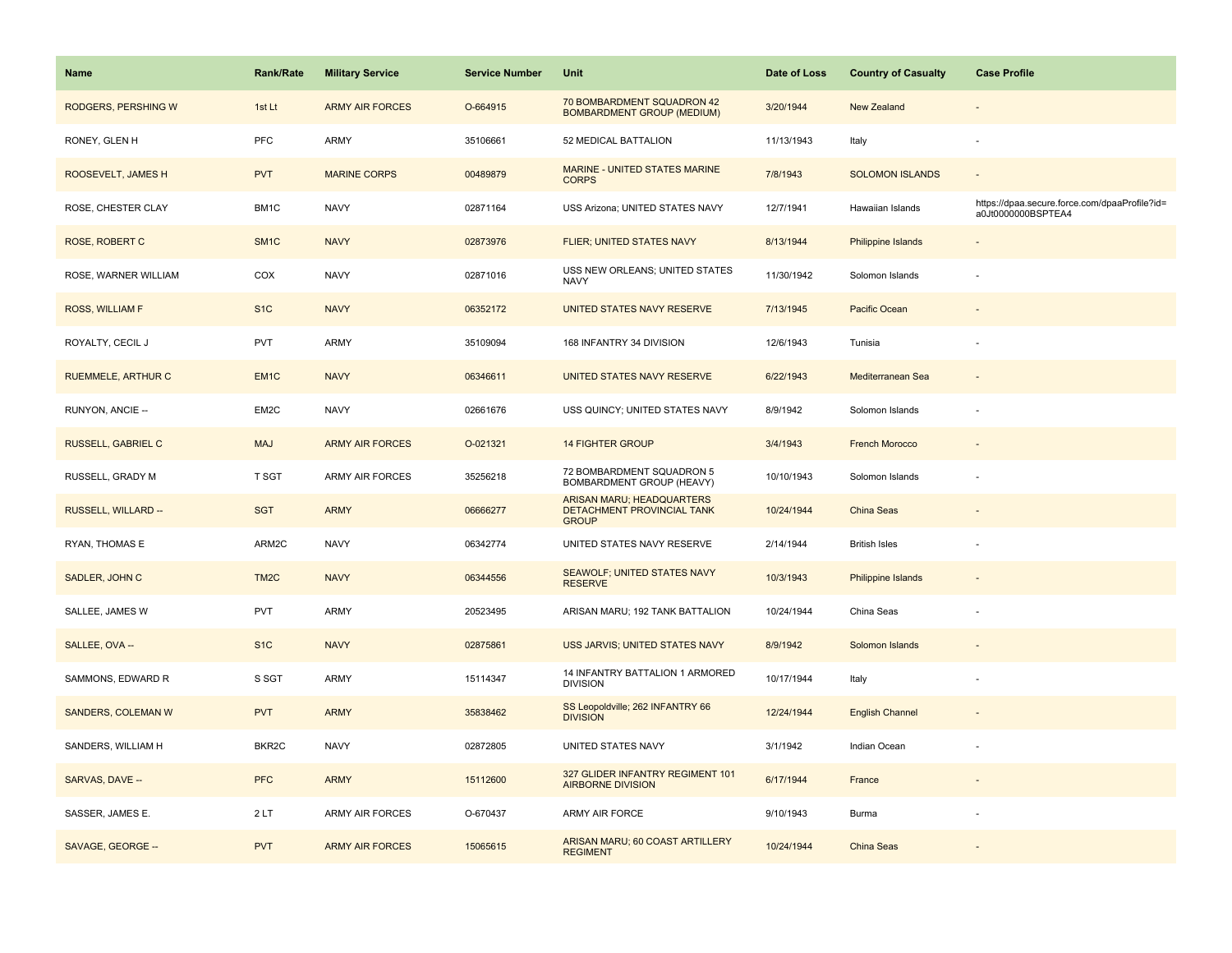| <b>Name</b>                | Rank/Rate         | <b>Military Service</b> | <b>Service Number</b> | Unit                                                             | Date of Loss | <b>Country of Casualty</b>     | <b>Case Profile</b>      |
|----------------------------|-------------------|-------------------------|-----------------------|------------------------------------------------------------------|--------------|--------------------------------|--------------------------|
| SAX, EARL M                | S SGT             | <b>ARMY</b>             | 06482760              | 1 REGIMENT 1 ARMORED DIVISION                                    | 2/14/1943    | Tunisia                        |                          |
| <b>SCHLUETER, HAROLD W</b> | <b>PFC</b>        | <b>ARMY</b>             | 35882627              | SS Leopoldville; 264 INFANTRY 66<br><b>DIVISION</b>              | 12/24/1944   | <b>English Channel</b>         |                          |
| <b>SCHMIDT, ALBERT G</b>   | S <sub>1</sub> C  | <b>NAVY</b>             | 02874169              | Langley; UNITED STATES NAVY                                      | 3/1/1942     | Indian Ocean                   |                          |
| SCHNEIDER, JOHN C          | <b>SGT</b>        | <b>ARMY</b>             | 35490405              | <b>USAT J.W. McAndrews; INFANTRY</b>                             | 3/13/1945    | Portugal                       |                          |
| SCHOTT, GEORGE M           | SGT               | ARMY                    | 35100050              | 6 INFANTRY 1 ARMORED DIVISION                                    | 11/8/1942    | Mediterranean Sea              |                          |
| SCHROADER, OUTRA --        | <b>PVT</b>        | <b>ARMY</b>             | 35491495              | 113 FIELD ARTILLERY BATTALION 30<br><b>DIVISION</b>              | 6/15/1944    | <b>English Channel</b>         | $\overline{\phantom{a}}$ |
| SCHUERMAN, JAMES H         | MOMM3C            | <b>NAVY</b>             | 08552376              | LCI-468 ; UNITED STATES NAVY                                     | 6/17/1944    | Marianas Islands               |                          |
| SCHUH, CLARENCE F          | S <sub>1</sub> C  | <b>NAVY</b>             | 06136111              | NAVY - UNITED STATES NAVY RESERVE                                | 10/9/1945    | <b>JAPAN</b>                   |                          |
| SCOTT, JEFF --             | PFC               | <b>ARMY AIR FORCES</b>  | 35268365              | 612 SERVICES SQUADRON 71 SERVICES<br><b>GROUP</b>                | 10/8/1944    | Marianas Islands               |                          |
| <b>SCOTT, WILLIAM L</b>    | <b>SGT</b>        | <b>ARMY AIR FORCES</b>  | 15113721              | <b>AIR CORPS</b>                                                 | 3/10/1944    | Iceland                        |                          |
| SCRIVNER, DWIGHT A         | T SGT             | <b>ARMY AIR FORCES</b>  | 35803789              | 544 BOMBARDMENT SQUADRON 384<br>BOMBARDMENT GROUP (HEAVY)        | 3/19/1945    | Belgium                        |                          |
| SEAL, ENOCH H              | TM <sub>2</sub> C | <b>NAVY</b>             | 02874051              | WAHOO; UNITED STATES NAVY                                        | 11/1/1943    | Sea of Japan                   |                          |
| SEARS, EDGAR J             | F <sub>1</sub> C  | <b>NAVY</b>             | 06345749              | NAVY - UNITED STATES NAVY RESERVE                                | 5/25/1945    | RYUKYUS ISLANDS                | ÷,                       |
| <b>SEARS, HIRAM--</b>      | <b>PFC</b>        | <b>ARMY</b>             | 35128746              | <b>3 ENGINEERS BATTALION</b>                                     | 6/12/1943    | <b>Hawaiian Islands</b>        | $\sim$                   |
| SELF, ALBERT C.            | S SGT             | <b>ARMY</b>             | 35250068              | 127 INFANTRY 32 DIVISION                                         | 7/23/1944    | New Guinea                     |                          |
| <b>SELL, RALPH P</b>       | MOMM3C            | <b>NAVY</b>             | 06340291              | UNITED STATES NAVY RESERVE                                       | 2/4/1944     | Solomon Islands                |                          |
| SETTLES, WARNER J          | S <sub>1</sub> C  | <b>NAVY</b>             | 06343404              | UNITED STATES NAVY RESERVE                                       | 3/29/1943    | North Atlantic Ocean           |                          |
| <b>SEXTON, CHESTER E</b>   | <b>CPL</b>        | <b>ARMY AIR FORCES</b>  | 15394155              | 831 BOMBARDMENT SQUADRON 485<br><b>BOMBARDMENT GROUP (HEAVY)</b> | 4/20/1944    | Mediterranean Sea              |                          |
| SHARPE, ELMER --           | S SGT             | <b>ARMY AIR FORCES</b>  | 20542374              | <b>ARMY AIR FORCE</b>                                            | 7/4/1945     | China                          |                          |
| <b>SHEARER, MARTIN G</b>   | 2LT               | <b>ARMY AIR FORCES</b>  | O-801094              | 579 BOMBARDMENT SQUADRON 392<br><b>BOMBARDMENT GROUP (HEAVY)</b> | 10/4/1943    | North Sea or Tyrrhenian<br>Sea |                          |
| SHELLEY, HERMAN F          | TEC <sub>4</sub>  | <b>ARMY</b>             | 35127614              | 3422 ORDNANCE AUTO MAINTENANCE<br><b>COMPANY</b>                 | 6/9/1944     | English Channel                | ÷,                       |
| SHELTON, JUNIOR J          | S SGT             | <b>ARMY</b>             | 06665391              | 115 INFANTRY 29 DIVISION                                         | 10/4/1944    | Germany                        | $\sim$                   |
| SHELTON, ORVILLE W.        | 1LT               | <b>ARMY AIR FORCES</b>  | O-814422              | 579 BOMBARDMENT SQUADRON 392<br>BOMBARDMENT GROUP (HEAVY)        | 9/11/1944    | North Sea or Tyrrhenian<br>Sea |                          |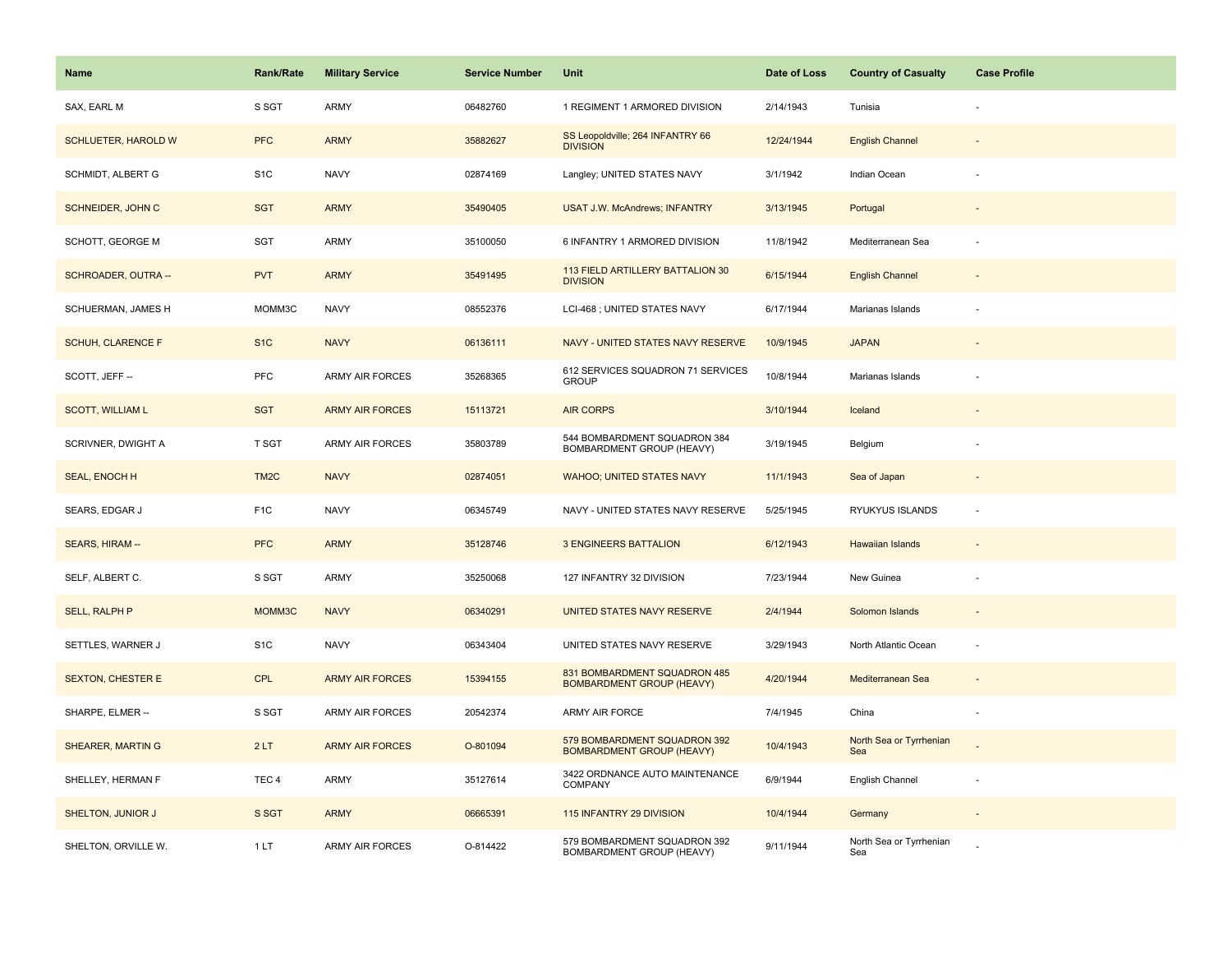| Name                      | <b>Rank/Rate</b> | <b>Military Service</b>     | <b>Service Number</b> | Unit                                                                                                     | Date of Loss | <b>Country of Casualty</b>     | <b>Case Profile</b>                                                 |
|---------------------------|------------------|-----------------------------|-----------------------|----------------------------------------------------------------------------------------------------------|--------------|--------------------------------|---------------------------------------------------------------------|
| <b>SHELTON, VAUGHN</b>    | MOMM1C           | <b>NAVY</b>                 | 02873886              | <b>NAVY - UNITED STATES NAVY</b>                                                                         | 9/17/1945    | <b>JAPAN</b>                   |                                                                     |
| SHENEMAN, RALPH --        | S <sub>2</sub> C | <b>NAVY</b>                 | 06354106              | LSMR-190; UNITED STATES NAVY<br><b>RESERVE</b>                                                           | 5/4/1945     | Ryukyus Islands                |                                                                     |
| SHEPHERD, CHARLES S       | S SGT            | <b>ARMY</b>                 | 19010463              | <b>15 INFANTRY 3 DIVISION</b>                                                                            | 1/18/1944    | Italy                          |                                                                     |
| SHEPHERD, LAURENCE --     | MM3C             | <b>NAVY</b>                 | 06341228              | TRITON; UNITED STATES NAVY<br><b>RESERVE</b>                                                             | 3/15/1943    | <b>Admiralty Islands</b>       |                                                                     |
| <b>SHERMAN, ROBERT B</b>  | AMM2C            | <b>NAVY</b>                 | 02876285              | UNITED STATES NAVY                                                                                       | 10/22/1943   | <b>British Guiana</b>          |                                                                     |
| SHIELDS, JAMES H          | F <sub>1</sub> C | <b>NAVY</b>                 | 09585699              | NAVY - UNITED STATES NAVY RESERVE                                                                        | 5/9/1945     | RYUKYUS ISLANDS                |                                                                     |
| <b>SHOEMAKER, JOHN S</b>  | S <sub>2</sub> C | <b>NAVY</b>                 | 06352310              | UNITED STATES NAVY RESERVE                                                                               | 10/26/1944   | Pacific Ocean                  |                                                                     |
| SHORTER, PAUL C           | S <sub>2</sub> C | <b>NAVY</b>                 | 06125164              | UNITED STATES NAVY RESERVE                                                                               | 3/17/1943    | North Atlantic Ocean           | $\overline{\phantom{a}}$                                            |
| <b>SILER, GORMAN W</b>    | 1LT              | <b>ARMY AIR FORCES</b>      | O-717524              | 423 BOMBARDMENT SQUADRON 306<br><b>BOMBARDMENT GROUP (HEAVY)</b>                                         | 10/22/1944   | North Sea or Tyrrhenian<br>Sea |                                                                     |
| SIMMONS, OMER J           | PFC              | <b>ARMY</b>                 | 35251137              | ARMY - 126 INFANTRY 32 DIVISION                                                                          | 1/3/1943     | <b>NEW GUINEA</b>              | https://dpaa.secure.force.com/dpaaProfile?id=<br>a0Jt000000rhE3UEAU |
| SIMPSON, EARL R           | <b>PVT</b>       | <b>ARMY</b>                 | 35201341              | ORYOKU MARU; 17 ORDNANCE<br><b>COMPANY</b>                                                               | 12/15/1944   | China Seas                     |                                                                     |
| SIRCY, JOHN --            | T SGT            | <b>ARMY</b>                 | 20525342              | MARCUS DALY; 149 INFANTRY 38<br><b>DIVISION</b>                                                          | 12/5/1944    | Philippine Islands             |                                                                     |
| <b>SKEENS, DENNIS J</b>   | S <sub>1C</sub>  | <b>NAVY</b>                 | 06349494              | UNITED STATES NAVY RESERVE                                                                               | 4/5/1943     | <b>North Atlantic Ocean</b>    |                                                                     |
| SKINNER, ROBERT G         | AMM2C            | <b>NAVY</b>                 | 02873300              | UNITED STATES NAVY                                                                                       | 5/25/1943    | Bermuda                        |                                                                     |
| SLATE, IRVEN G.           | <b>T SGT</b>     | <b>ARMY AIR FORCES</b>      | 06984772              | HEADQUARTERS SQUADRON EIGHTH<br><b>AIR FORCE</b>                                                         | 11/13/1943   | North Sea or Tyrrhenian<br>Sea |                                                                     |
| <b>SLAYTON, JOHNNIE B</b> | PFC              | <b>ARMY</b>                 | 35689344              | 393 INFANTRY 99 DIVISION                                                                                 | 12/19/1944   | Belgium                        | https://dpaa.secure.force.com/dpaaProfile?id=<br>a0Jt000001nzTy1EAE |
| SLOAN, BERNARD DONALD     | <b>PFC</b>       | <b>MARINE CORPS RESERVE</b> | 00449234              | Company C, 1st Battalion, 8th Marines, 2nd<br>Marine Division, FNF, UNITED STATES<br><b>MARINE CORPS</b> | 6/17/1944    | <b>SAIPAN</b>                  |                                                                     |
| SLUSHER, CARL W           | T SGT            | <b>ARMY</b>                 | 35446218              | ARMY - 35 SIGNAL CONSTRUCTION<br><b>BATTALION</b>                                                        | 4/28/1944    | <b>ENGLISH CHANNEL</b>         |                                                                     |
| SMIDDY, REUBEN --         | TEC <sub>4</sub> | <b>ARMY</b>                 | 06924290              | <b>17 ORDNANCE COMPANY</b>                                                                               | 6/1/1942     | Philippine Islands             |                                                                     |
| SMILEY, WILLIAM W         | MM3C             | <b>NAVY</b>                 | 02874475              | Langley; UNITED STATES NAVY                                                                              | 3/1/1942     | Indian Ocean                   |                                                                     |
| SMITH, CARTHEL H          | Lt Cdr           | <b>NAVY</b>                 | O-85293               | USS GRAYBACK; UNITED STATES NAVY                                                                         | 1/12/1946    | China Seas                     |                                                                     |
| SMITH, CHARLES D          | COX              | <b>NAVY</b>                 | 08552497              | UNITED STATES NAVY                                                                                       | 12/17/1944   | Pacific Ocean                  |                                                                     |
| SMITH, EDGAR B            | 2d Lt            | <b>ARMY AIR FORCES</b>      | O-408862              | <b>ENOURA MARU; 3 PURSUIT SQUADRON</b><br><b>24 PURSUIT GROUP</b>                                        | 1/8/1945     | Formosa                        | https://dpaa.secure.force.com/dpaaProfile?id=<br>a0Jt000000Ol0ZaEAJ |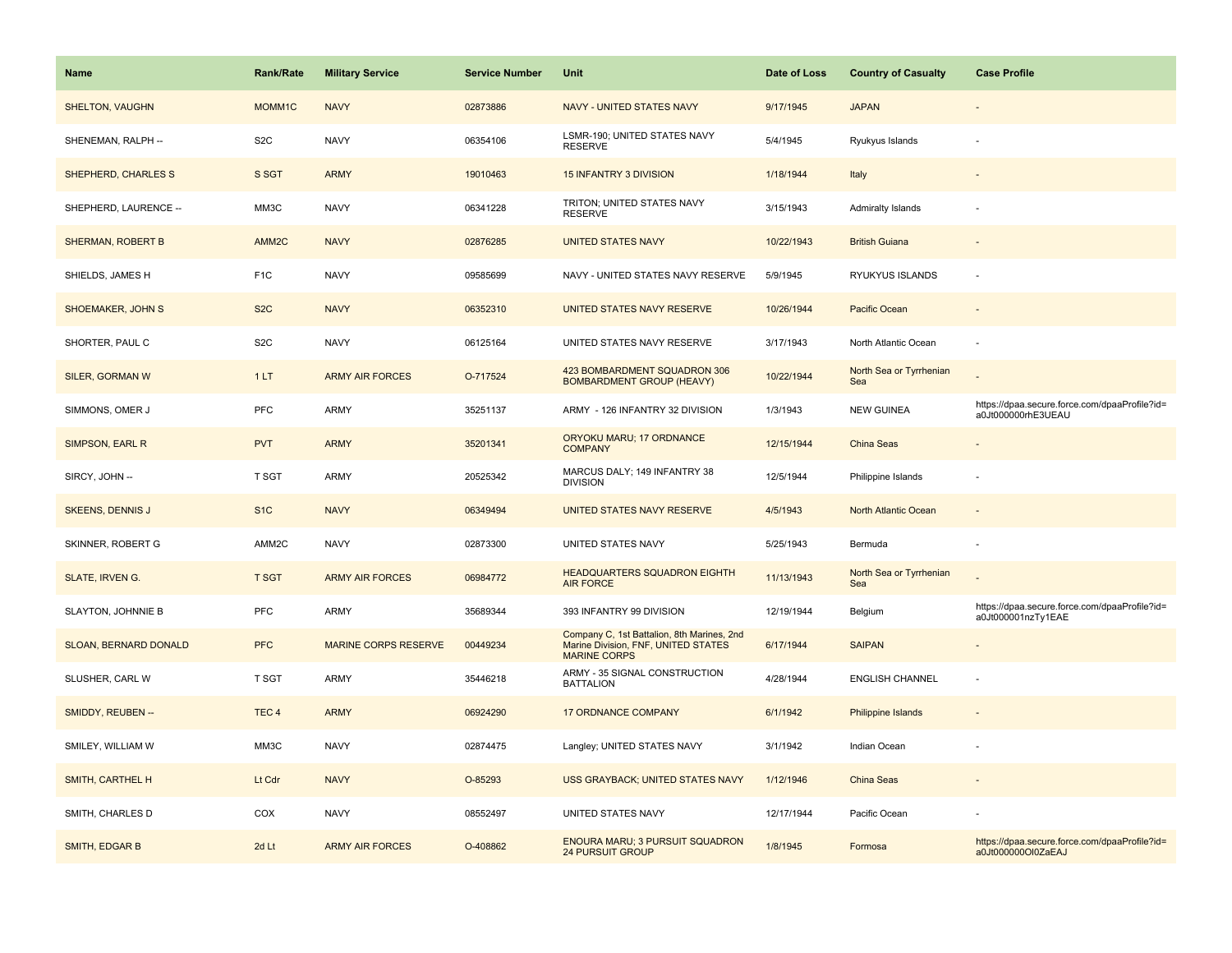| Name                      | <b>Rank/Rate</b>  | <b>Military Service</b> | <b>Service Number</b> | Unit                                                            | Date of Loss | <b>Country of Casualty</b>               | <b>Case Profile</b>                                                 |
|---------------------------|-------------------|-------------------------|-----------------------|-----------------------------------------------------------------|--------------|------------------------------------------|---------------------------------------------------------------------|
| SMITH, EDSEL J            | SGT               | <b>ARMY</b>             | 06985145              | 16 ENGINEERS BATTALION 1 ARMORED<br><b>DIVISION</b>             | 2/3/1943     | Tunisia                                  |                                                                     |
| SMITH, ELMO CRADDOCK      | SC <sub>2</sub> C | <b>NAVY</b>             | 02873782              | USS SMITH; UNITED STATES NAVY                                   | 10/26/1942   | <b>New Hebrides</b>                      |                                                                     |
| SMITH, GRANBY SOLOMON     | S <sub>2</sub> C  | <b>NAVY</b>             | 06349645              | R-12; UNITED STATES NAVY RESERVE                                | 6/12/1943    | Atlantic Ocean: North<br>American Waters |                                                                     |
| <b>SMITH, HAROLD L</b>    | ARM3C             | <b>NAVY</b>             | 08671728              | <b>NAVY - UNITED STATES NAVY</b>                                | 3/19/1945    | <b>JAPAN</b>                             |                                                                     |
| SMITH, JACK T             | CQM               | <b>NAVY</b>             | 02873268              | Frederick C Davis; UNITED STATES NAVY                           | 4/24/1945    | North Atlantic Ocean                     |                                                                     |
| SMITH, JAMES E            | <b>PVT</b>        | <b>ARMY</b>             | 15067929              | ARISAN MARU; 75 ORDNANCE<br><b>COMPANY</b>                      | 10/24/1944   | China Seas                               |                                                                     |
| SMITH, JAMES S            | T SGT             | <b>ARMY</b>             | 06985951              | 11 INFANTRY 5 DIVISION                                          | 9/11/1944    |                                          | $\sim$                                                              |
| SMITH, JESSE E            | <b>PFC</b>        | <b>ARMY</b>             | 35720927              | ARMY - 625 ORDNANCE AMMUNITION<br><b>COMPANY</b>                | 4/28/1944    | <b>ENGLISH CHANNEL</b>                   | $\sim$                                                              |
| SMITH, JOHNNY H           | STM1C             | <b>NAVY</b>             | 06351236              | HULL; UNITED STATES NAVY RESERVE                                | 12/18/1944   | Philippine Sea                           |                                                                     |
| <b>SMITH, RUFUS R</b>     | MM <sub>1C</sub>  | <b>NAVY</b>             | 02872402              | USS CHICAGO; UNITED STATES NAVY                                 | 1/29/1943    | Solomon Islands                          |                                                                     |
| SNYDER, RUSSELL --        | Ens               | <b>NAVY</b>             | O-079539              | UNITED STATES NAVY RESERVE                                      | 12/10/1941   | Philippine Islands                       |                                                                     |
| <b>SORRELL, EVERETT R</b> | <b>PVT</b>        | <b>ARMY</b>             | 35684495              | HMT Rohna; 853 ENGINEERS BATTALION<br>(AVIATION)                | 11/27/1943   | Mediterranean Sea                        |                                                                     |
| SOWDER, JAMES W           | 1st Lt            | <b>ARMY AIR FORCES</b>  | O-427019              | 74 BOMBARDMENT SQUADRON 6<br>BOMBARDMENT GROUP (HEAVY)          | 7/13/1942    | Ecuador                                  |                                                                     |
| SPAINHOWARD, LUTHER E     | F <sub>1</sub> C  | <b>NAVY</b>             | 08679736              | COOPER; UNITED STATES NAVY<br><b>RESERVE</b>                    | 12/3/1944    | Philippine Islands                       | $\sim$                                                              |
| SPARKS, CARL C            | SGT               | <b>ARMY</b>             | 35483329              | 317 INFANTRY 80 DIVISION                                        | 2/22/1946    | Germany                                  | ÷.                                                                  |
| <b>SPARKS, HAROLD E</b>   | S SGT             | <b>ARMY AIR FORCES</b>  | 35493122              | 412 BOMBARDMENT SQUADRON 95<br><b>BOMBARDMENT GROUP (HEAVY)</b> | 12/11/1943   | North Sea or Tyrrhenian<br>Sea           |                                                                     |
| SPECKNER, EDWARD P        | AOM <sub>2</sub>  | <b>NAVY</b>             | 06350373              | NAVY - UNITED STATES NAVY RESERVE                               | 1/13/1946    | FRENCH INDOCHINA                         | ÷,                                                                  |
| SPENCER, JAMES C          | <b>SGT</b>        | <b>ARMY</b>             | 35100046              | 6 INFANTRY 1 ARMORED DIVISION                                   | 11/8/1942    | Mediterranean Sea                        |                                                                     |
| STAMBAUGH, WILLIAM H      | ARM1C             | <b>NAVY</b>             | 02872269              | UNITED STATES NAVY                                              | 6/4/1942     | Midway Island                            |                                                                     |
| <b>STEELY, JAMES E</b>    | TEC <sub>5</sub>  | <b>ARMY</b>             | 35684272              | ARMY - 853 ENGINEERS BATTALION<br>(AVIATION)                    | 11/27/1943   | <b>MEDITERRANEAN SEA</b>                 | $\sim$                                                              |
| STEIN, THOMAS W           | 1 LT              | <b>ARMY AIR FORCES</b>  | O-438546              | 364 BOMBARDMENT SQUADRON 305<br>BOMBARDMENT GROUP (HEAVY)       | 3/8/1943     | English Channel                          | ÷,                                                                  |
| STELZMAN, CONRAD J        | <b>PVT</b>        | <b>ARMY</b>             | 35462006              | <b>USAT DORCHESTER; CORPS OF</b><br><b>ENGINEERS</b>            | 2/3/1943     | Greenland                                | $\sim$                                                              |
| STEPHENS, WOODROW WILSON  | EM <sub>1</sub> C | <b>NAVY</b>             | 02871357              | <b>USS Arizona: UNITED STATES NAVY</b>                          | 12/7/1941    | Hawaiian Islands                         | https://dpaa.secure.force.com/dpaaProfile?id=<br>a0Jt0000000BSYzEAO |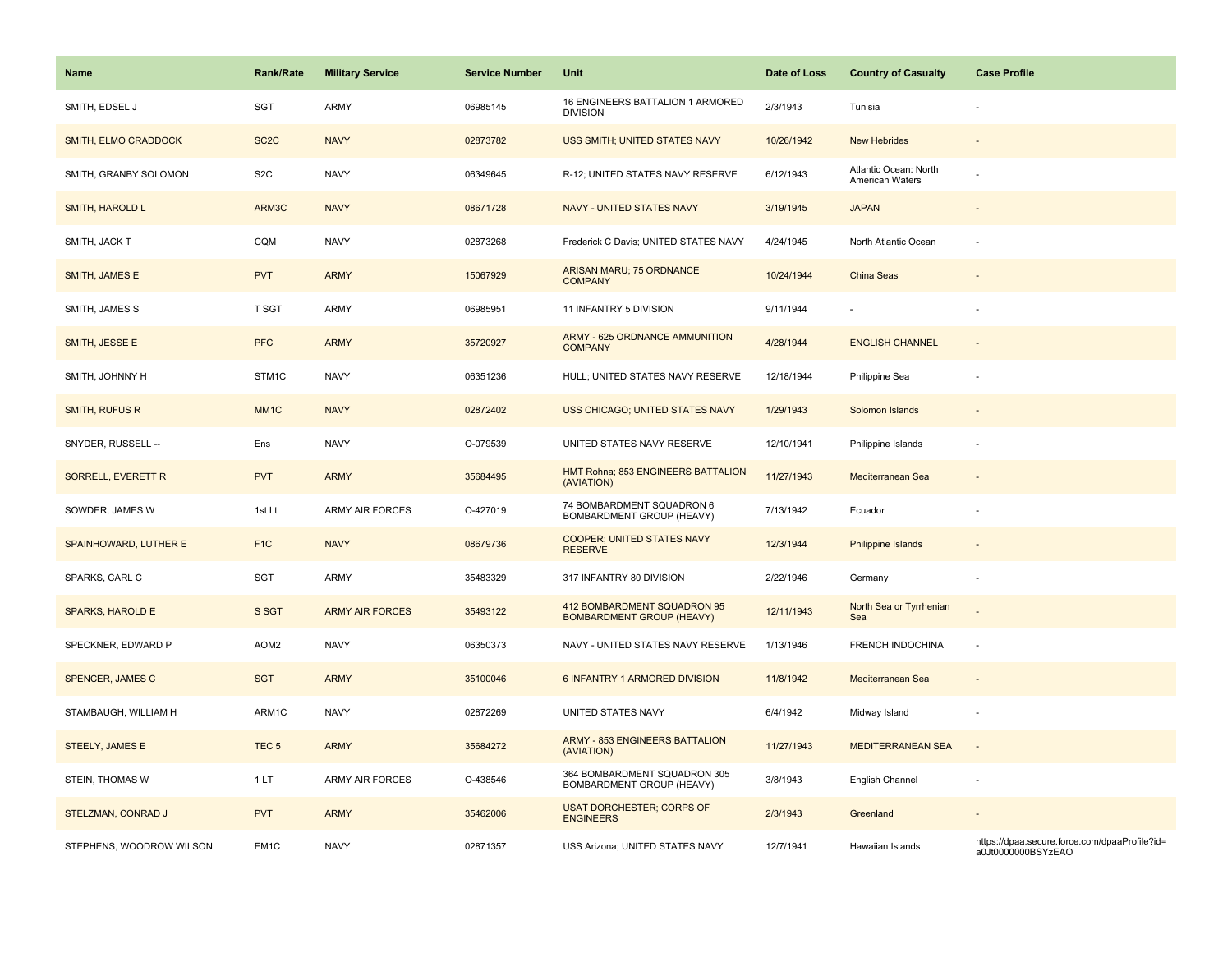| Name                         | <b>Rank/Rate</b>  | <b>Military Service</b> | <b>Service Number</b> | Unit                                                             | Date of Loss | <b>Country of Casualty</b> | <b>Case Profile</b>                                                 |
|------------------------------|-------------------|-------------------------|-----------------------|------------------------------------------------------------------|--------------|----------------------------|---------------------------------------------------------------------|
| STEPP, EDGAR E               | S <sub>2</sub> C  | <b>NAVY</b>             | 09587106              | SPENCE; UNITED STATES NAVY<br><b>RESERVE</b>                     | 12/18/1944   | <b>Philippine Sea</b>      |                                                                     |
| STEVENS, ABRAM W             | SGT               | MARINE CORPS            | 00906415              | MARINE - UNITED STATES MARINE<br><b>CORPS</b>                    | 7/27/1945    | Japan                      |                                                                     |
| STEVENS, MAJOR --            | <b>PFC</b>        | <b>ARMY</b>             | 15065798              | ARISAN MARU; 60 COAST ARTILLERY<br><b>REGIMENT</b>               | 10/24/1944   | China Seas                 |                                                                     |
| STEVENS, PAUL Q              | S <sub>2</sub> C  | <b>NAVY</b>             | 09584545              | HULL; UNITED STATES NAVY RESERVE                                 | 12/18/1944   | Philippine Sea             | https://dpaa.secure.force.com/dpaaProfile?id=<br>a0Jt0000000XeuSEAS |
| STEWART, JAMES M.            | 1LT               | <b>ARMY AIR FORCES</b>  | O-435805              | 367 BOMBARDMENT SQUADRON 306<br><b>BOMBARDMENT GROUP (HEAVY)</b> | 11/9/1942    | France                     |                                                                     |
| STONE, FRANCIS MERRIL        | S <sub>1</sub> C  | <b>NAVY</b>             | 02874987              | USS SMITH; UNITED STATES NAVY                                    | 10/26/1942   | New Hebrides               |                                                                     |
| STONE, HAROLD R              | <b>MIC</b>        | <b>NAVY</b>             | 02875184              | NAVY - UNITED STATES NAVY                                        | 10/25/1944   | PHILIPPINE SEA             |                                                                     |
| STONE, LEWIS F               | BM <sub>2</sub> C | <b>NAVY</b>             | 02873907              | USS LISCOME BAY; UNITED STATES<br><b>NAVY</b>                    | 11/24/1943   | Gilbert Islands            |                                                                     |
| <b>STORY, CURTIS E</b>       | S <sub>2</sub> C  | <b>NAVY</b>             | 09586857              | <b>HOEL; UNITED STATES NAVY RESERVE</b>                          | 10/25/1944   | <b>Philippine Sea</b>      |                                                                     |
| STRATTON, HALDON M           | S <sub>1</sub> C  | <b>NAVY</b>             | 08673623              | USS BRAINE; UNITED STATES NAVY<br><b>RESERVE</b>                 | 5/27/1945    | Japan                      |                                                                     |
| <b>STRAUGHN, HOWARD V</b>    | <b>CPL</b>        | <b>MARINE CORPS</b>     | 00843513              | MARINE - UNITED STATES MARINE<br><b>CORPS</b>                    | 7/30/1945    | PHILIPPINE SEA             | https://dpaa.secure.force.com/dpaaProfile?id=<br>a0Jt0000000XmExEAK |
| STREET, CLIFFORD             | PFC               | <b>ARMY</b>             | 35667643              | ARMY - 855 ENGINEERS BATTALION<br>(AVIATION)                     | 11/11/1943   | FIJI                       |                                                                     |
| STRINGER, LOYD ELWOOD        | MM <sub>1</sub> C | <b>NAVY</b>             | 02872678              | USS BARTON; UNITED STATES NAVY                                   | 11/13/1942   | Solomon Islands            |                                                                     |
| STRODE, CARL B               | <b>PVT</b>        | <b>ARMY</b>             | 35453703              | 33 REGIMENT 3 ARMORED DIVISION                                   | 7/15/1944    | France                     |                                                                     |
| STUARD, HAROLD H             | <b>PFC</b>        | <b>ARMY</b>             | 45011975              | 11 SIGNAL RADIO MAINTENANCE TEAM<br>(AVIATION)                   | 7/10/1946    | Germany                    |                                                                     |
| STULTZ, RICHARD N            | S <sub>2</sub> C  | <b>NAVY</b>             | 06353137              | HOEL; UNITED STATES NAVY RESERVE                                 | 10/25/1944   | Philippine Sea             |                                                                     |
| <b>STURGILL, NELSON J</b>    | S SGT             | <b>ARMY</b>             | 35636008              | ARMY - 32 INFANTRY 7 DIVISION                                    | 6/16/1945    | <b>JAPAN/OKINAWA</b>       |                                                                     |
| STURGILL, OLLIE J            | S <sub>1</sub> C  | <b>NAVY</b>             | 02874161              | USS HOUSTON (CA-30); UNITED STATES<br><b>NAVY</b>                | 3/1/1942     | Java                       |                                                                     |
| <b>STURGIS, JAMES BECKER</b> | 1stLt             | <b>MARINE CORPS</b>     | O-26811               | MARINE - UNITED STATES MARINE<br><b>CORPS</b>                    | 1/20/1945    | Philippine Islands         |                                                                     |
| SUEL, JAMES T                | S <sub>1</sub> C  | <b>NAVY</b>             | 06340771              | USS SCULPIN; UNITED STATES NAVY<br><b>RESERVE</b>                | 11/19/1943   | Gilbert Islands            |                                                                     |
| SULLIVAN, KENNETH LEE        | SK3C              | <b>NAVY</b>             | 02874130              | USS ASTORIA; UNITED STATES NAVY                                  | 8/9/1942     | Solomon Islands            |                                                                     |
| SUTHERLAND, PAUL D           | SGT               | <b>ARMY</b>             | 15045963              | 1 REGIMENT 1 ARMORED DIVISION                                    | 2/14/1943    | Tunisia                    |                                                                     |
| SUTTON, GEORGE WOODROW       | SK <sub>1</sub> C | <b>NAVY</b>             | 02870683              | <b>USS Arizona; UNITED STATES NAVY</b>                           | 12/7/1941    | Hawaiian Islands           | https://dpaa.secure.force.com/dpaaProfile?id=<br>a0Jt00000004scGEAQ |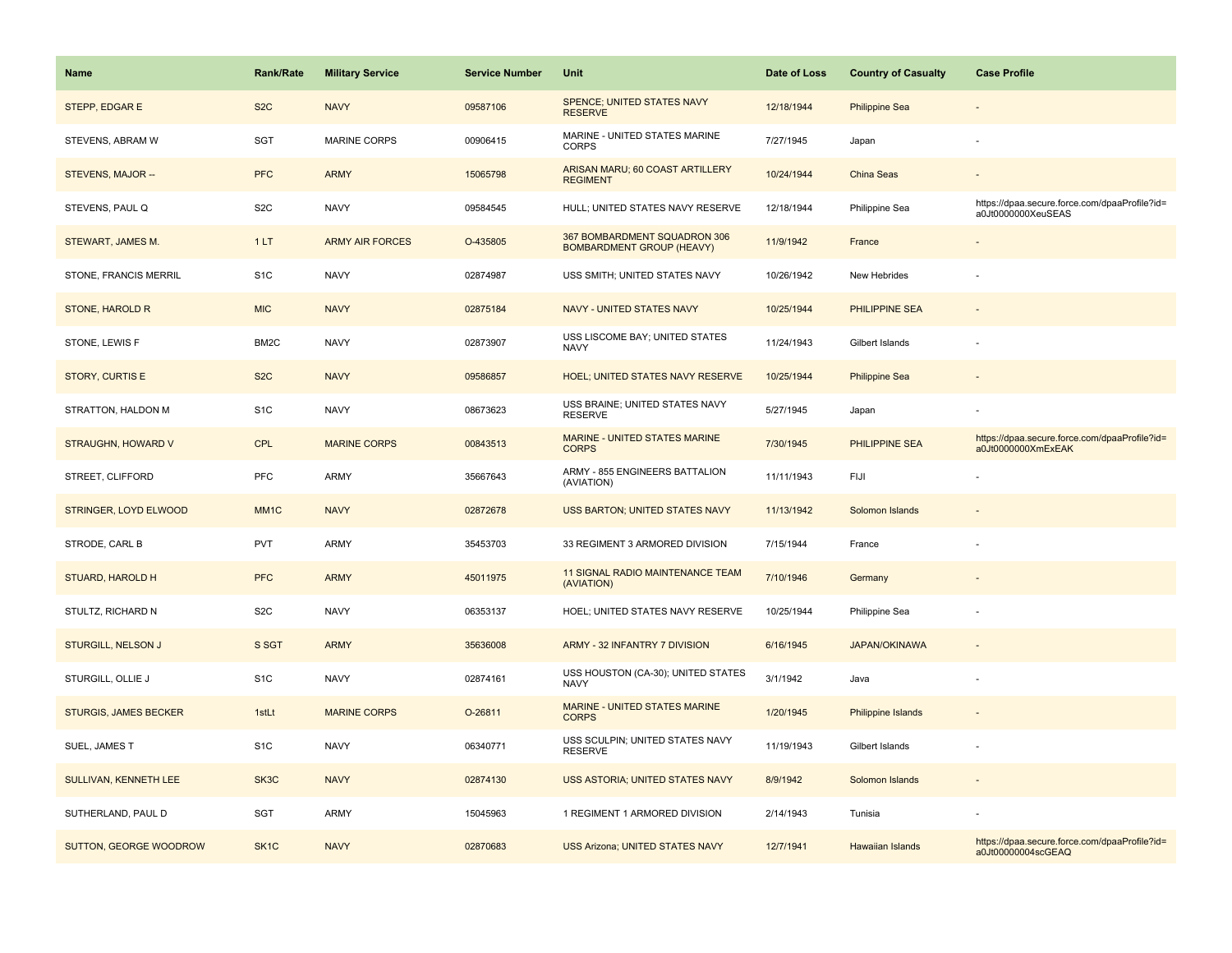| Name                     | <b>Rank/Rate</b>  | <b>Military Service</b> | <b>Service Number</b> | Unit                                                             | Date of Loss | <b>Country of Casualty</b>     | <b>Case Profile</b>                                                 |
|--------------------------|-------------------|-------------------------|-----------------------|------------------------------------------------------------------|--------------|--------------------------------|---------------------------------------------------------------------|
| SWOPE, WILLIAM L         | CAPT              | <b>ARMY AIR FORCES</b>  | O-793457              | 548 BOMBARDMENT SQUADRON 385<br>BOMBARDMENT GROUP (HEAVY)        | 11/29/1943   | North Sea or Tyrrhenian<br>Sea |                                                                     |
| TACKETT, CLAYTON E       | S <sub>2</sub> C  | <b>NAVY</b>             | 08285725              | Turner; UNITED STATES NAVY RESERVE                               | 1/3/1944     | <b>Atlantic Ocean</b>          |                                                                     |
| TALLEY, HERMAN --        | PFC               | <b>ARMY</b>             | 15046394              | ARISAN MARU; 17 ORDNANCE<br>COMPANY                              | 10/24/1944   | China Seas                     |                                                                     |
| <b>TAPP, LAMBERT RAY</b> | GM <sub>3</sub> C | <b>NAVY</b>             | 02873774              | <b>USS Arizona; UNITED STATES NAVY</b>                           | 12/7/1941    | <b>Hawaiian Islands</b>        | https://dpaa.secure.force.com/dpaaProfile?id=<br>a0Jt00000004n7HEAQ |
| TAULBEE, ARNOLD --       | WT1C              | <b>NAVY</b>             | 02794465              | USS JUNEAU; UNITED STATES NAVY                                   | 11/13/1942   | Solomon Islands                |                                                                     |
| <b>TAYLOR, HERSHEL E</b> | <b>PFC</b>        | <b>ARMY</b>             | 35477949              | <b>ARMY - SIGNAL CORPS</b>                                       | 2/6/1945     | <b>INDIAN OCEAN</b>            |                                                                     |
| TECKENBROCK, PAUL J      | SGT               | MARINE CORPS            | 00408099              | MARINE - UNITED STATES MARINE<br><b>CORPS</b>                    | 7/27/1945    | Bonin & Volcano Islands        | $\sim$                                                              |
| TEMPLETON, CHESTER H     | S <sub>2</sub> C  | <b>NAVY</b>             | 02875810              | Atik; UNITED STATES NAVY                                         | 3/27/1942    | Bermuda                        |                                                                     |
| TERHUNE, YANDELL         | 1 SGT             | <b>ARMY</b>             | 20523435              | ARMY - 192 TANK BATTALION                                        | 7/12/1942    | PHILIPPINE ISLANDS             | https://dpaa.secure.force.com/dpaaProfile?id=<br>a0Jt0000000XkeKEAS |
| TERRELL, WILLIAM C       | QM3C              | <b>NAVY</b>             | 06342999              | <b>WAHOO; UNITED STATES NAVY</b><br><b>RESERVE</b>               | 11/1/1943    | Sea of Japan                   |                                                                     |
| THOMAS, CLIFTON H        | S <sub>1</sub> C  | <b>NAVY</b>             | 06349049              | NAVY - UNITED STATES NAVY RESERVE                                | 12/10/1944   | <b>ATLANTIC OCEAN</b>          |                                                                     |
| <b>THOMAS, KENNETH N</b> | <b>PFC</b>        | <b>ARMY</b>             | 35505267              | <b>83 CHEMICAL BATTALION</b>                                     | 1/26/1944    | Italy                          | $\overline{\phantom{a}}$                                            |
| THOMAS, KERMIT --        | SC <sub>3</sub> C | <b>NAVY</b>             | 08282116              | HULL; UNITED STATES NAVY RESERVE                                 | 12/18/1944   | Philippine Sea                 | https://dpaa.secure.force.com/dpaaProfile?id=<br>a0Jt0000000XdpCEAS |
| THOMAS, ORBON            | <b>PFC</b>        | <b>ARMY</b>             | 35725333              | ARMY - 123 INFANTRY 33 DIVISION                                  | 10/20/1944   | <b>NEW GUINEA</b>              |                                                                     |
| THOMAS, ROBERT --        | SGT               | <b>ARMY AIR FORCES</b>  | 35674777              | 15 AIR CARGO SQUADRON 21 AIR<br>SERVICES GROUP                   | 8/28/1945    | Philippine Sea                 |                                                                     |
| THOMAS, WILLIAM --       | S <sub>1C</sub>   | <b>NAVY</b>             | 06344975              | <b>WAHOO; UNITED STATES NAVY</b><br><b>RESERVE</b>               | 11/1/1943    | Sea of Japan                   |                                                                     |
| THOMPSON, CHARLIE H      | Pfc               | <b>ARMY</b>             | 35130856              | 5307 COMPOSITE UNIT                                              | 4/8/1944     | <b>BURMA</b>                   |                                                                     |
| THOMPSON, CHESTER ARTHUR | SC <sub>2</sub> C | <b>NAVY</b>             | 08671561              | <b>UNITED STATES NAVY</b>                                        | 6/15/1944    | France                         |                                                                     |
| THOMPSON, GEORGE WILLIAM | PFC               | MARINE CORPS            | 316287                | MARINE - UNITED STATES MARINE<br><b>CORPS</b>                    | 11/20/1942   | Solomon Islands                |                                                                     |
| THOMPSON, JOHN E         | S SGT             | <b>ARMY AIR FORCES</b>  | 13034781              | 535 BOMBARDMENT SQUADRON 381<br><b>BOMBARDMENT GROUP (HEAVY)</b> | 12/1/1943    | Germany                        |                                                                     |
| THOMPSON, L E            | MOMM1C            | <b>NAVY</b>             | 02874893              | BARBEL; UNITED STATES NAVY                                       | 2/18/1945    | China Seas                     |                                                                     |
| THOMPSON, WILLIE C       | <b>PFC</b>        | <b>MARINE CORPS</b>     | 00812851              | MARINE - UNITED STATES MARINE<br><b>CORPS</b>                    | 2/15/1945    | <b>NEW BRITAIN ISLAND</b>      | $\overline{\phantom{a}}$                                            |
| THOMPSON, WILLIS BARNEY  | PFC               | <b>MARINE CORPS</b>     | 489782                | MARINE - UNITED STATES MARINE<br><b>CORPS</b>                    | 11/29/1943   |                                |                                                                     |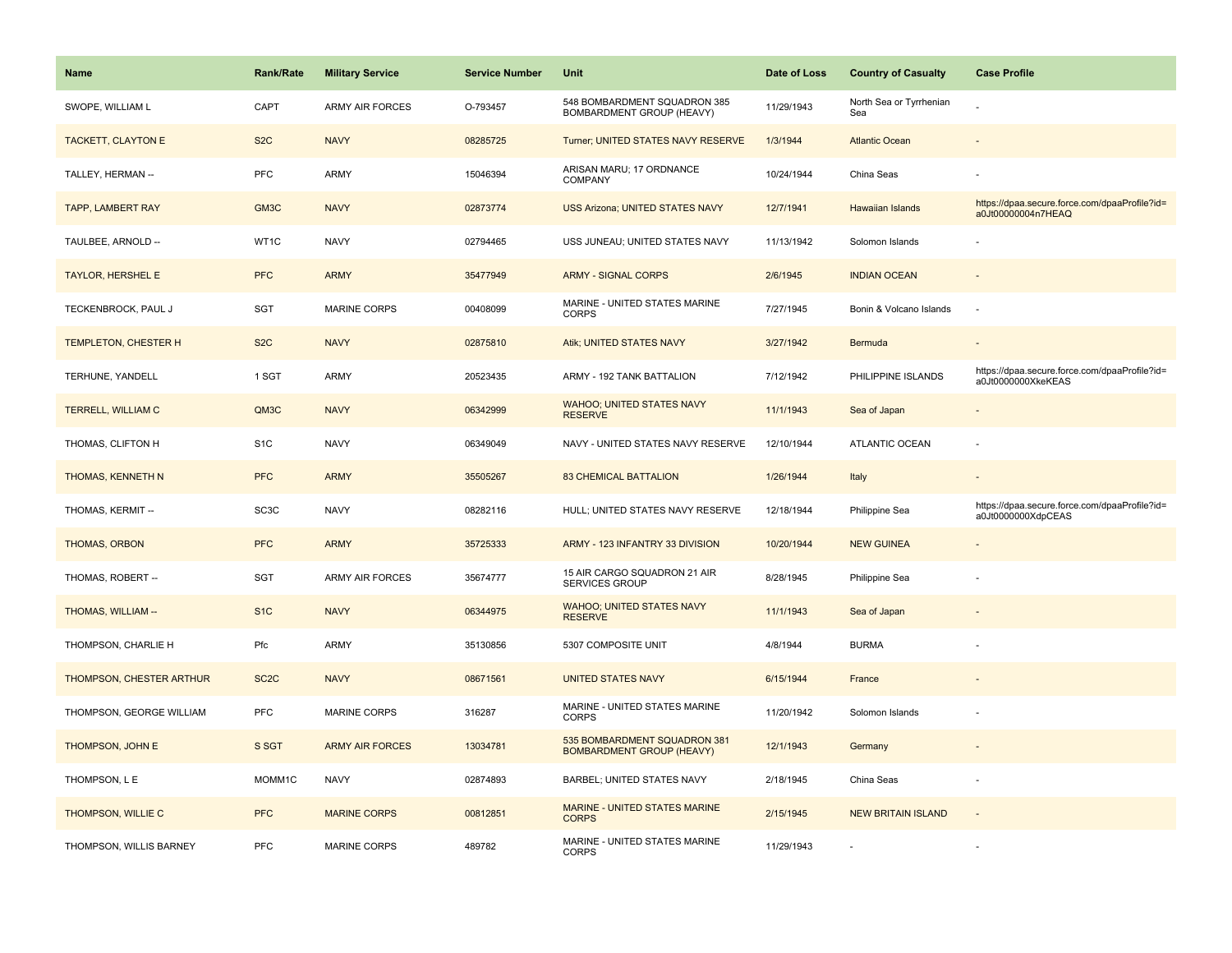| Name                     | <b>Rank/Rate</b> | <b>Military Service</b> | <b>Service Number</b> | Unit                                                            | Date of Loss | <b>Country of Casualty</b>     | <b>Case Profile</b>                                                 |
|--------------------------|------------------|-------------------------|-----------------------|-----------------------------------------------------------------|--------------|--------------------------------|---------------------------------------------------------------------|
| THORPE, EVERETT N        | WT3C             | <b>NAVY</b>             | 08647254              | NAVY - UNITED STATES NAVY RESERVE                               | 7/30/1945    | PHILIPPINE SEA                 | https://dpaa.secure.force.com/dpaaProfile?id=<br>a0Jt0000000XmSLEA0 |
| THRASHER, JAMES D        | AOM2C            | <b>NAVY</b>             | 06348001              | UNITED STATES NAVY RESERVE                                      | 4/2/1945     | Pacific Ocean                  |                                                                     |
| THRESHER, EARL OWEN      | <b>PFC</b>       | <b>MARINE CORPS</b>     | 322364                | <b>MARINE - UNITED STATES MARINE</b><br><b>CORPS</b>            | 9/26/1942    | Solomon Islands                |                                                                     |
| TIPTON, JOHN D           | S <sub>1C</sub>  | <b>NAVY</b>             | 02876917              | Warrington; UNITED STATES NAVY                                  | 9/13/1944    | Bermuda                        |                                                                     |
| TIPTON, OLIVER P         | EM3C             | <b>NAVY</b>             | 06586968              | DORADO; UNITED STATES NAVY<br><b>RESERVE</b>                    | 10/13/1943   | Panama                         |                                                                     |
| TODD, JAMES F            | CPL              | <b>ARMY</b>             | 15353224              | 1057 SIGNAL COMPANY 310 SERVICES<br><b>GROUP</b>                | 9/19/1944    | North Sea or Tyrrhenian<br>Sea |                                                                     |
| <b>TODD, PAUL S</b>      | <b>PVT</b>       | <b>ARMY</b>             | 35478268              | <b>44 ENGINEERS COMBAT BATTALION</b>                            | 12/20/1945   | Germany                        |                                                                     |
| TODD, VERNON --          | PVT              | <b>ARMY</b>             | 35461786              | USAT DORCHESTER; COAST ARTILLERY<br><b>CORPS</b>                | 2/3/1943     | Greenland                      |                                                                     |
| <b>TOEBBE, HENRY E</b>   | <b>CTM</b>       | <b>NAVY</b>             | 02871084              | <b>CISCO; UNITED STATES NAVY</b>                                | 9/28/1943    | China Seas                     |                                                                     |
| TOLLE, JAMES R           | PFC              | ARMY                    | 35675639              | 393 INFANTRY 99 DIVISION                                        | 12/18/1945   | Belgium                        | https://dpaa.secure.force.com/dpaaProfile?id=<br>a0Jt000001nzSu3EAE |
| TOLSON, CLYDE --         | <b>PFC</b>       | <b>ARMY</b>             | 15044770              | 6 INFANTRY 1 ARMORED DIVISION                                   | 12/6/1942    | Tunisia                        |                                                                     |
| TOMLIN, NOAH --          | S <sub>2</sub> C | <b>NAVY</b>             | 08285708              | Turner; UNITED STATES NAVY RESERVE                              | 1/3/1944     | Atlantic Ocean                 |                                                                     |
| TOOLEY, BOB --           | <b>PFC</b>       | <b>ARMY</b>             | 35103105              | MARCUS DALY; 149 INFANTRY 38<br><b>DIVISION</b>                 | 12/5/1944    | <b>Philippine Islands</b>      |                                                                     |
| TOON, WILLIAM T          | PVT              | <b>ARMY</b>             | 35102569              | 149 INFANTRY 38 DIVISION                                        | 12/5/1944    | Philippine Islands             |                                                                     |
| TRAMMELL, ELMO --        | S <sub>2</sub> C | <b>NAVY</b>             | 02876434              | <b>UNITED STATES NAVY</b>                                       | 11/5/1943    | <b>Baltic Sea</b>              |                                                                     |
| TRAVIS, HOYT L           | PFC              | ARMY                    | 35814036              | SS Leopoldville; 262 INFANTRY 66<br><b>DIVISION</b>             | 12/24/1944   | English Channel                |                                                                     |
| TRIMBLE, GEORGE W        | S <sub>1</sub> C | <b>NAVY</b>             | 06351011              | UNITED STATES NAVY RESERVE                                      | 7/14/1943    | <b>Indian Ocean</b>            |                                                                     |
| TROWBRIDGE, RAYMOND E    | EM2C             | <b>NAVY</b>             | 02797450              | TRITON; UNITED STATES NAVY                                      | 3/15/1943    | Admiralty Islands              |                                                                     |
| TRUE, ROBERT A           | <b>PVT</b>       | <b>ARMY</b>             | 35816292              | 417 INFANTRY 76 DIVISION                                        | 2/7/1945     | Germany                        |                                                                     |
| TRUITT, JOSEPH H.        | S SGT            | <b>ARMY AIR FORCES</b>  | 35487257              | 338 BOMBARDMENT SQUADRON 96<br>BOMBARDMENT GROUP (HEAVY)        | 7/29/1943    | North Sea or Tyrrhenian<br>Sea |                                                                     |
| TUCKER, JOE WAYNE        | S <sub>2</sub> C | <b>NAVY</b>             | 02875961              | USS QUINCY; UNITED STATES NAVY                                  | 8/9/1942     | Solomon Islands                |                                                                     |
| TUGGLE, JAMES R          | Capt             | <b>ARMY</b>             | O-374026              | 101 FIELD ARTILLERY REGIMENT 101<br>DIVISION (PHILIPPINE SCOUT) | 1/11/1945    | Philippine Islands             | https://dpaa.secure.force.com/dpaaProfile?id=<br>a0Jt000001CWRRBEA5 |
| <b>TURNER, CARLUS --</b> | 1LT              | <b>ARMY AIR FORCES</b>  | O-660421              | 409 BOMBARDMENT SQUADRON 93<br><b>BOMBARDMENT GROUP (HEAVY)</b> | 3/31/1943    | North Sea or Tyrrhenian<br>Sea |                                                                     |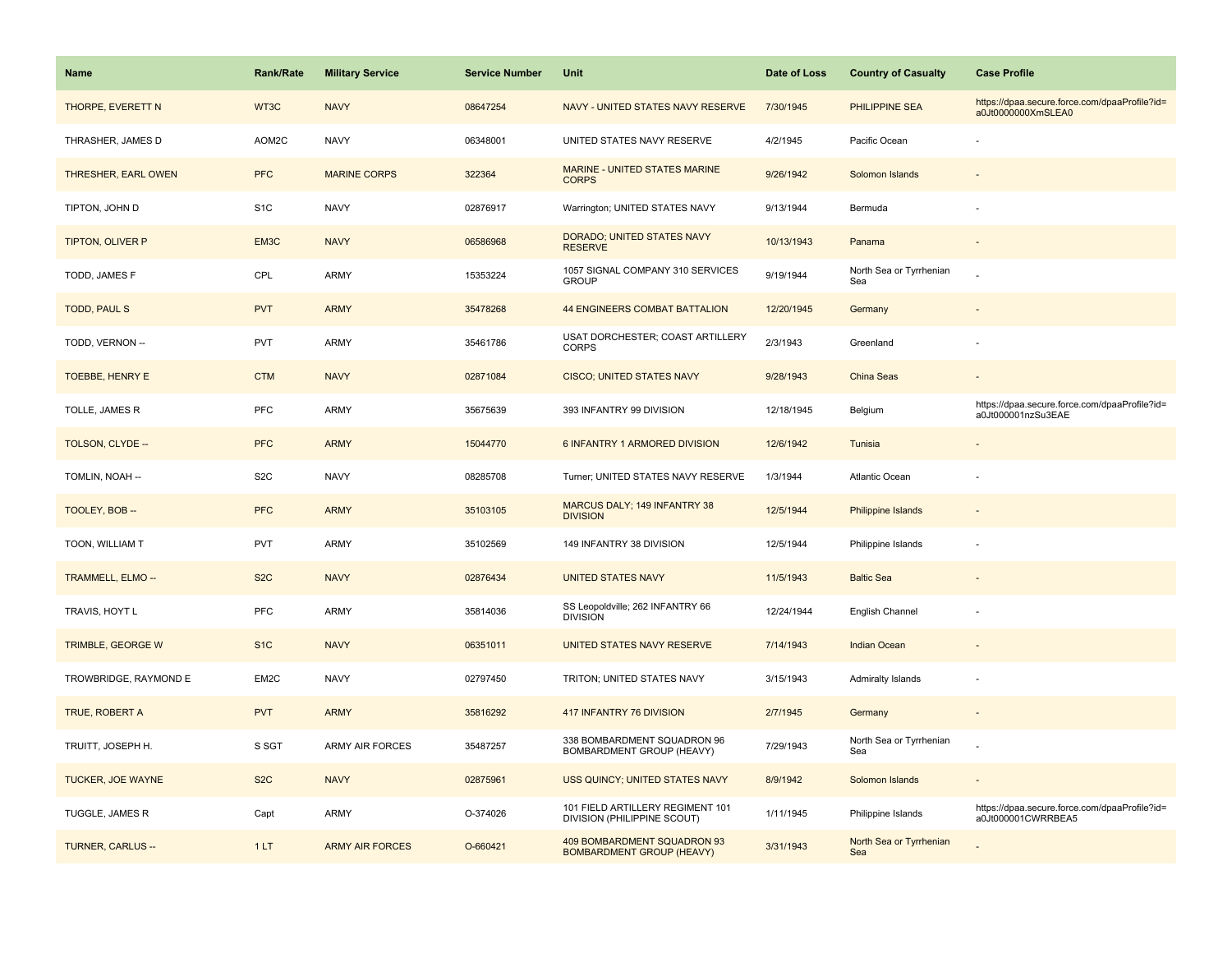| <b>Name</b>                  | <b>Rank/Rate</b>   | <b>Military Service</b> | <b>Service Number</b> | Unit                                                              | Date of Loss | <b>Country of Casualty</b>               | <b>Case Profile</b>                                                 |
|------------------------------|--------------------|-------------------------|-----------------------|-------------------------------------------------------------------|--------------|------------------------------------------|---------------------------------------------------------------------|
| TURNER, GEORGE H             | <b>PVT</b>         | ARMY                    | 35643672              | HMT Rohna; 31 SIGNAL CONSTRUCTION<br><b>BATTALION</b>             | 11/26/1943   | Mediterranean Sea                        |                                                                     |
| TURNER, KENNETH E            | PHM <sub>2</sub> C | <b>NAVY</b>             | 02915705              | ARISAN MARU; UNITED STATES NAVY                                   | 10/24/1944   | <b>Philippine Islands</b>                |                                                                     |
| TURNER, RAYMOND --           | <b>SGT</b>         | ARMY AIR FORCES         | 35731853              | 570 BOMBARDMENT SQUADRON 390<br>BOMBARDMENT GROUP (HEAVY)         | 2/14/1945    | North Sea or Tyrrhenian<br>Sea           |                                                                     |
| TUTTLE, HILLARD --           | <b>PFC</b>         | <b>ARMY</b>             | 35427514              | 531 ENGINEERS SHORE REGIMENT                                      | 4/28/1944    | <b>English Channel</b>                   |                                                                     |
| UTTERBACK, JACK E            | WT2C               | <b>NAVY</b>             | 06349260              | NAVY - UNITED STATES NAVY RESERVE                                 | 4/12/1945    | RYUKYUS ISLANDS                          |                                                                     |
| VALLANDINGHAM, CARL --       | S <sub>2</sub> C   | <b>NAVY</b>             | 06342881              | Hugh L Scott; UNITED STATES NAVY<br><b>RESERVE</b>                | 11/12/1942   | <b>French Morocco</b>                    |                                                                     |
| VAN ARSDALL, GEORGE A        | 1st Lt             | ARMY                    | O-371366              | ENOURA MARU; 192 TANK BATTALION                                   | 1/9/1945     | Formosa                                  |                                                                     |
| VAN METER, ARTHUR --         | Sgt                | <b>MARINE CORPS</b>     | 325909                | MARINE - UNITED STATES MARINE<br><b>CORPS</b>                     | 7/27/1944    | Marianas Islands                         |                                                                     |
| VAN ORMAN, DENNIS RAY        | WT2                | <b>NAVY</b>             | 02873107              | UNITED STATES NAVY                                                | 2/28/1942    | Atlantic Ocean: North<br>American Waters |                                                                     |
| VAN SANT, BEN F              | 1st Lt             | <b>ARMY</b>             | O-403517              | ARISAN MARU; 92 INFANTRY 91<br><b>DIVISION (PHILIPPINE SCOUT)</b> | 10/24/1944   | <b>China Seas</b>                        |                                                                     |
| VANCE, LINDESAY --           | Pvt                | MARINE CORPS            | 364048                | MARINE - UNITED STATES MARINE<br><b>CORPS</b>                     | 11/11/1942   | Solomon Islands                          |                                                                     |
| <b>VANHOOK, MARVIN STONE</b> | F <sub>1c</sub>    | <b>NAVY</b>             | 02874547              | <b>UNITED STATES NAVY</b>                                         | 5/6/1942     | Philippine Islands                       |                                                                     |
| VANNOY, RUSSELL N            | 1st Lt             | <b>ARMY AIR FORCES</b>  | O-679404              | 614 BOMBARDMENT SQUADRON 401<br>BOMBARDMENT GROUP (HEAVY)         | 4/9/1944     | <b>Baltic Sea</b>                        |                                                                     |
| <b>VARNEY, ELMER G</b>       | S <sub>1</sub> C   | <b>NAVY</b>             | 05525169              | ROBALO; UNITED STATES NAVY                                        | 7/2/1944     | Philippine Islands                       |                                                                     |
| VAUGHN, CHARLES W            | MM <sub>2</sub> C  | <b>NAVY</b>             | 02872300              | Edsall; UNITED STATES NAVY                                        | 3/1/1942     | Indian Ocean                             |                                                                     |
| VAUGHN, DOUGLAS --           | <b>PFC</b>         | <b>ARMY</b>             | 15068180              | HMT Rohna; 44 SURGEON HOSPITAL                                    | 11/26/1943   | Mediterranean Sea                        |                                                                     |
| VAUGHN, JD                   | S <sub>1</sub> C   | <b>NAVY</b>             | 06348319              | Brownson; UNITED STATES NAVY<br><b>RESERVE</b>                    | 12/26/1943   | New Britain Island                       |                                                                     |
| <b>VAUGHN, LEBERT W</b>      | S <sub>1</sub> C   | <b>NAVY</b>             | 06349519              | NAVY - UNITED STATES NAVY RESERVE                                 | 3/19/1945    | <b>JAPAN</b>                             |                                                                     |
| VAUGHN, MILLER --            | 1 SGT              | ARMY                    | 01499697              | ARISAN MARU; 60 COAST ARTILLERY<br><b>REGIMENT</b>                | 10/24/1944   | China Seas                               |                                                                     |
| <b>VAUGHN, WALTER</b>        | <b>SGT</b>         | <b>ARMY</b>             | 15061420              | <b>ARMY - 17 ORDNANCE COMPANY</b>                                 | 11/25/1942   | PHILIPPINE ISLANDS                       | https://dpaa.secure.force.com/dpaaProfile?id=<br>a0Jt0000000XezWEAS |
| VETTER, KENNETH P            | S SGT              | <b>ARMY AIR FORCES</b>  | 06669847              | 63 BOMBARDMENT SQUADRON 43<br>BOMBARDMENT GROUP (HEAVY)           | 5/7/1943     | New Britain Island                       |                                                                     |
| <b>VINCENT, ROBERT L</b>     | Pfc                | <b>ARMY</b>             | 35725281              | 5307 COMPOSITE UNIT                                               | 7/1/1944     | <b>BURMA</b>                             |                                                                     |
| VITATOE, GILBERT NORMAN      | Pvt                | MARINE CORPS            | 364027                | MARINE - UNITED STATES MARINE<br><b>CORPS</b>                     | 11/22/1942   | Solomon Islands                          |                                                                     |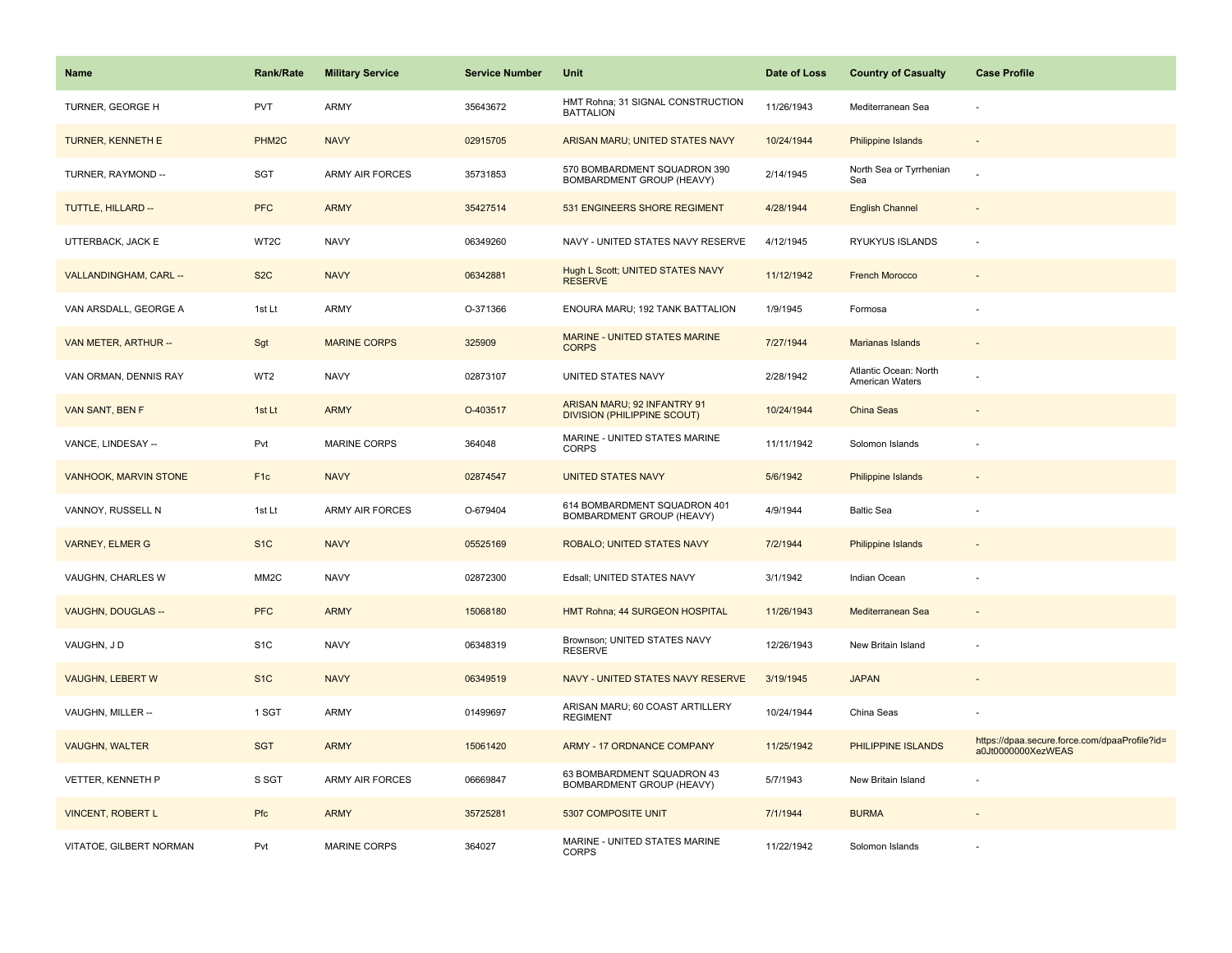| Name                          | <b>Rank/Rate</b>  | <b>Military Service</b> | <b>Service Number</b> | Unit                                                                    | Date of Loss | <b>Country of Casualty</b>              | <b>Case Profile</b>                                                 |
|-------------------------------|-------------------|-------------------------|-----------------------|-------------------------------------------------------------------------|--------------|-----------------------------------------|---------------------------------------------------------------------|
| <b>VOLGARES, KENNETH J</b>    | Ens               | <b>NAVY</b>             | O-251138              | USS LANGLEY; UNITED STATES NAVY<br><b>RESERVE</b>                       | 11/4/1943    | Trinidad                                |                                                                     |
| VOLLMER, DANIEL LEO           | Cpl               | MARINE CORPS            | 344116                | MARINE - UNITED STATES MARINE<br><b>CORPS</b>                           | 11/20/1943   | Gilbert Islands                         | https://dpaa.secure.force.com/dpaaProfile?id=<br>a0Jt0000000XITSEA0 |
| <b>WADE, HENRY C</b>          | <b>PFC</b>        | <b>ARMY</b>             | 35499024              | <b>12 INFANTRY 4 DIVISION</b>                                           | 11/12/1944   | Germany                                 | https://dpaa.secure.force.com/dpaaProfile?id=<br>a0Jt0000000Xm6AEAS |
| WAGNER, EDWARD J.             | S <sub>2</sub> C  | <b>NAVY</b>             | 02875960              | USS QUINCY; UNITED STATES NAVY                                          | 8/9/1942     | Solomon Islands                         |                                                                     |
| <b>WAGNER, JEAN E</b>         | TM3C              | <b>NAVY</b>             | 06127235              | UNITED STATES NAVY RESERVE                                              | 10/15/1943   | Japan                                   |                                                                     |
| WALDEN, BARON S               | 1LT               | <b>ARMY AIR FORCES</b>  | O-749127              | 643 BOMBARDMENT SQUADRON 409<br><b>BOMBARDMENT GROUP (LIGHT)</b>        | 6/2/1944     | English Channel                         |                                                                     |
| <b>WALKER, JOHN C</b>         | <b>PFC</b>        | <b>ARMY</b>             | 15067911              | <b>QUARTERMASTER CORPS</b>                                              | 3/2/1945     | Philippine Islands                      |                                                                     |
| WALKER, THEODORE T.           | LT.               | <b>NAVY</b>             | O-100301              | SUBMARINE Albacore; UNITED STATES<br><b>NAVY</b>                        | 11/7/1944    | Japan                                   |                                                                     |
| <b>WALLACE, FLORIAN --</b>    | <b>PFC</b>        | <b>ARMY</b>             | 35475026              | <b>40 TANK BATTALION 7 ARMORED</b><br><b>DIVISION</b>                   | 9/9/1944     | France                                  |                                                                     |
| WALLACE, JAMES D              | T SGT             | <b>ARMY AIR FORCES</b>  | 35457407              | 429 BOMBARDMENT SQUADRON 2<br>BOMBARDMENT GROUP (HEAVY)                 | 10/14/1943   | North Sea or Tyrrhenian<br>Sea          |                                                                     |
| <b>WALLACE, PAUL E</b>        | <b>PVT</b>        | <b>ARMY</b>             | 15044035              | 91 ARMORED FIELD ARTILLERY<br><b>BATTALION</b>                          | 2/14/1944    | Tunisia                                 |                                                                     |
| WALLEN, EDWARD F              | S <sub>2</sub> C  | <b>NAVY</b>             | 09587700              | PRINGLE; UNITED STATES NAVY<br><b>RESERVE</b>                           | 4/16/1945    | China Seas                              |                                                                     |
| <b>WALLEN, PERSHING G</b>     | GM3C              | <b>NAVY</b>             | 02874641              | USS JUNEAU; UNITED STATES NAVY                                          | 11/13/1942   | Solomon Islands                         |                                                                     |
| WALSH, RUDOLPH --             | <b>PVT</b>        | ARMY                    | 35778771              | 157 INFANTRY 45 DIVISION                                                | 1/21/1945    | France                                  |                                                                     |
| <b>WALTHER, EDWARD ALFRED</b> | FC <sub>3</sub> C | <b>NAVY</b>             | 02797261              | <b>USS Arizona; UNITED STATES NAVY</b>                                  | 12/7/1941    | <b>Hawaiian Islands</b>                 | https://dpaa.secure.force.com/dpaaProfile?id=<br>a0Jt000000n9OqjEAE |
| WALTRIP, DENNIS S             | F <sub>2</sub> C  | <b>NAVY</b>             | 02875206              | Edsall; UNITED STATES NAVY                                              | 3/1/1942     | Indian Ocean                            |                                                                     |
| <b>WARD, CHARLES E</b>        | <b>PVT</b>        | <b>ARMY AIR FORCES</b>  | 06663063              | SHINYO MARU; 28 BOMBARDMENT<br>SQUADRON 19 BOMBARDMENT GROUP<br>(HEAVY) | 9/7/1944     | <b>Philippine Islands</b>               |                                                                     |
| WARD, JAMES ROBERT            | F <sub>3</sub> C  | <b>NAVY</b>             | 02665751              | USS WASP; UNITED STATES NAVY                                            | 9/15/1942    | Solomon Islands                         |                                                                     |
| <b>WATERS, PAUL EDWIN</b>     | S <sub>1</sub> C  | <b>NAVY</b>             | 06582780              | UNITED STATES NAVY RESERVE                                              | 10/17/1942   | North Atlantic Ocean                    |                                                                     |
| WATKINS, LENVIL LEO           | F <sub>2</sub> C  | <b>NAVY</b>             | 02872181              | USS Arizona; UNITED STATES NAVY                                         | 12/7/1941    | Hawaiian Islands                        | https://dpaa.secure.force.com/dpaaProfile?id=<br>a0Jt00000004oosEAA |
| <b>WATSON, EARL E</b>         | S <sub>2</sub> C  | <b>NAVY</b>             | 02873563              | ARISAN MARU; UNITED STATES NAVY                                         | 10/24/1944   | <b>Central/South Pacific</b><br>Theater |                                                                     |
| WAUGH, LUTHER L               | TEC <sub>5</sub>  | <b>ARMY</b>             | 35664638              | 29 FIELD ARTILLERY BATTALION 4<br><b>DIVISION</b>                       | 6/6/1944     | France                                  |                                                                     |
| <b>WEASE, NEALY T</b>         | 2d Lt             | <b>ARMY</b>             | O-890383              | <b>INFANTRY</b>                                                         | 2/1/1946     | Philippine Islands                      |                                                                     |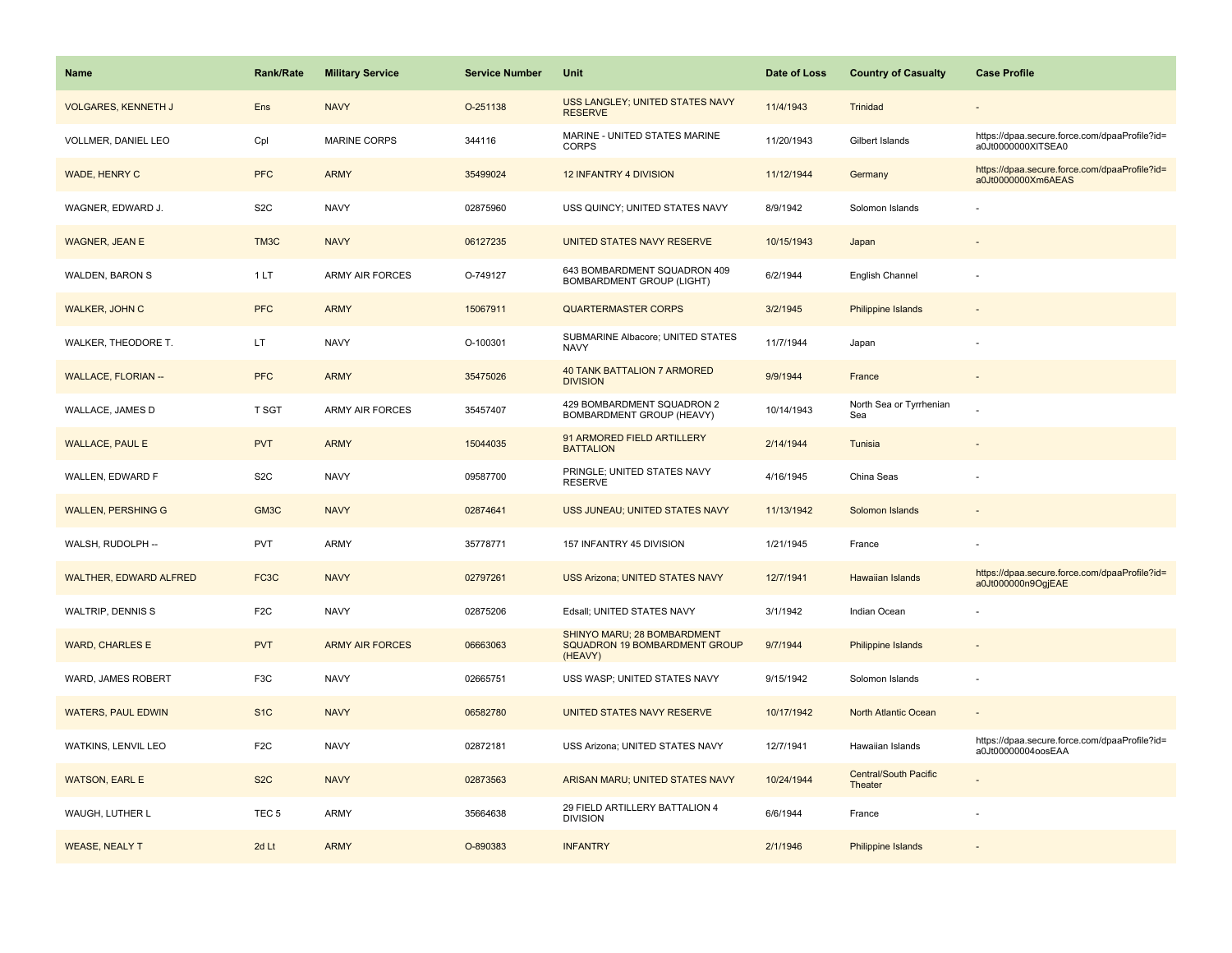| Name                       | <b>Rank/Rate</b>   | <b>Military Service</b> | <b>Service Number</b> | <b>Unit</b>                                                       | Date of Loss | <b>Country of Casualty</b>     | <b>Case Profile</b>                                                 |
|----------------------------|--------------------|-------------------------|-----------------------|-------------------------------------------------------------------|--------------|--------------------------------|---------------------------------------------------------------------|
| WEBB, ASHER B              | <b>PVT</b>         | ARMY                    | 06986735              | <b>COAST ARTILLERY CORPS</b>                                      | 2/3/1943     | Greenland                      |                                                                     |
| WEBB, EDWIN J              | 2LT                | <b>ARMY AIR FORCES</b>  | O-690745              | 746 BOMBARDMENT SQUADRON 456<br><b>BOMBARDMENT GROUP (HEAVY)</b>  | 11/2/1945    | Hungary                        |                                                                     |
| WEBB, HERBERT A            | SC <sub>3</sub> C  | <b>NAVY</b>             | 09586992              | LCS(L)(3)-7; UNITED STATES NAVY<br><b>RESERVE</b>                 | 2/16/1945    | Philippine Islands             |                                                                     |
| WEBB, JOHN H               | <b>SGT</b>         | <b>ARMY AIR FORCES</b>  | 20457961              | 722 BOMBARDMENT SQUADRON 450<br><b>BOMBARDMENT GROUP (HEAVY)</b>  | 3/24/1944    | <b>Adriatic Sea</b>            |                                                                     |
| <b>WEBB, MALCOLM S</b>     | CPL                | ARMY                    | 15047087              | <b>ARMY - INFANTRY</b>                                            | 6/29/1942    | PHILIPPINE ISLANDS             | https://dpaa.secure.force.com/dpaaProfile?id=<br>a0Jt000000MKBHLEA5 |
| <b>WEBB, WILLARD --</b>    | F <sub>1C</sub>    | <b>NAVY</b>             | 08638912              | <b>HULL; UNITED STATES NAVY RESERVE</b>                           | 12/18/1944   | <b>Philippine Sea</b>          | https://dpaa.secure.force.com/dpaaProfile?id=<br>a0Jt0000000XeogEAC |
| WEIGAND, WALTER R          | SOM <sub>1</sub> C | <b>NAVY</b>             | 08554367              | NAVY - UNITED STATES NAVY RESERVE                                 | 10/25/1944   | PHILIPPINE SEA                 |                                                                     |
| <b>WEISS, LEE JUNIOR</b>   | <b>PVT</b>         | <b>MARINE CORPS</b>     | 00344035              | MARINE - UNITED STATES MARINE<br><b>CORPS</b>                     | 11/1/1942    | <b>SOLOMON ISLANDS</b>         | $\overline{\phantom{a}}$                                            |
| WELCH, VIRGIL R            | PFC                | ARMY                    | 35132733              | SS Leopoldville; 262 INFANTRY 66<br><b>DIVISION</b>               | 12/24/1944   | English Channel                |                                                                     |
| <b>WELLS, HERBERT S</b>    | <b>T SGT</b>       | <b>ARMY AIR FORCES</b>  | 35651505              | 77 BOMBARDMENT SQUADRON 28<br><b>BOMBARDMENT GROUP (HEAVY)</b>    | 12/30/1944   | Kurile Islands                 |                                                                     |
| WELLS, VIRGIL W            | S SGT              | <b>ARMY AIR FORCES</b>  | 35473605              | 579 BOMBARDMENT SQUADRON 392<br>BOMBARDMENT GROUP (HEAVY)         | 10/4/1943    | North Sea or Tyrrhenian<br>Sea |                                                                     |
| <b>WEST, BILLY E</b>       | F <sub>1C</sub>    | <b>NAVY</b>             | 08284076              | HOEL; UNITED STATES NAVY RESERVE                                  | 10/25/1944   | <b>Philippine Sea</b>          |                                                                     |
| WHARTON, ARTHUR J          | STM1C              | <b>NAVY</b>             | 02875331              | BARBEL; UNITED STATES NAVY                                        | 2/18/1945    | China Seas                     |                                                                     |
| <b>WHEELER, JAMES A.</b>   | S SGT              | <b>ARMY AIR FORCES</b>  | 39924235              | 840 BOMBARDMENT SQUADRON 483<br><b>BOMBARDMENT GROUP (HEAVY)</b>  | 3/22/1945    | Germany                        |                                                                     |
| WHISMAN, HERMAN L          | SK3C               | <b>NAVY</b>             | 02873666              | Langley; UNITED STATES NAVY                                       | 3/1/1942     | Indian Ocean                   |                                                                     |
| <b>WHITAKER, JAMES R</b>   | EM <sub>2</sub> C  | <b>NAVY</b>             | 02873271              | USS COLHOUN; UNITED STATES NAVY                                   | 8/30/1942    | Solomon Islands                |                                                                     |
| WHITE, CLIFFORD C          | TM <sub>2</sub> C  | <b>NAVY</b>             | 02874781              | SUBMARINE Argonaut; UNITED STATES<br><b>NAVY</b>                  | 1/10/1943    | New Britain Island             |                                                                     |
| WHITE, GLEN D              | S <sub>1</sub> C   | <b>NAVY</b>             | 02874059              | USS HOUSTON (CA-30); UNITED STATES<br><b>NAVY</b>                 | 3/1/1942     | Java                           | https://dpaa.secure.force.com/dpaaProfile?id=<br>a0Jt000001nzVPXEA2 |
| WHITE, HERBERT --          | SC <sub>3</sub> C  | <b>NAVY</b>             | 02797685              | USS SMITH; UNITED STATES NAVY                                     | 10/26/1942   | New Hebrides                   |                                                                     |
| <b>WHITE, JESS WILLARD</b> | S <sub>1</sub> C   | <b>NAVY</b>             | 02872850              | <b>USS BOISE; UNITED STATES NAVY</b>                              | 10/12/1942   | Solomon Islands                |                                                                     |
| WHITE, ROY THOMAS          | F <sub>2</sub> C   | <b>NAVY</b>             | 02875607              | USS PRESTON; UNITED STATES NAVY                                   | 11/15/1942   | Solomon Islands                | ÷,                                                                  |
| WHITE, WALTER R.           | 1LT                | <b>ARMY AIR FORCES</b>  | O-662709              | 443 BOMBARDMENT SQUADRON 320<br><b>BOMBARDMENT GROUP (MEDIUM)</b> | 7/24/1943    | North Sea or Tyrrhenian<br>Sea |                                                                     |
| WHITEKER, BENJAMIN R       | 1st Lt             | <b>ARMY AIR FORCES</b>  | O-718815              | 394 BOMBARDMENT SQUADRON 5<br>BOMBARDMENT GROUP (HEAVY)           | 4/30/1945    | Morotai, Ceram, Amboina        |                                                                     |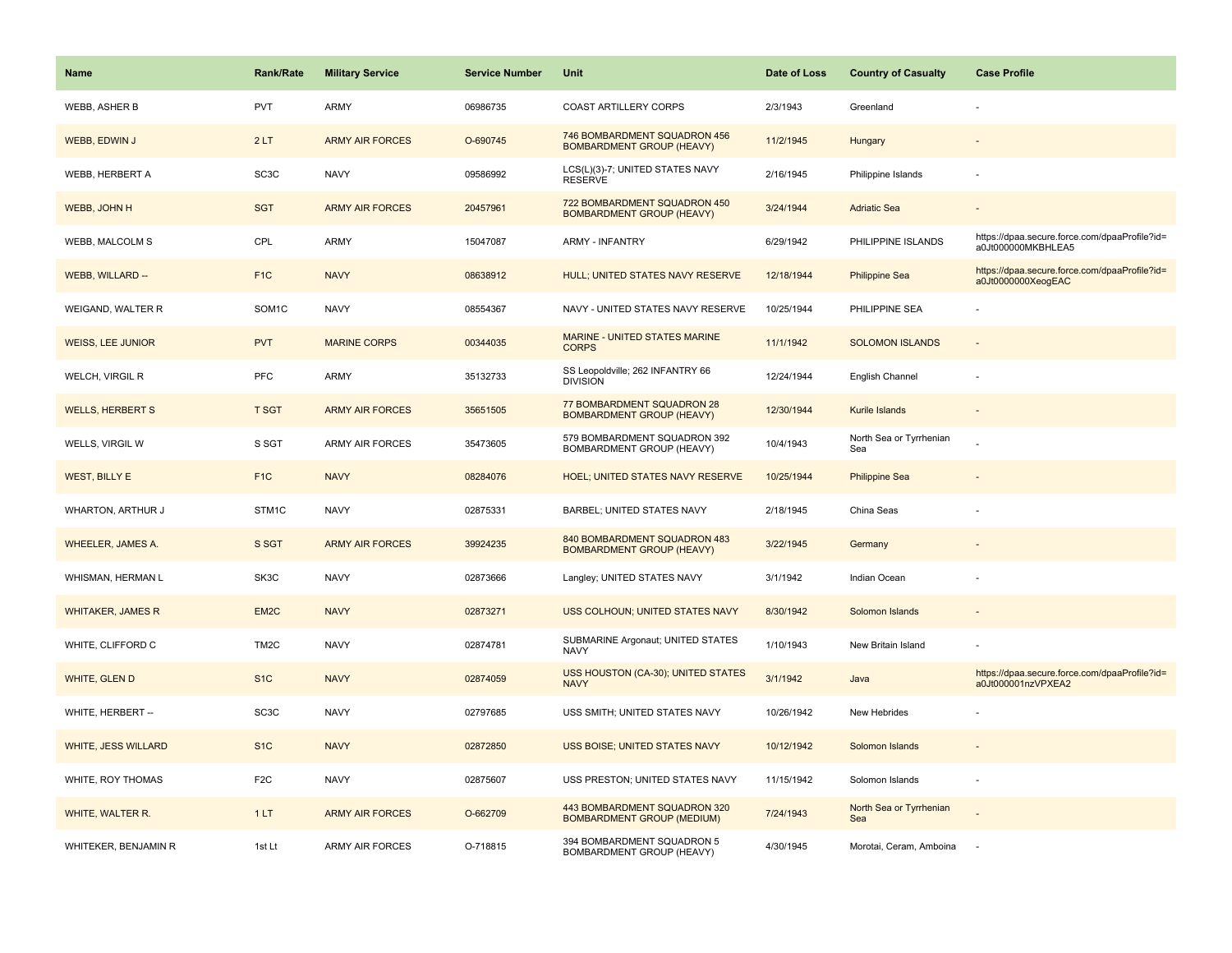| <b>Name</b>                 | <b>Rank/Rate</b> | <b>Military Service</b> | <b>Service Number</b> | Unit                                                             | Date of Loss | <b>Country of Casualty</b>                             | <b>Case Profile</b>                                                 |
|-----------------------------|------------------|-------------------------|-----------------------|------------------------------------------------------------------|--------------|--------------------------------------------------------|---------------------------------------------------------------------|
| WHITMER, MOSES JIMMIE       | S <sub>2</sub> C | <b>NAVY</b>             | 02875403              | Jacob Jones; UNITED STATES NAVY                                  | 2/28/1942    | <b>Atlantic Ocean: North</b><br><b>American Waters</b> |                                                                     |
| WHITT, WILLIAM BYRON        | GM3C             | <b>NAVY</b>             | 02873379              | USS Arizona; UNITED STATES NAVY                                  | 12/7/1941    | Hawaiian Islands                                       | https://dpaa.secure.force.com/dpaaProfile?id=<br>a0Jt0000000BSvREAW |
| WILDER, PAUL --             | WT1C             | <b>NAVY</b>             | 02873518              | <b>GAMBIER BAY; UNITED STATES NAVY</b>                           | 10/25/1944   | <b>Philippine Sea</b>                                  |                                                                     |
| WILHOIT, ERNEST --          | PFC              | <b>ARMY</b>             | 35812899              | 26 INFANTRY 1 DIVISION                                           | 11/23/1944   | Germany                                                | https://dpaa.secure.force.com/dpaaProfile?id=<br>a0Jt000000tdLdiEAE |
| <b>WILKINS, CHARLES R</b>   | S <sub>2</sub> C | <b>NAVY</b>             | 06351254              | Fechteler; UNITED STATES NAVY<br><b>RESERVE</b>                  | 5/5/1944     | Gibraltar                                              |                                                                     |
| WILKINS, LENARD W           | S <sub>1</sub> C | <b>NAVY</b>             | 08507295              | TRIGGER; UNITED STATES NAVY                                      | 3/28/1945    | Ryukyus Islands                                        |                                                                     |
| <b>WILLCUTT, BOYD B</b>     | MM3C             | <b>NAVY</b>             | 02876941              | 121 NAVAL CONSTRUCTION BATTALION,<br><b>4 MARINE DIVISION</b>    | 6/15/1944    | <b>PACIFIC OCEAN</b>                                   | $\sim$                                                              |
| WILLIAMS, ALTER LEE         | STM1C            | <b>NAVY</b>             | 02873113              | Lexington; UNITED STATES NAVY                                    | 5/8/1942     | Coral Sea                                              |                                                                     |
| <b>WILLIAMS, HOWARD T</b>   | S <sub>1</sub> C | <b>NAVY</b>             | 06125721              | Leary; UNITED STATES NAVY RESERVE                                | 12/24/1943   | North Atlantic Ocean                                   |                                                                     |
| WILLIAMS, JAMES H           | S <sub>1</sub> C | <b>NAVY</b>             | 06342419              | USS VIREO; UNITED STATES NAVY<br><b>RESERVE</b>                  | 10/15/1942   | Solomon Islands                                        |                                                                     |
| <b>WILLIAMS, JAMES R</b>    | S <sub>1</sub> C | <b>NAVY</b>             | 06341168              | UNITED STATES NAVY RESERVE                                       | 3/2/1943     | North Atlantic Ocean                                   | https://dpaa.secure.force.com/dpaaProfile?id=<br>a0Jt000000KlGfQEAV |
| <b>WILLIAMS, LESTER F</b>   | CPL              | <b>ARMY AIR FORCES</b>  | 15326830              | 501 BOMBARDMENT SQUADRON 345<br>BOMBARDMENT GROUP (MEDIUM)       | 4/28/1945    | French Indochina                                       |                                                                     |
| <b>WILLIAMS, VARDEN A.</b>  | <b>PVT</b>       | <b>MARINE CORPS</b>     | 00489835              | UNITED STATES MARINE CORP                                        | 11/20/1943   | Gilbert Islands                                        | https://dpaa.secure.force.com/dpaaProfile?id=<br>a0Jt0000000Xdk6EAC |
| WILLIS, WILLIAM E           | WT1C             | <b>NAVY</b>             | 02871593              | USS BARTON; UNITED STATES NAVY                                   | 11/13/1942   | Solomon Islands                                        |                                                                     |
| WILLOUGHBY, SIDNEY H.       | 1st Lt           | <b>ARMY AIR FORCES</b>  | O-662411              | 2 BOMBARDMENT SQUADRON 22<br><b>BOMBARDMENT GROUP (MEDIUM)</b>   | 12/17/1942   | <b>New Guinea</b>                                      |                                                                     |
| WILSON, FRED --             | S <sub>1</sub> C | <b>NAVY</b>             | 09783693              | UNITED STATES NAVY RESERVE                                       | 11/23/1944   | Atlantic Ocean                                         |                                                                     |
| <b>WILSON, GORDON B</b>     | <b>PFC</b>       | <b>ARMY AIR FORCES</b>  | 15119274              | <b>HEADQUARTERS SQUADRON V 2</b><br>BOMBARDMENT COMMAND          | 4/27/1944    | <b>Hawaiian Islands</b>                                |                                                                     |
| WILSON, HERBERT A           | CBM              | <b>NAVY</b>             | 02792012              | NAVY - UNITED STATES NAVY RESERVE                                | 6/16/1945    | RYUKYUS ISLANDS                                        | ÷,                                                                  |
| <b>WILSON, JACK A</b>       | 2d Lt            | <b>ARMY AIR FORCES</b>  | O-713916              | 100 BOMBARDMENT SQUADRON 42<br><b>BOMBARDMENT GROUP (MEDIUM)</b> | 12/26/1945   | <b>New Guinea</b>                                      |                                                                     |
| WILSON, JAMES L             | <b>BOSN</b>      | <b>NAVY</b>             | 00342296              | UNITED STATES NAVY                                               | 2/17/1944    | Alaska                                                 |                                                                     |
| <b>WILSON, JAMES MARVIN</b> | PHM1C            | <b>NAVY</b>             | 02871201              | ORYOKU MARU; UNITED STATES NAVY                                  | 12/15/1944   | <b>Philippine Islands</b>                              |                                                                     |
| WILSON, JESSIE R            | S <sub>2</sub> C | <b>NAVY</b>             | 06350520              | UNITED STATES NAVY RESERVE                                       | 1/24/1944    | Adriatic Sea                                           |                                                                     |
| <b>WILSON, ROBERT --</b>    | <b>PFC</b>       | <b>ARMY</b>             | 15067913              | SHINYO MARU; 2 GENERAL HOSPITAL                                  | 9/7/1944     | Philippine Islands                                     |                                                                     |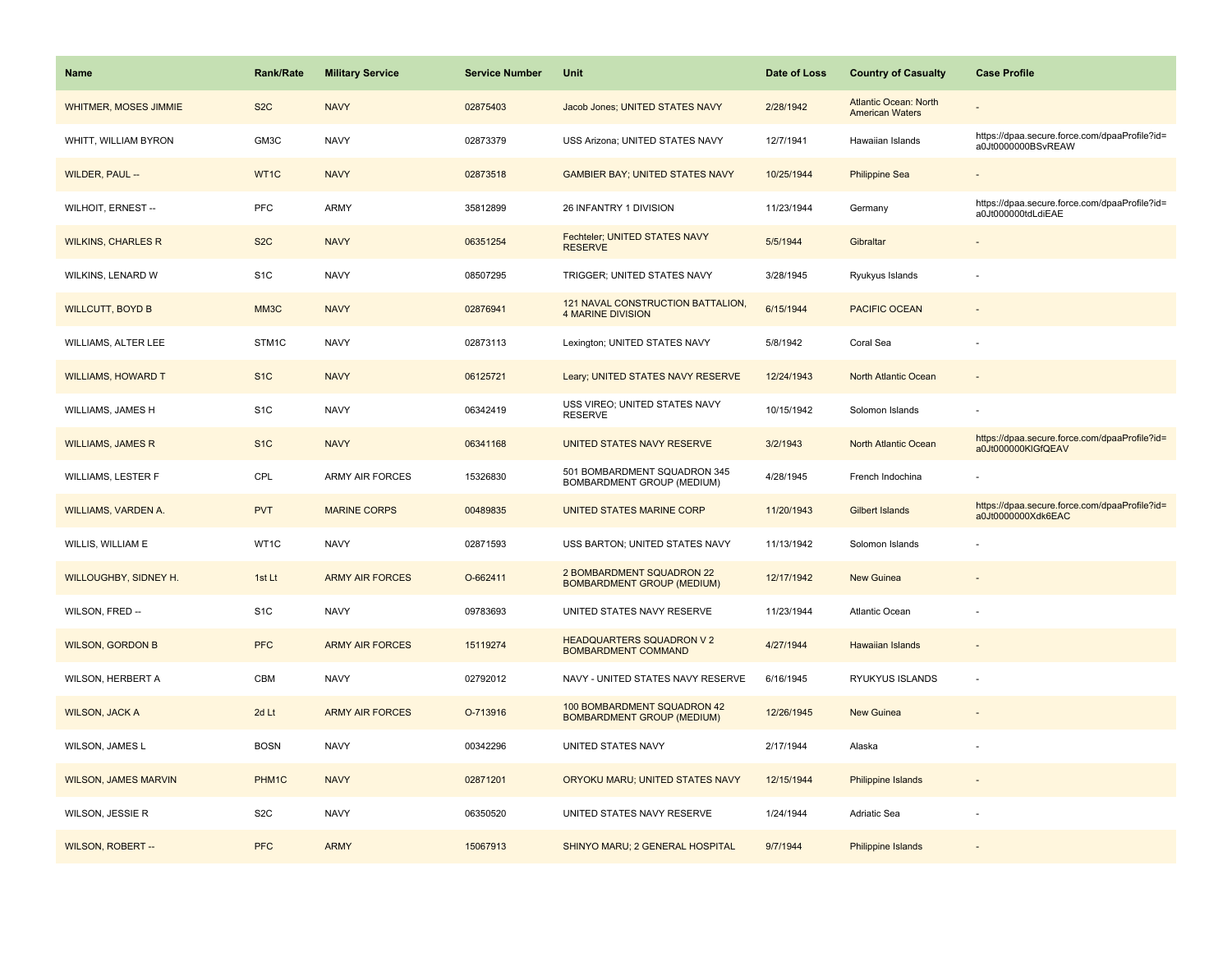| <b>Name</b>               | <b>Rank/Rate</b>  | <b>Military Service</b> | <b>Service Number</b> | Unit                                                               | Date of Loss | <b>Country of Casualty</b>     | <b>Case Profile</b>                                                 |
|---------------------------|-------------------|-------------------------|-----------------------|--------------------------------------------------------------------|--------------|--------------------------------|---------------------------------------------------------------------|
| WININGER, RONDAL EARL     | PFC               | <b>MARINE CORPS</b>     | 408048                | MARINE - UNITED STATES MARINE<br><b>CORPS</b>                      | 11/20/1943   | Gilbert Islands                | https://dpaa.secure.force.com/dpaaProfile?id=<br>a0Jt0000000XmWXEA0 |
| <b>WINKLER, DONALD O</b>  | S SGT             | <b>ARMY AIR FORCES</b>  | 35108119              | 40 BOMBARDMENT SQUADRON 6<br><b>BOMBARDMENT GROUP (VERY HEAVY)</b> | 7/10/1945    | Japan/Okinawa                  |                                                                     |
| WISDOM, GLENN M           | S SGT             | <b>ARMY AIR FORCES</b>  | 35123338              | 749 BOMBARDMENT SQUADRON 457<br>BOMBARDMENT GROUP (HEAVY)          | 11/8/1944    | North Sea or Tyrrhenian<br>Sea |                                                                     |
| <b>WISNER, OSCAR E</b>    | Capt              | <b>ARMY AIR FORCES</b>  | O-662328              | <b>HEADQUARTERS XI 2 BOMBARDMENT</b><br><b>COMMAND</b>             | 5/5/1944     | <b>New Guinea</b>              |                                                                     |
| WITHAM, RAYMOND E         | <b>PVT</b>        | ARMY                    | 35873813              | 157 INFANTRY 45 DIVISION                                           | 5/9/1944     | Italy                          |                                                                     |
| WITTENBARGER, JOE --      | Pvt               | <b>MARINE CORPS</b>     | 374764                | <b>MARINE - UNITED STATES MARINE</b><br><b>CORPS</b>               | 11/22/1942   | Solomon Islands                |                                                                     |
| WOODWARD, ROSCOE --       | PVT               | ARMY                    | 15042268              | 15 INFANTRY 3 DIVISION                                             | 12/30/1944   | France                         |                                                                     |
| WOODY, JL                 | S SGT             | <b>ARMY AIR FORCES</b>  | 06983982              | 72 BOMBARDMENT SQUADRON 5<br><b>BOMBARDMENT GROUP (HEAVY)</b>      | 10/4/1942    | Solomon Islands                | https://dpaa.secure.force.com/dpaaProfile?id=<br>a0Jt000001nzUJQEA2 |
| WORTHINGTON, GERALD C     | 1STLT             | ARMY                    | O-267850              | ARMY - CORPS OF ENGINEERS                                          | 12/15/1944   | PHILIPPINE ISLANDS             | https://dpaa.secure.force.com/dpaaProfile?id=<br>a0Jt000001Fn2d9EAB |
| <b>WRIGHT, HOBERT O</b>   | <b>SGT</b>        | <b>ARMY AIR FORCES</b>  | 15114878              | 381 BOMBARDMENT SQUADRON 310<br><b>BOMBARDMENT GROUP (MEDIUM)</b>  | 3/14/1944    | North Sea or Tyrrhenian<br>Sea |                                                                     |
| <b>WRIGHT, JAMES F</b>    | S SGT             | <b>ARMY AIR FORCES</b>  | 15102538              | 322 BOMBARDMENT SQUADRON 91<br>BOMBARDMENT GROUP (HEAVY)           | 6/28/1943    | France                         |                                                                     |
| <b>WULFECK, WILBUR A</b>  | <b>SGT</b>        | <b>ARMY AIR FORCES</b>  | 35872306              | 92 BOMBARDMENT GROUP (HEAVY), 407<br><b>BOMBARDMENT SQUADRON</b>   | 8/24/1944    | Germany                        | https://dpaa.secure.force.com/dpaaProfile?id=<br>a0Jt0000000XldwEAC |
| WULFHORST, CARL A         | AS                | <b>NAVY</b>             | 06124191              | INGRAHAM; UNITED STATES NAVY<br><b>RESERVE</b>                     | 8/22/1942    | Nova Scotia                    |                                                                     |
| WYNN, JOHN HARMON         | AS                | <b>NAVY</b>             | 02876559              | <b>INGRAHAM; UNITED STATES NAVY</b>                                | 8/22/1942    | Nova Scotia                    |                                                                     |
| YARNELL, ROBERT H         | S SGT             | <b>ARMY AIR FORCES</b>  | 35668792              | 448 BOMBARDMENT GROUP (HEAVY),<br>714 BOMBARDMENT SQUADRON         | 2/21/1944    | Germany                        |                                                                     |
| YATES, FRANCIS D          | AS                | <b>NAVY</b>             | 02876547              | <b>INGRAHAM; UNITED STATES NAVY</b>                                | 8/22/1942    | Nova Scotia                    |                                                                     |
| YELTON, EDWIN A           | 2LT               | <b>ARMY AIR FORCES</b>  | O-789853              | 19 ANTISUB SQUADRON 479 ANTISUB<br><b>GROUP</b>                    | 8/18/1943    | <b>Atlantic Ocean</b>          |                                                                     |
| YORK, CLYDE B             | MM <sub>1</sub> C | <b>COAST GUARD</b>      | 00220479              | <b>COAST GUARD - UNITED STATES</b><br><b>COAST GUARD</b>           | 6/13/1943    | Greenland                      |                                                                     |
| YOWELL, MITCHELL T        | SGT               | ARMY                    | 15305528              | ARMY - 26 INFANTRY 1 DIVISION                                      | 12/22/1945   | <b>BELGIUM</b>                 |                                                                     |
| ZINT, WILLIAM J           | 2d Lt             | <b>ARMY AIR FORCES</b>  | O-553792              | 419 NIGHT FIGHTER SQUADRON                                         | 7/30/1944    | New Guinea                     | https://dpaa.secure.force.com/dpaaProfile?id=<br>a0Jt000001EhlyREAV |
| ZOLLINGER, HENRY THEODORE | ARM2C             | <b>NAVY</b>             | 06343927              | UNITED STATES NAVY RESERVE                                         | 10/2/1944    | Celebes                        |                                                                     |